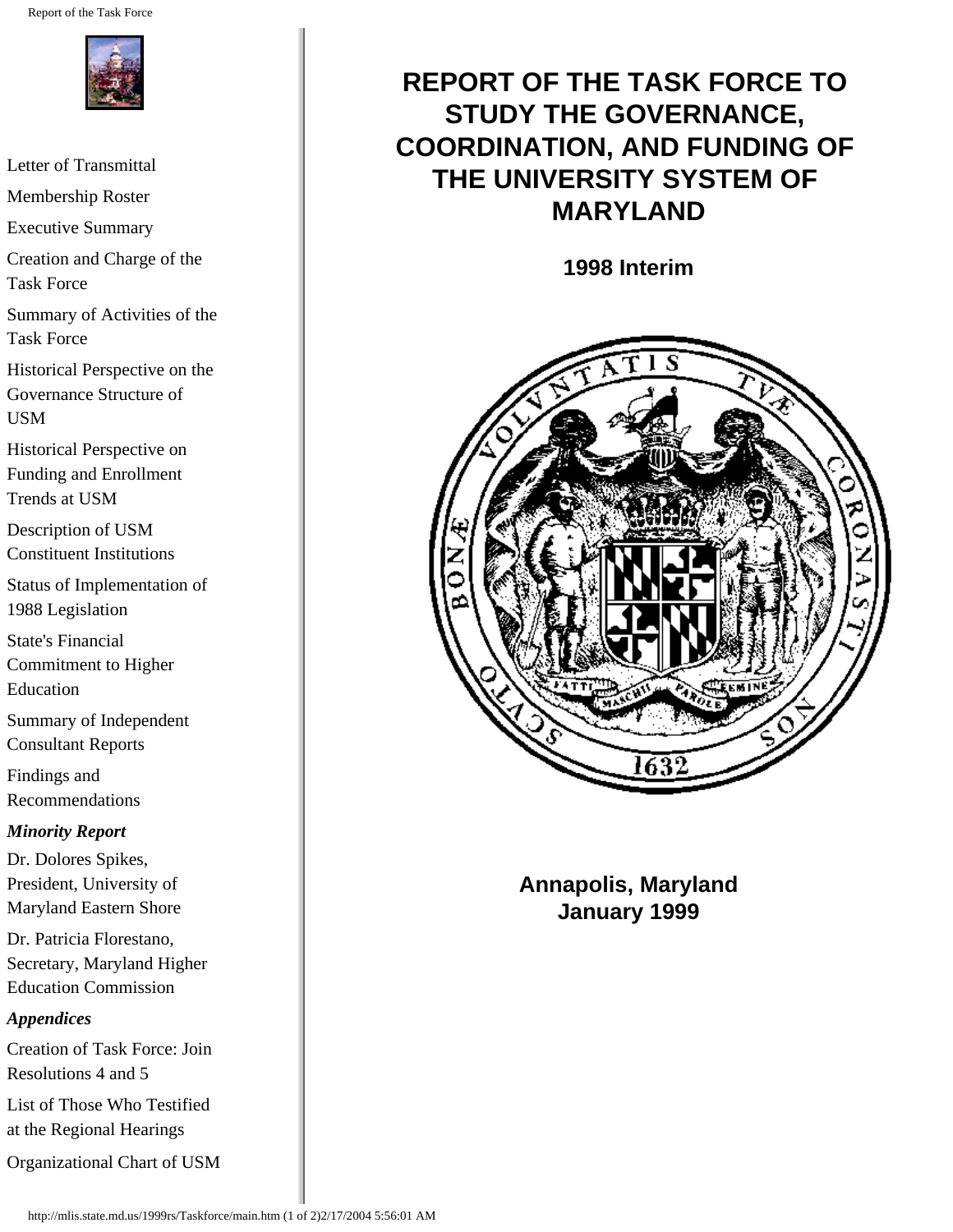Report of the Task Force

[Map of the 13 USM](#page-115-0) [Constituent Institutions](#page-115-0)

[Time Line of Maryland's](#page-116-0) [Four-Year Public Institutions](#page-116-0)

[1998 Organizational Chart](#page-118-0) [of Post secondary Education](#page-118-0)  [in Maryland](#page-118-0)

[MHEC Academic Program](#page-119-0)  [Proposal Review and](#page-119-0) [Approval Processes](#page-119-0)

[USM Academic Program](#page-122-0) [Approval Process](#page-122-0)

[Changes in Maryland Law](#page-131-0)  [Necessary to Change the](#page-131-0)  [USM to a Public](#page-131-0)  [Corporation and Achieve](#page-131-0)  [More Management](#page-131-0) [Flexibility](#page-131-0)

[List of Required Reports of](#page-139-0) [USM institutions](#page-139-0)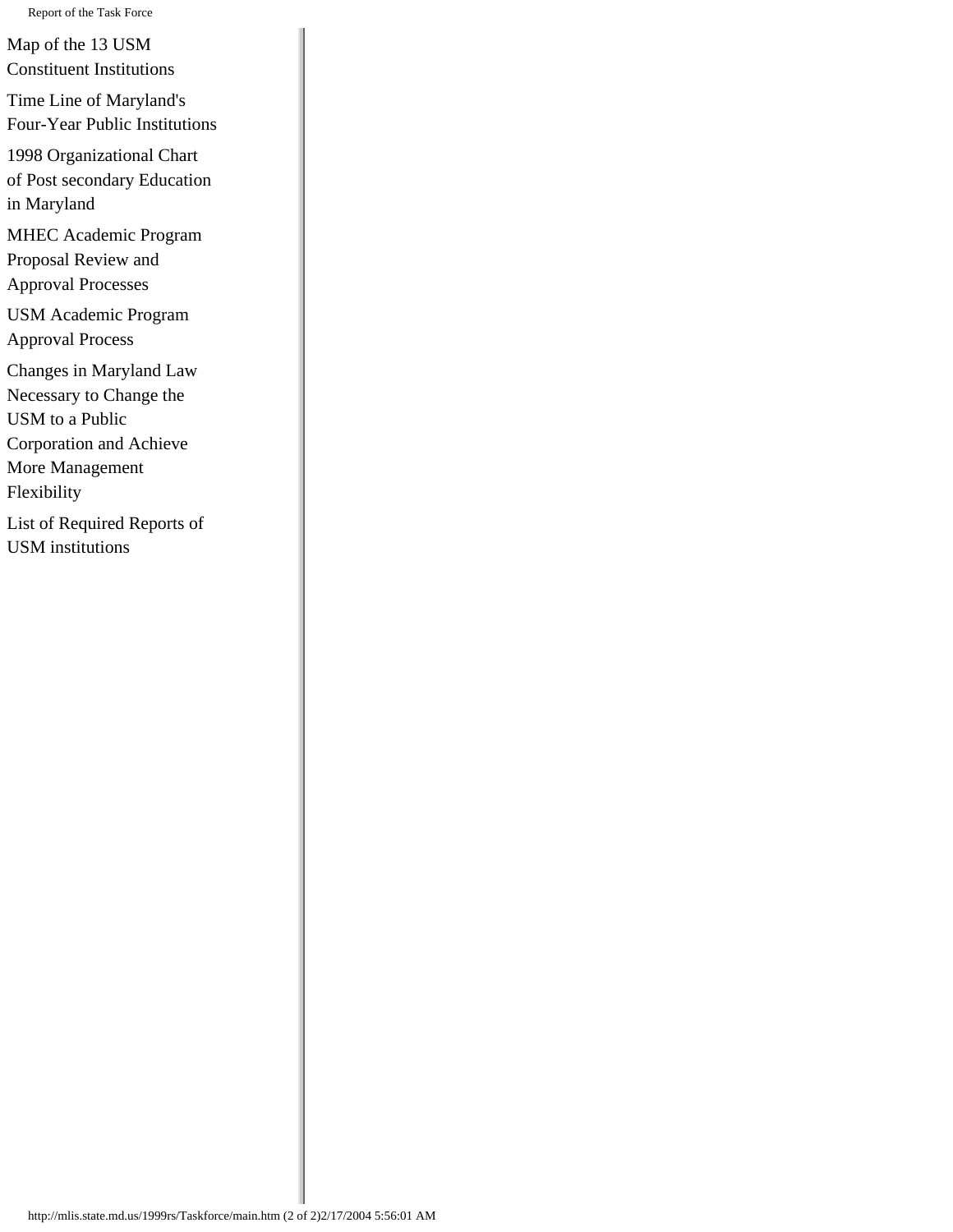January 1999

<span id="page-2-0"></span>The Honorable Parris N. Glendening Governor of Maryland

The Honorable Thomas V. Mike Miller, Jr. President of the Maryland Senate

The Honorable Casper R. Taylor, Jr. Speaker of the House of Delegates

Gentlemen:

 On behalf of the Task Force on the Governance, Coordination, and Funding of the University System of Maryland, I respectfully submit our final report.

 In August of this year, the 23 members of the Task Force were appointed to examine issues related to the University System of Maryland ten years after its creation. The Task Force maintained an ambitious schedule throughout the fall of 1998 to complete the Task Force's work by the January 1999 deadline, as established in Joint Resolutions 4 and 5 of 1998. In an effort to fully understand the complexity of its charge, the Task Force held eight meetings, conducted four regional public hearings, and visited the campuses of the 13 constituent institutions of the University System of Maryland (USM). During the course of its activities, the Task Force heard testimony from the major stakeholders and several experts in higher education. In addition, as required, the Task Force hired the Association of Governing Boards of Colleges and Universities and the Education Commission of the States to complete studies on governance structure and funding, respectively.

 The Task Force focused on key issues raised by stakeholders and experts in higher education in a number of areas including: statewide goals and priorities for higher education; the governance structure of the University System of Maryland (USM); duplication and overlap of authority between the Maryland Higher Education Commission (MHEC) and USM; flexibility in management and reporting functions; and funding issues.

 The Task Force has made numerous recommendations in these areas which are summarized in the Executive Summary and discussed in detail in the "Findings and Recommendations" section of the report. Many of the recommendations can be implemented without legislative action. The recommendations which require legislative changes to implement are attached.

I wish to express my appreciation to my vice chair, Delegate Nancy K. Kopp, and to the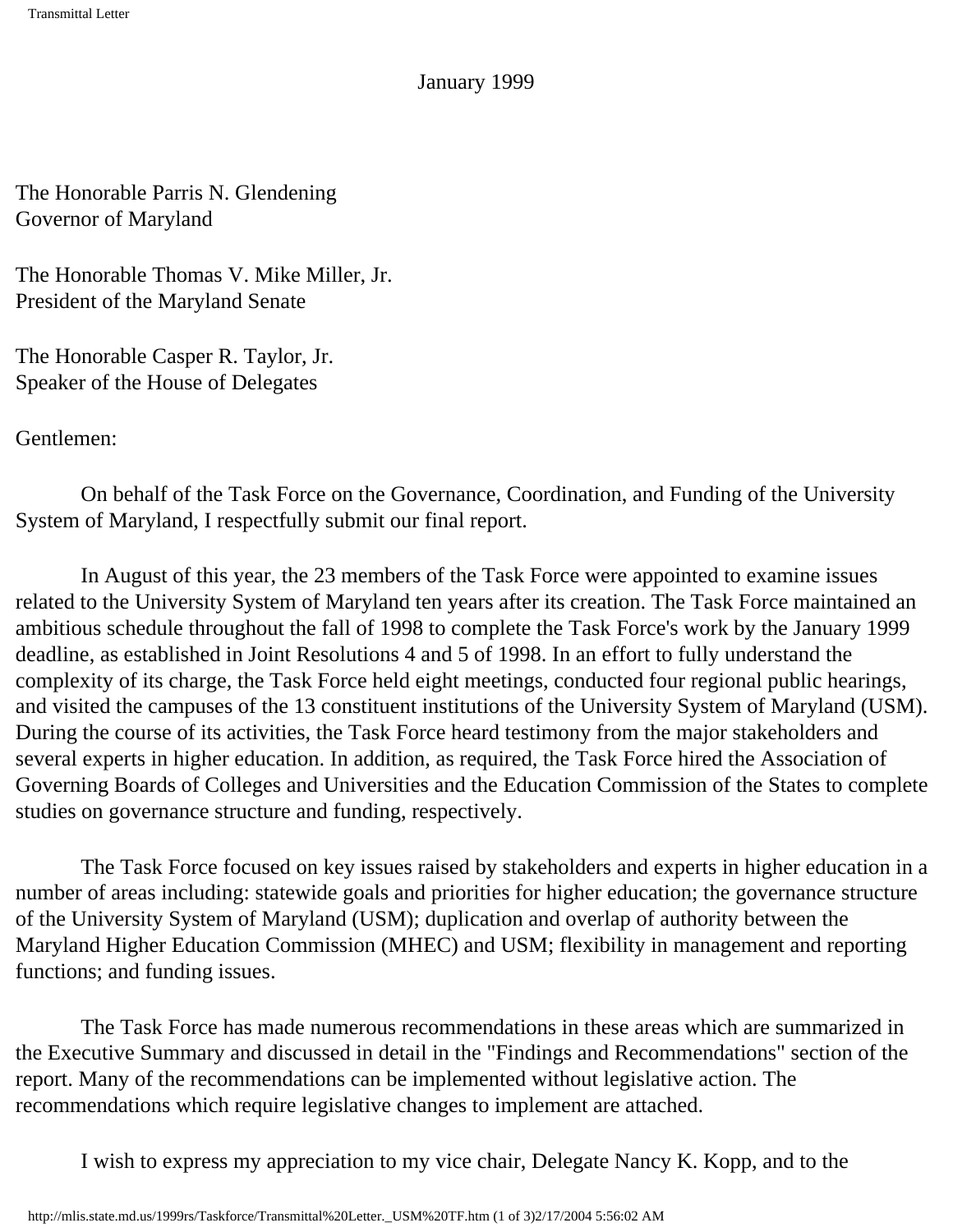Transmittal Letter

members of the Task Force. Their participation in meetings, campus visits, and regional public hearings was instrumental in making this a meaningful assessment of the future of public higher education in Maryland. I also appreciate the hard work and dedication of the staff of the Department of Legislative Services. Although the report is the most obvious product of our effort, I believe this intensive four month process of review will yield benefits now and in the future.

It was a pleasure for me to participate and lead this effort. Thank you for the opportunity.

Sincerely,

Charles R. Larson

Chairman

CRL/RHH/jab

Enclosure

cc: Members of the Maryland General Assembly

### **Legislation Necessary to Implement the Recommendations of the Task Force**

- 1. Amend § 11-105 (h) of the Education Article to clarify that the role of the Maryland Higher Education Commission in the review of the System's operating budget request and capital budget request is in the broad context of the State Plan for higher education. Clarify in that subsection that MHEC does not have the authority to disagree with a budget item approved by the Board of Regents unless that item is clearly inconsistent with the State Plan for higher education.
- 2. Revise MHEC's authority over mission statements. MHEC approval is no longer required, however, MHEC must review mission statements for consistency with the State Plan and may reject a statement if it is inconsistent (§ 11-302 of the Education Article). Delete the current detailed requirements for mission statements set forth in § 11-303 of the Education Article. Substitute language requiring MHEC, with the assistance of the institutional presidents, periodically to develop a format for mission statements.
- 3. Revise current program review and approval procedures for USM by: amending § 12-109 to grant authority to presidents to establish new programs and abolish existing programs within their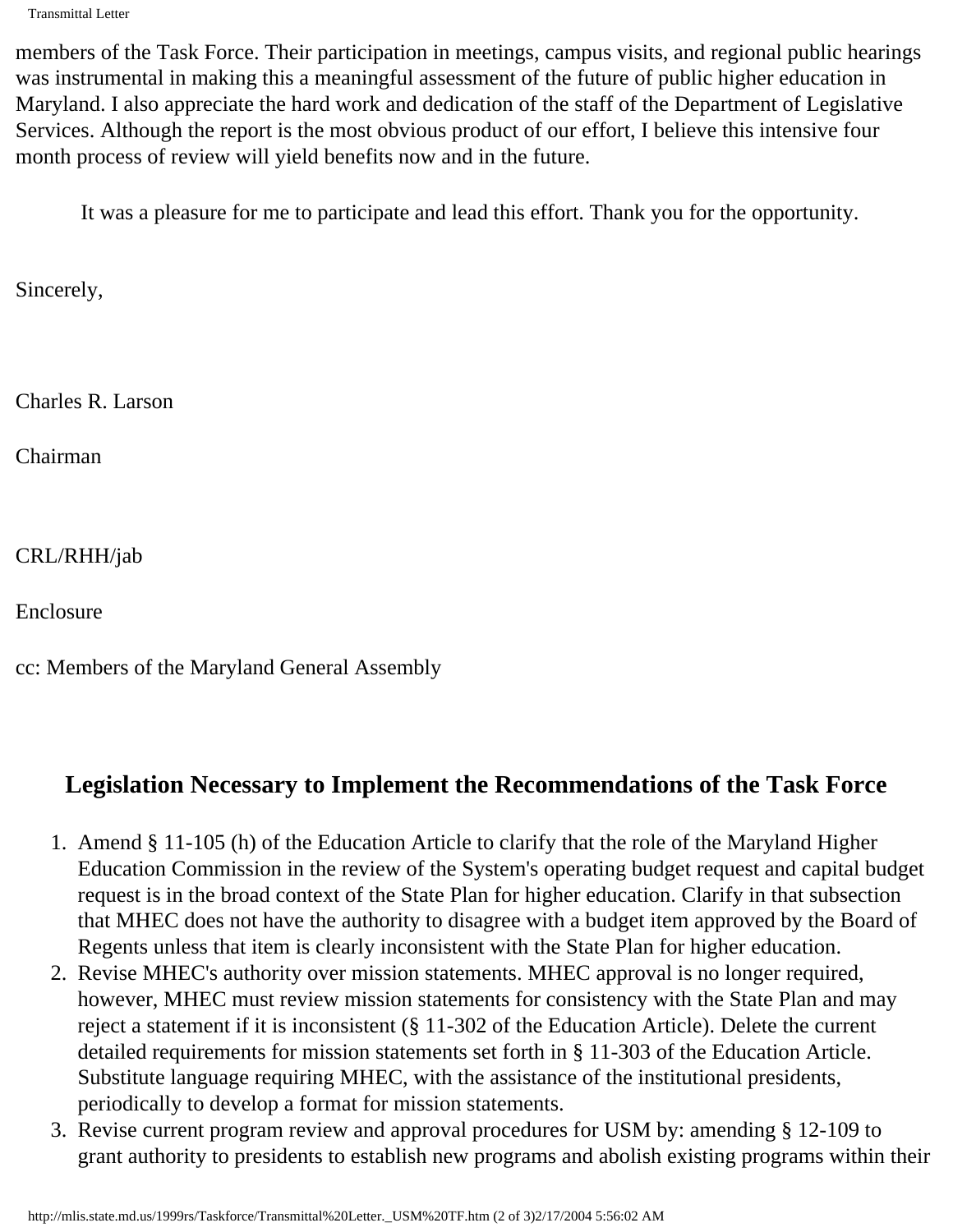institutional mission and existing budget; altering § 11-206 of the Education Article to revise the role of MHEC in the review and approval of new programs for USM; revising § 12-106 of the Education Article to reflect the changes in the role of the USM Board of Regents in the program review and approval process. All of these revisions sunset after 3 years.

- 4. The Task Force endorsed the concept of establishing USM as a public corporation with greater flexibility than its current status but did not recommend specific powers of the corporation. The Task Force requested that staff develop a draft proposal of policy options in the areas of procurement, personnel, and information management (attached as an appendix to the report).
- 5. The Task Force recommended several funding initiatives which could be implemented by the Governor through the budget without legislation. However, if the initiatives are to be mandated then legislation would be needed to require minimum funding levels on a per full-time equivalent student (FTES) basis for USM degree granting institutions (except University of Maryland University College), the University of Maryland, College Park, the University of Maryland, Baltimore, and the University of Maryland Baltimore County. The Task Force also recommended that MHEC receive strategic incentive funding to distribute to higher education institutions in support of statewide goals and priorities and that the USM Board of Regents receive incentive funding to encourage mission accomplishment by institutions.
- 6. Reestablish Private Donation Incentive Program
- 7. Reestablish College Preparation Intervention Program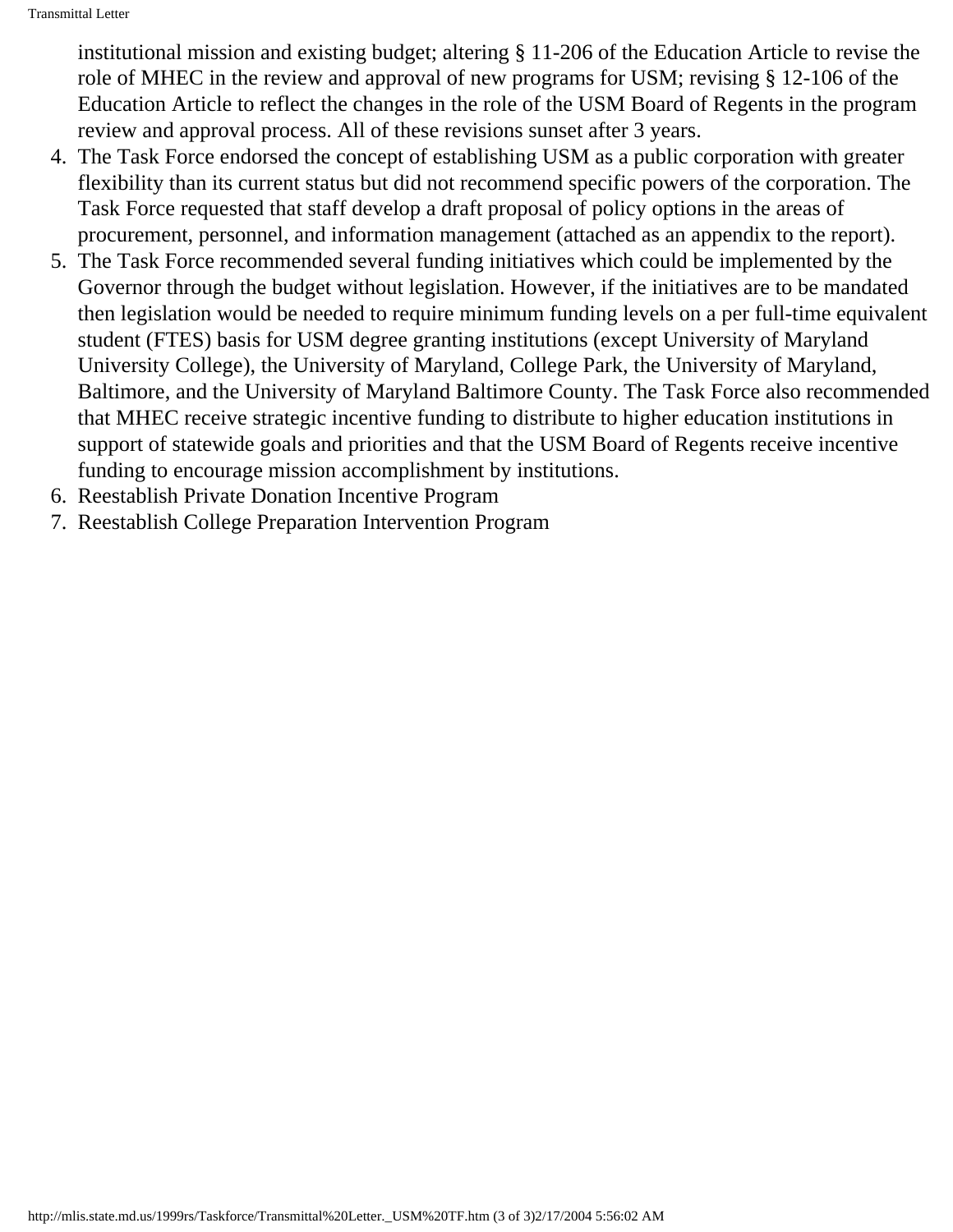# <span id="page-5-0"></span>**Task Force to Study the Governance, Coordination, and Funding of the University System of Maryland**

#### **1998 Interim Membership Roster**

Admiral Charles R. Larson, USN (Ret), **Chairman** Delegate Nancy K. Kopp, **Vice Chairman**

Mr. Lance W. Billingsley Senator Clarence W. Blount Dr. Alan Cheung Delegate Norman H. Conway Mr. George C. Creel Delegate George Edwards Dr. Patricia S. Florestano Dr. Catherine R. Gira Senator Barbara A. Hoffman Mr. Clifford M. Kendall Senator Gloria Lawlah Senator Thomas Middleton Dr. C. D. Mote, Jr. Senator Robert Neall Lt. General Emmett Paige, Jr., U.S. Army (Ret) Delegate Howard P. Rawlings Delegate Mark K. Shriver Dr. Dolores R. Spikes Mr. Jeffrey R. Springer Dr. Hoke L. Smith Senator Joseph D. Tydings

#### **Task Force Staff**

Rachel Hise Tina Bjarekull Carol Swan Benjamin Birge Claire Rooney Gary Thomas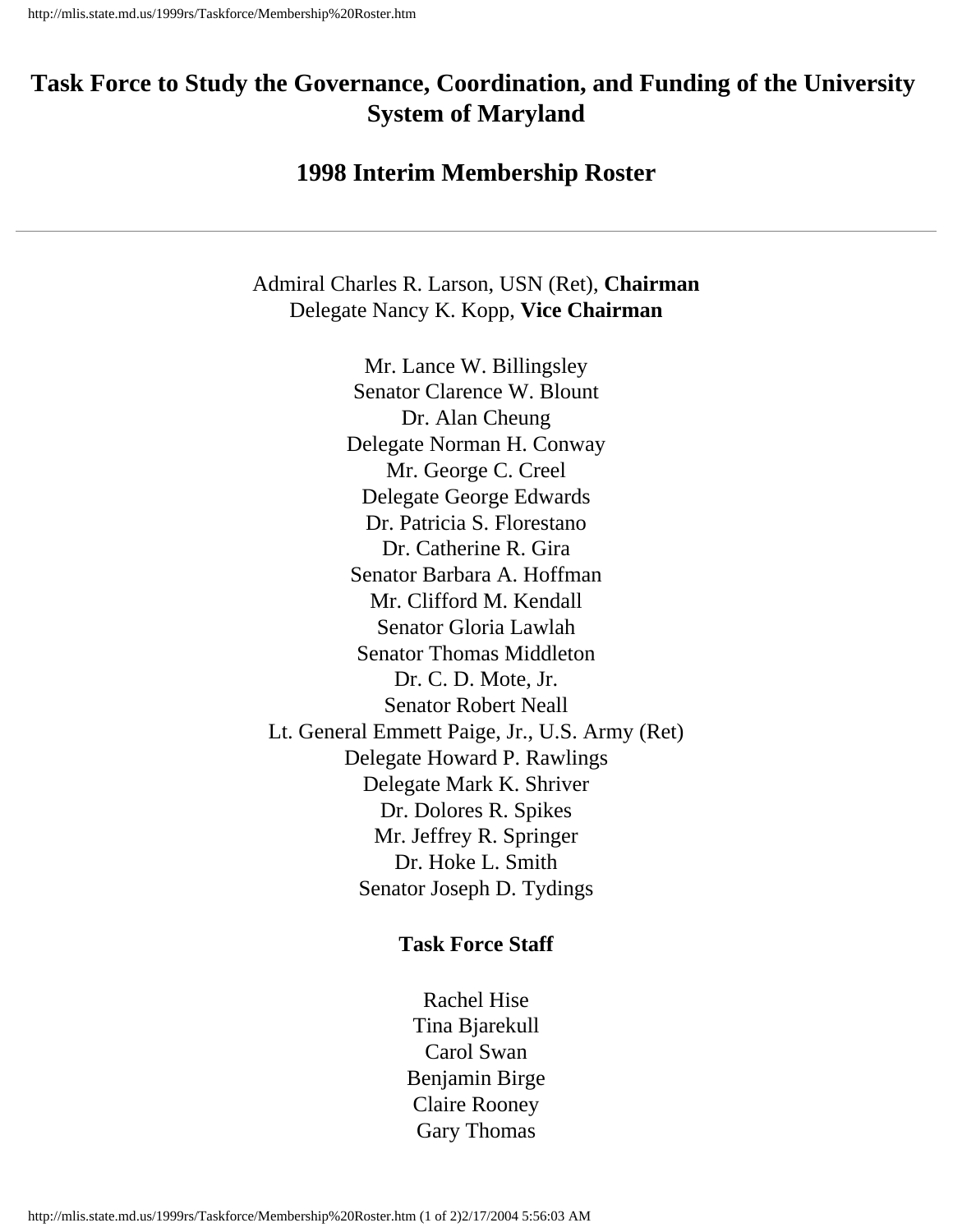#### **Support Staff**

Jo Ann Bryan David Warner, Library Resources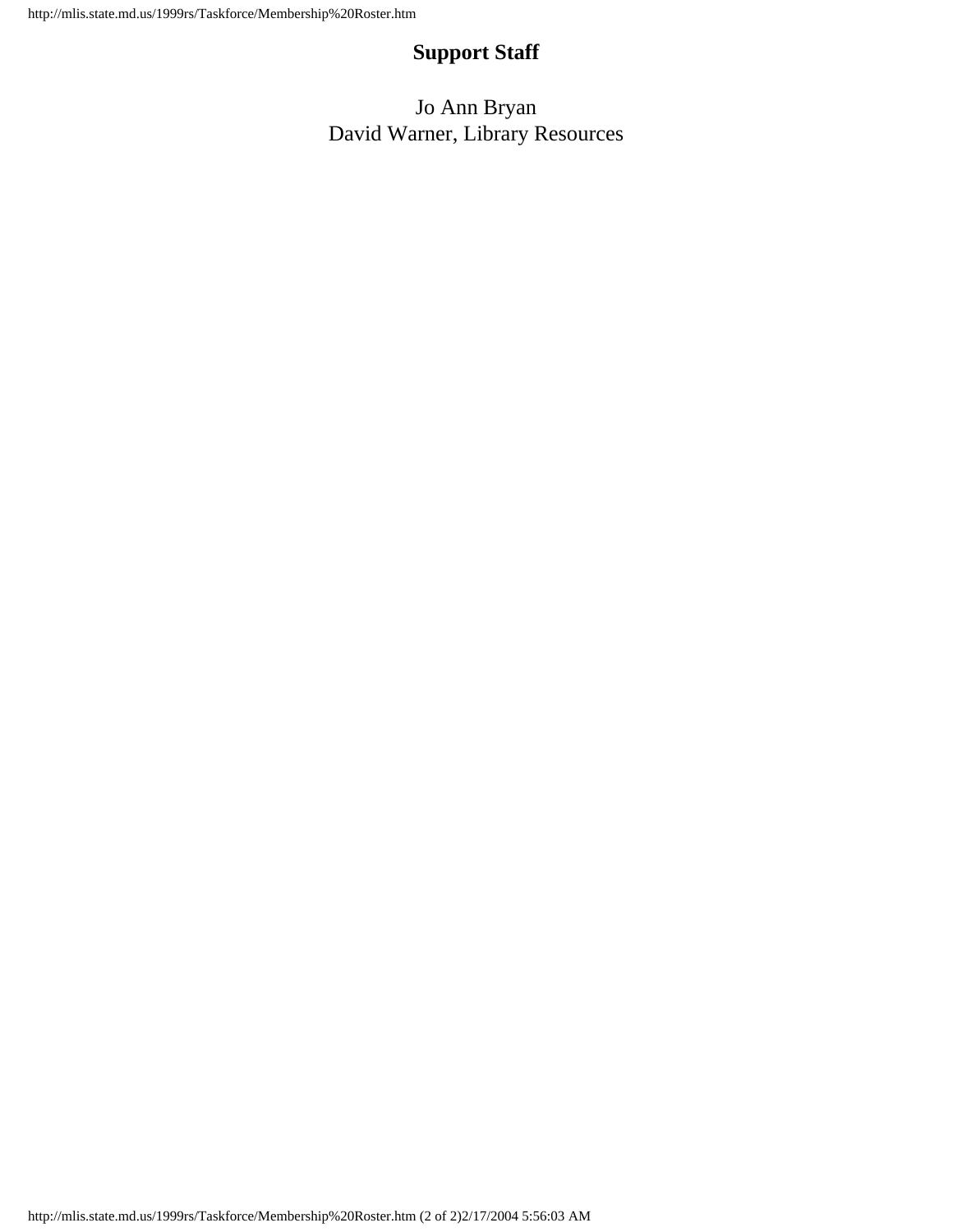<span id="page-7-0"></span>The Task Force to Study the Governance, Coordination, and Funding of the University System of Maryland was charged with examining issues related to the University System of Maryland ten years after its creation. The 23 members were appointed in August 1998 and maintained an ambitious schedule throughout the fall of 1998 to complete the Task Force's work by the January 1999 deadline. In an effort to fully understand the complexity of its charge, the Task Force held eight meetings, conducted four regional public hearings, and visited the campuses of the 13 constituent institutions of the University System of Maryland (USM).

The 1988 legislation (Chapter 246, Acts of 1988), which created the USM, significantly restructured public higher education in Maryland. It set goals for public higher education, including broad policies, institution-specific goals, and funding goals. The Task Force reviewed the requirements and expectations of the 1988 legislation and the status of implementation of the 1988 legislation.

The Task Force focused its work on key issues raised by stakeholders and experts in higher education in a number of areas including: Statewide goals and priorities for higher education; the governance structure of USM; duplication and overlap of authority between the Maryland Higher Education Commission (MHEC) and USM; flexibility in management and reporting functions; and funding issues.

# **Findings**

The Task Force found that each institution in the University System of Maryland has made significant progress during the past decade despite less State funding support than anticipated due to the economic recession of the 1990s. The Task Force believes that the goals of the 1988 legislation are still valid, and recommends some modifications and additions to the goals to meet the challenges of the current market and prepare for the next century. The Task Force recognizes that the 1988 legislation did not clearly prioritize the goals, and believes that some prioritization in light of experience over the past 10 years and the changing marketplace for higher education is necessary.

In comparing the governance structure of the USM today to the vision in 1988, the Task Force learned that System Administration is perceived as regulatory and institutional presidents do not feel empowered. As articulated by those actively involved in the creation of the 1988 legislation, the System was envisioned as a highly decentralized organization with System Administration responsible for coordination and presidents responsible for institutional operations. The System is not functioning as envisioned. The appropriate role of System Administration is facilitation rather than regulation; and institutional presidents must have significant autonomy to become entrepreneurial leaders.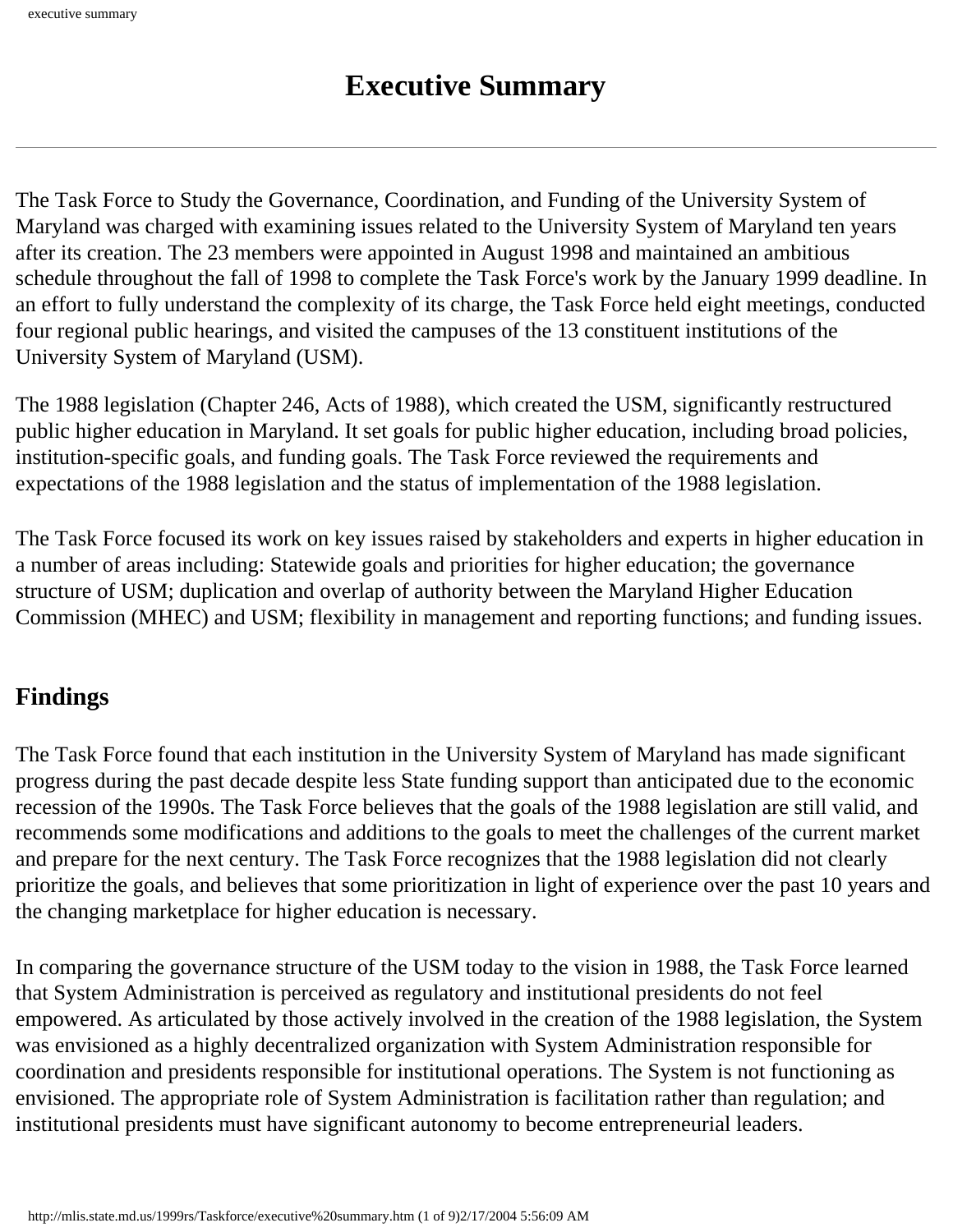executive summary

Despite its shortcomings, a majority of the Task Force found that the System adds value to the quality and goals of higher education in Maryland and should be fine tuned, not abandoned. The System should move away from regulation and toward greater facilitation and coordination of the presidents as envisioned in the 1988 legislation.

The environment in which higher education operates today is much different than a decade ago. The use of technology is redefining the delivery of higher education. Institutions need increasing flexibility to respond to the needs of students today and into the 21<sup>st</sup> century. The Task Force made several recommendations to provide institutions with greater flexibility and less regulation to allow them to be more entepreneurial in operating their institutions. The overlapping authority of MHEC and USM in mission statements and program approval, in particular, was addressed by the Task Force in an effort to "free" institutions from duplicative processes.

The 1988 legislation set funding goals for higher education, including a minimum annual appropriation and a goal to provide 100% of the funding guidelines to be established by MHEC. The Task Force found that new funding guidelines, which are to assess the adequate level of funding for each public four-year institution, have not been developed.

More recently, in 1998 the General Assembly enacted Senate Bill 596 (Chapter 619, Acts of 1998) to provide a minimum funding level for higher education and goals to provide 12.5% of State general fund revenues for higher education in fiscal 2000, increasing incrementally to 15.5% in fiscal 2004. Higher education forecasts developed by the Department of Legislative Services indicate that if the State meets these goals, USM funding will increase 8.5% annually through 2004, an increase of \$269 million over the four-year period with the largest increases in fiscal 2002 to 2004.

### **Recommendations**

The Task Force offers these recommendations in the following areas.

#### **Statewide Goals**

- MHEC should coordinate a strategic planning process that produces a State Plan with "buy in" from all major stakeholders, from the institution presidents up to and including the Governor.
- The State Plan should be the blueprint for higher education in Maryland, and the context for institutions in developing mission statements, programs, and budget priorities.
- The State Plan should be updated biennially and culminate in a State Conference on Higher Education hosted by the Governor to focus the public agenda on higher education.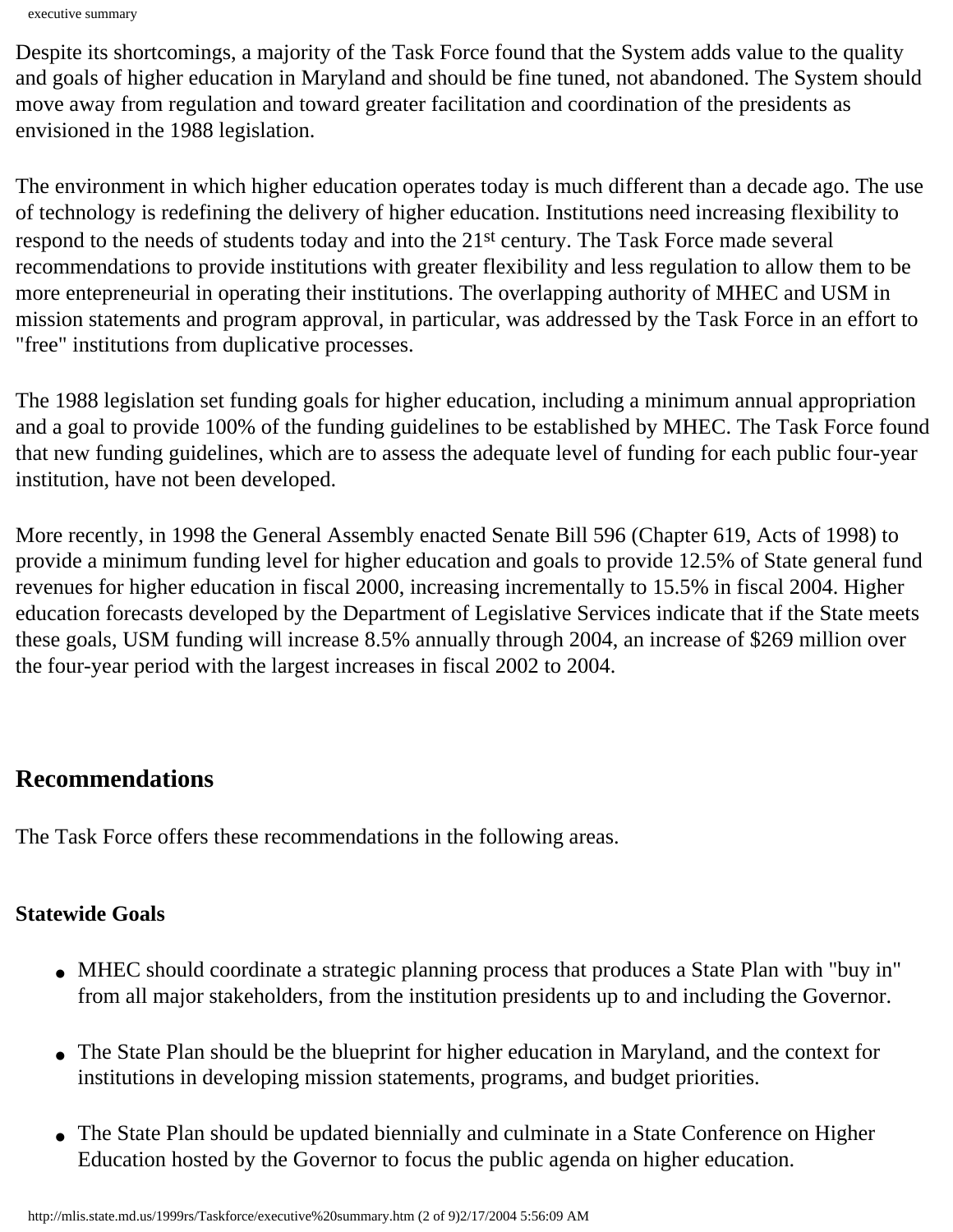- To kickoff the new strategic planning process, the Task Force recommends that the Governor convene a state conference on higher education in 1999.
- MHEC should receive "strategic incentive funding" to distribute to higher education institutions in support of statewide goals and priorities.

#### **Priorities**

- The Task Force affirms the original goals of the 1988 legislation and recommends the following additions (shown in *italics*), in priority order:
- Enhance the University of Maryland, College Park as the State's flagship campus with programs and faculty nationally and internationally recognized for excellence in research and the advancement of knowledge; admit freshman to the campus who have academic profiles that suggest exceptional ability; provide access to the upper division undergraduate level of the campus for students who have excelled in completing lower division study; and provide the campus with the level of operating funding and facilities necessary to place it among the upper echelon of its peer institutions;
- Maintain and enhance *an academic health center and* a coordinated higher education center for research and graduate and professional study in the Baltimore area (University of Maryland, Baltimore and University of Maryland Baltimore County) *with a focus on science and technology*;
- *Enhance* and support high quality undergraduate, teacher preparation, *and masters* programs *at the regional comprehensive institutions, recognizing and supporting the unique mission of each of these institutions*;
- *Support Towson University as the largest comprehensive institution*;
- Enhance the Historically Black Institutions *and recognize the unique role of University of Maryland Eastern Shore as the State's 1890 land grant institution*;
- Encourage collaboration among institutions *for the benefit of the students*;
- *Encourage and enhance higher education centers, such as the Shady Grove Center in Montgomery County, through the use of technology, as points of collaboration and access for underserved areas of the State*;
- *Recognize and promote the unique potential of University of Maryland University College to be a national and global leader in the new international marketplace of electronic and continuing*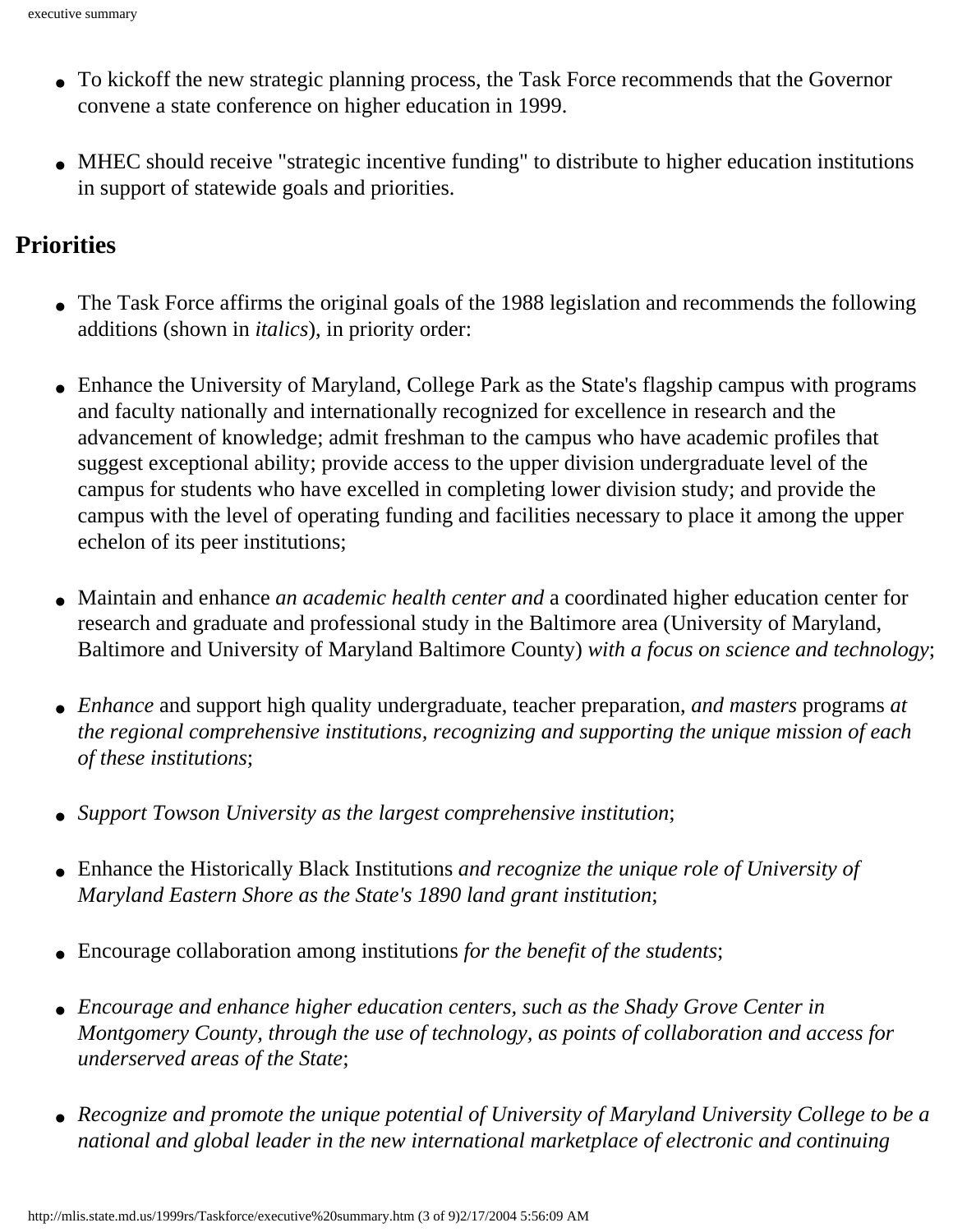*education;* 

- Promote excellence at each campus;
- Recruit and retain nationally and internationally prominent faculty;
- Promote economic development;
- Stimulate outreach to the community;
- Promote access for economically disadvantaged students;
- Increase access, retention, and advancement of African-American students; and
- Promote equal education and employment opportunities.

#### **USM Governance Structure**

- The Task Force supports a single governing board for USM.
- No institution should be allowed to leave the System, because the Task Force believes that each institution can achieve its mission, and specifically that the University of Maryland, College Park can achieve the goals of "flagship status," within the current structure.
- The System is not functioning as envisioned. The appropriate role of System Administration is facilitation rather than regulation; and institutional presidents must have significant autonomy to become entrepreneurial leaders.
- The Task Force recommends that USM adopt the structural paradigm envisioned in 1988 by empowering the institutional presidents, facilitating rather than regulating their activities, and holding them accountable using measurable performance standards.
- The Council of University System Presidents should assume an active role in advising the Board of Regents in a substantive capacity and should meet regularly with the Board of Regents on a formal and informal basis.
- The System should search for ways to develop closer working relationships with the boards of visitors. The boards of visitors should meet periodically with the Chancellor and the Board of Regents and members of boards of visitors serve on various Regent committees and actively participate in all searches for new campus presidents.

# **MHEC/USM Overlapping Authority**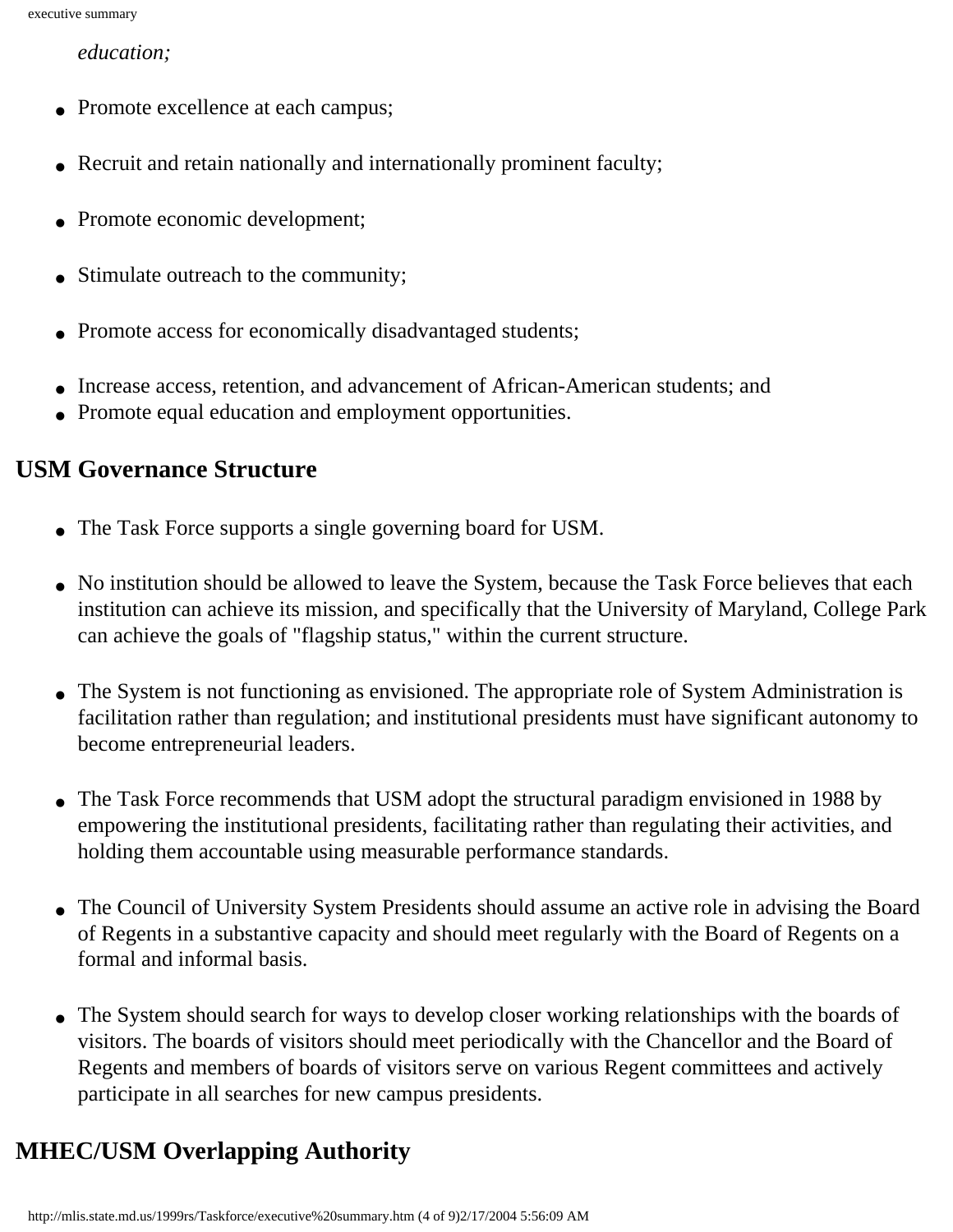#### **Budget Review and Approval**

• The Task Force supports the current budget process except that MHEC should not have the authority to disagree with a budget item approved by the Board of Regents unless that item is clearly inconsistent with the State Plan for higher education.

#### **Institutional Mission Statements**

- Final adoption of mission statements should be the purview of the governing boards.
- MHEC should review these statements to ascertain that they are consistent with the State Plan. If MHEC determines that a mission statement is not consistent with the State Plan, the statement should be returned to the governing board with comments detailing all areas of inconsistency.
- The specifications for mission statements outlined in §11-303 of the Education Article should be deleted and MHEC, with the assistance of the institutional presidents, should periodically develop a format for mission statements germane to the existing environment.

#### **Program Approval and Elimination**

- Each USM president should be granted the authority to establish new programs and abolish existing programs consistent with the institutions' approved mission statement and within existing resources.
- This authority should be granted for three years initially.
- Any programs created or abolished by the presidents must be reported to the Board of Regents and MHEC.
- The Board of Regents should be responsible for ensuring that all new programs established by the USM presidents are within the scope of the institutions' mission statement and within the institutions' existing resources.
- MHEC should be responsible for assuring that new programs do not violate the equal educational opportunity obligations under State and federal law, including Title VI of the Civil Rights Act. If MHEC determines that a proposed program is in conflict with the State's equal education opportunity obligations, it must notify the institution and the Board of Regents stating its concerns. The institution must work with MHEC to resolve these concerns before implementing the proposed program.
- As an oversight function, MHEC should identify programs that are inconsistent with the State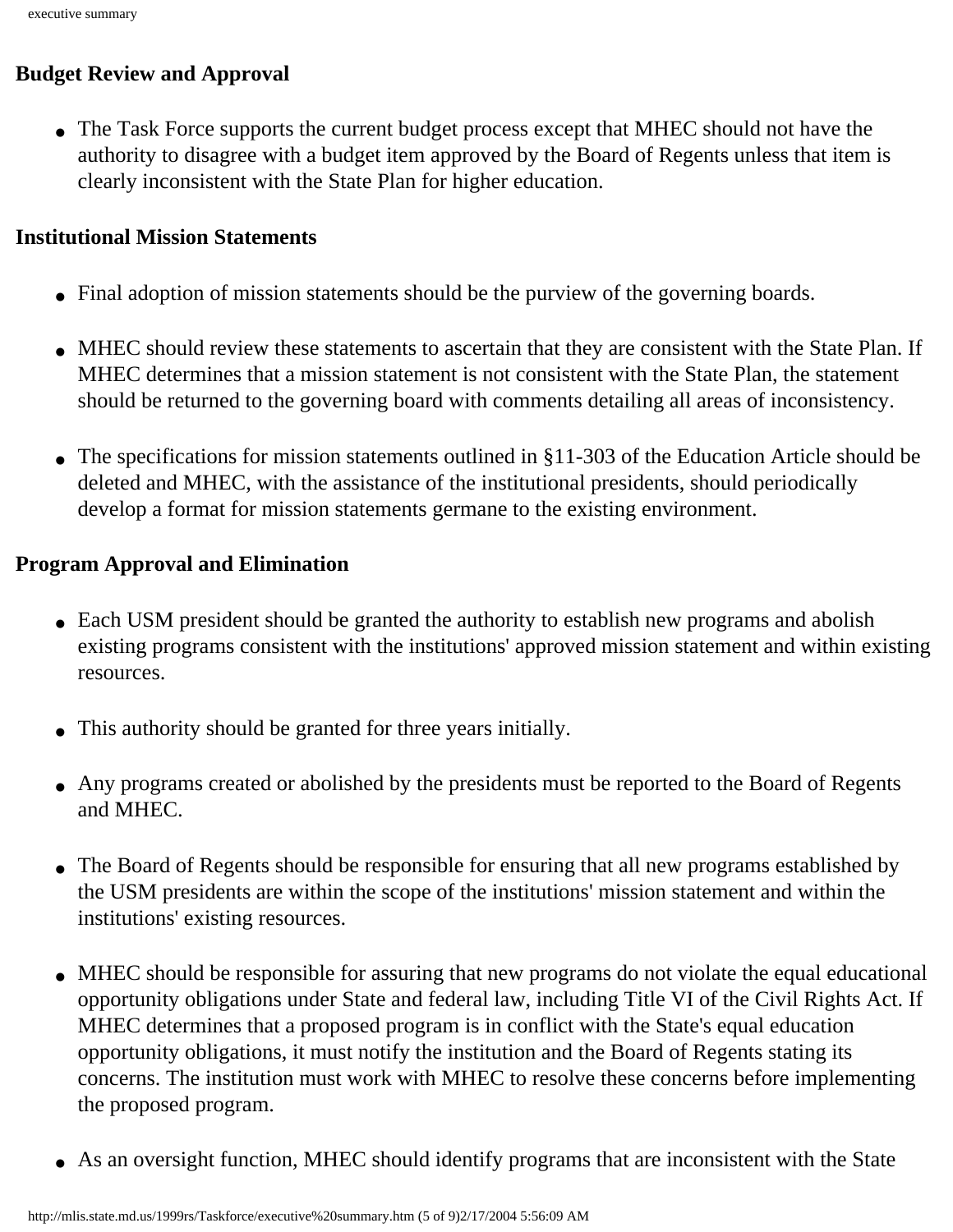Plan and should maintain its authority to identify low productivity programs.

- MHEC should monitor the new program approval process and report annually to the Governor, the General Assembly, and the Board of Regents on the nature and extent of any program duplication or proliferation.
- Prior to the end of the third year, MHEC should submit a report to the Governor and the General Assembly on the impact of this policy on the quality and accessibility of postsecondary education in Maryland and any increased cost due to duplication of programs.

# **Flexibility in Management Functions and Reporting Requirements**

- The Task Force endorsed the concept of making the University System of Maryland a public corporation with greater flexibility than its current status.
- The Task Force identified various policy options for flexibility in the areas of procurement, personnel, and information management.
- The Task Force recommends that the Governor appoint a group to conduct a thorough review of higher education reporting requirements with the goal of reducing the number of required reports to a minimum. The group should consider eliminating redundant reports, consolidating similar reports, and developing a relational database capable of generating reports in various formats.

# **Funding Guidelines**

- MHEC should develop operating and capital budget funding guidelines, in accordance with its responsibilities under the 1988 legislation, based on current and aspirational peer institution comparisons and other appropriate factors.
- MHEC should develop these guidelines, in consultation with the segments of higher education and with appropriate public discussion, as soon as possible in 1999. Every effort should be made to have these ready for use in the next budget cycle.
- The guidelines should calculate an adequate base budget for each four-year public institution. As soon as the funding guidelines are approved by MHEC, these guidelines should be used to assess the State's funding of higher education.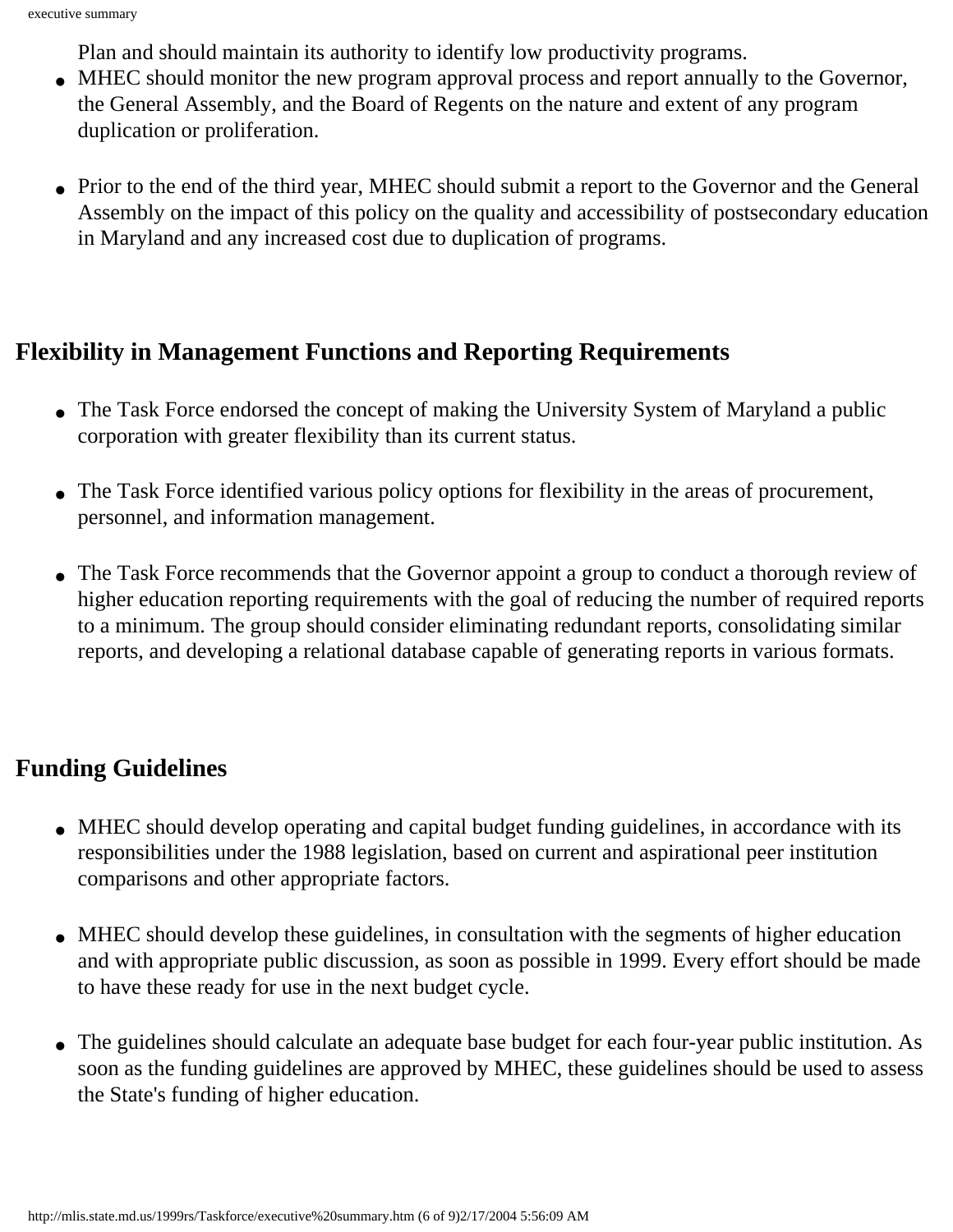# **Funding Goals**

- The Task Force urges the State to strive to fulfill the 1988 goal of providing 100% of the funding guidelines, recognizing that the State may not be able to achieve this goal.
- Senate Bill 596 of 1998 should be considered the minimum State commitment to higher education for the next five years and beyond, and additional funding should be provided earlier in the five-year commitment to provide each institution with greater resources up front to achieve its mission.
- The importance of a commitment to long-term stable funding of higher education cannot be overstated.

# **State Funding**

- To address immediate funding concerns, until the funding guidelines are developed, and for no more than two years, the following steps are recommended to be included in a fiscal 2000 supplemental budget:
	- $\circ$  provide a minimum funding level of \$5,000 per full-time equivalent student (FTES) to each USM degree granting institution (except UMUC);
	- ❍ provide a minimum funding level of \$12,284 per FTES in fiscal 2000 and \$13,443 in fiscal 2001 to University of Maryland, College Park (UMCP), in recognition of its status as flagship institution, to bring UMCP into funding parity with its aspirational peers; and
	- ❍ provide to the next priority for budget enhancements, in accordance with the Task Force's prioritization, additional funding to the research center in the Baltimore area, consisting of the University of Maryland, Baltimore (UMB) and the University of Maryland Baltimore County (UMBC), to assist each institution in moving toward parity with its peer institutions and achieving its unique mission. Specifically, the Task Force recommends an additional \$7 million for UMB and an additional \$5 million for UMBC.
- While the temporary \$5,000 per FTES floor does not apply to UMUC, the Task Force believes it is critically important to calculate a 1999 funding guideline for UMUC that assesses the adequacy of the current funding plan for UMUC and that recognizes the priority for UMUC recommended by the Task Force and UMUC's unique potential in the future.
- The above allocations are needed to get a head start on serious deficiencies. However, the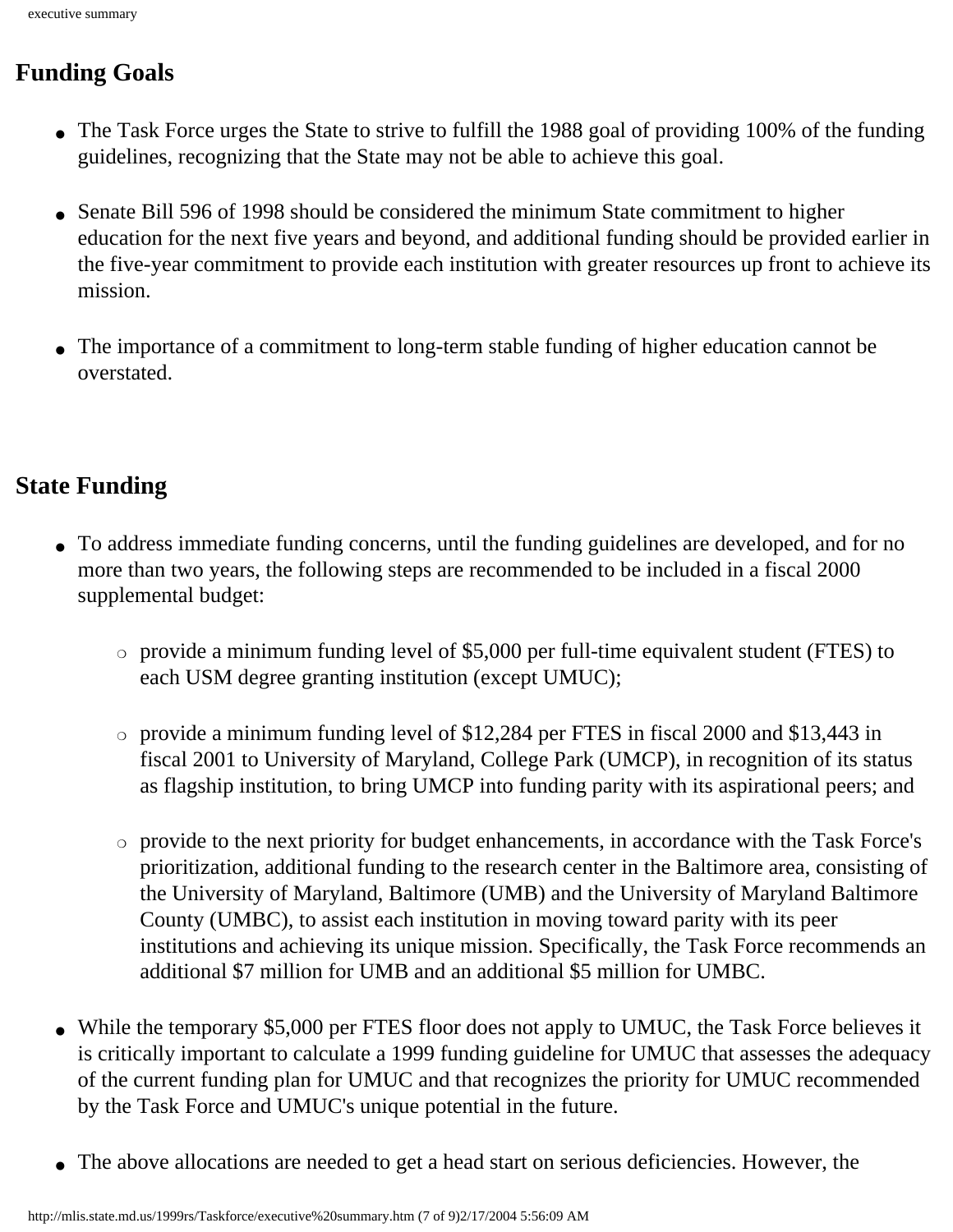calculation of a funding base or funding guidelines for all institutions should be treated as an urgent matter because this will be the basis to move the entire System forward to meet the goals of higher education in Maryland.

- In addition to the incentive funding already recommended for MHEC, the Task Force supports providing the USM Board of Regents with funding to encourage mission accomplishment.
- Although no specific recommendations are made in this area, the Task Force raises a cautionary note that changes in tuition, however approved, should be monitored carefully to ensure that there is no adverse impact on the goals of accessibility and affordability.
- In the area of the capital budget, the Task Force realizes that institutions' capital needs far exceed the current debt capacity of the State and System. The Task Force encourages the State to develop innovative solutions to address these capital needs, such as financing a capital trust fund with mandatory student fees or establishing a public building authority, and urges the institutions to explore opportunities for public-private ventures.

### **Private Donation Incentive Program**

• The Task Force supports the re-establishment of the Private Donation Incentive Program with State funds to be used to promote excellence in higher education.

### **Foundation Activities**

- The Task Force believes that a "dependent" foundation could have significant value for USM institutions and deserves careful consideration. Therefore, the Task Force supports the Board of Regent's appointment of a special committee to study this issue.
- The Task Force recommends that the special committee and the Board of Regents submit a report with recommendations to the Governor and the General Assembly in time for consideration during the 1999 legislative session.
- The Task Force encourages the Board of Regents to involve the USM presidents in their deliberations and to ensure their support of any resulting recommendations.

# **Technology Initiative**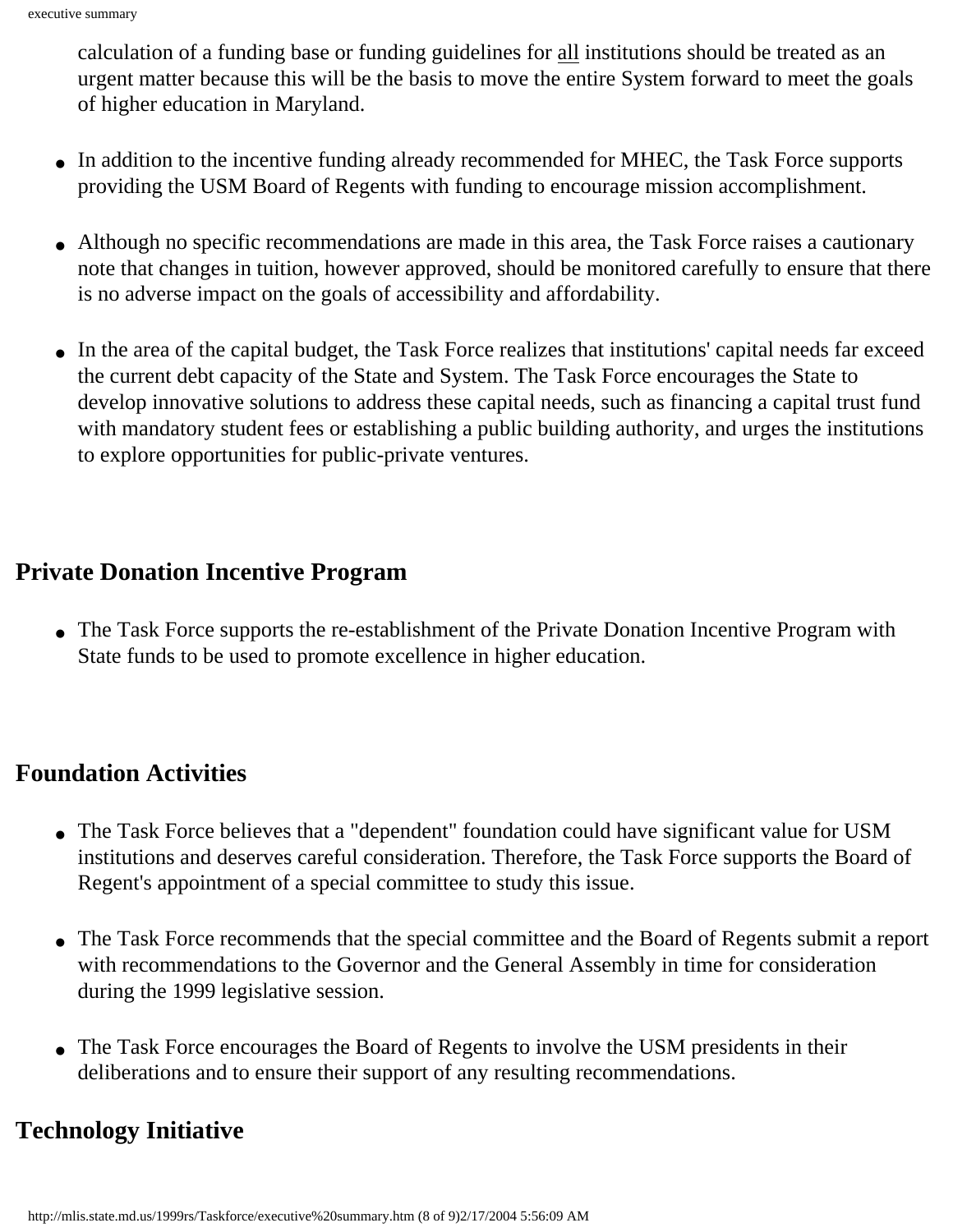- The Task Force is concerned by the lack of a technology plan and funding initiative to address the needs and changing market of higher education into the next century.
- In January 1998, the Governor signed an executive order creating the Commission on Technology in Higher Education which focused its efforts on evaluating the technology infrastructure needs of the State's higher education community. Although the Task Force did not receive the commission report in time to consider its recommendations, the Task Force urges the Governor and General Assembly to closely consider the recommendations of the Governor's Commission and other proposals to address the technology and information systems needs of USM.

### **College Preparation Program**

• The Task Force supports the College Preparation Intervention Program and encourages the State to take advantage of matching federal funds to re-establish this successful program**.**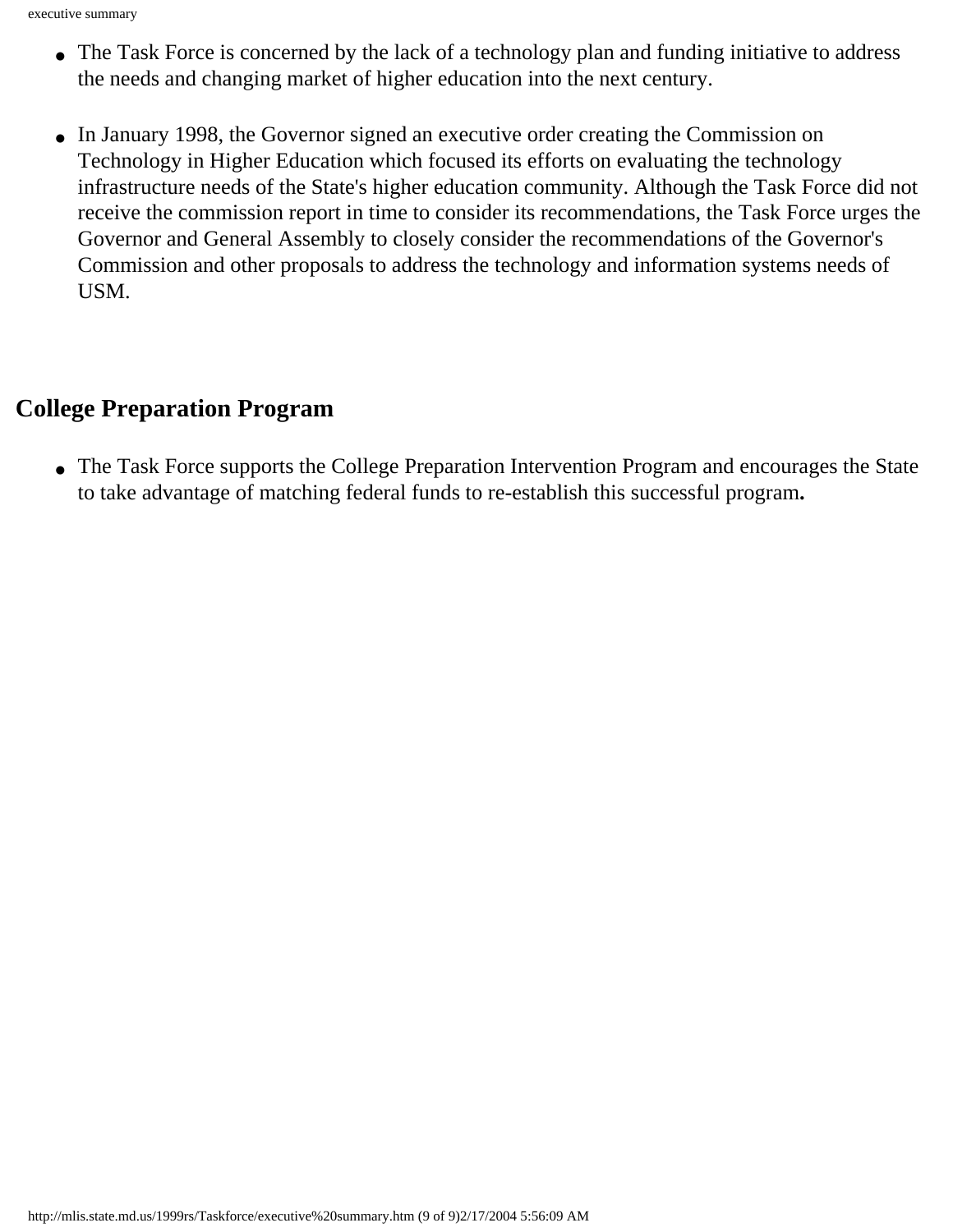# **Creation and Charge of the Task Force**

<span id="page-16-0"></span> During the 1998 Legislative Session, the General Assembly passed Senate Joint Resolution 8 and House Joint Resolution 12 (identical), resolving that the Governor and General Assembly establish a task force to study the governance, coordination, and funding of the University System of Maryland. The Governor signed both resolutions.

 The resolutions contain several whereas clauses which provide additional information on the impetus for creation of a task force:

- a major restructuring of the State's higher education system was completed 10 years ago with the enactment of the 1988 legislation (Chapter 246, Acts of 1988);
- counter to expectations in 1988, the State's fiscal crisis in the early 1990's reduced State funding of higher education significantly, with funding only recently restored to pre-recession levels;
- a more stable funding source is necessary to meet the goals of the 1988 Charter;
- inefficiencies may exist due to potential overlap and duplication in the responsibilities and duties of the Maryland Higher Education Commission, the University System of Maryland (USM) Board of Regents, and the presidents of the constituent institutions of USM;
- there is a disparity in funding per full-time equivalent (FTE) undergraduate student at Maryland's public 4-year institutions; and
- there have been no major funding increases for public 4-year undergraduate education since 1988, despite funding increases in other areas of higher education.

# **Task Force Membership**

 In August 1998 the Governor, President of the Senate, and Speaker of the House appointed 23 members to the Task Force to Study the Governance, Coordination, and Funding of the University System of Maryland, including:

- 5 members of the Maryland Senate appointed by the President;
- 5 members of the Maryland House of Delegates appointed by the Speaker;
- 5 members of the public appointed by the Governor;
- 2 members of the Board of Visitors of USM constituent institutions appointed jointly by the President and the Speaker;
- the Secretary of Higher Education;
- 1 member of the USM Board of Regents; and
- 4 Presidents of USM institutions: University of Maryland, College Park; Towson University; University of Maryland Eastern Shore; and Frostburg State University.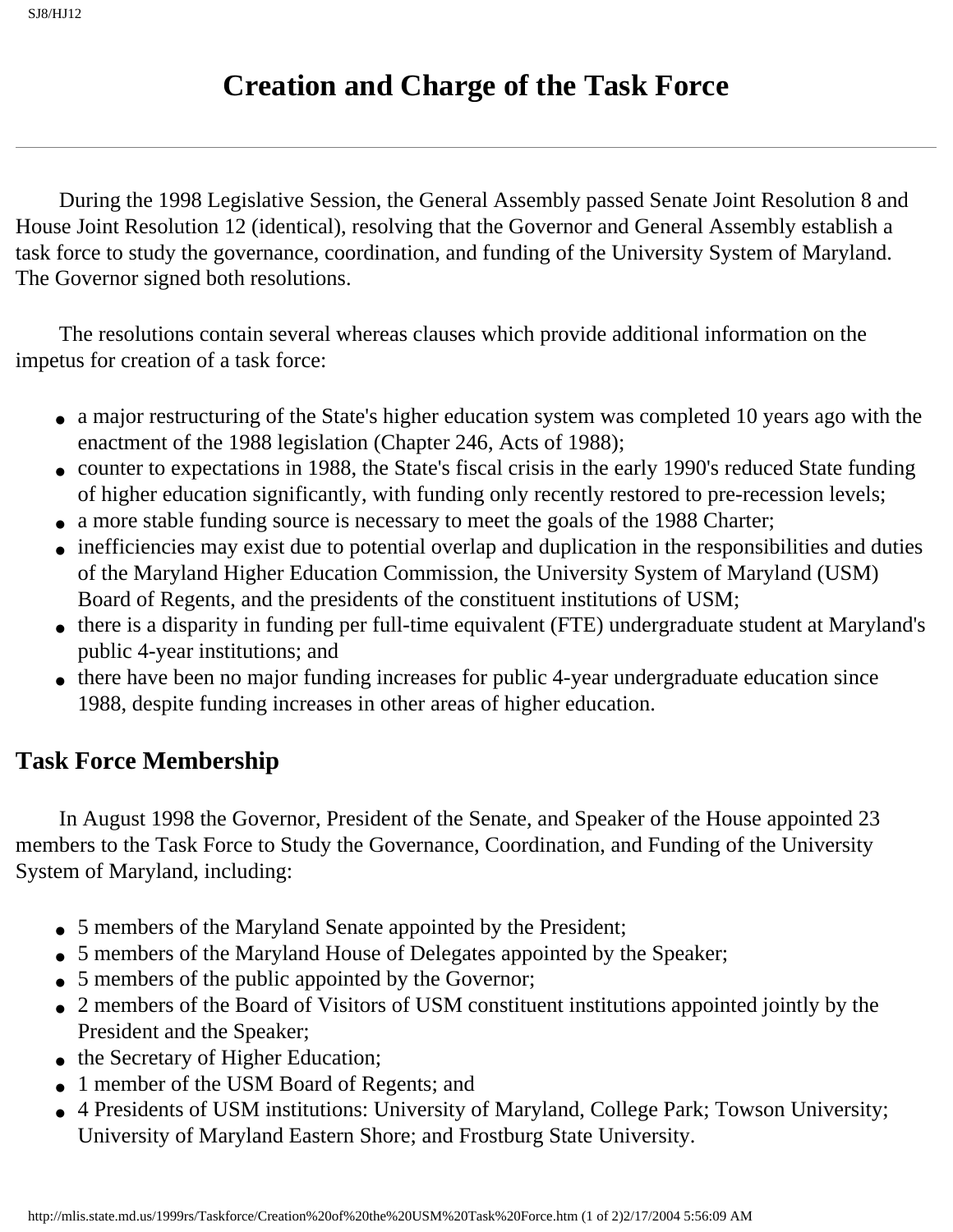SJ8/HJ12

 In consultation with the President of the Senate and the Speaker of the House, the Governor appointed Admiral Charles R. Larson, USN (Ret), as Chairperson of the Task Force. Admiral Larson appointed Delegate Nancy Kopp as Vice Chairperson.

 In accordance with the resolutions, the Task Force is charged with studying: 1) the governance, coordination, and funding of the University System of Maryland; 2) methods to increase the prominence of the University System of Maryland's constituent institutions nationally and internationally; and 3) the efficiency of higher education services to Maryland citizens. The Task Force is required to solicit the views of the USM Board of Regents, the boards of visitors of constituent institutions, the Maryland Higher Education Commission, and leading national experts in higher education.

#### **Studies**

The Task Force was required to hire outside consultants to conduct two studies:

- Association of Governing Boards of Colleges and Universities was hired to study the governance structure of the University System of Maryland and other public university systems around the country, particularly those with flagship institutions, and to recommend changes in the USM governance structure which may be necessary to bring USM into national eminence among public university systems; and
- Education Commission of the States was hired to study the current and future funding needs of the USM constituent institutions to assist each institution in reaching its stated mission and goals, including a funding history.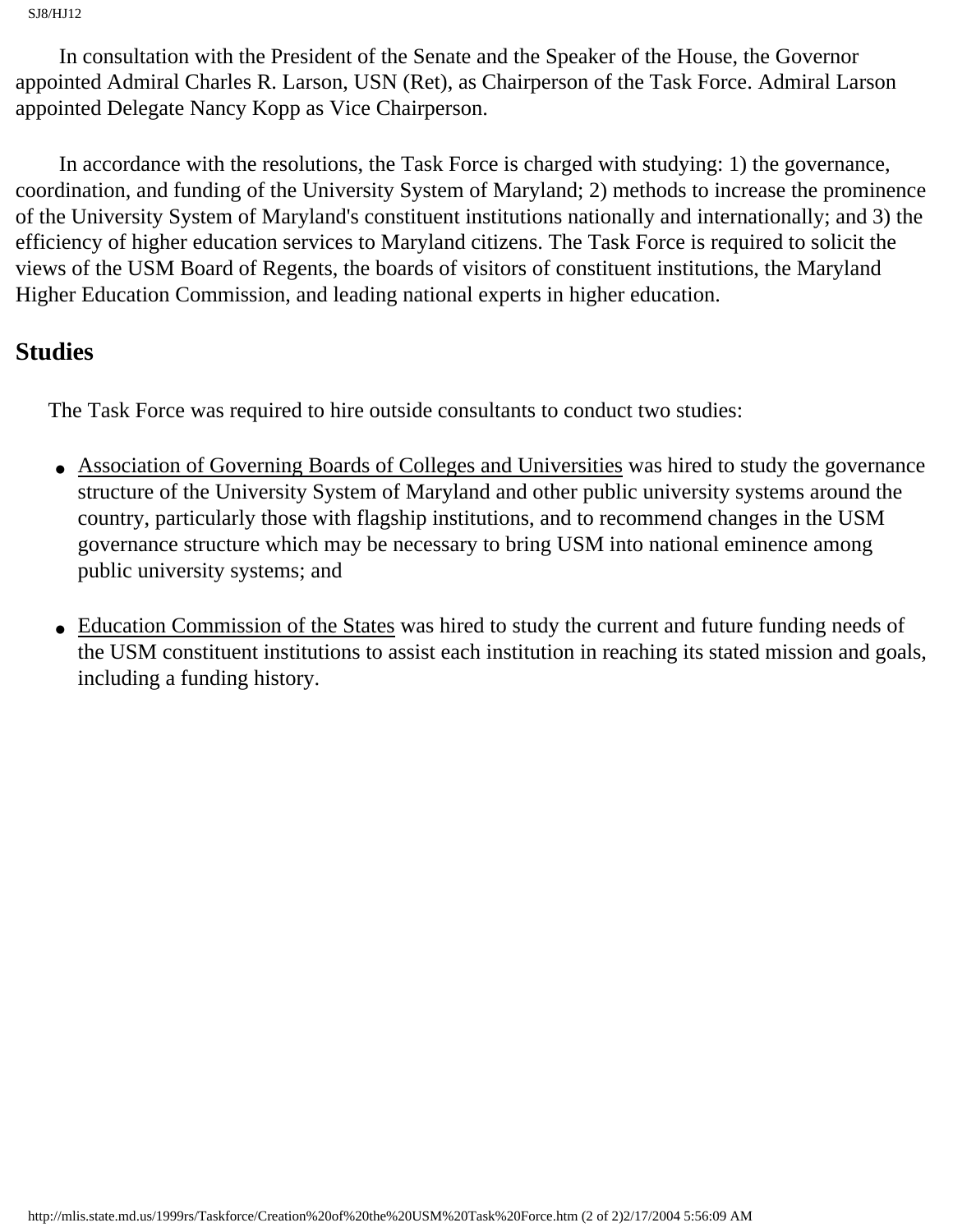# **Summary of Activities of the Task Force**

### <span id="page-18-0"></span>**Summary of Task Force Meetings**

### **September 23, 1998**

 Rachel Hise, Analyst with the Department of Legislative Services - Office of Policy Analysis (OPA), provided an overview of the legislation establishing the Task Force and summarized the charge of the Task Force and its responsibilities. Ms. Hise explained that the Task Force must solicit the views of the USM Board of Regents, the boards of visitors of constituent institutions, the Maryland Higher Education Commission, and national experts in higher education. The Task Force must also hire two outside consultants, the Association of Governing Boards of Colleges and Universities (AGB) and the Education Commission of the States (ECS). Ms. Hise reported that both consultants had been contacted and had submitted proposed workplans.

 Tina Bjarekull, OPA Analyst, provided a historical overview of the governance structure of higher education in Maryland. She summarized the work of nine groups commissioned between 1924 and 1985 to study this issue and discussed the 1988 restructuring legislation, Chapter 246 of the Acts of 1988. Ms. Bjarekull also described changes to the governance structure since 1988 and the organization of the University System of Maryland (USM).

 Benjamin Birge and Gary Thomas, OPA Analysts, provided a fiscal overview of higher education in Maryland. Their discussions included a summary of total State general fund appropriations to the System and its constituent institutions from 1985 through 1999, enrollment trends during this period, and total expenditures from all revenue sources. Following their presentation, Ms. Hise described the State's recent financial commitments to higher education, including a description of Chapter 619 of the Acts of 1998. This Act created new funding goals for higher education based on a percentage of State general fund revenues.

 Edward O. Clarke, Jr., Chairman of the Maryland Higher Education Commission (MHEC), Charles B. Saunders, Jr., Vice Chairman of MHEC, and Dr. Patricia S. Florestano, Secretary of MHEC, presented an overview of the statutory responsibilities of the Commission. MHEC is responsible for statewide coordination of higher education including: (1) the public four-year colleges and universities; (2) the community colleges; (3) the independent colleges and universities; and (4) the private career schools. Dr. Florestano described the accomplishments of the Commission over the past decade and provided highlights of the Commission's future plans.

 Lance W. Billingsley, Chairman of the USM Board of Regents, and Dr. Donald N. Langenberg, Chancellor, provided an overview of the University System of Maryland, including the governance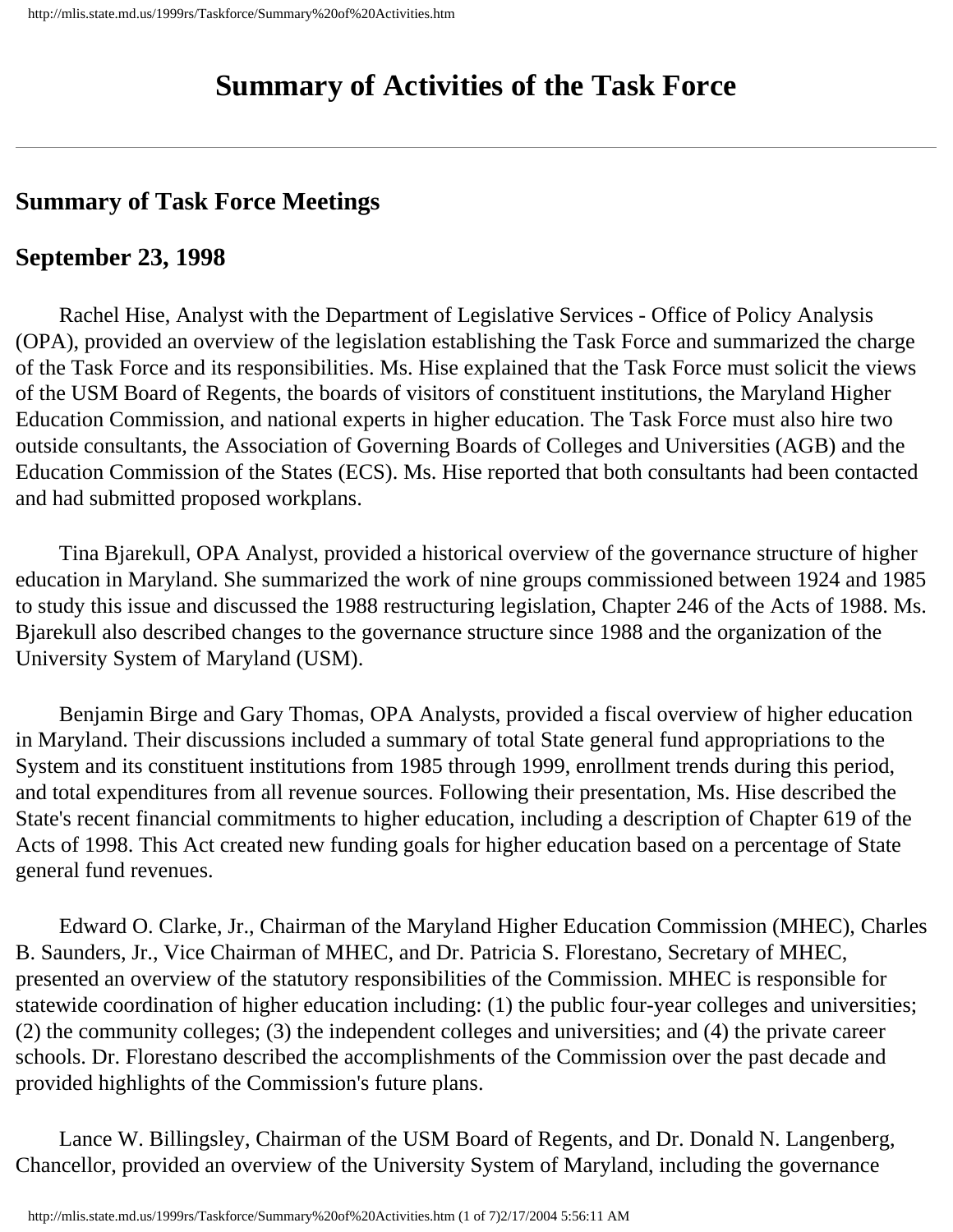structure, budget process, Vision III funding plan, and overlapping authority between USM and MHEC.

### **October 20, 1998**

 The Task Force accepted testimony from major stakeholders to the University System of Maryland at its second meeting. The first to testify was Dr. Patricia Florestano, Secretary of MHEC. Dr. Florestano provided an overview of the types of governing structures used to coordinate statewide higher education policies and discussed the authority and responsibilities of various statewide coordinating boards. In responding to questions posed by Task Force members, Dr. Florestano discussed Maryland's State Plan for higher education, the role of national accrediting boards, and the changing culture of higher education. Later, Dr. Florestano was joined by Mary Bode, Assistant Secretary of MHEC, who presented a national comparison of State financial assistance for higher education.

 Mr. Lance Billingsley, Chairman of the USM Board of Regents, discussed the System's budget process and method of allocating funds to the member institutions. In addition, Chairman Billingsley presented the Board's recommendations for change and asked the Task Force to endorse the Vision III funding plan. Dr. Donald Langenberg, Chancellor of USM, discussed the stewardship of the System, the System's bond ratings, and the overlapping responsibilities between the USM and MHEC. Following his testimony, USM Regent Louise Michaux Gonzales spoke about the System's accomplishments during its first ten years of existence. Chancellor Langenberg then introduced Mr. Ted Peck, Chairman of the Chancellor's Advisory Council. Mr. Peck also serves as a member of the board of visitors for a number of USM institutions. Mr. Peck testified about the fundamental attributes of good leadership and cited examples of good leadership at the USM. He then described the progress of the institutions under this leadership.

 The Task Force also received testimony from eight university presidents and two members of the institutional boards of visitors. Each president provided a brief discussion of their institution's mission, unique characteristics, and accomplishments to date. In addition, the presidents commented on the strengths and weaknesses of the USM governance structure and the System's impact on their institutions. In response to Admiral Larson's request, the presidents identified institutional needs which have not been adequately addressed and presented recommendations for change. The following presidents and visitors testified:

- Dr. Freeman Hrabowski, President of the University of Maryland Baltimore County;
- Dr. David Ramsay, President of the University of Maryland Baltimore (UMB);
- Mr. Richard Himbelfarb, Chairman of the UMB Board of Visitors;
- Dr. Nathanael Pollard, Jr., President of Bowie State University;
- Dr. Calvin Burnett, President of Coppin State College;
- Dr. William Merwin, President of Salisbury State University;
- Dr. Robert Myers, Interim President of the University of Maryland University College (UMUC);
- Mr. Richard Blewitt, a member of UMUC's Board of Visitors;
- Dr. Mebane Turner, President of the University of Baltimore; and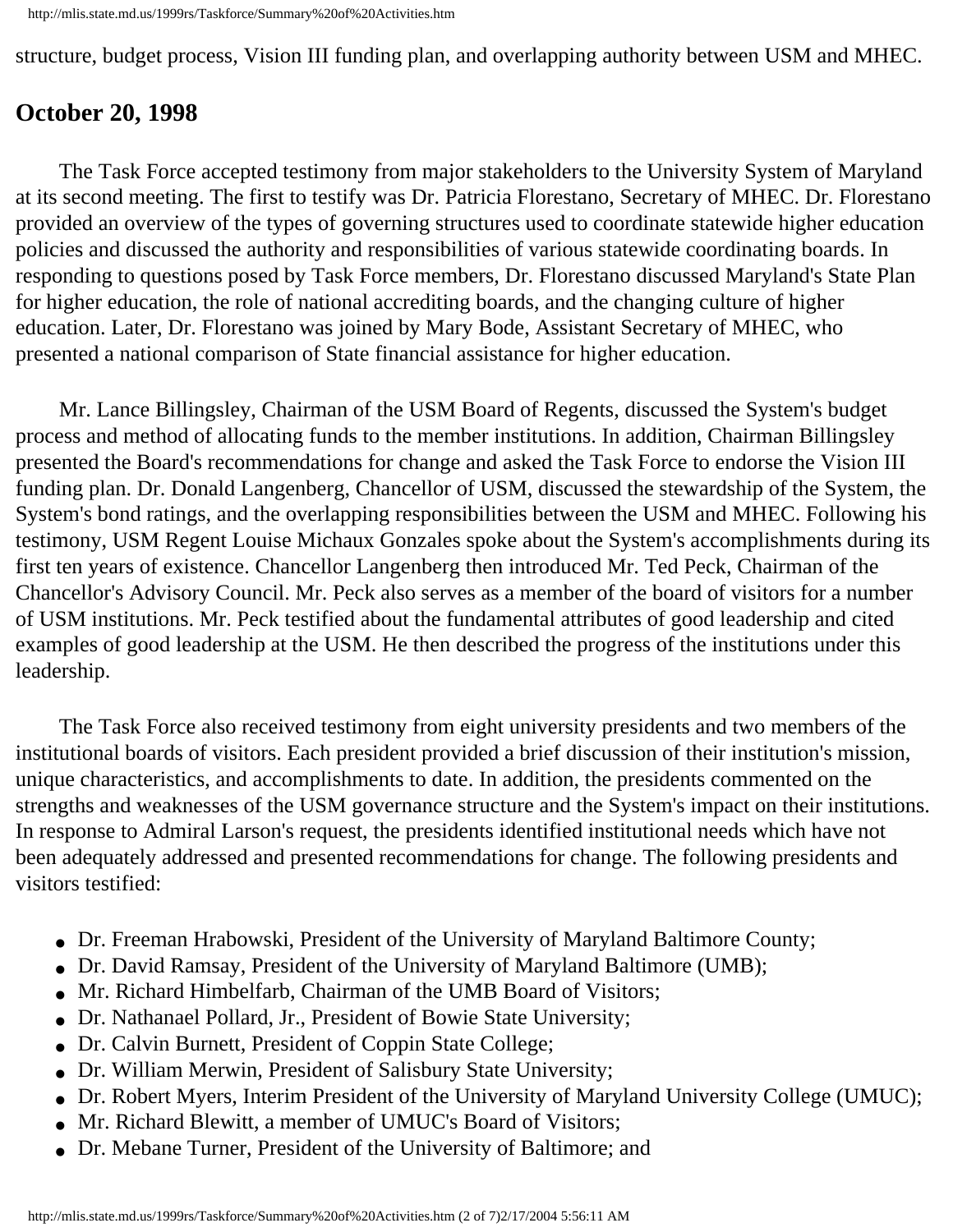http://mlis.state.md.us/1999rs/Taskforce/Summary%20of%20Activities.htm

• Dr. Donald Boesch, President of the University of Maryland Center for Environmental Science.

### **October 21, 1998**

 The Task Force continued to gather information from major stakeholders at its third meeting. At that time, the Task Force heard from four university presidents and the Chairman of the University of Maryland, College Park (UMCP) Board of Visitors. The presidents discussed their institutional missions and accomplishments; described the System's strengths and weaknesses; identified areas in need of improvement; and suggested recommendations for change. The following presidents and visitor testified:

- Dr. Catherine Gira, President of the Frostburg State University;
- Dr. C. D. Mote, Jr., President of UMCP;
- Mr. John Lauer, Chairman of the UMCP Board of Visitors;
- Dr. Dolores Spikes, President of the University of Maryland Eastern Shore; and
- Dr. Hoke Smith, President of Towson University.

### **November 11, 1998**

 Dr. Brit Kirwan, President of Ohio State University and former president of the University of Maryland, College Park, testified. Dr. Kirwan served 34 years at UMCP, including nine years as president, and played a role in the 1988 legislation restructuring higher education. Dr. Kirwan testified that the vision for UMCP as stated in the 1988 legislation is as appropriate today as it was in 1988. Having an institution recognized nationally, he testified, is enormously important to higher education in Maryland. Dr. Kirwan stated that the goal of achieving national eminence at UMCP is attainable, but requires an incredible focus. He identified the following impediments to national eminence within the current governing structure: (1) the institutions within the System are too diverse to be under a single governing structure; (2) the budget process is a compromise among institutions, which does not permit a focus on what is important to UMCP; and (3) members of the Board of Regents must necessarily treat all institutions equally and, therefore, cannot be strong advocates for UMCP.

 Dr. John Toll, President of Washington College and former chancellor of the University of Maryland, testified that the System should be maintained and that UMCP can obtain national eminence within that structure. He noted that the institutions are not in competition and should perform as team players.

 The Task Force received a report commissioned from the Association of Governing Boards of Universities and Colleges (AGB). The AGB panel included:

- Mr. Richard Novak, Project Director at AGB;
- Mr. Richard T. Ingram, President of AGB;
- Dr. Terrence MacTaggart, Chancellor of the University of Maine System; and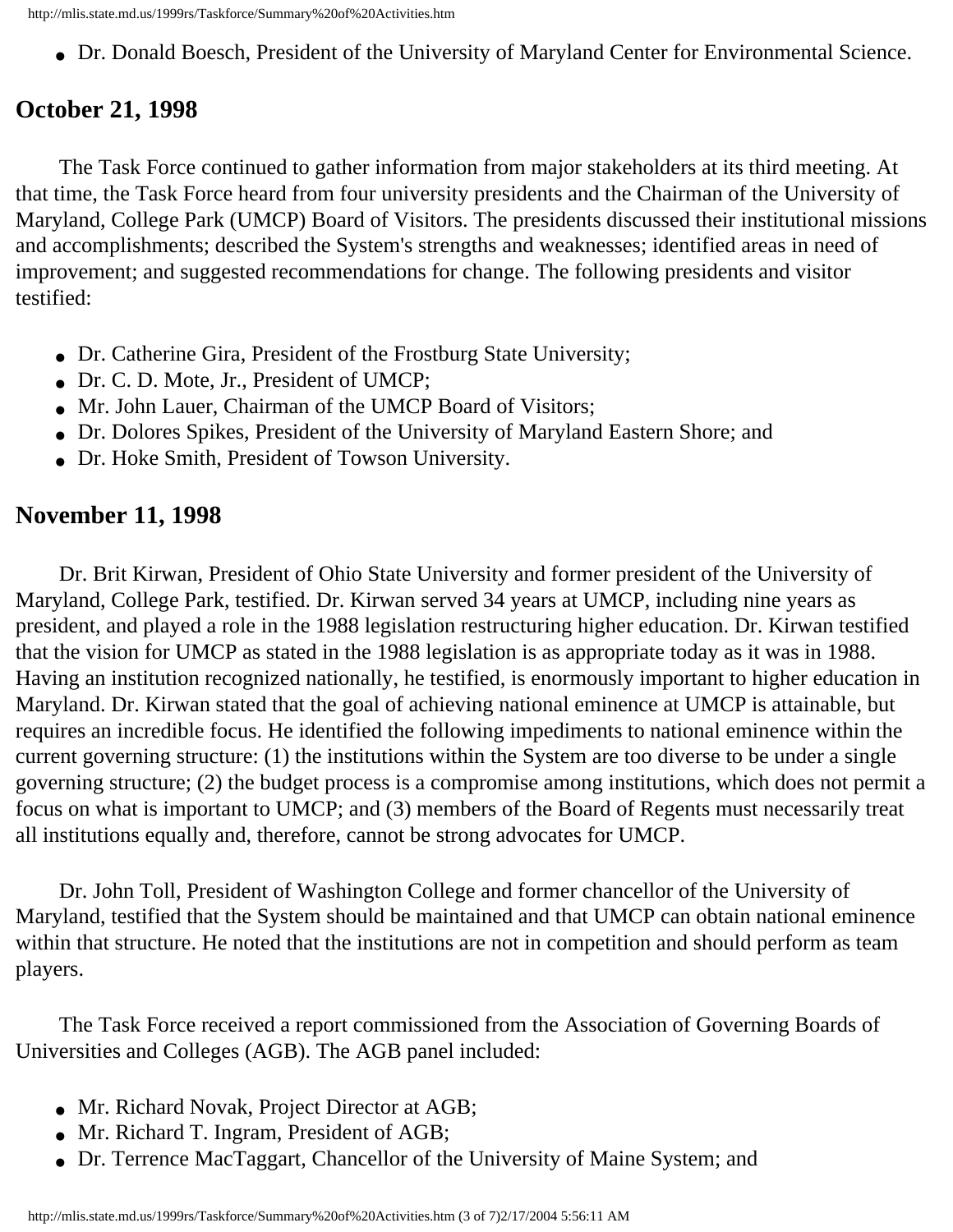• Dr. David Leslie, Professor of Higher Education at the College of William and Mary.

 The AGB panel presented testimony on the governance structure of the University System of Maryland and other public university systems around the country, particularly those with flagship institutions. In addition, the panel offered five options and recommendations for change to bring USM into national eminence among public university systems.

 The Task Force also received a report commissioned from the Education Commission of the States. Dr. Charles Lenth, ECS Director of Policy Studies for Higher Education, and Ms. Amy Cook, ECS Research Associate, discussed the current and future funding needs of the USM constituent institutions. Mr. Lenth discussed comparative revenues and expenditures of the constituent institutions relative to current and aspirational peers identified by the institutions against the current and aspirational peers identified by the National Center for Higher Education Management System (NCHEMS). There was considerable discussion and dispute concerning the institutional peers chosen by NCHEMS. Although the president of NCHEMS was scheduled to address the Task Force, he was detained by a snow storm in South Dakota. Therefore, many of the Task Force's questions remained unanswered.

#### **December 2, 1998**

 Dr. Gordon Davies, President of the Kentucky Council on Postsecondary Education, addressed the Task Force. Dr. Davies indicated that he has been in the business of coordinating colleges and universities since 1983. Prior to assuming the position of President of the Kentucky Council, he served as president of the Virginia higher education system for 20 years. Dr. Davies answered questions posed by the Task Force concerning the University of Virginia, the George Mason and James Madison Universities, and Kentucky's higher education system.

 Dr. Roger Bulger, President of the Association of Academic Health Centers, discussed the unique challenges facing medical universities. Dr. Bulger testified that if a medical university is to achieve success, it must have fiscal flexibility to use funds in an appropriate fashion, the power to make personnel decisions, the freedom to organize and direct faculty activities, the authority to contract for services, and the autonomy to manage the business.

 Dr. Peter McCann, Acting President of the University of Maryland Biotechnology Institute (UMBI), described the role of UMBI and its five research centers. Dr. McCann testified that the success and growth of UMBI depends on the cooperation of its sister institutions within the University System of Maryland. He stated that the System facilitates collaboration and recommended continuation of the current governance structure.

 Dr. Margaret Jane O'Brien, President of St. Mary's College of Maryland (SMCM), discussed the distinct mission and structure of SMCM. The college offers less than two dozen majors and has had an honors program since 1978. SMCM is distinct from other institutions in that it has an independent board of trustees, receives a lump-sum budget, and its personnel positions are authorized by its board.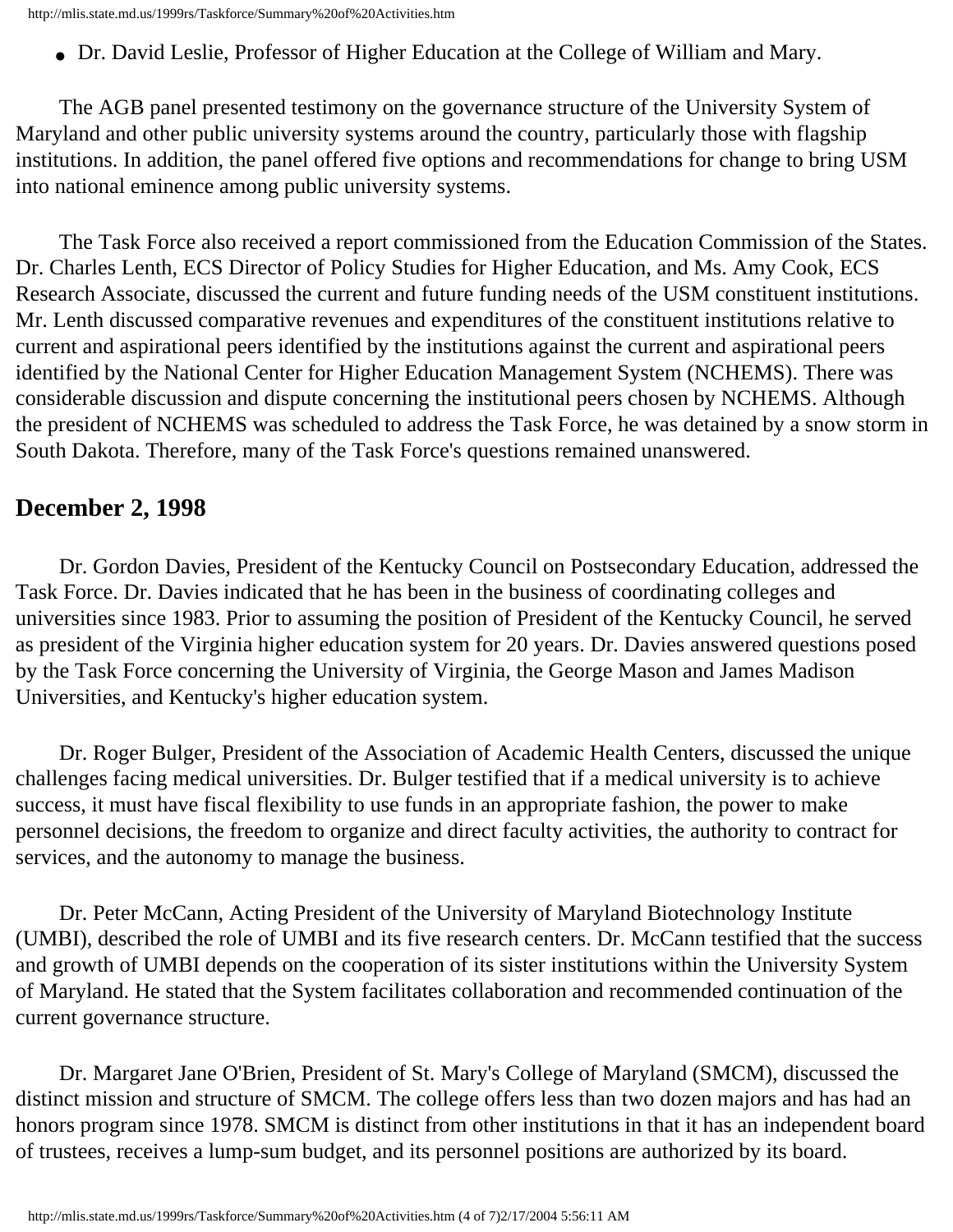Although SMCM's procurement rules are created by its board, Dr. O'Brien noted that they are similar to State procurement rules. She also noted that SMCM has the same reporting relationship with MHEC as other public institutions of higher education, including mission review and program approval, budget review, and accountability reporting. In addition the St. Mary's foundation has an independent board and is independently audited, similar to USM institutions.

 Dr. Charles Lenth, ECS Director of Policy Studies for Higher Education, and Dr. Dennis Jones, President of NCHEMS, presented responses to questions raised during the Task Force's November 11 meeting and discussed formula funding for higher education.

#### **December 15, 1998**

 Mr. Warren Deschenaux, Director of the Office of Policy Analysis (OPA), presented a summary of the State's fiscal condition. Although on a cash basis the State is in excellent fiscal condition, Mr. Deschenaux noted that there is an underlying imbalance between revenues and spending due to a phasedin income tax reduction and a refundable earned income tax credit. Mr. John Rohrer, Senior Manager of OPA, discussed the forecast for general fund support for higher education based on the funding goals outlined in the 1998 legislation, Senate Bill 596. He reported that general fund support for higher education is expected to grow by 7.7% in fiscal 2000, compared to an overall growth in general fund expenditures of about 3.7%.

 Dr. Earl Richardson, President of Morgan State University (MSU), discussed the progress and challenges of MSU over the past decade. He expressed the importance of a coordinating agency in a State where there are many institutions in close proximity to each other.

 Mr. Fred Puddester, Secretary of the Department of Budget and Management (DBM), discussed DBM's role in developing the System's operating and capital budgets and its oversight responsibilities related to personnel and procurement.

 Dr. Mark Musick, President of the Southern Regional Education Board, discussed the problems leading to the 1988 reorganization of higher education in Maryland. He commented that a ten-year review is appropriate and indicated that Maryland had achieved many successes over the past ten years. He suggested that the Task Force may want to consider the issue of flexibility. With respect to funding, Mr. Musick indicated that, by some measures, Maryland's higher education system has done better than higher education systems in other states. In addition, Mr. Musick opined that the State Plan for higher education developed by MHEC is a good plan but lacks buy-in by the institutions and major stakeholders.

### **December 21, 1998**

 The Task Force held a work session on December 21, 1998. The meeting began with a presentation by the Department of Legislative Services on the funding of the University System of Maryland. Mr.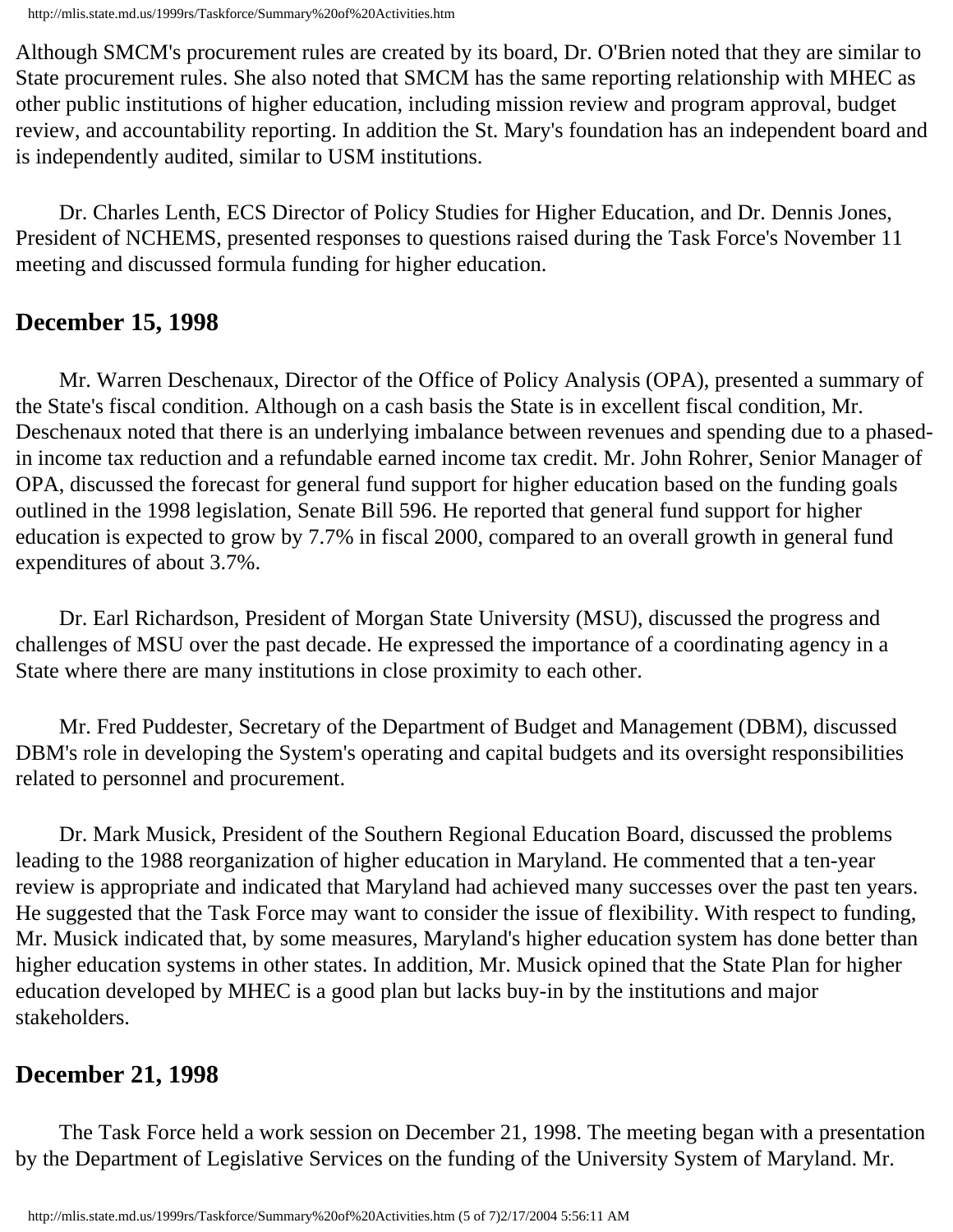John Rohrer, Senior Manager of OPA, and Claire Rooney, OPA Analyst, presented a forecast of general fund support for higher education based on Senate Bill 596 and the December 1998 general fund revenue projections by the Board of Revenue Estimates.

 Prior to the December 21 meeting, the Department of Legislative Services prepared a decision document listing questions, issues, and discussion items. The Task Force worked from this document to establish preliminary recommendations.

#### **December 22, 1998**

 Prior to the December 22 meeting, the Department of Legislative Services prepared a revised decision document reflecting the preliminary recommendations of the Task Force made at the December 21 meeting. The Task Force continued its deliberations working from this revised decision document. The Task Force voted to recommend several changes in the governance structure, coordination, and funding of the University System of Maryland. These changes are reflected in this report in the Findings and Recommendations.

### **Summary of Regional Hearings**

 The Task Force held four regional public hearings to solicit testimony from private citizens, students, teachers, administrators, government officials, business leaders, and professionals. These hearings were held in the following four regions on the dates indicated:

- the Western Maryland Regional Hearings was held at the Frostburg State University on October 26, 1998;
- the Greater Baltimore Regional Hearing was held at the University of Maryland Baltimore County on October 28, 1998;
- the Eastern Shore Regional Hearing was held at the Salisbury State University on November 2, 1998; and
- the Greater Washington Regional Hearing was held at the University of Maryland, College Park on November 5, 1998.

During these regional hearings, the Task Force received testimony from 99 individuals who described the accomplishments of the University System of Maryland and its constituent institutions, discussed the importance of higher education to their regions, addressed the role of the Maryland Higher Education Commission, spoke about foundations affiliated with the USM institutions, identified areas in need of improvement, recommended changes to the current governance structure, and urged additional State financial support for higher education. A list of those who testified at the regional hearings is included as Appendix 2.

# **Summary of Site Visits**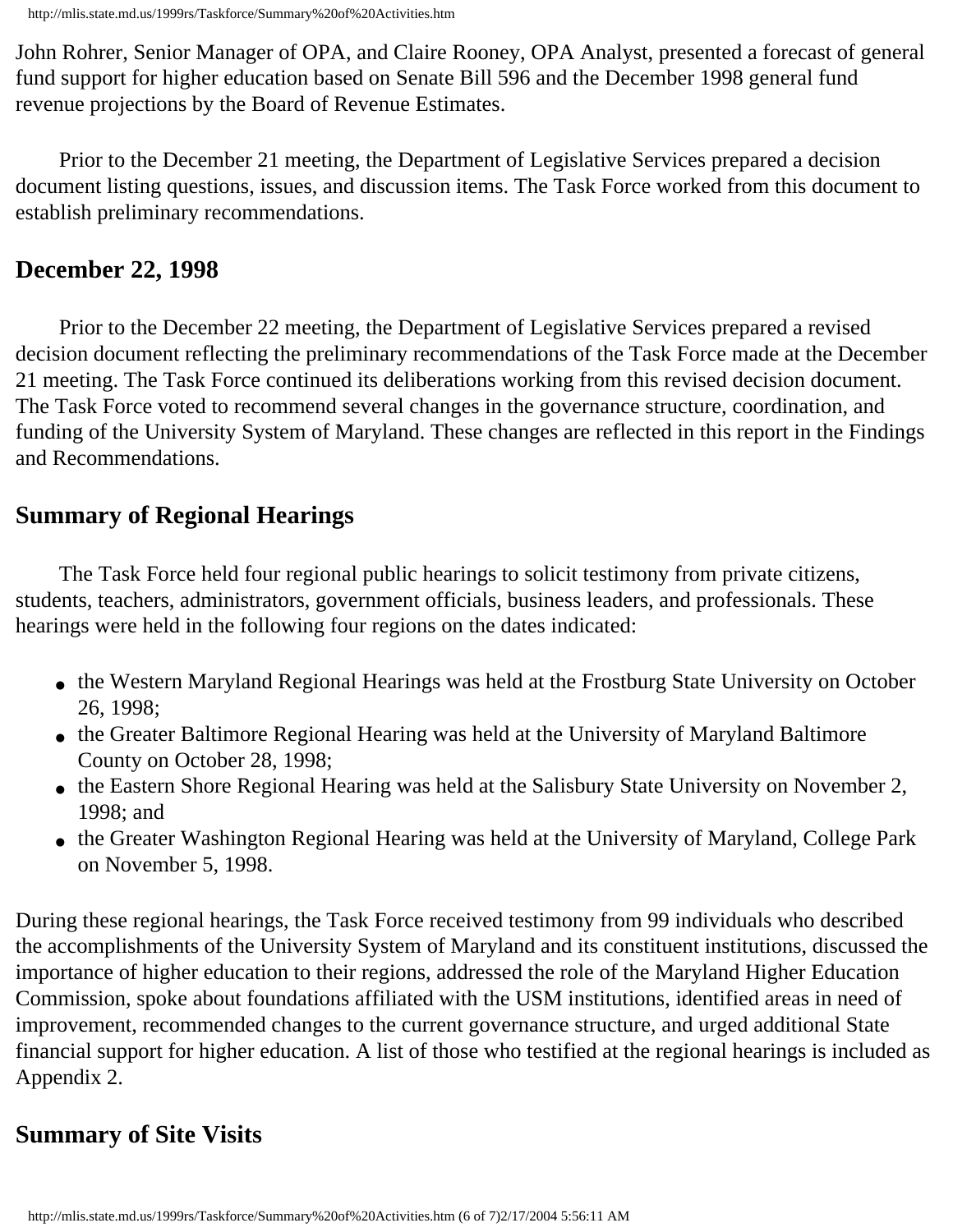Members of the Task Force visited the campuses of all 13 constituent institutions and several centers for research and education. The following is a summary of their visits:

- **October 6, 1998** Visited the Downtown Baltimore Center, University of Baltimore, UMBI Medical Biotechnology Center, and UMBI - Center of Marine Biotechnology;
- October 7, 1998 Visited Towson University;
- October 15, 1998 Visited the University of Maryland, Baltimore;
- **October 26, 1998** Visited the Frosburg State University and the UMCES Appalachian Laboratory;
- **October 28, 1998** Visited Coppin State College and the University of Maryland Baltimore County;
- **October 30, 1998** Visited the Shady Grove Center, the UMBI Center for Advanced Research in Biotechnology, and Bowie State University;
- **November 4, 1998**  Visited UMCES Horn Point Laboratory, University of Maryland Eastern Shore, and Salisbury State University;
- **November 5, 1998** Visited the University of Maryland University College and the University of Maryland, College Park; and
- **November 30, 1998** visited the University of Maryland University College Annapolis Center and held discussions with the commissioners of MHEC, members of the Board of Regents, and staff to the University System of Maryland.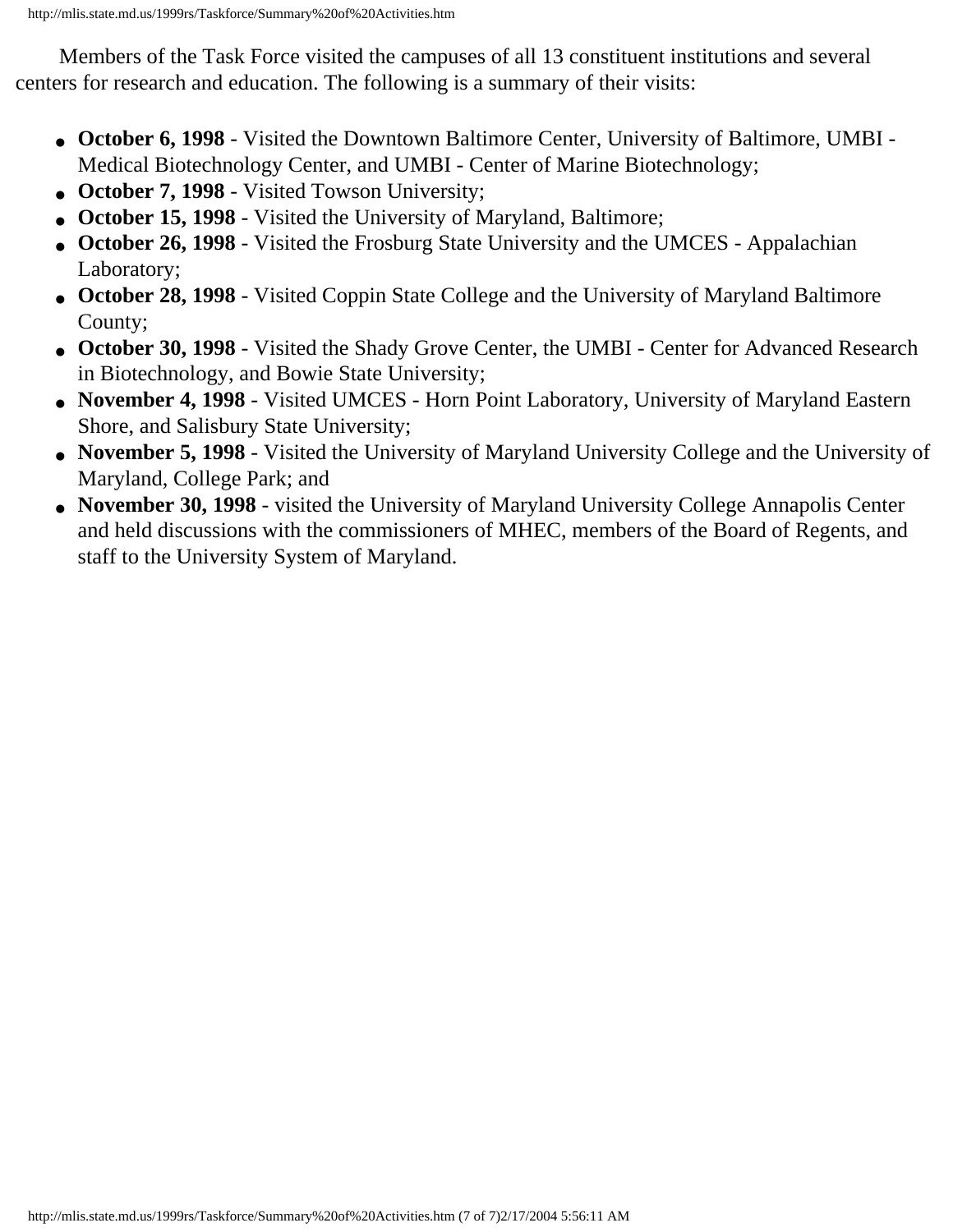# <span id="page-25-0"></span>**Historical Perspective on the Governance Structure of the**

# **University System of Maryland**

### **Statewide Commissions on Higher Education in Maryland**

 Numerous statewide commissions have been appointed to study higher education in Maryland. Listed below is a brief summary of the recommendations made by some of these commissions as well as any significant changes made as a result of these recommendations. Although many of the commissions' recommendations were not directly adopted, these commissions have had a significant influence on the evolution of higher education policy in the Maryland.

#### **1924 Janney Commission**

 The Janney Commission recommended that the State continue to depend largely on private institutions to meet its educational needs and recommended against expanding the mission of the University of Maryland beyond its role as an agricultural college. The commission also recommended the creation of a statewide board to oversee higher education. The commission's recommendation to create a statewide oversight board was not adopted at that time.

#### **1931 Shriver Commission**

 The Shriver Commission recommended that the State phase out support for the independent colleges and recommended additional State support for the University of Maryland to expand its mission. In addition, the commission recommended that the State's two-year "normal schools" be expanded to offer baccalaureate programs. The commission's recommendations were not directly adopted.

#### **1937 Soper Commission**

 The Soper Commission focused on the adequacy of higher education for Maryland's African-American population. The commission recommended that the State acquire Morgan College (which was a private institution at that time) and that the Bowie and Coppin institutions (which were formerly twoyear "normal schools") be expanded to four-year institutions. In addition, the commission urged the State to close the Princess Anne Academy of the University of Maryland because it was so poorly funded. For the most part, the commission's recommendations were not immediately adopted. However, the State provided a modest increase in funding to its historically black institutions, and Morgan College became a State institution in 1939.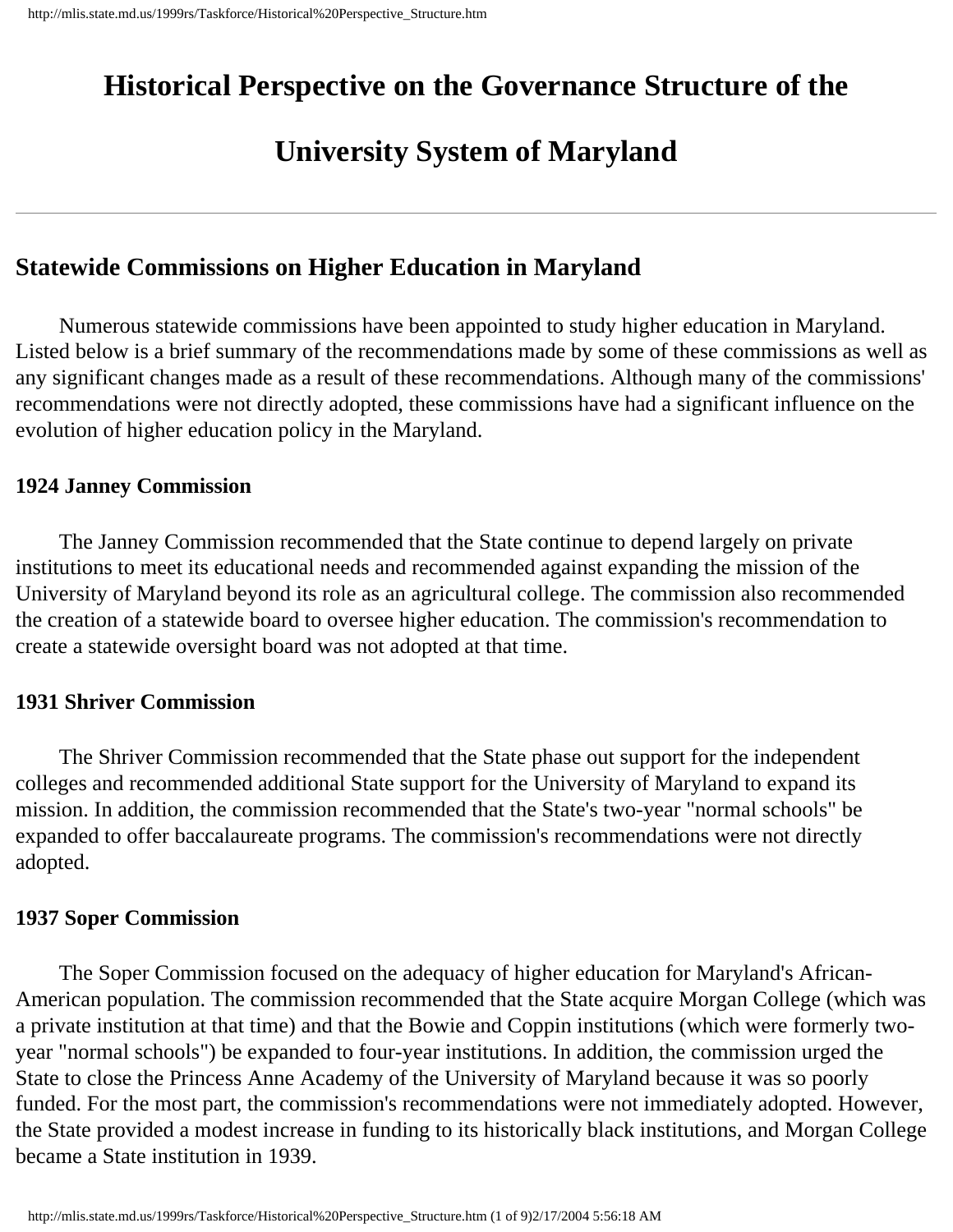#### **1947 Marbury Commission**

The Marbury Commission recommended the following changes:

- establishing a statewide system of locally-controlled racially integrated two-year community colleges;
- expanding the University of Maryland College Park to 10,000 students;
- strengthening the medical and nursing colleges at the University of Maryland at Baltimore;
- enhancing funding and academic offerings at Morgan College;
- making Washington College a State institution and the Johns Hopkins Engineering School a State agency;
- abolishing the State's scholarship program;
- closing Princess Anne Academy of the University of Maryland, St. Mary's Female Seminary, Coppin State College, and Frostburg State College; and
- establishing a "State Board of Higher Education" to implement the commission's recommendations.

 The commission's recommendations were not immediately adopted. However certain recommendations were adopted in later years.

#### **1955 Pullen Commission**

During a period of unprecedented enrollment growth, the Pullen Commission:

- reaffirmed the role of the community colleges as the primary means of meeting this growth;
- recommended expanding the public teachers colleges and liberal arts colleges into limited professional programs and graduate programs;
- recommended against establishing new campuses or branches in the Baltimore region;
- proposed the adoption of quantitative admissions standards at the public four-year institutions;
- recommended increased funding for public four-year institutions and a continuation of State scholarship programs for students attending independent colleges; and
- recommended a permanent "State Advisory Commission of Higher Education" to advise the Governor and the General Assembly.

 The commission's recommendations were not adopted at that time. However, the ideas put forth by the Pullen Commission had a significant impact on the evolution of higher education policy in Maryland.

#### **1960 Warfield Commission**

The Warfield Commission recommended that the University of Maryland be expanded to cope with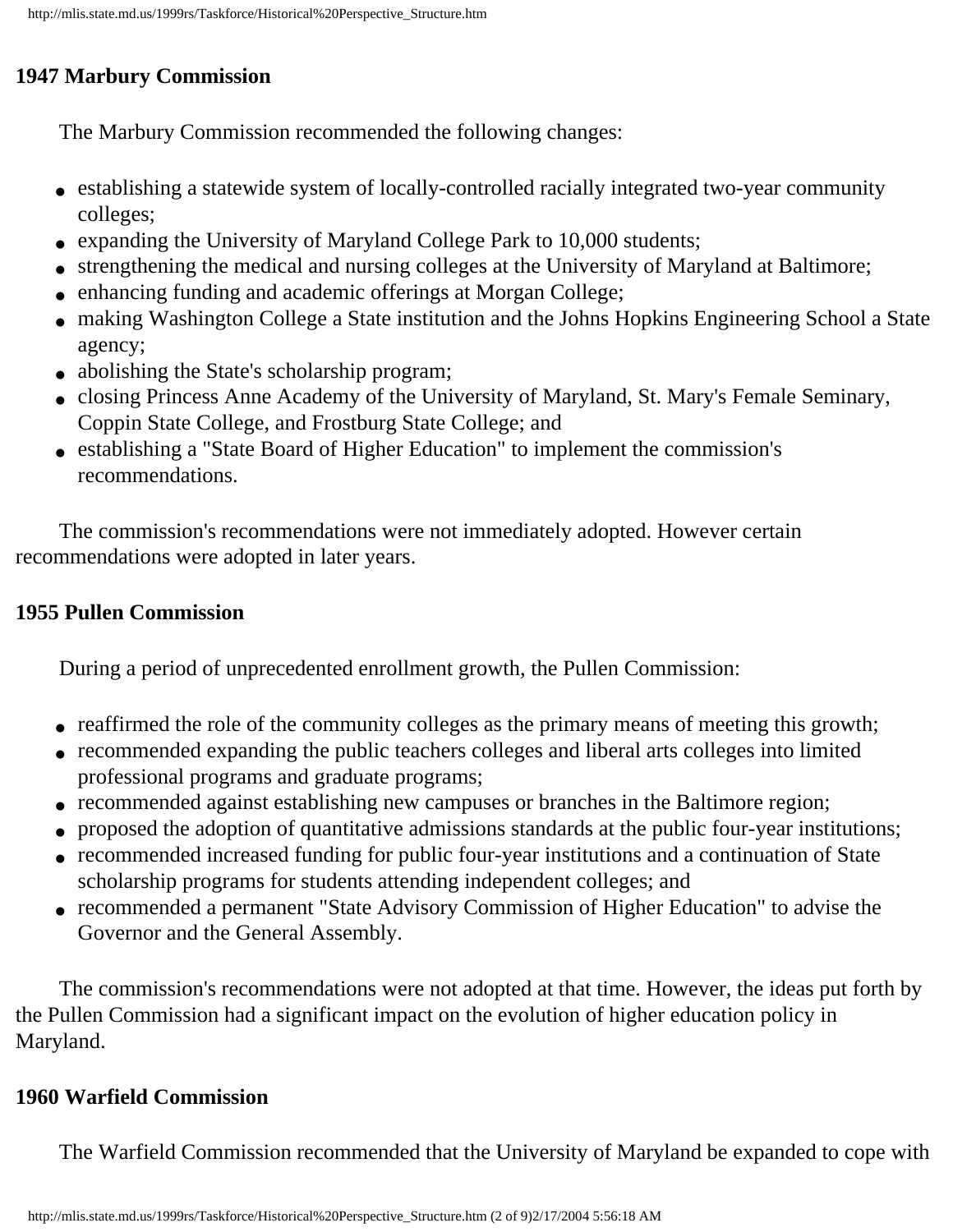the continuing enrollment growth by building new university centers in the Washington/Frederick County region, the Central Eastern Shore, and the Greater Baltimore area. In addition the commission recommended transforming University of Maryland College Park to a campus with only upper-division and graduate programs. The commission's recommendations were not adopted at that time. However, the University of Maryland created the University of Maryland Baltimore County in 1966. This was the first public four-year institution created by the State.

#### **1962 Curlett Commission**

 The Curlett Commission recommended a "tripartite system" of public higher education comprised of the community colleges, the State colleges, and the University of Maryland. The commission's recommendations included:

- changing the State teachers colleges into comprehensive undergraduate liberal arts colleges offering limited graduate programs and creating a single State board of trustees to govern the State colleges and Morgan State University;
- establishing a division within the State Department of Education to coordinate the community colleges;
- maintaining the University of Maryland Board of Regents as it existed; and
- creating a statewide coordinating council for higher education charged with advising and statewide planning.

Most of the commission's recommendations were adopted in 1963. The State created the Advisory Council for Higher Education as the statewide coordinating council. The State colleges became liberal arts institutions under the governance of the Board of Trustees of the State Universities and Colleges and the community colleges were expanded throughout the State. In 1968 the Advisory Council's name was changed to the Maryland Council for Higher Education.

#### **1975 Rosenberg Commission**

 The Rosenberg Commission recommended the following changes in the structure of higher education in Maryland:

- abandoning the tripartite system by eliminating the statewide boards and creating individual institutional governing boards;
- creating a State-level coordinating board with considerable authority over the independent institutions and responsibility for planning, evaluating, budgeting, and developing programs for higher education;
- bringing the Baltimore institutions together into a super university governed by Morgan and developing Morgan as an urban-oriented and doctoral granting university;
- merging Salisbury State University and the University of Maryland Eastern Shore; and
- creating a State-level board for coordinating higher education with elementary and secondary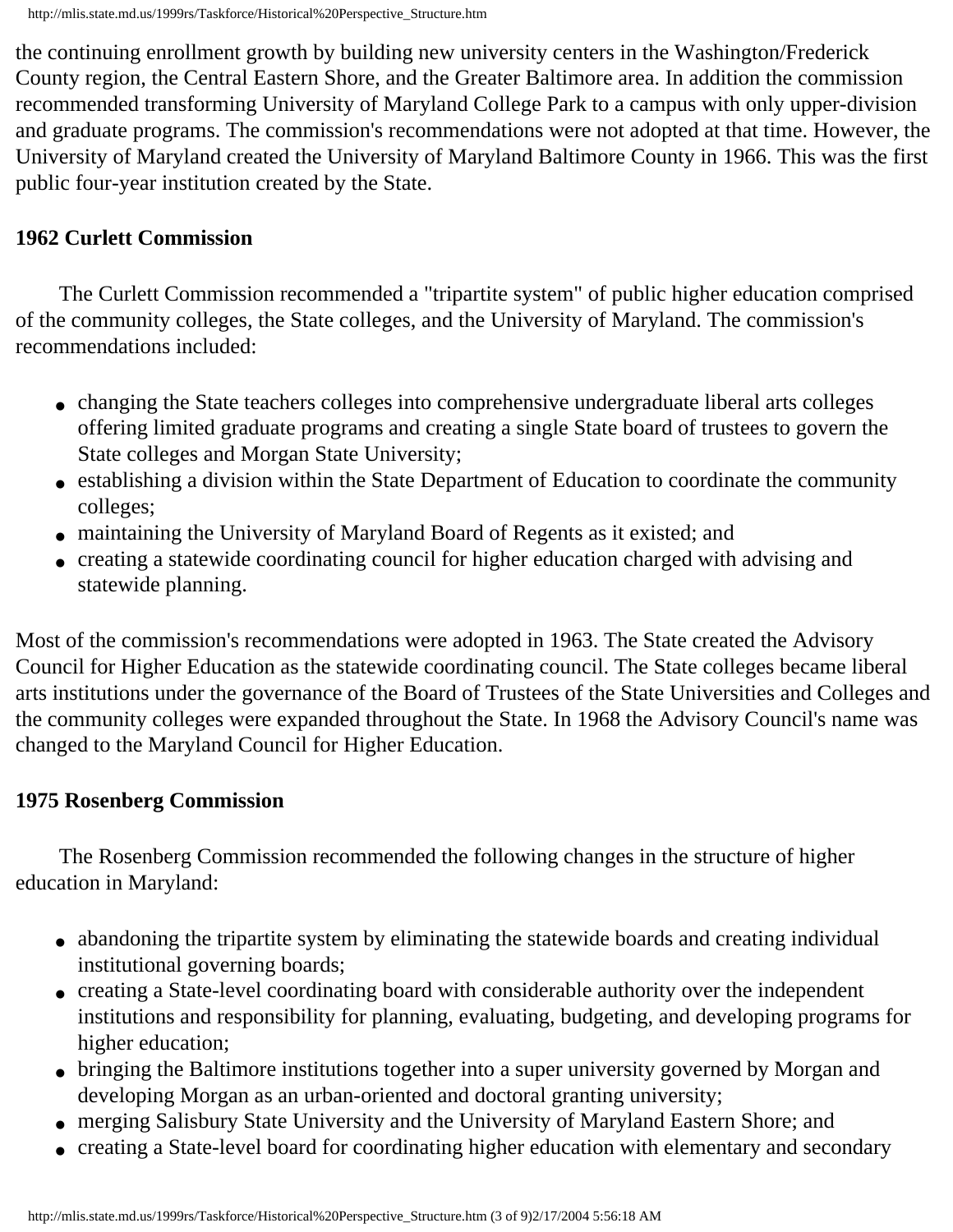education.

 Although most of the commission's recommendation were not adopted, in 1976 the State created a strengthened coordinating board. This new board, the State Board for Higher Education (SBHE), had the regulatory authority to approve new academic programs for public sector institutions and to make recommendations regarding new or significantly amended programs at independent institutions. In addition, SBHE had the power to authorize new degrees at all public independent institutions and could establish policies for the transfer of students between institutions. SBHE was responsible for developing and maintaining a plan for all postsecondary education, administering the State's program of aid to independent institutions, developing and monitoring the State's desegregation plan for public institutions, preparing a consolidated capital and operating budget for postsecondary education, and making recommendations concerning campus and agency budget requests.

#### **1985 The Hoblitzell Commission**

 The Hoblitzell Commission recommended that each public four-year campus have its own governing board, except the five campuses of the University of Maryland, which should remain under the governance of the University of Maryland Board of Regents. The commission recommended the creation of the Maryland Higher Education Commission (MHEC) as a State-level oversight agency with considerably more authority than the existing State Board for Higher Education. According to the Hoblitzell plan, MHEC would assume the duties of SBHE, the State Scholarship Board, and the Maryland Higher Education Loan Authority. Although the Hoblitzell plan was not adopted, the State passed legislation creating a stronger statewide coordinating agency and adopting several of the report's recommendations in 1988.

#### **Activities Leading to the 1988 Restructuring of Higher Education**

 In 1985 the State's public institutions were governed by four boards with little coordination at the statewide level. There was a sense that the individual institutions had failed to adopt differentiated missions and were trying to be all things to all students. The University of Maryland College Park had not achieved world-class status as a research university. In the Baltimore area, there were multiple institutions with little coordination and no comprehensive research university. As a result, there were concerns about perceived inefficiencies and duplicative programs. There were also concerns about the lack of enrollment by minority students in specific academic fields and concerns about access, retention, and advancement of minority students, especially from the undergraduate to the graduate and professional programs. In addition there were concerns about State funding for higher education and the high tuition rates charged to Maryland's residents.

 To address these issues, Governor Hughes appointed a commission chaired by Alan P. Hoblitzell, Jr., a Baltimore bank executive. The Hoblitzell Commission met for 15 months and issued a report in January 1987 which included 42 recommendations. The Hoblitzell report was released in 1987 just as Governor Schaefer took office. After receiving some negative reactions to the Hoblitzell report,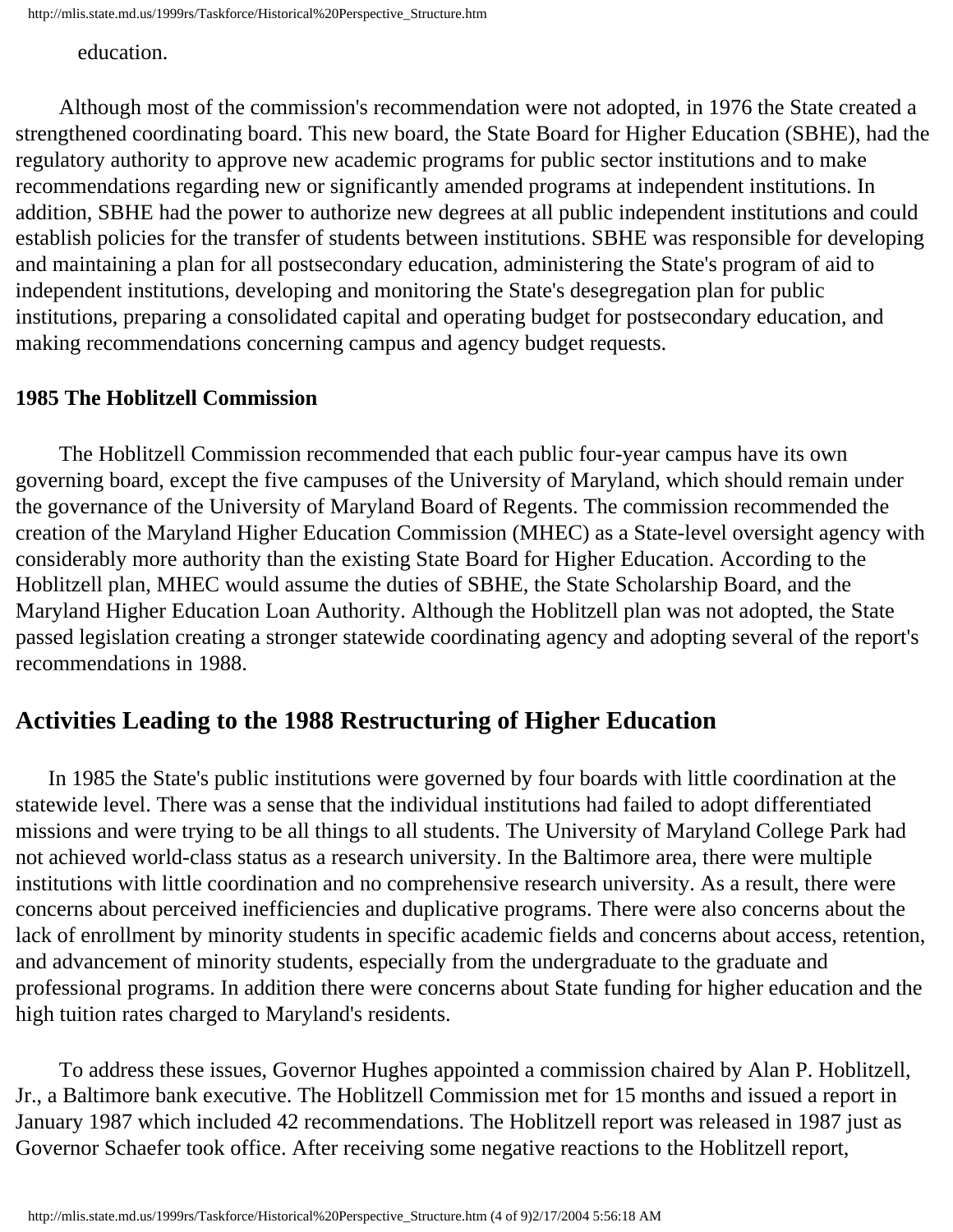Governor Schaefer delayed the issue of restructuring higher education until the 1988 legislative session.

 Prior to the 1988 session, Governor Schaefer met with the chancellors and presidents of the fouryear institutions to solicit their feedback to the Hoblitzell report and seek their input in restructuring the governance of higher education. Following that meeting, John Toll, President of the University of Maryland, spearheaded a plan to restructure higher education. The "Toll Plan" recommended that all four-year public institutions, including Morgan State University and St. Mary's College, become part of the University of Maryland system. System governance would be the responsibility of the University of Maryland Board of Regents. Each campus in the system would have an advisory board with the powers delegated to it by the Board of Regents. The report proposed abolishing the State Board for Higher Education and creating a coordinating council with significantly weakened authority. The coordinating council would have no staff of its own and almost half of its members would be campus or system administrators. The "Toll Plan" was opposed by institutional officials, faculty members, key legislators, members of the State Board for Higher Education, and the Maryland Independent College and University Association.

 In 1988 Governor Schaefer introduced a bill titled "The Administration Action Plan for Higher Education." As introduced, the bill was not the "Toll Plan" nor the Hoblitzell plan, although it contained some provisions modeled after both plans. The Governor's bill was introduced in the Senate and the House during the early days of the legislative session, but did not move until the final weeks. A heavily amended bill passed the General Assembly on Sine Die, the last day of the legislative session, and was signed into law by Governor Schaefer (Chapter 246, Acts of 1988).

 The 1988 legislation created a stronger statewide coordinating agency, the Maryland Higher Education Commission. This commission was vested with more authority and responsibility than the existing State Board for Higher Education but without the control as envisioned by the Hoblitzell Commission. The legislation combined 11 of the State's public four-year institutions into the University of Maryland System governed by a single board. Morgan State University and St. Mary's College retained their independent governing boards.

 The legislation contained a statewide vision for higher education which was titled the Maryland Charter for Higher Education. That vision included a highly coordinated system with institutional and segmental collaboration which would be accomplished through the development of missions and a strong performance accountability component. The legislation included a focus on the following initiatives:

- enhancing the historically black colleges and universities, including the enhancement of Morgan State University as the State's Public Urban Institution;
- promoting the University of Maryland College Park as the flagship institution;
- maintaining and developing a research center in the Baltimore area;
- establishing a goal to increase State financial support for higher education;
- encouraging and supporting high quality undergraduate and teacher preparation programs;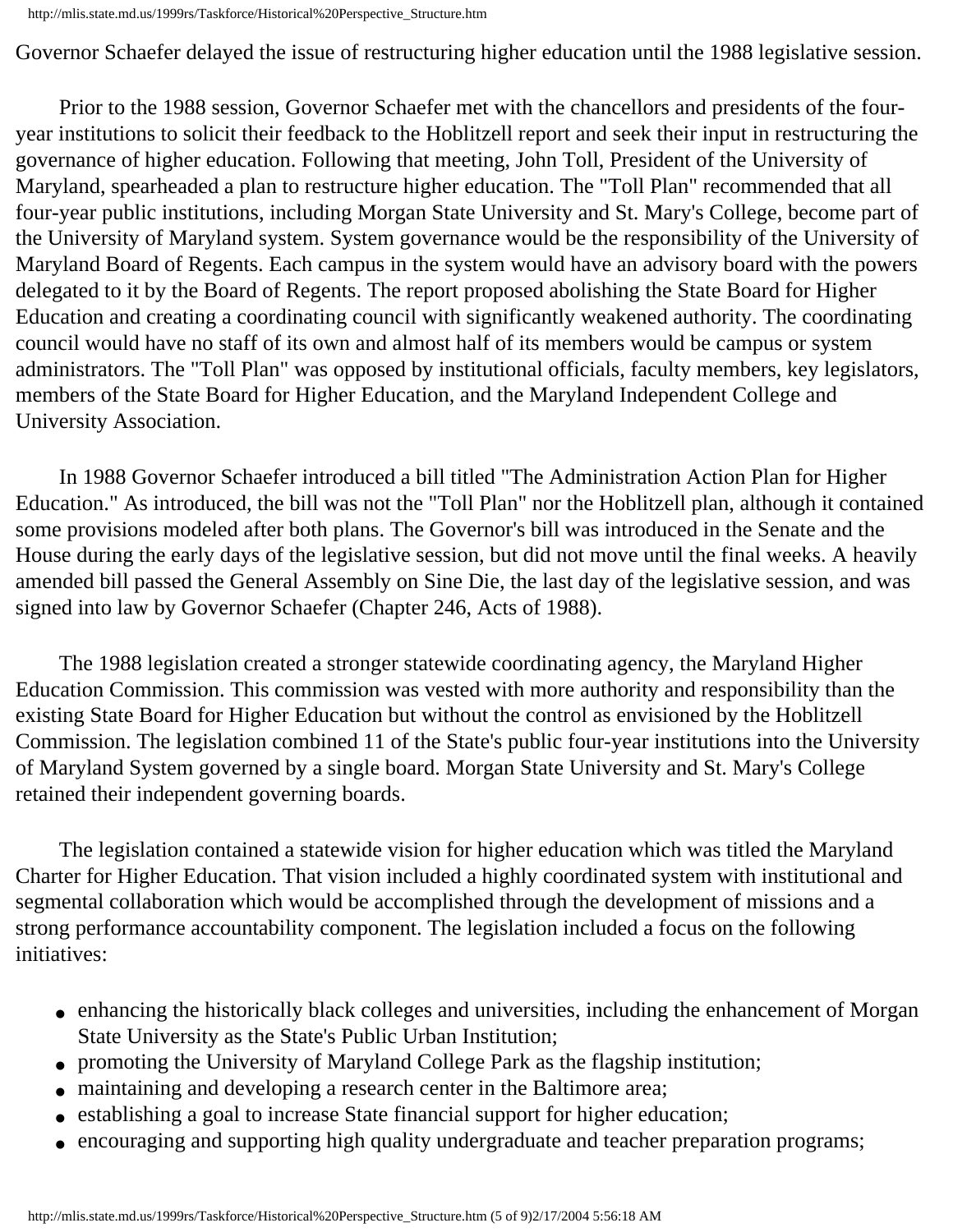- promoting excellence at each campus;
- recruiting and retaining nationally and internationally prominent faculty;
- promoting economic development;
- stimulating outreach to the community and the State;
- encouraging collaboration among segments and institutions of higher education;
- promoting access for economically disadvantaged students;
- increasing access, retention, and advancement of African-American students; and
- promoting equal educational and employment opportunities.

# **Highlights of the 1988 Legislation**

# **Maryland Charter for Higher Education**

 As part of the 1988 legislation, the Maryland Charter for Higher Education was adopted. This charter establishes the role of each governing unit in the higher education system and includes six guiding principles: (1) quality; (2) accessibility; (3) diversity of educational opportunities; (4) adequacy of State financial support; (5) efficiency and effectiveness of management; and (6) capability and creativity in leadership.

# **Establishment of the Maryland Higher Education Commission**

 The State Board for Higher Education (SBHE) was dissolved and a stronger statewide coordinating authority called the Maryland Higher Education Commission (MHEC) was created. In addition, the State Scholarship Board was dissolved and these responsibilities were transferred to MHEC.

 In accordance with the 1988 legislation, MHEC is comprised of 11 members appointed by the Governor, with the advice and consent of the Senate. The Governor designates a chairperson of the Commission and appoints a Secretary of Higher Education, from a list of names submitted by MHEC. The Secretary is a member of the Governor's Executive Council and directs the staff for the commission.

 With the passage of the legislation, MHEC absorbed the powers and duties formerly performed by SBHE including issuing certificates of approval, coordinating overall growth and development of higher education, performing research, and retaining records. In addition, MHEC was given the following responsibilities:

- reviewing and granting final approval for each institution's mission statement to ensure consistency with the Charter;
- coordinating the State's program of performance accountability reporting;
- assessing the adequacy of operating and capital funding for public higher education;
- developing a program of desegregation and equal educational opportunity, including developing an enhancement plan for the historically black institutions; and
- administering statewide programs for student financial assistance.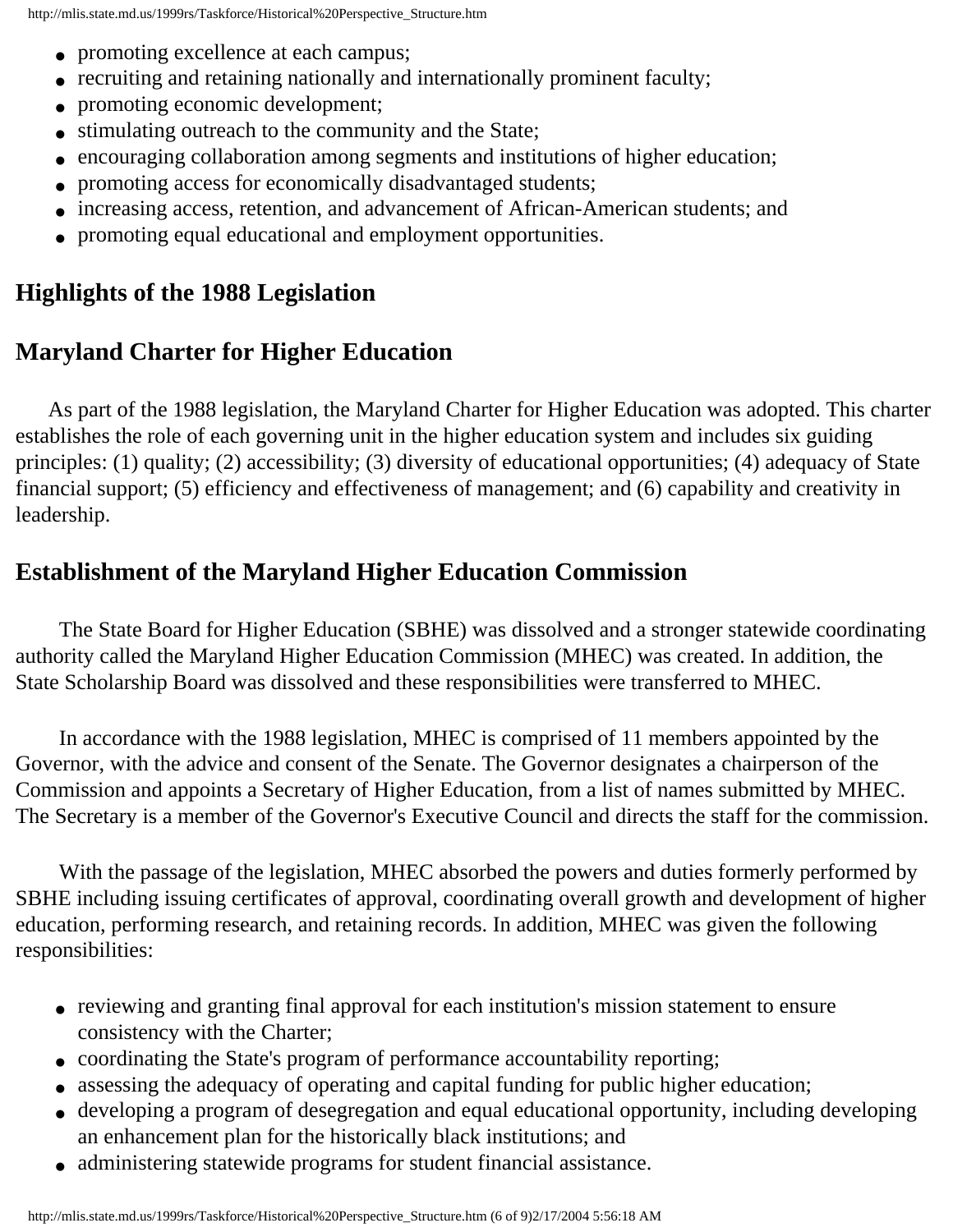# **Governance Structure for the Four-Year Public Institutions**

 The Board of Trustees of the State Universities and Colleges was dissolved and the six institutions formerly governed by this board were consolidated with the five campuses of the University of Maryland to be governed by the University of Maryland System Board of Regents. Morgan State University and St. Mary's College remained independent, governed by their existing governing boards.

 The University of Maryland Board of Regents was created as a 17-member board consisting of 16 members appointed by the Governor, with the advice and consent of the Senate, and the State Secretary of Agriculture as an ex officio member. The Board of Regents elects a Chairperson from among its membership, appoints a Chancellor of the University of Maryland System, and selects the presidents of each constituent institution. The Chancellor is the Chief Executive Officer of the University of Maryland System and staff to the Board of Regents. The Chancellor is responsible for conducting systemwide planning, coordinating and arbitrating among institutions, providing technical assistance, and assisting the institutions in achieving their goals.

 Each institution within the University System of Maryland was granted the authority to establish an institutional advisory board to assist the president. These boards are currently known as the boards of visitors. In addition the Board of Regents was granted the authority to establish the following four councils: (1) Council of University System Presidents; (2) Council of University System Faculty; (3) Council of University System Staff; and (4) University System Student Council. These councils serve in an advisory capacity to the Chancellor and may, from time to time, make reports and recommendations to the Boards of Regents.

 The governing boards (including the USM Board of Regents, St. Mary's College Board of Trustees, and Morgan State University Board of Regents) are responsible for setting education policy; adopting mission statements; setting goals; establishing guidelines for tuition, fees, and admissions; and evaluating and approving budget submissions.

The responsibilities of the University of Maryland System include:

- promoting excellence at each campus;
- developing a mission statement for each campus;
- recruiting and retaining nationally and internationally prominent faculty;
- pursuing research funding and private support;
- promoting economic development;
- maintaining and enhancing the University of Maryland College Park as the flagship campus;
- maintaining and enhancing a coordinated higher education center for research and graduate studies in the Baltimore area;
- recognizing the need to enhance its historically black institutions;
- affirming the need for increased access for economically-disadvantaged and minority students,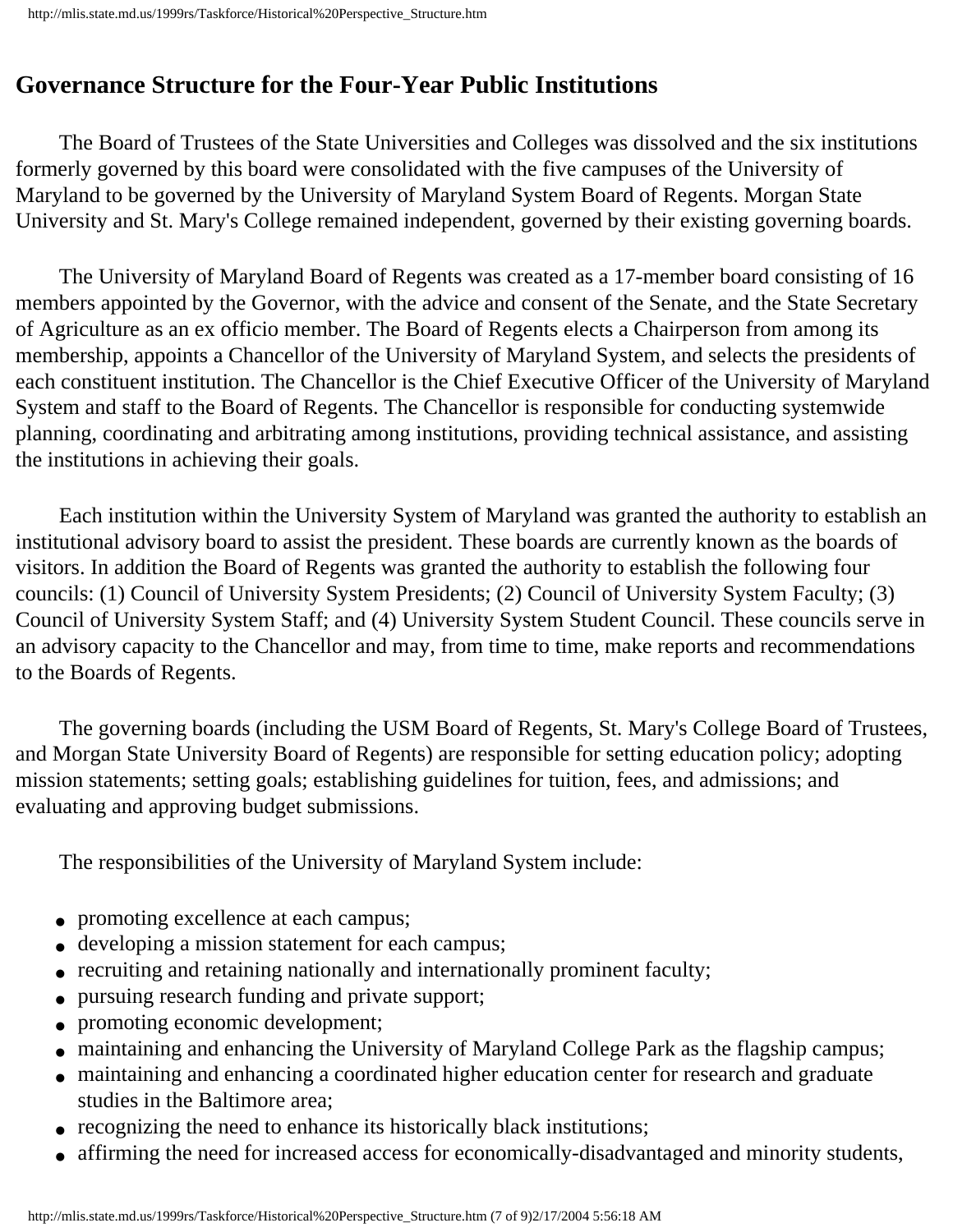- encouraging and supporting high quality undergraduate and teacher preparation programs, and
- stimulating outreach to the community.

The powers of the System's institutional presidents include:

- developing institutional missions and goals;
- developing new academic programs;
- formulating budget requests;
- fixing salaries;
- establishing admission standards;
- setting tuition and fees; and
- administering financial aid programs.

 Morgan State University was declared the State's public urban university with a mission of instruction, research, and service. The university is to offer graduate and undergraduate degrees with an emphasis on education that addresses urban concerns. The institution's Board of Regents must develop a plan, in consultation with MHEC, that implements its mission as the State's public urban university.

# **Governance Structure for the Community Colleges**

 The governance of the State's community colleges remained under the State Board for Community Colleges which was charged with promoting and coordinating community colleges on a statewide basis.

# **Funding Goals in the 1988 Legislation**

 A major component of the 1988 legislation was a commitment of additional State support for higher education. In fiscal 1990 the Governor was required to include funding in the budget in a specified amount for each institution based on the fiscal 1989 SBHE guidelines. Future State support was to be based on funding guidelines developed by MHEC. These guidelines were to be based on comparisons with a set of peer institutions approved by MHEC. The State established a goal of funding public higher education institutions at 100% of the guidelines developed by MHEC. In addition the legislation provided that the funding proposals for public four-year institutions must include a funding base which reflects the mission of the institution and include special initiative funding for academic programs at historically black institutions; and rewards for academic innovation and enhancement. Finally, a revised community college funding formula was enacted making the colleges less vulnerable to changes in enrollment.

# **Other Funding Changes**

 The legislation included other changes which affected higher education funding. Auxiliary bonding authority was granted to University of Maryland System, Morgan State University, and St. Mary's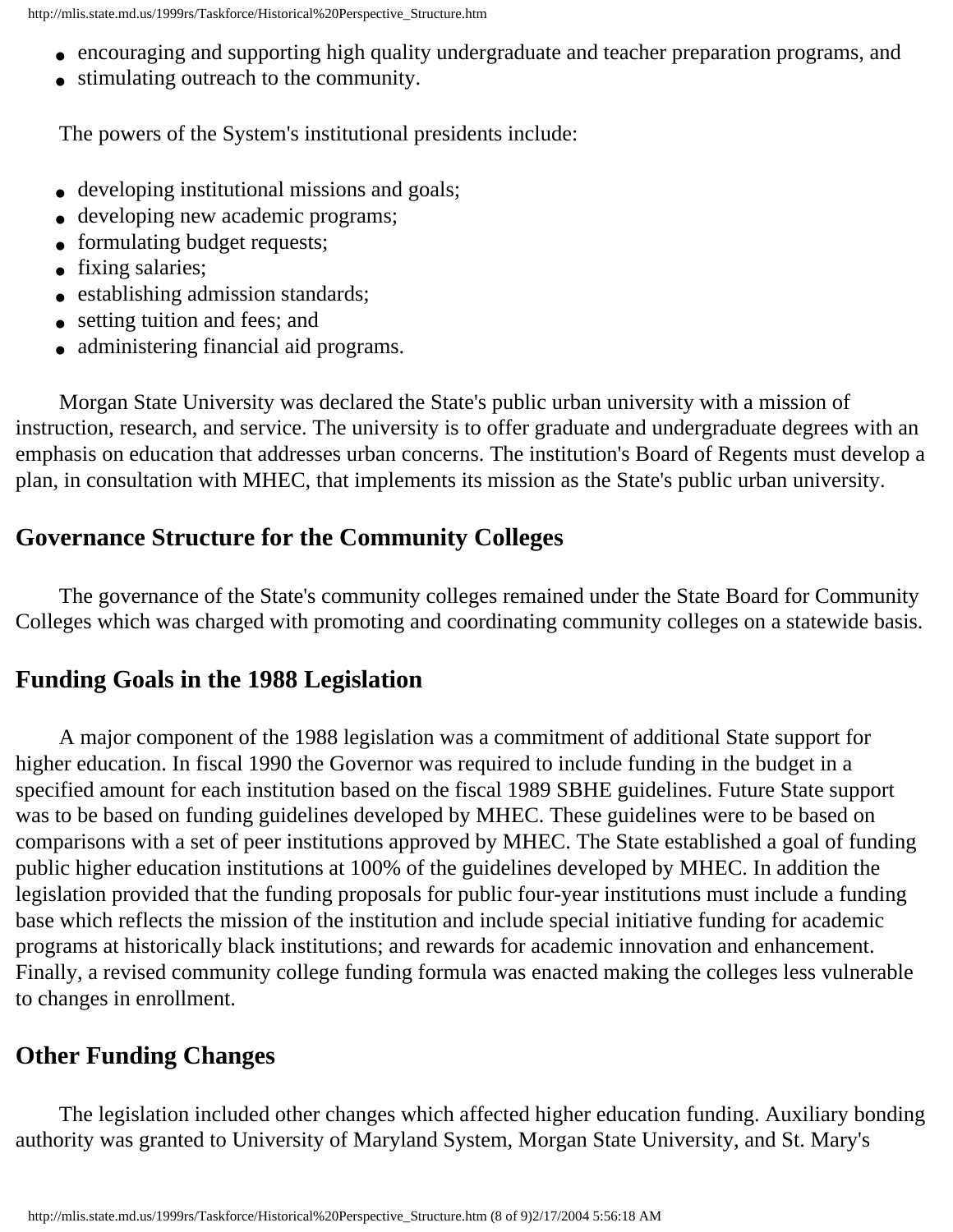College; a new loan assistance repayment program was established for certain graduates who become employed by the State, a local government, or a tax-exempt not-for-profit organization; and funding was enhanced for several scholarship programs.

# **Changes to the Governance Structure of Higher Education Since 1988**

 In 1991 the State Board of Community Colleges was abolished and the Maryland Higher Education Commission (MHEC) was given authority to oversee the coordination of community colleges. Also in 1991 the Scholarship Reform Act restructured the financial aid programs offered by the State. This legislation established the Educational Excellence Award Program replacing the General State Scholarship Program in fiscal 1996. Under the new program, financial need is considered without regard to the legislative district or national test scores of recipients. The legislation also created a part-time grant program for math and science students and consolidated five existing manpower programs under one umbrella program called Economic Development Student Assistance Grants.

 In 1992 St. Mary's College was granted significant authority over the management of its budget as well as its personnel and procurement systems. The following year, the General Assembly granted St. Mary's College and the University of Maryland System additional authority to manage their capital expenditures programs.

 In 1994 legislation was enacted requiring each institution's boards of visitors to submit an annual report assessing the progress of its institution in meeting the goals consistent with its mission. The Board of Visitors of the University of Maryland College Park was also required to report on its progress toward meeting its goal of becoming the State's flagship campus. Also in 1994 Morgan State University was granted additional authority in the areas of personnel management and procurement similar to that which was granted to St. Mary's College and the Maryland Higher Education Loan Authority was abolished and these duties were transferred to MHEC.

 In 1995 Morgan State University and the University of Maryland System were granted additional flexibility in meeting the staffing needs of these institutions by allowing each institution to create additional positions as long as the positions were funded using existing funds and do not exceed a cap specified annually in the State budget.

 In 1996 the Higher Education Business Partnership Program was created requiring the public senior higher education institutions to enter into agreements with business entities for cooperative arrangements for work study, sponsored research, and sponsored business-specific training.

 In 1997 the University of Maryland System was renamed the University System of Maryland. In addition, several constituent institutions were renamed. An organizational chart of the University System of Maryland is included as Appendix 3, and a map illustrating the location of its 13 campuses is included as Appendix 4. Appendix 5 provides a chronological summary of Maryland's four-year public institutions. In addition, an organizational chart of postsecondary education is included as Appendix 6.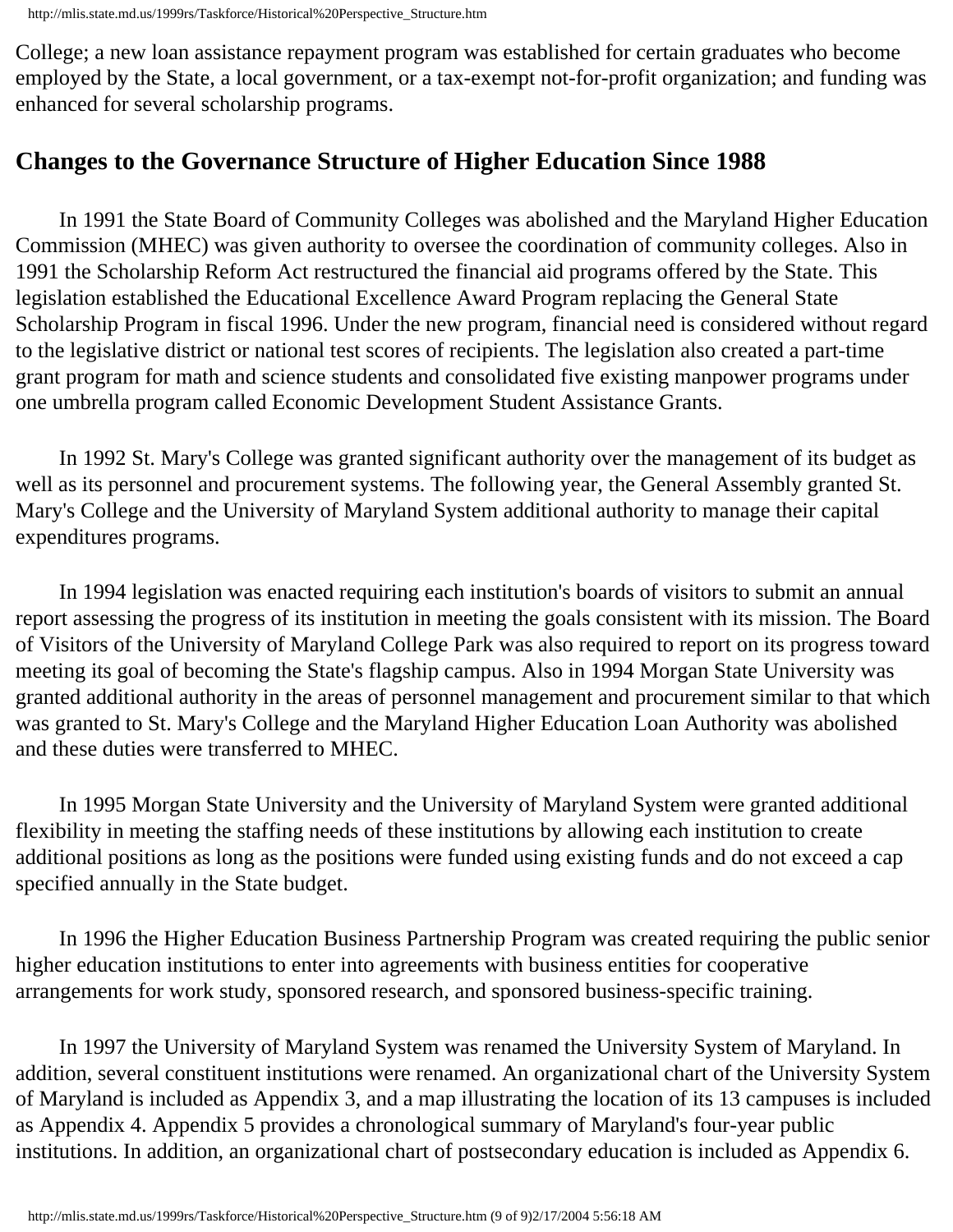# <span id="page-34-0"></span>**Historical Perspective on Funding and Enrollment Trends at the University System of Maryland**

### **State General Fund Support for the University System of Maryland**

 Strong State revenues supported substantial increases in general fund support for the University System of Maryland (USM) from fiscal 1985 through 1990, averaging 13.1% per year. Much of this increase is the result of additional funds dedicated to USM beginning in fiscal 1989 following the 1988 legislation restructuring higher education. Fiscal 1990 marked the greatest funding increase of 17.8 %, or \$89.4 million. The fiscal 1991 appropriation reflected the effects of a nationwide economic downturn. The resulting fiscal crisis decreased the general fund appropriation to USM and throughout State government. The largest decline was in fiscal 1992 when the State appropriation to USM fell 11.7%, or \$67.1 million, from the 1991 appropriation.

 Gradual improvement in the State's fiscal condition resulted in modest funding gains beginning in fiscal 1993. The increase in State support averaged only 3.6% between fiscal 1993 and 1999. As a result of this modest growth, fiscal 1998 marked the first year that the general fund appropriation to USM exceeded the fiscal 1990 funding level, before adjusting for inflation. The fiscal 1999 general fund appropriation is \$648 million, 7.9% higher than fiscal 1998. The overall average growth rate has been 5.4% from fiscal 1985 to 1999.



\*Based on the legislative appropriation Source: Maryland State Budget. Fiscal Years 1987 - 1999 Prepared by: Department of Legislative Services

Although funding for USM has returned to its fiscal 1989 level in nominal dollars, in constant dollars, as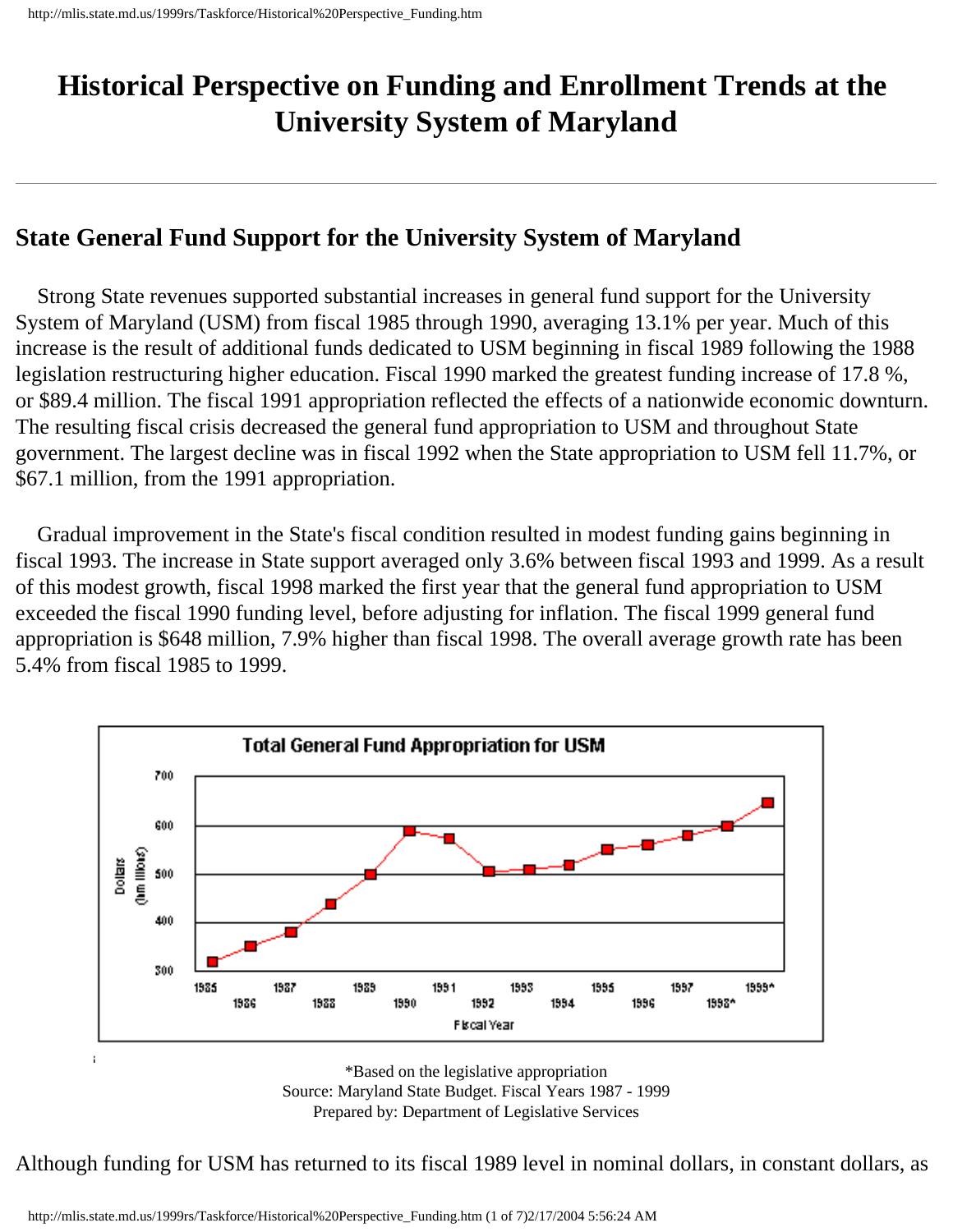measured by the Higher Education Price Index (HEPI), funding in fiscal 1996 (the most recent year for which HEPI is available) was \$26 million below the 1988 level. HEPI is a means of measuring cost-ofliving changes in schools, universities, and libraries. The following chart illustrates nominal State general fund appropriations to USM against constant dollars using 1990 as the base for determining inflation-adjusted dollars.





# **Enrollment Trends**

 Enrollment at USM schools grew at an average pace of 0.8% per year between fiscal 1985 and 1999. In three of those years, fiscal 1989, 1993, and 1994, the number of full-time equivalent students (FTES) declined slightly. In fiscal 1999 there were 79,644 FTES enrolled at USM institutions. Enrollment at USM is expected to increase by 1.2% in fiscal 2000.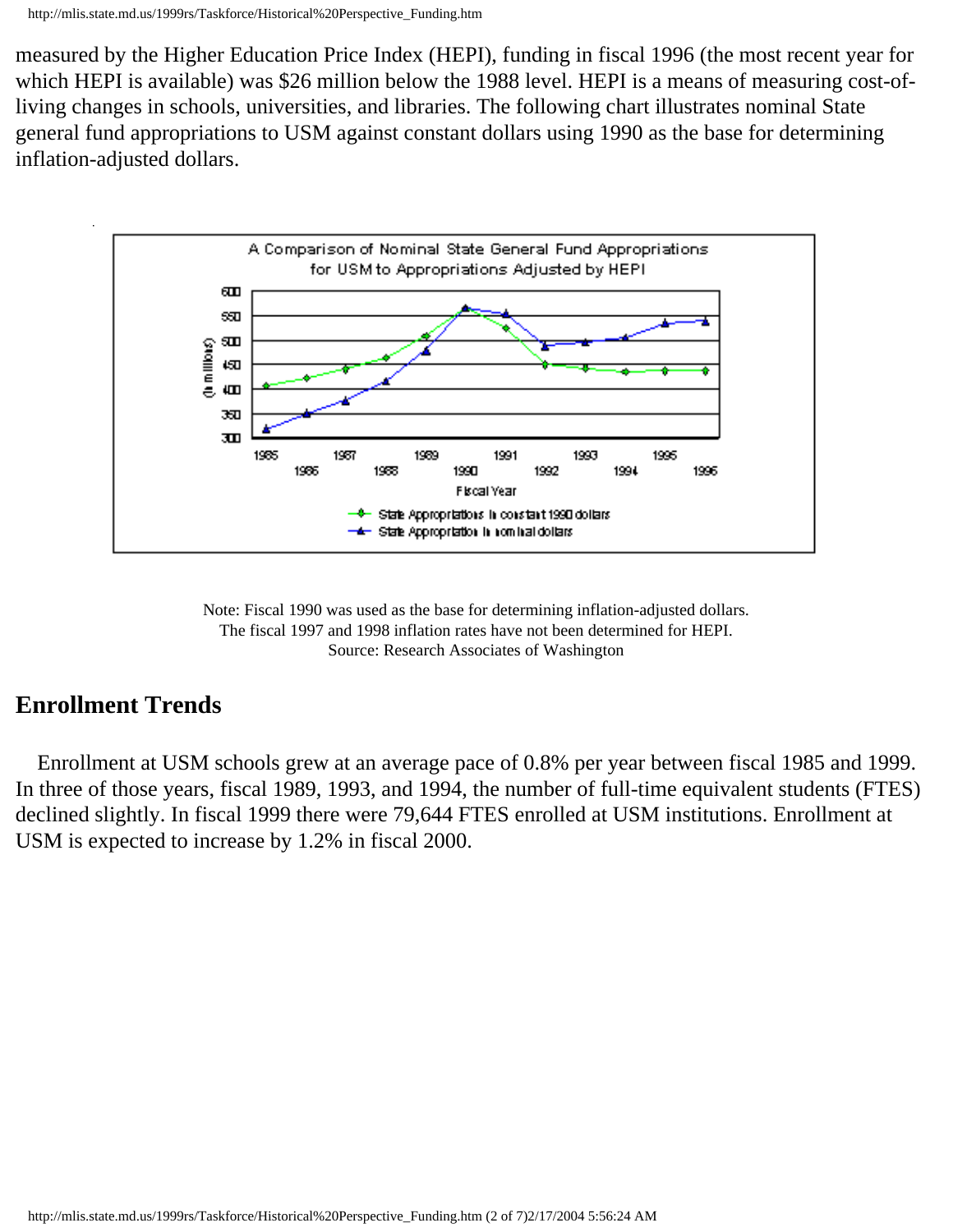http://mlis.state.md.us/1999rs/Taskforce/Historical%20Perspective\_Funding.htm



Source: University System of Maryland Prepared by: Department of Legislative Services

## **State General Fund Support Per FTES**

 State support continued to rise between 1988 and 1990 while enrollment growth appeared to stabilize. Since 1992 steady increases in State support coincided with steady increases in enrollment growth. During this period, State support grew an average of 3.1% while enrollment grew an average of 0.8%. As a result, the trend in State general fund support per FTES is similar to the trend in total support for the System.





## **Tuition and Fee Revenue**

The USM Board of Regents adopted its current tuition policy in June 1993. According to that policy,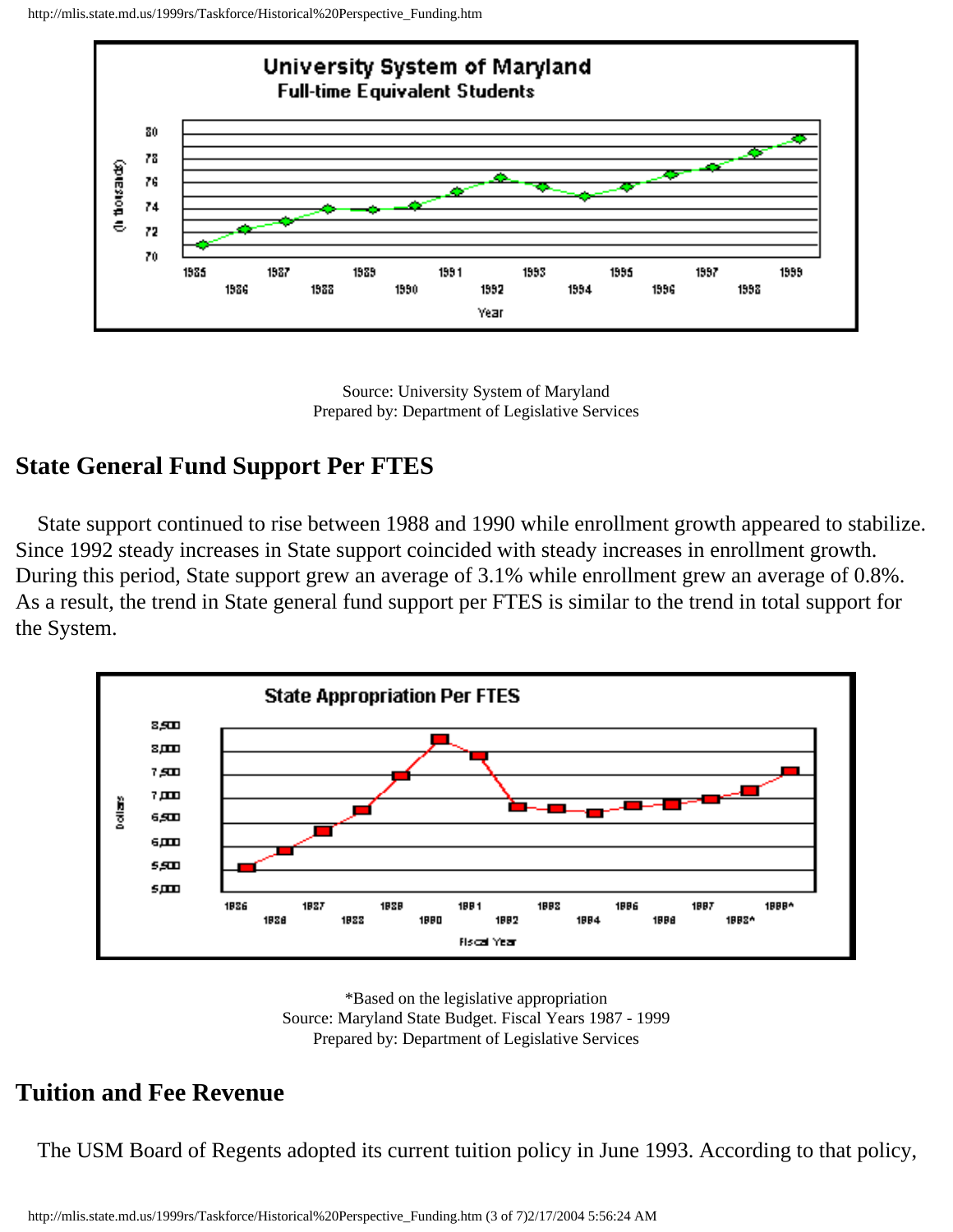annual tuition increases at USM schools are to be based on the projected Consumer Price Index (CPI) and other indices. However, the presidents may recommend exceptions to this normal increase when there is a need for additional revenue for enhancements, initiatives approved by the Board of Regents, or market factors, including enrollment applications and tuition at comparable institutions. Recommendations for increases must be coupled with cost-containment strategies. According to a policy adopted by the Board of Regents, the tuition paid by non-resident undergraduates must reflect the full cost of education, calculated as total education and general costs divided by the number of FTES. Additionally, resident undergraduate tuition for each institution should range between 30% and 45% of the cost of education. In 1998 the Board of Regents elected to limit tuition rate increases at USM institutions to no more than 4% for fiscal 1999 through 2002.

 From fiscal 1985 to 1999, total tuition and fee revenue rose at an average annual rate of 8.1%. The greatest increases occurred following the 1990 recession as institutions tried to offset decreases in State appropriations. From fiscal 1991 to 1993, tuition and fee revenue rose at an average rate of 10.0% and have tapered off to an average annual increase of 6.1% since.





# **Education and General Expenditures**

 Education and general (E&G) expenditures consist of current unrestricted funds less auxiliary expenditures. They are used to show how much institutions spend on educating students and providing the necessary resources to support the institution. E&G expenditures rose from \$499 million in fiscal 1985 to \$ 1.3 billion in fiscal 1999, an average annual rate of 7.3%. The greatest period of change occurred between fiscal 1985 and fiscal 1990 when expenditures rose at an average rate of 12.7% per year. The largest single increase occurred in fiscal 1986, at 18.4%. During the recession, when State general fund support declined, expenditure increases dropped off to an average of 1.1% between fiscal 1991 and 1993, including a decrease of 3.6% in fiscal 1992. The fiscal 1991 expenditure level was not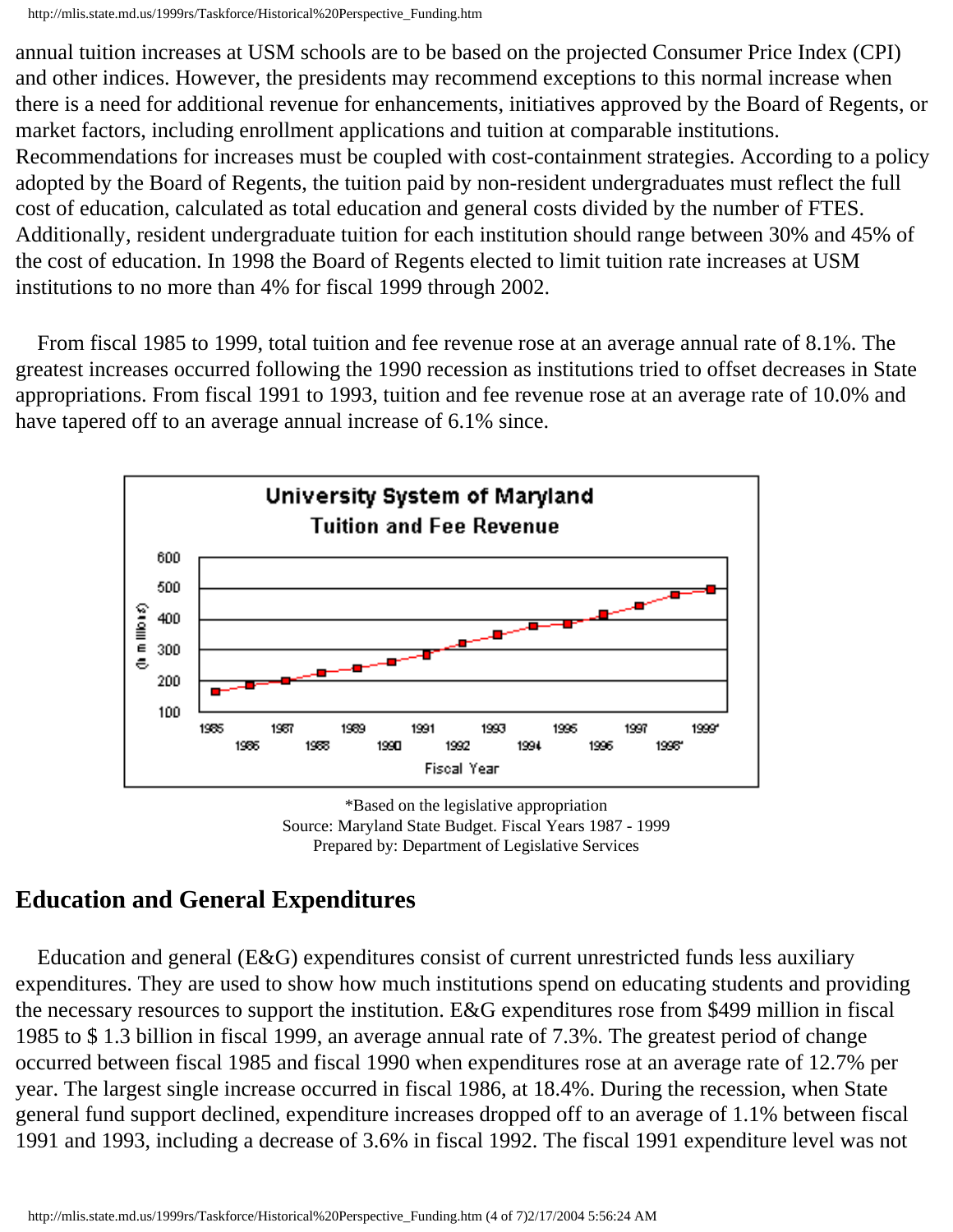reached again until fiscal 1994, when it surpassed \$ 1.0 billion. Since fiscal 1994, the average rate of increase has been 5.9% per year.

 E&G expenditures are supported by State general fund support, tuition and fee revenue and other revenues (these include federal grants and contracts, State and local grants and contracts, and sales and services of educational activities). Trends within each of these areas is displayed in the chart below.



Source: Maryland State Budget, Fiscal Years 1987-1999 Prepared by: Department of Legislative Services October 1998

# **Capital Funding**

 Since fiscal 1985, the State has authorized \$1.0 billion for capital projects at USM institutions. The lowest level of funding was in fiscal 1986 at \$ 9.5 million and the highest level was in 1990 at \$144 million. This increase can be attributed to the enactment of Education Article Title 19 which gave USM the authority to issue bonds for student academic activities. Annual capital authorizations between fiscal 1992 and 1999 have remained relatively constant, averaging \$83 million per year.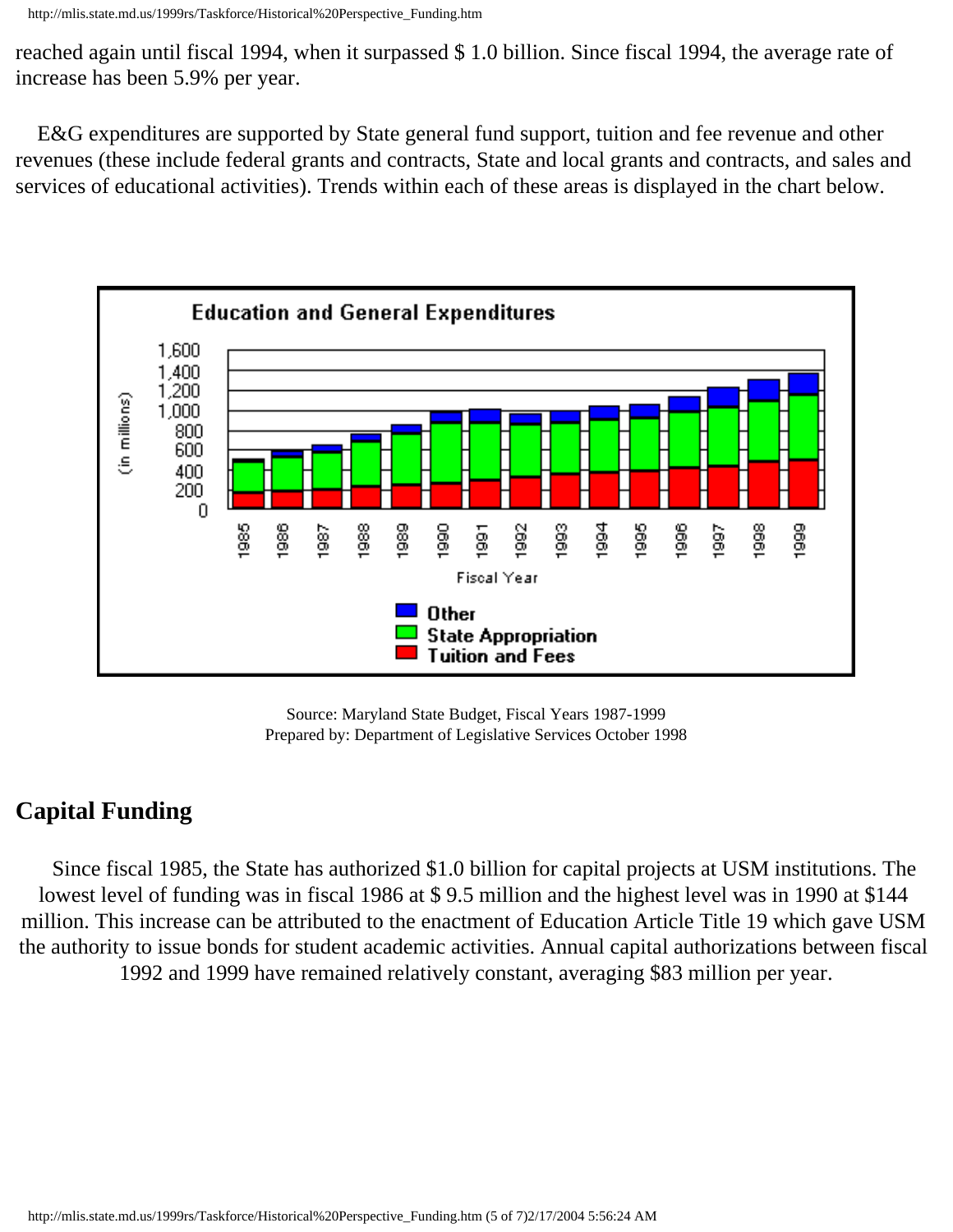

Sources: Capital Improvements Authorized by the General Assembly 1993 through 1997, The Sine Die Report 1997 Session, and The 90 Day Report 1998 Session.

 The pie chart shows the distribution of capital funds for all four-year public institutions (USM institutions, Morgan State University, and St. Mary's College) by type of institution. Between fiscal 1985 and 1999, research institutions have accounted for \$747 million, or 65.6%, of capital funding. HBIs received 22.1% (Morgan State accounting for 57%), and the comprehensive institutions received the remaining 12.2%.



This chart excludes \$62.4 million in facilities renewal projects for the University System of Maryland Headquarters

Sources: Capital Improvements Authorized by the General Assembly 1993 through 1997, The Sine Die Report 1997 Session, and The 90 Day Report 1998 Session.

Research Institutions: University of Maryland, Baltimore, University of Maryland, College Park, University of Maryland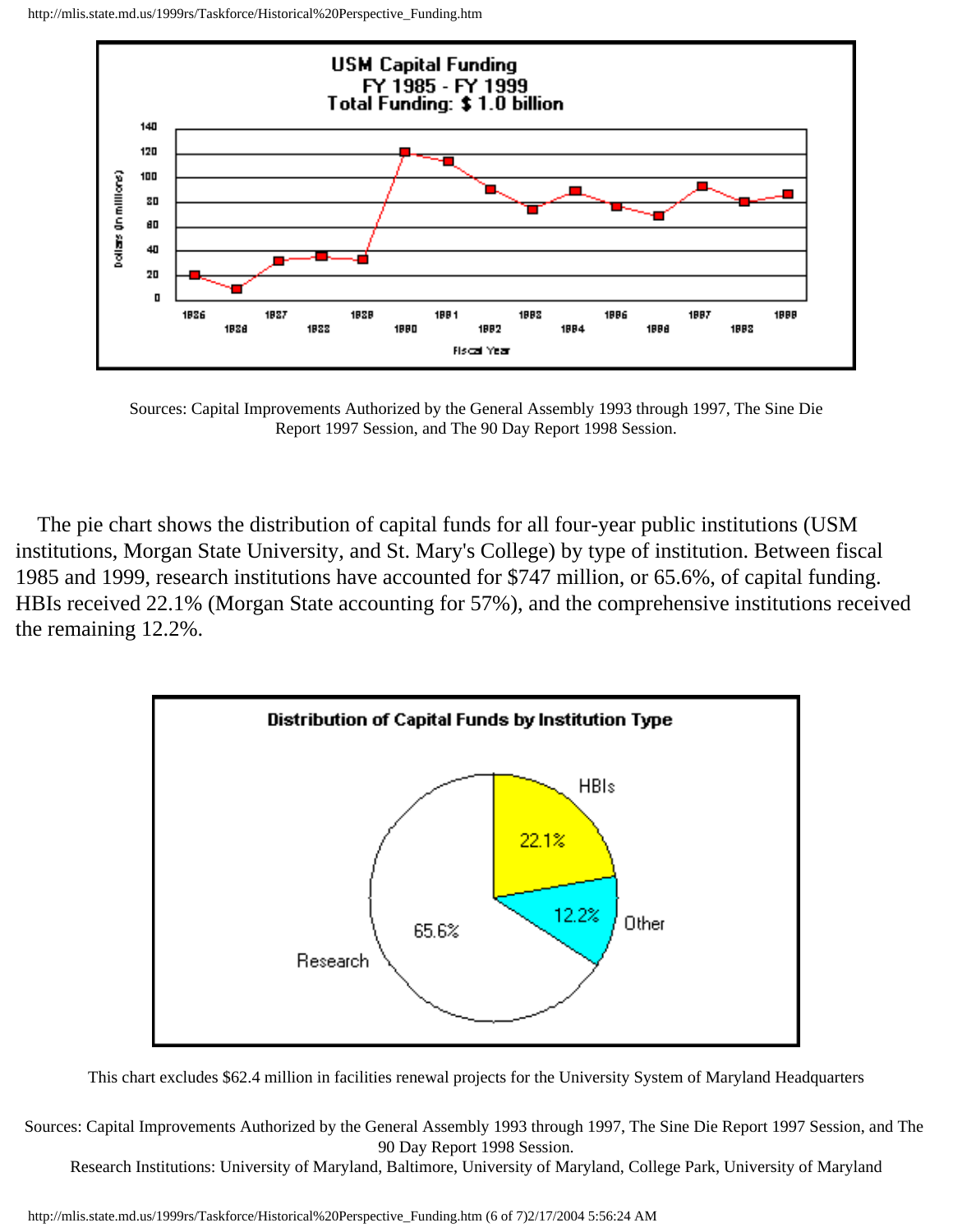Baltimore County, University of Maryland Biotechnology Institute, and the University of Maryland Center for Environmental Science

HBIs: Morgan State University, Bowie State University, Coppin State University, and the University of Maryland Eastern Shore

Comprehensive Institutions: Towson University, Frostburg State University, Salisbury State University, and the University of Baltimore.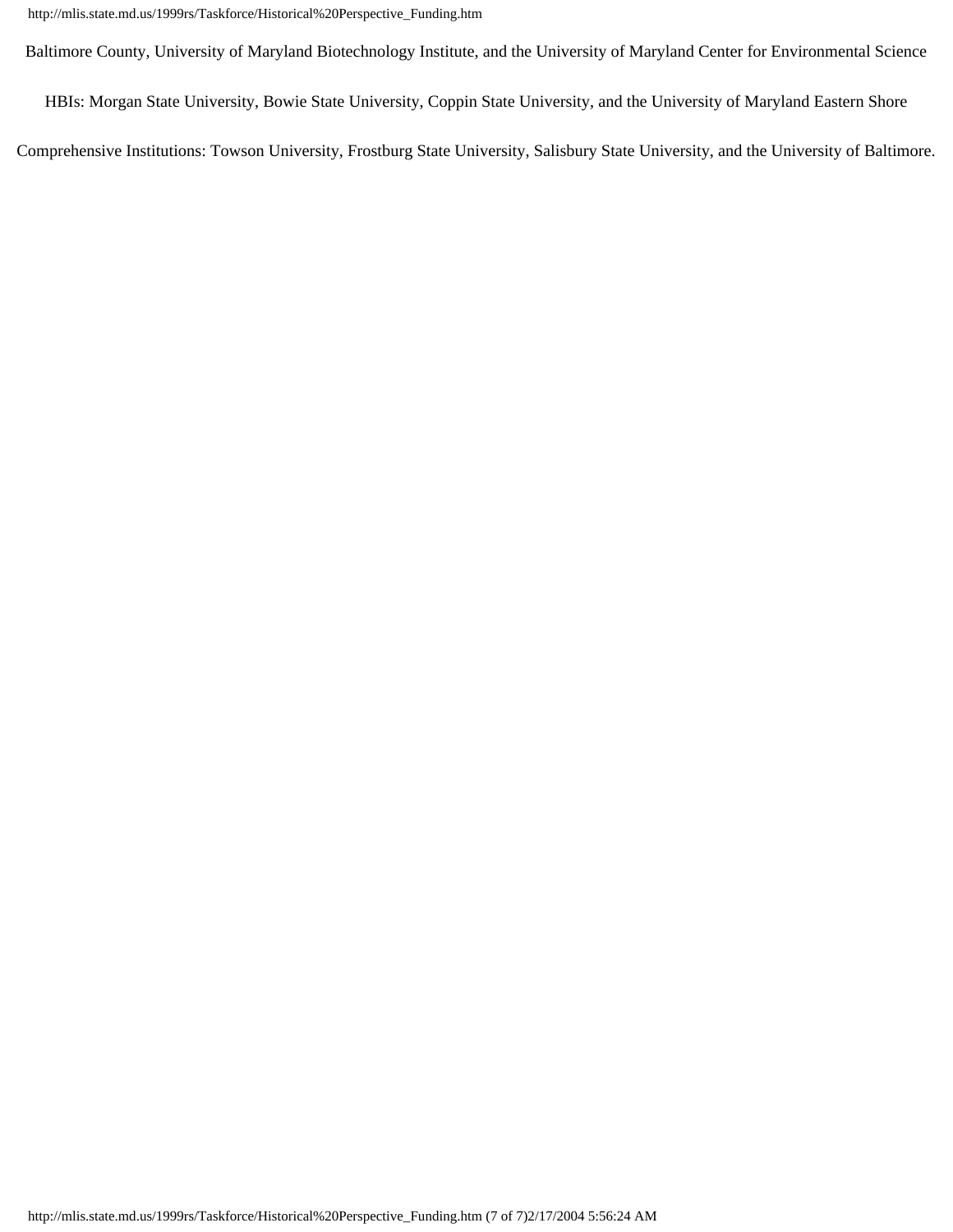# **Description of USM Constituent Institutions**

## **Bowie State University**

 Bowie State University is a regional comprehensive university offering a broad array of baccalaureate programs, including business, education, social work, nursing, computer fields, and selected professionally-oriented master's programs. It serves both commuting and residential students, as well as a large number of adult learners. As the oldest historically African-American institution in Maryland, the university places special emphasis on excellence in teaching, while meeting the education needs of south-central Maryland from its campus located in Prince George's County.

 Bowie's undergraduate programs are designed to serve the top one-half of recent high school graduates from Maryland and nearby states. Selected students not in the top one-half of their class, who demonstrate leadership qualities, academic potential, and the motivation for learning, may be accepted and guided toward the achievement of their goals.

 The legislative appropriation for Bowie State University in fiscal 1999 is \$45.1 million, including \$15.8 million in general funds. According to budgeted enrollment figures, Bowie will serve 3,609 fulltime equivalent students in fiscal 1999.

# **Coppin State College**

 Coppin State College is a historically African-American institution focusing on the needs of minority and economically disadvantaged students from Baltimore City. The college offers selected baccalaureate and master's programs in the liberal arts and sciences and selected professionals, while enhancing its strong mission of service to the community and continuing dedication to the training of teachers. Coppin's philosophy of admission is to assist students with a broad range of academic preparation and abilities to fulfill their potential and become successful.

 Coppin's mission is to collaborate with public service agencies; to encourage faculty, staff, and students to participate in public service endeavors involving residents of Baltimore's central city; and to work closely with community organizations to assess the needs of the community. In particular Coppin works closely with the Baltimore City public schools to provide teacher preparation programs, graduates a significant number of teachers and administrators who are employed by the schools, and provides technical assistance. In addition Coppin has interactive affiliations with a variety of health, social welfare, and private agencies.

The legislative appropriation for Coppin State College in fiscal 1999 is \$38.6 million, including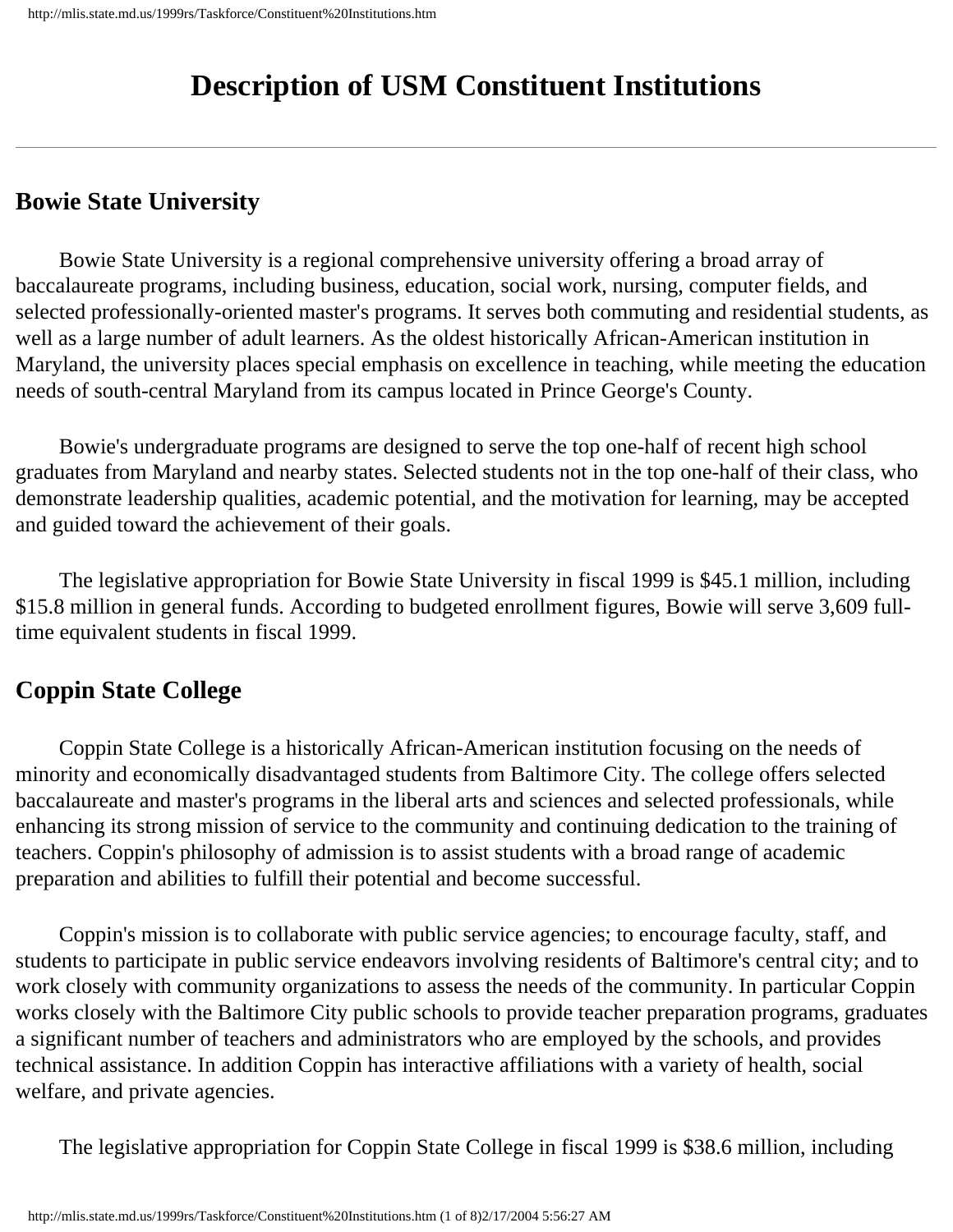\$14.5 million in general funds. According to budgeted enrollment figures, Coppin will serve 2,981 fulltime equivalent students in fiscal 1999.

# **Frostburg State University**

 Frostburg State University is a regional, largely residential, comprehensive university serving as an educational and cultural center for Western Maryland. Drawing primarily from Allegany, Garrett, Washington, and Frederick counties, the university also attracts students from across Maryland and nearby states, inviting applications from students whose prior academic achievement ranks them in the top one-third of their high school or community college class.

 Academic programs emanate from a strong liberal arts foundation, offering baccalaureate and master's level programs in response to regional and State needs. Degree programs emphasize education, business, environmental studies, and the creative and performing arts. Excellence in teaching, a core value at the university, is achieved through the university's undergraduate and graduate programs.

 The legislative appropriation for Frostburg State University in fiscal 1999 is \$58.5 million, including \$21.7 million in general funds. According to budgeted enrollment figures, Frostburg will serve 4,360 full-time equivalent students in fiscal 1999.

## **Salisbury State University**

 Salisbury State University provides a traditional liberal arts and sciences curriculum as well as undergraduate and graduate, pre-professional, and professional programs for teachers, administrators, and business leaders on Maryland's Eastern Shore. Salisbury organizes all of its teaching, research, and service activities around seven mission goals: development of critical thinking skills, comprehensive general education, conscientious citizenship, preparation for careers and advanced study, graduate education, pursuit of total health, and service to the community.

 Although Salisbury emphasizes undergraduate education, it is a major provider of graduate education to teachers in the Delmarva region. Baccalaureate and master's degree programs are built upon the arts and sciences and the professional fields of business, education, and nursing. Salisbury students are predominantly traditional high school graduates, many of whom come from the nine counties on the Eastern Shore of Maryland.

 The university engages in a variety of cooperative efforts across the University System of Maryland, including dual-degree programs with the University of Maryland Eastern Shore and the University of Maryland, College Park, College of Engineering, and a joint-degree program with the University of Baltimore Law School.

 The legislative appropriation for Salisbury State University in fiscal 1999 is \$65.1 million, including \$22.2 million in general funds. According to budgeted enrollment figures, Salisbury will serve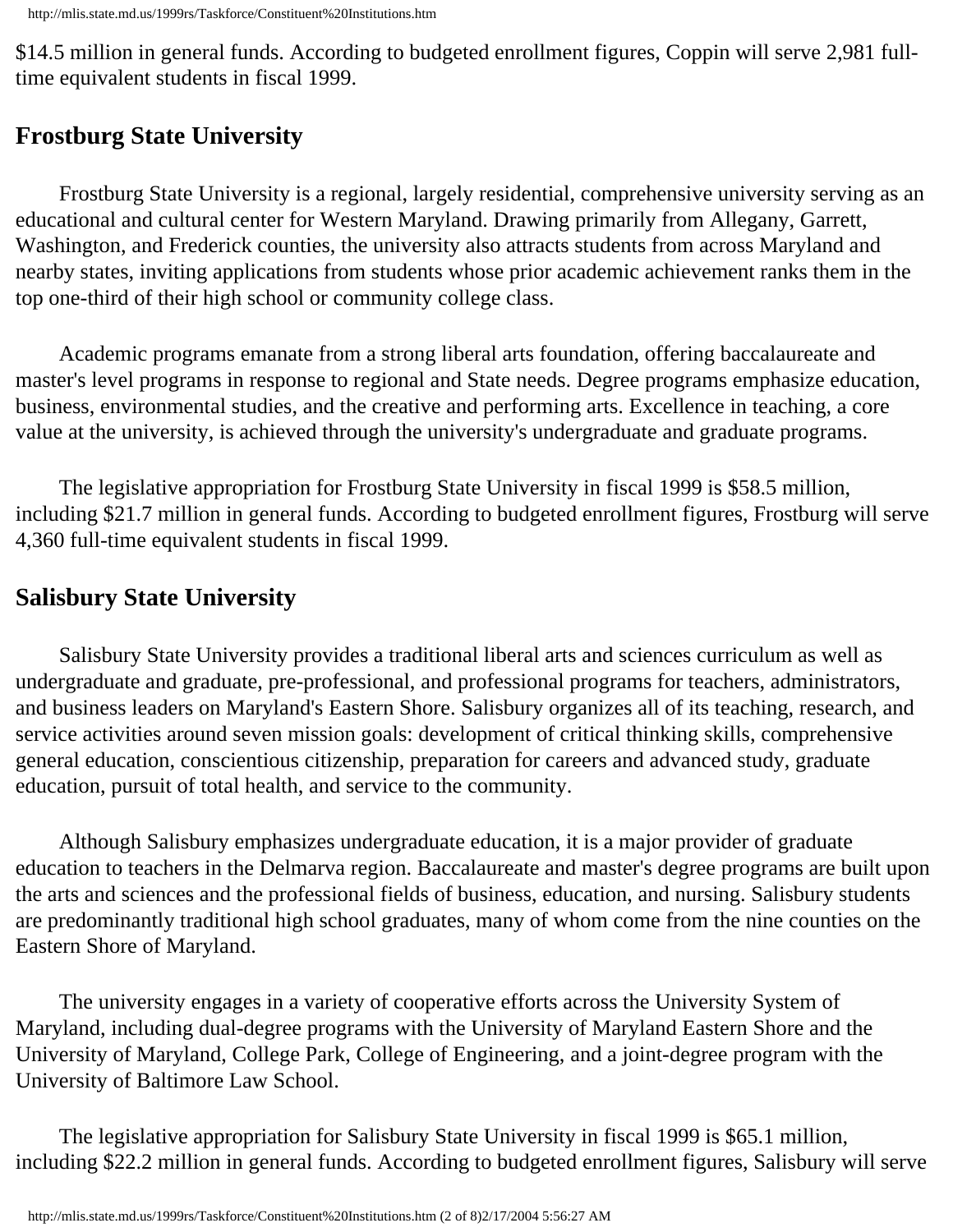http://mlis.state.md.us/1999rs/Taskforce/Constituent%20Institutions.htm

4,940 full-time equivalent students in fiscal 1999.

# **Towson University**

 Towson University, located in Baltimore County, is the largest residential institution within the Baltimore metropolitan region. The university serves traditional age, commuting, and residential students from Maryland as well as students from adjoining mid-Atlantic and northeastern states. Programs and services are oriented toward students ranking in the top one-third of high school graduates or mature adult learners.

 Academic programs cover a comprehensive range of baccalaureate programs in the liberal arts and sciences, communications, and selected programs in allied health, business, the fine and performing arts, writing, and women's studies. Master's programs, developed in response to community needs, focus on education, the arts, and applied professional fields.

 The university will play a crucial role for public higher education over the next decade by absorbing the largest numbers of new full-time and part-time undergraduates seeking educational opportunities within USM. At the same time, Towson University aspires to enhance selected programmatic areas in undergraduate and graduate education, seek national accreditation in certain programs, continue the assimilation of new information resources technologies, and become a partner in fostering the region's economic and social development.

 The legislative appropriation for Towson University in fiscal 1999 is \$176.5 million, including \$51.2 million in general funds. According to budgeted enrollment figures, Towson will serve 12,000 fulltime equivalent students in fiscal 1999.

## **University of Baltimore**

 The University of Baltimore emphasizes career-oriented educational programs in the study of law, business, public administration, and related professional applications of the liberal arts at the graduate and advanced undergraduate levels. The university is located in the Mt. Vernon/Mt. Royal neighborhood of Baltimore, and attracts students with clear professional objectives. The student body is a mix of fulland part-time, day and evening, and traditional and returning students, reflecting the racial and ethnic diversity of the metropolitan region. The undergraduate program is primarily upper division.

 While both basic and applied research are encouraged and supported at the university, applicationsoriented research is emphasized. For example, economic and policy analysis is provided as a public service by faculty at such centers as the Schaefer Center for Public Policy and the Jacob France Center for Business and Economic Studies; examination of values in professional settings is conducted by the Hoffberger Center for Professional Ethics; and analyses of Maryland and national legal issues is conducted by the law faculty.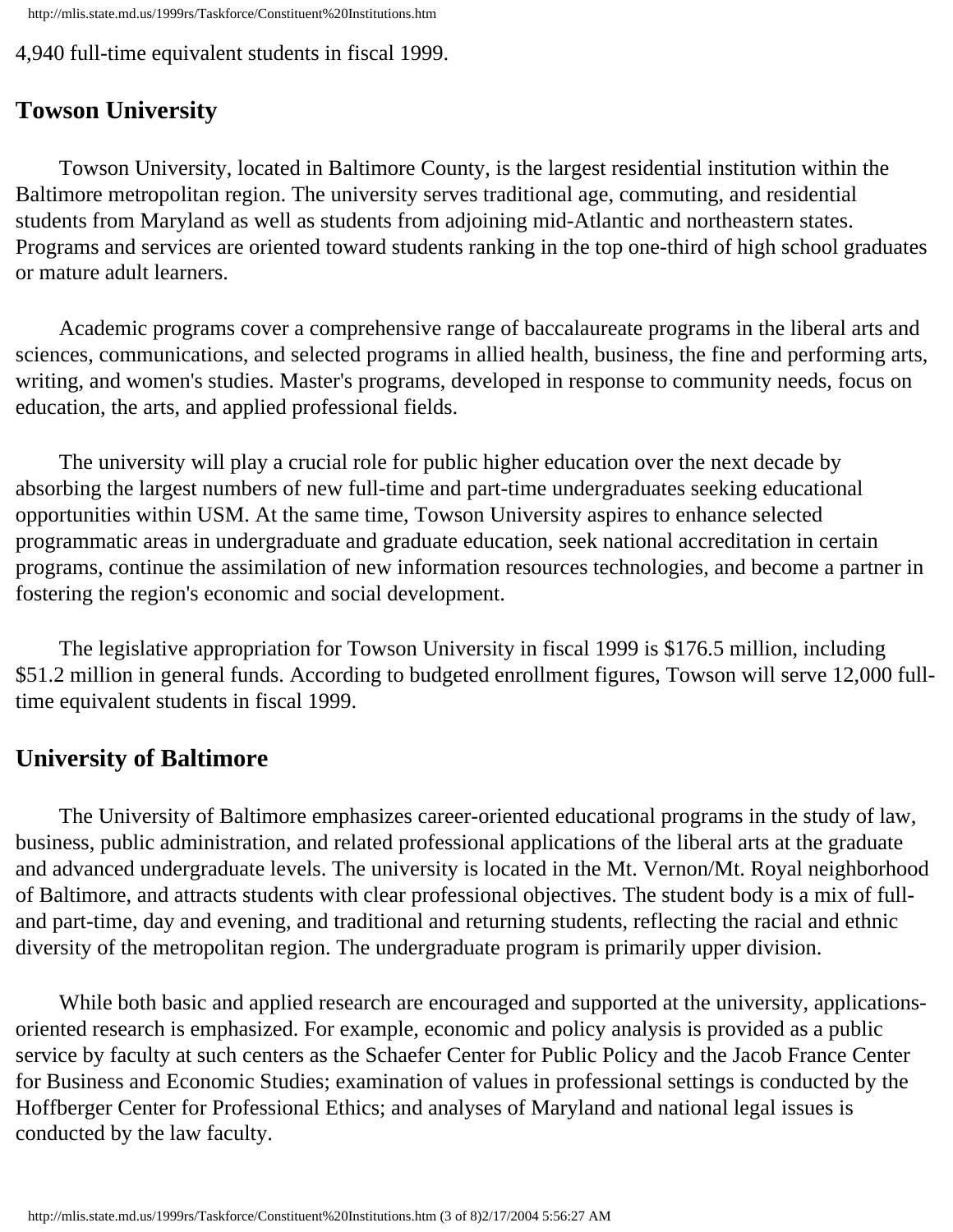The legislative appropriation for University of Baltimore in fiscal 1999 is \$48.9 million, including \$20.8 million in general funds. According to budgeted enrollment figures, the university will serve 2,935 full-time equivalent students in fiscal 1999.

# **University of Maryland, Baltimore**

 Located in downtown Baltimore, the University of Maryland, Baltimore houses the professional schools of dentistry, law, medicine, nursing, pharmacy, and social work. Along with its three major partners (the University of Maryland Medical System, the Veterans Administration Medical Center, and the Medical Biotechnology Center), the university is one of the fastest growing biomedical research centers in the nation.

 Academic program emphasis includes baccalaureate, master's, doctoral, and first professional degree programs within its major programs of health professions, applied health, biomedical science and technology, social work, and law. Most of the university's programs are designed for full-time students. However, the Schools of Law, Nursing, and Social Work and the Graduate School have significant numbers of part-time students. The School of Nursing offers programs that enable nurses in educationally-under-served areas to earn both undergraduate and graduate degrees at numerous outreach sites throughout the State.

 The campus is a source of basic health information, screening, and legal and social services for citizens of Maryland, including visits to the legal and dental clinics and community outreach services; calls to the Maryland Poison Control Center; and outpatient and inpatient visits to the various health care practices, the University of Maryland Medical System, and the Veterans Administration Medical Center. The university actively encourages its faculty, staff, and students to volunteer their services in the community surrounding the urban campus.

 The legislative appropriation for the University of Maryland, Baltimore in fiscal 1999 is \$427.3 million, including \$116.1 million in general funds. According to budgeted enrollment figures, the university will serve 5,127 full-time equivalent students in fiscal 1999.

# **University of Maryland Baltimore County**

 The University of Maryland Baltimore County (UMBC) is a mid-sized research and doctoral-level university serving the greater Baltimore region. UMBC offers a complement of focused master's and doctoral programs closely linked to a moderate range of undergraduate programs in the arts and sciences and engineering, while encouraging undergraduate participation in research projects. UMBC also seeks to transfer benefits of faculty research to the public and industry through its research park, incubator, and technology transfer programs. As declared in its alumni magazine, UMBC aspires to be the best public research university of its size in the nation, distinguished by a deep commitment to the educational experience of its undergraduates.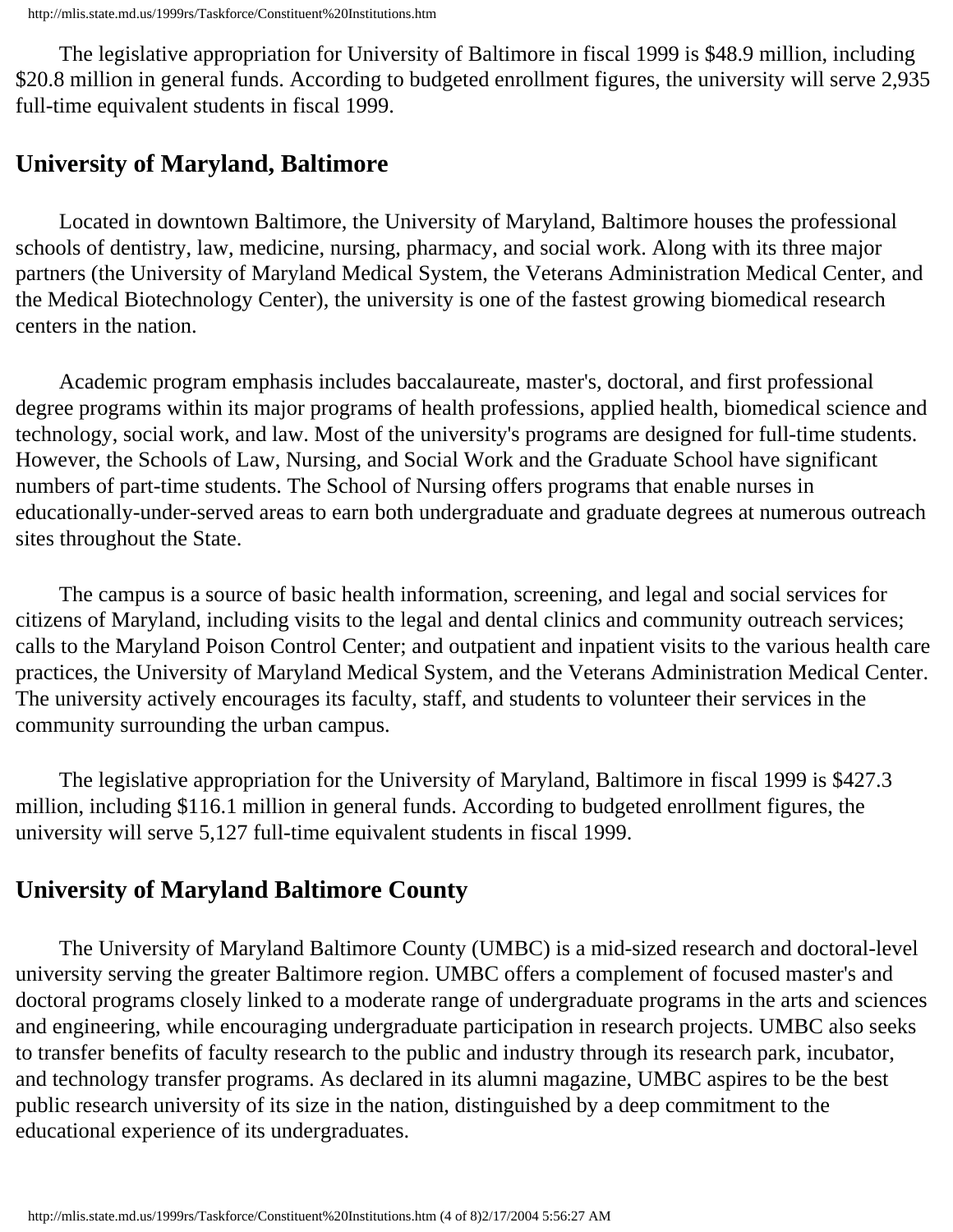The majority of UMBC students come from the greater Baltimore region, including Baltimore City and Baltimore, Howard, Anne Arundel, Carroll, and Harford counties. UMBC is enrolling increasing numbers of students from other areas of Maryland, other states, and foreign countries. The campus pays special attention to the needs of non-traditional, evening, and part-time students. Well-qualified students are recruited through special scholarship initiatives such as the Humanities Scholarship Program and the Meyerhoff Scholarship Program for talented high school graduates, many of them African-American students, interested in science and engineering.

 The legislative appropriation for the University of Maryland Baltimore County in fiscal 1999 is \$178.4 million, including \$50.9 million in general funds. According to budgeted enrollment figures, the university will serve 7,593 full-time equivalent students in fiscal 1999.

## **University of Maryland, College Park**

 The University of Maryland, College Park, the flagship institution of the University System of Maryland, aspires to become one of the nation's preeminent public research universities within the next decade. As the largest public research university and the original land grant institution in Maryland, College Park has the responsibility within USM for serving as the State's primary center for graduate students, research, and service to all regions of the State.

 The university admits to its undergraduate programs highly qualified students from all parts of Maryland, other states, and around the world. It recruits graduate students both nationally and internationally. Through its research programs, College Park advances knowledge for the benefits of the State, the nation, and the world. A primary source of support for sponsored research is the federal government, with the National Aeronautic and Space Administration; the National Science Foundation; and the U.S. Departments of Agriculture, Defense, and Energy providing the largest shares.

 Academic program emphases include baccalaureate, master's, and doctoral degrees in the liberal arts and sciences, social sciences, the arts, applied areas, and in selected professional fields. The university offers certificates in selected upper-level and graduate courses of study and provides university honors, scholars, and departmental honors programs. Priority academic programs include the core arts and sciences, engineering, business, journalism, environmental sciences, public policy, and international affairs.

 The legislative appropriation for the University of Maryland, College Park in fiscal 1999 is \$810.0 million, including \$273.9 million in general funds. According to budgeted enrollment figures, the university will serve 25,320 full-time equivalent students in fiscal 1999.

## **University of Maryland Eastern Shore**

 The University of Maryland Eastern Shore (UMES) is the only research and doctoral degreegranting institution of the University System of Maryland on the Eastern Shore. As a historically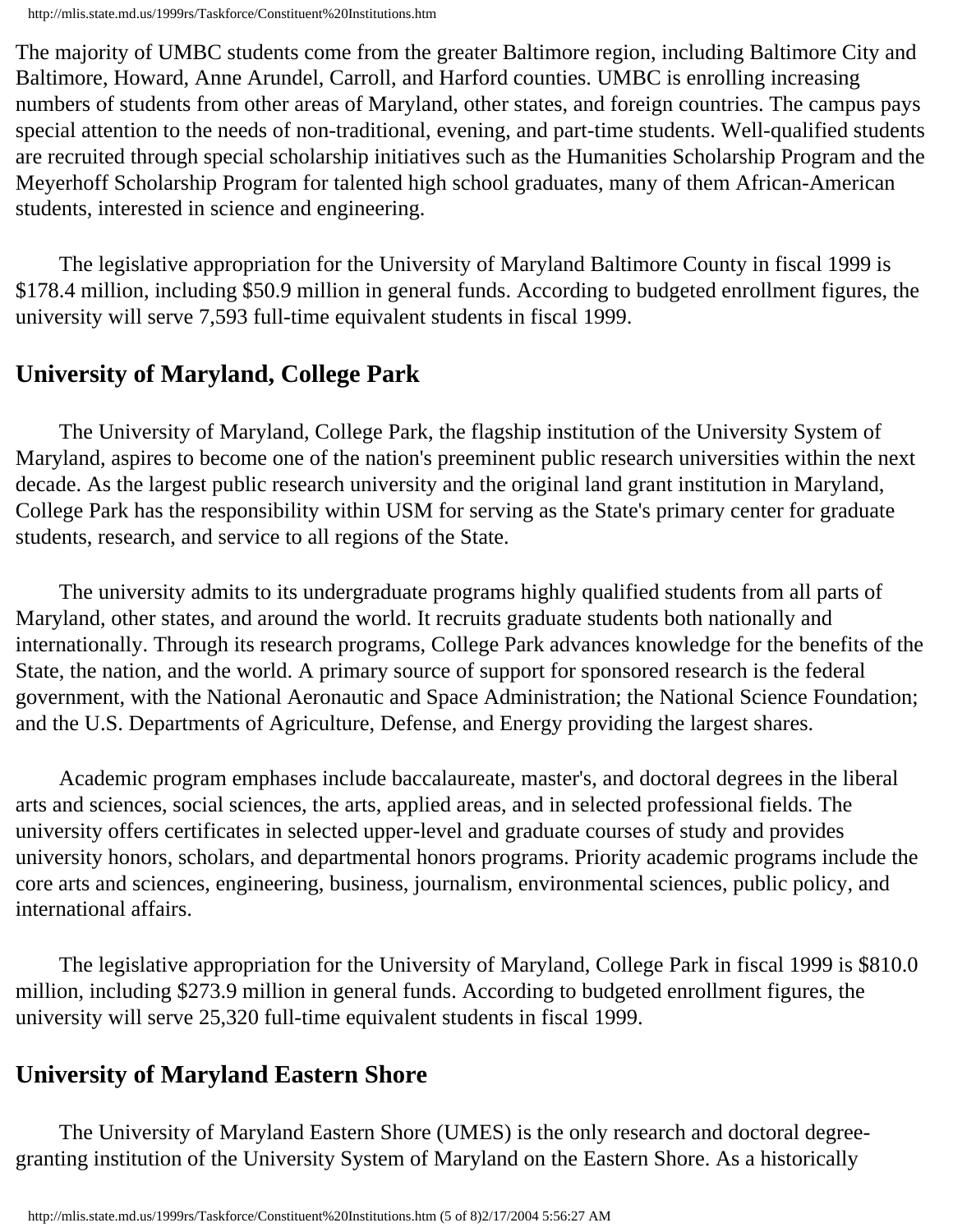African-American land-grant university, UMES promotes the philosophy of the land-grant tradition, which is to make educational opportunities available to all, regardless of race, gender, creed, or socioeconomic status. The university emphasizes selected baccalaureate programs in the liberal arts and sciences and career fields with particular relevance to the Eastern Shore and its land-grant mandate, offering programs at the master's and doctoral levels. The distinctive academic emphases at UMES are agricultural, environment and marine sciences, hospitality, technology, computer sciences, business, and allied health. Research priorities are in areas consistent with the needs of the region and the State.

 The students served by the instructional program come from across the State of Maryland, over 30 other states, and over 50 foreign countries. More than 22 percent of the undergraduate enrollment comes from the tri-county area of Somerset, Wicomico, and Worcester counties.

 In keeping with the university's mission, UMES provides programs to other constituencies through inter-agency agreements and contracts with government and educational agencies, businesses, and industries.

 The legislative appropriation for the University of Maryland Eastern Shore in fiscal 1999 is \$55.9 million, including \$18.4 million in general funds. According to budgeted enrollment figures, the university will serve 3,031 full-time equivalent students in fiscal 1999.

## **University of Maryland University College**

 University of Maryland University College (UMUC) aspires to be an international leader in providing educational programs and services responsive to the career and personal goals of adults, most of whom have job or family commitments and wish to study part-time. UMUC specializes in providing access to public higher education for Maryland's adult learners through traditional and innovative instruction and delivery of bachelor's and master's degree programs, non-credit professional development programs, and conference services.

 In addition UMUC provides for statewide brokering of University System of Maryland programs for part-time adult students at off-campus sites on an as-needed basis. UMUC conducts courses at more than 20 locations throughout the State and in the Washington metropolitan area and offers special programs in other states. Overseas, UMUC offers degree programs for U.S. service members and their families, U.S. citizens, and international students. Associate degree programs are offered on military bases, primarily overseas. The overseas program accounts for approximately 45 percent of the budget.

 Academic program emphasis includes bachelor of arts and bachelor of science degree programs with over 30 areas of specialization. However, the most extensive offerings are in business and management and computer studies. Master's degrees are offered in management and technology areas that, like the bachelor's degree concentrations, represent fields in which there is a present or anticipated demand for trained professionals. UMUC also offers a non-credit professional development program that emphasizes management and executive development. The college has a major role in renewing and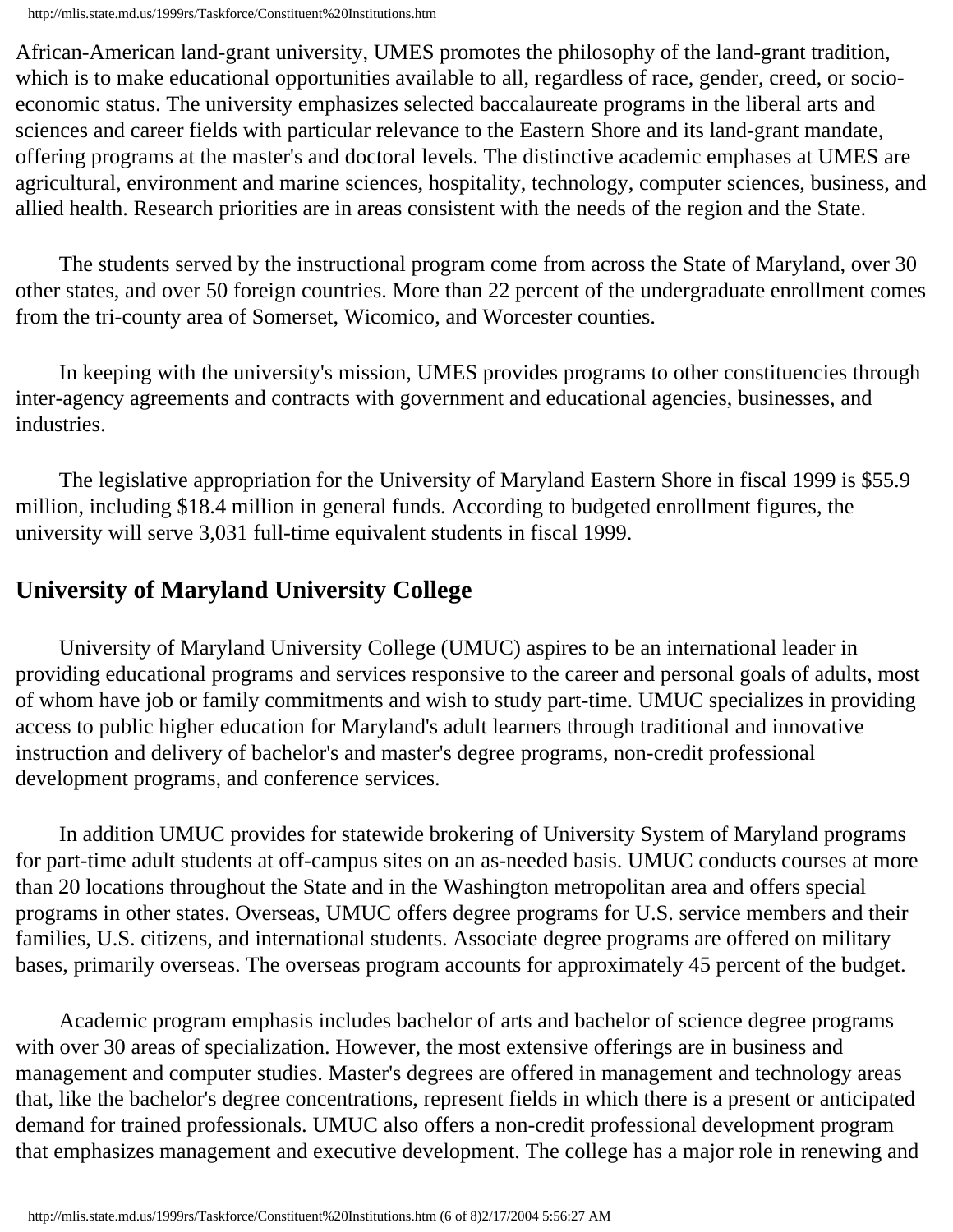upgrading the experienced workforce.

 The legislative appropriation for the University of Maryland University College in fiscal 1999 is \$122.6 million, including \$7.4 million in general funds. According to budgeted enrollment figures, the university will serve 6,798 full-time equivalent students in fiscal 1999.

# **University of Maryland Biotechnology Institute**

 The University of Maryland Biotechnology Institute (UMBI) is a center of intensive study in the science of biotechnology and its application to human health, the marine environment, agriculture, and protein engineering/structural biology. UMBI encourages interested parties from academe, industry, and the government to consider scientific collaboration; companies may tap UMBI developments by becoming industrial affiliates, assigning staff to work in collaboration with UMBI scientists, or establishing cooperative research and development agreements. Companies may also jointly sponsor specific projects with UMBI. Established in 1985 by the State of Maryland, UMBI's five centers (listed below) conduct research, provide training, and offer expertise to advance the State's scientific and economic development efforts.

- Center for Advanced Research in Biotechnology (CARB), at Shady Grove: conducts research in protein engineering, structure, and function and provides advanced technical capabilities to the biotechnology industry.
- Center of Marine Biotechnology (COMB), in Baltimore City: applies research on the molecular biology and molecular genetics to improve methods of seafood production; develop new marinebased compounds and pharmaceuticals; advance medical diagnostic test methods; assist industrial application of microbial products; and implement novel techniques for environmental clean-up and biofilm prevention.
- Medical Biotechnology Center (MBC), in Baltimore City: conducts research programs directed toward health-related aspects of biotechnology at the basic, applied, and clinical levels, focusing on molecular medicine, including gene therapy, antisense therapy, molecular neurobiology, and molecular genetics; and Biomedical Photonics/Molecular Cell Signaling.
- Center for Agricultural Biotechnology (CAB), at the University of Maryland, College Park campus: conducts research in molecular biology and bioprocess development with relevance to fundamental problems of practical significance to agriculture, industry, and the environment.
- Institute of Human Virology, in the City of Baltimore, is the first research institute in the U.S. to combine the disciplines of basic research, epidemiology, and clinical research toward the discovery of diagnostics and therapeutics in human virology.

 In addition, the Maryland Sea Grant College coordinates USM research efforts associated with the U.S. Department of Commerce's National Oceanic and Atmospheric Administration and the Center for Public Issues in Biotechnology addresses biotechnology issues of public concern including scientific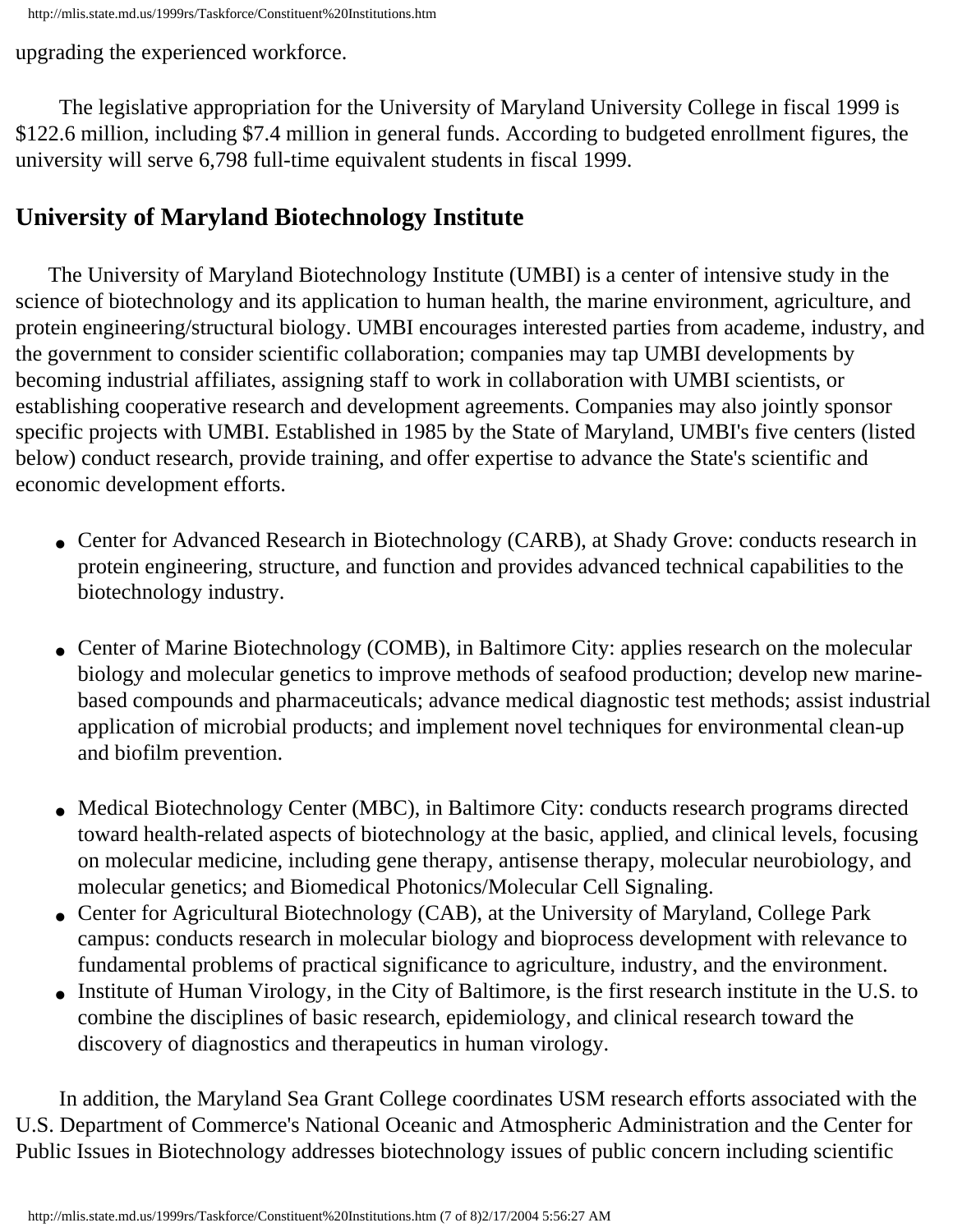integrity and management of intellectual property.

 The legislative appropriation for the University of Maryland Biotechnology Institute in fiscal 1999 is \$32.4 million, including \$18.9 million in general funds.

## **University of Maryland Center for Environmental Science**

 The University of Maryland Center for Environmental Science (UMCES) is a research institution for environmental studies incorporating three geographically distinct laboratory units under a single administration: the Appalachian Laboratory at Frostburg; Chesapeake Biological Laboratory at Solomons; and Horn Point Laboratory at Cambridge.

 UMCES primarily focuses its research on the watersheds, estuaries, and coastal areas of the State of Maryland and the greater Chesapeake Bay region. Each of the three UMCES laboratories serves as a regional center offering education programs about natural sciences to teachers and students from K-12 schools, environmental interest groups, and institutions within and beyond the University System of Maryland that are concerned with environmental research, education, and services. UMCES provides advisory services to local Chesapeake Bay industries and is also the principal source of independent scientific information on environmental matters for Maryland's lawmakers, State agencies, and regional industries.

 The center's mission is to conduct a comprehensive program to develop and apply predictive ecology for Maryland for the improvement and preservation of the physical environment. While UMCES does not grant degrees, its faculty members contribute to graduate education by advising, teaching, and supervising the research of students enrolled in the systemwide Marine-Estuarine-Environmental Sciences program. Additional graduate education activities include cooperative programs in fisheries and wildlife management and toxicology as well as thesis research supervision of individual students enrolled in science departments throughout the United States.

 The legislative appropriation for the University of Maryland Center for Environmental Science in fiscal 1999 is \$23.1 million, including \$9.9 million in general funds.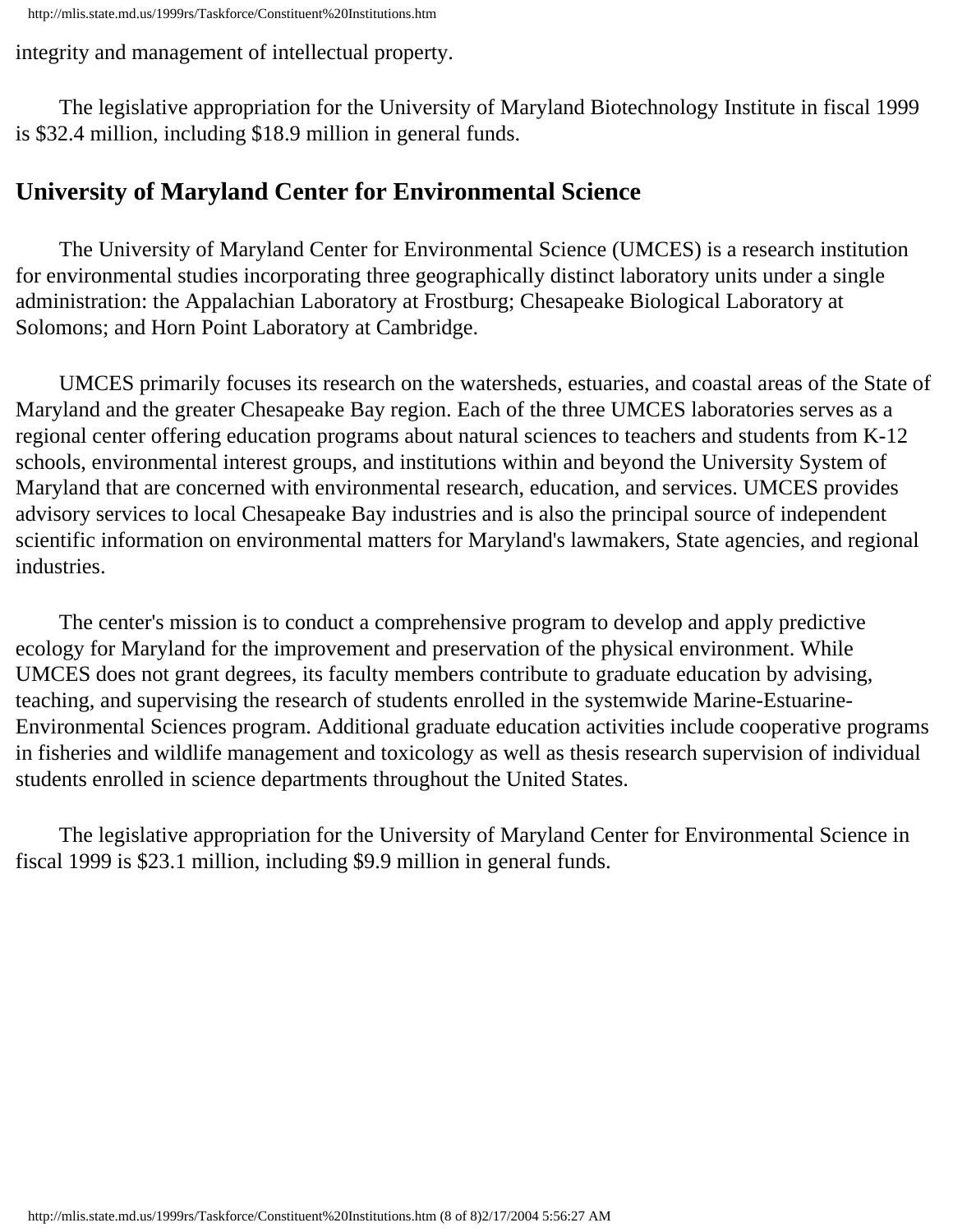# **Status of Implementation of 1988 Legislation**

 The attached report details the statutory requirements of Chapter 246 of the Acts of 1988 and provides a summary of the progress to date as reported by the Maryland Higher Education Commission (MHEC) and the University System of Maryland (USM). Based on the information submitted, the Department of Legislative Services (DLS) notes the following discrepancies in fulfilling the requirements of the 1988 Act.

- MHEC is required to develop and periodically update an overall plan for postsecondary education in the State which is consistent with the Maryland Charter for Higher Education. This plan must include long-range and short-range objectives and priorities for postsecondary education, including methods and guidelines for achieving these objectives. The first statewide plan was approved and disseminated in 1991. A second plan was published in January 1998. However, the implementation tactics for this plan were not approved until October 1998. Although "periodical updates" is not defined in statute, DLS suggests that more frequent updates are desirable to ensure that the industry remains responsive in a dynamic environment.
- Institutional mission statements are to be developed at least every five years. As required, statements were approved in 1989 and 1993. Although MHEC initiated the process in 1998, USM requested a delay due to the creation of the Task Force to Study the Governance, Coordination, and Funding of the University System of Maryland. As a compromise, MHEC and USM agreed to start the process in November, 1998.
- MHEC is required to develop a program of desegregation and equal educational opportunity which must include an enhancement plan for the historically black colleges and universities (HBIs). MHEC continues to use its *Plan to Assure Equal Postsecondary Educational Opportunity* as an enhancement plan. However this plan was developed between 1985-1989, prior to the enactment of this Act. Additionally, MHEC articulated specific goals for the enhancement of HBIs in the 1991 and 1998 statewide plans for higher education. However, it is unclear if these goals meet the statutory requirement of a "program" or "enhancement plan." In 1998, MHEC initiated the *Access and Success* program, a plan of action for Maryland's HBIs. However, this action was not taken until the budget committees adopted narrative requiring MHEC to establish a plan. DLS suggests that the statutory requirement to develop a program and enhancement plan was not met until 1998 when the *Access and Success* program was initiated. Additionally, DLS notes that the graduation and retention rates of African American students remains well below other students and requires greater focus.
- The Act required the Chancellor to develop numerous plans to address the following issues:
	- ❍ an overall plan to enhance the University of Maryland, College Park;
	- ❍ a plan that recognizes the need to enhance the System's HBIs,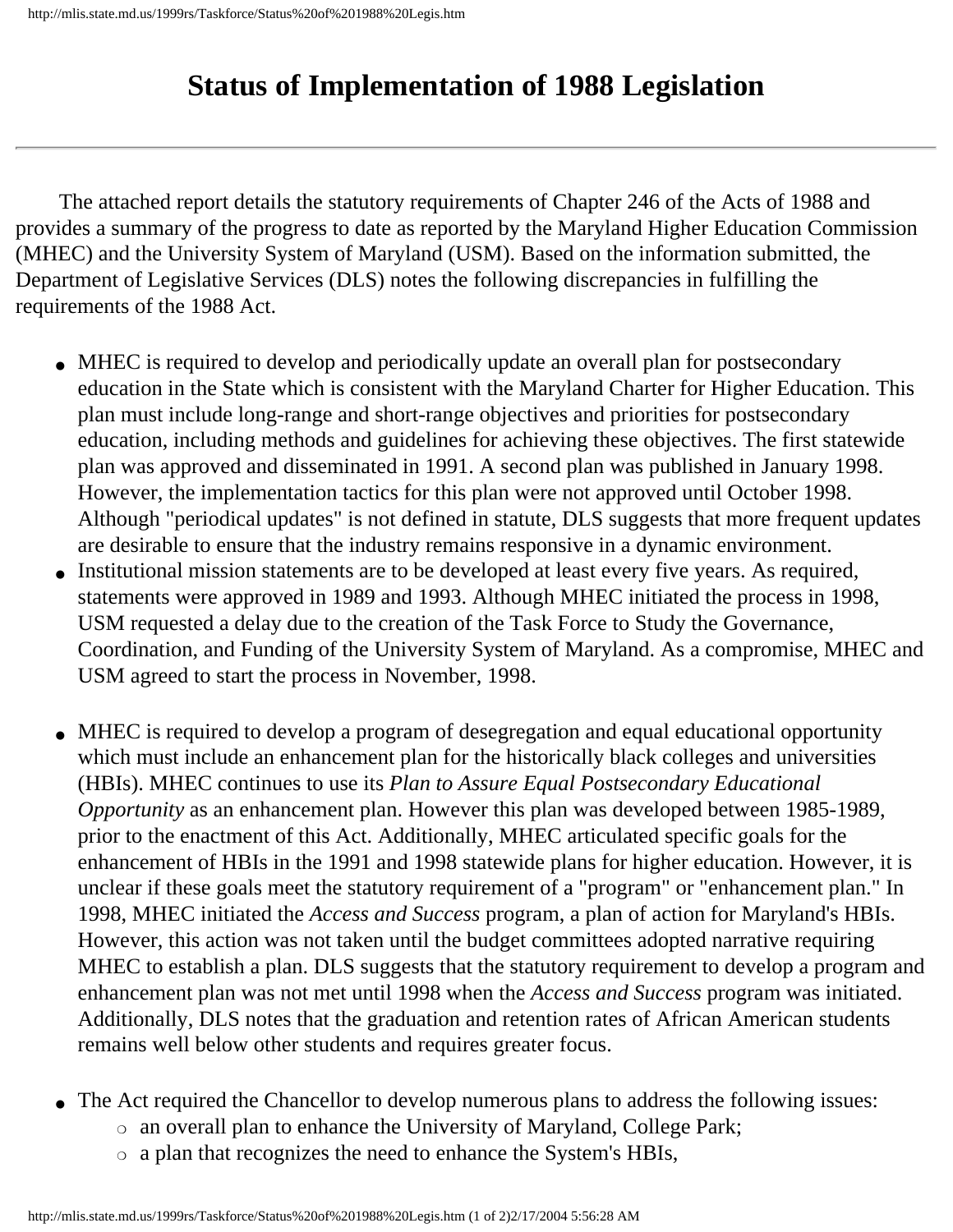- ❍ a plan for coordinating a higher education research and graduate center in the Baltimore area;
- ❍ a plan that supports undergraduate education and teacher preparation;
- ❍ a plan for outreach to community, public schools, business and industry, and government agencies; and
- ❍ a plan that affirms the need for increased access for economically disadvantaged students.

 The Board of Regents have approved an enhancement plan for UMCP, a plan to enhance the HBIs, and a plan to reform teacher education at the USM institutions. It is unclear if the Chancellor has developed plans to address the other four issues identified in statute.

- MHEC must develop funding guidelines to assess the adequacy of operating and capital funding based on comparisons with designated peer institutions and other factors. These guidelines have not been developed. In addition, MHEC is required to submit an annual report that includes the current funding of the adopted sets of peer institutions. This information has not been submitted.
- MHEC must make recommendations annually on the appropriate level of funding for higher education. MHEC has stated that its annual "consolidated budget recommendation" fulfills this requirement. However, DLS suggests that this does not fulfill MHEC's statutory obligation because the "consolidated budget" is not necessarily a recommendation on the "appropriate level of funding," but rather the overall budget allocation approved by the Executive Branch. In addition, MHEC is required to submit an annual report that includes recommendations regarding the funding of higher education. This information has not been submitted.
- MHEC's funding proposals for public senior higher education institutions must include special initiative funding for academic programs at HBIs. In 1992, MHEC requested enhancement plans from the four HBIs. The plans submitted by the HBIs included requests for additional general fund support for special initiatives. However, additional funding was not requested in MHEC's "consolidated budget recommendation" due to the economic recession. In response to a directive from the joint budget committees, MHEC proposed special initiative funding for HBIs in 1998 as part of the *Access and Success* program. DLS interprets the statute to require MHEC to include special initiative funding for academic programs at HBIs in its annual proposal for funding public senior higher education. It is possible that special initiative funding may not be included in MHEC's "consolidated budget recommendation." However, this special initiative funding should be included in MHEC's proposal on the "appropriate level of funding."

[Major Requirements Related to Chapter 246 of 1988 and Progress Made to Date by MHEC and USM](http://mlis.state.md.us/1999rs/Taskforce/Major%20Requirements.htm)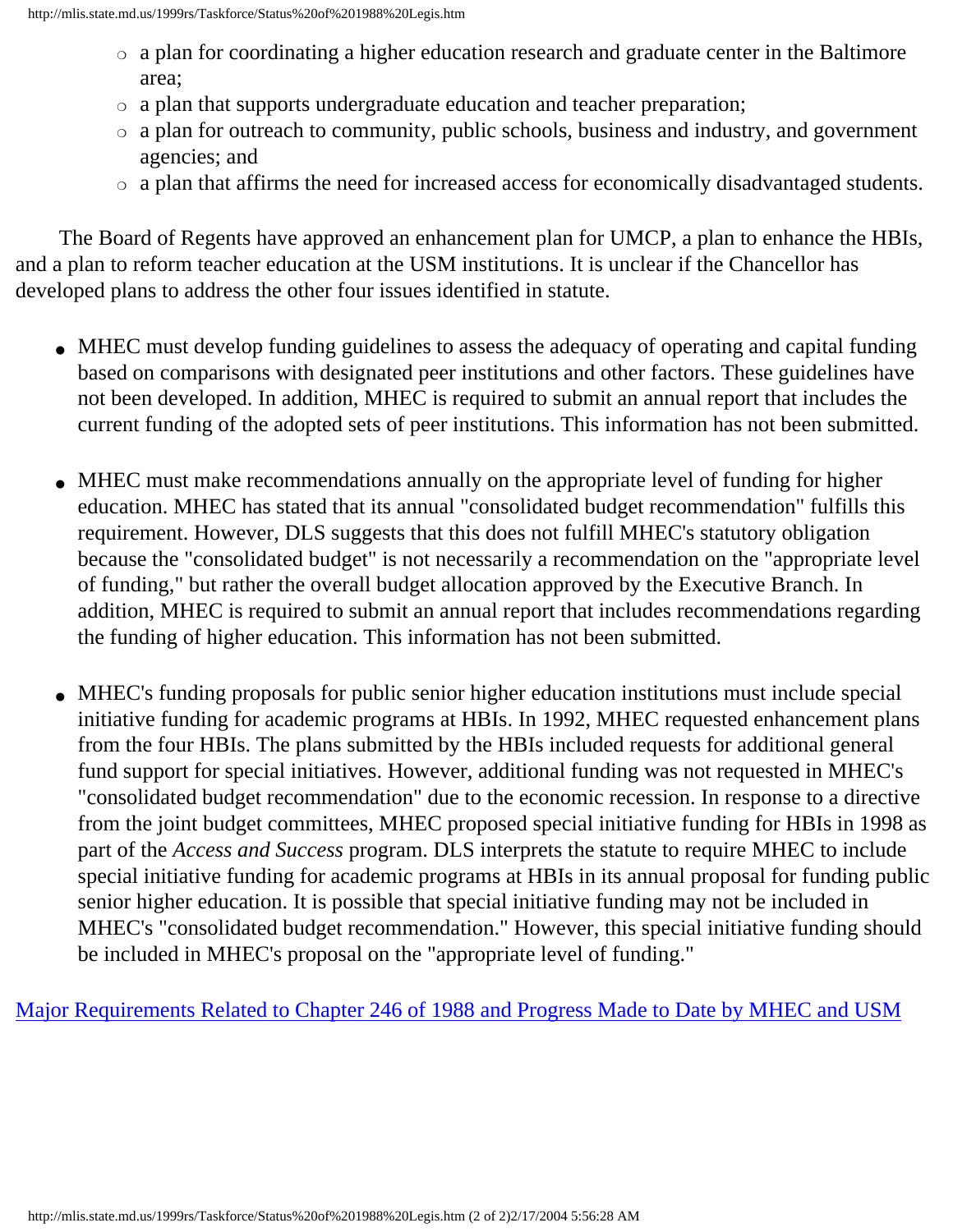# **State's Financial Commitment to Higher Education**

 The State renewed its commitment to adequately fund higher education with the enactment of Senate Bill 596 (Chapter 619, Acts of 1998). The 1998 legislation states the General Assembly's intent that, barring unforeseen economic conditions, the Governor provide at least the amount included in the previous year's budget for higher education beginning in fiscal 2000 ("maintenance of effort" provision). For fiscal 1999 through 2002, the legislation requires minimum funding levels for public and private higher education institutions, MHEC, and student financial aid programs, barring any unforeseen economic conditions. In addition, the law establishes minimum higher education funding goals for general fund operating and capital support for the next five years based on a percent of general fund revenues. The Department of Legislative Services has estimated the dollr value of these funding goals based on the December 1998 general fund revenue forecast prepared by the Board of Revenue Estimates as shown below.

| <b>Higher Education Funding Goals</b> |                                 |                           |  |  |  |
|---------------------------------------|---------------------------------|---------------------------|--|--|--|
| Senate Bill 596                       |                                 |                           |  |  |  |
| (Chapter 619, Laws of 1998)           |                                 |                           |  |  |  |
| Fiscal Yearl                          | Goal as a percentage of general | Minimum funding goals (in |  |  |  |
|                                       | fund revenues                   | millions)                 |  |  |  |
| 1999                                  |                                 | \$943.2                   |  |  |  |
| 2000                                  | 12.5%                           | \$1,052.8                 |  |  |  |
| 2001                                  | 13.5%                           | \$1,179.0                 |  |  |  |
| 2002                                  | 14.5%                           | \$1,310.1                 |  |  |  |
| 2003                                  | 15.0%                           | \$1,411.7                 |  |  |  |
| 2004                                  | 15.5%                           | \$1,517.7                 |  |  |  |

Based on Board of Revenue Estimates December 1998 forecast. Prepared by the Department of Legislative Services

**Exhibit 1** provides a comparison of projected higher education spending against the funding goals established in Senate Bill 596. Based on estimates prepared by the Department of Legislative Services, general fund support for higher education will increase from \$940.1 million in fiscal 1999 to \$1,389 million in fiscal 2004. Capital funding for higher education is also projected to increase from \$95.2 million in fiscal 1999 to \$129.3 million in fiscal 2004. In fiscal 2000 and 2001, providing the minimum amounts for each segment of higher education as required by the legislation will result in higher education funding exceeding the percentage goals by over \$72 million in fiscal 2000 and \$44 million in fiscal 2001.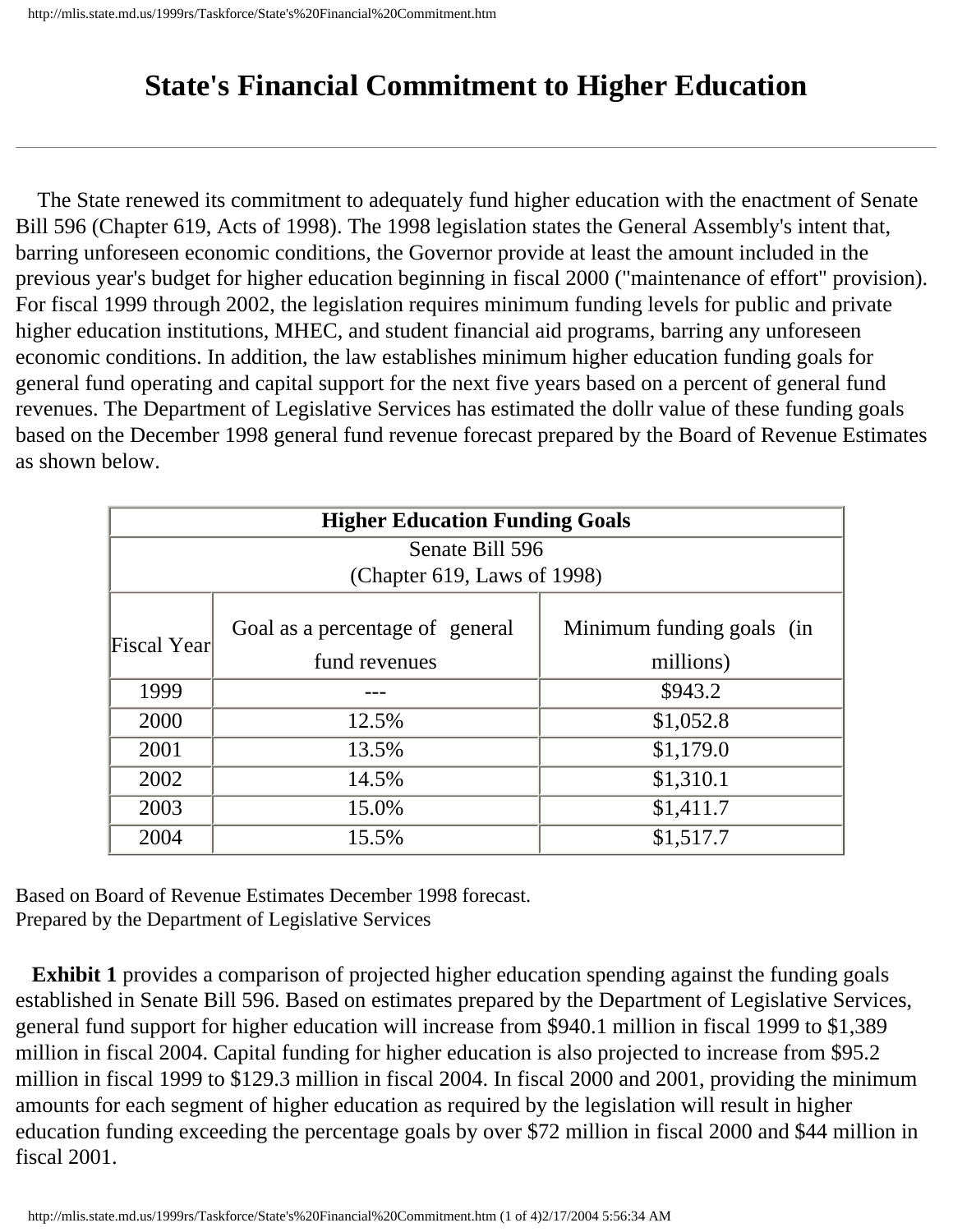#### **Exhibit 1**

#### **HIGHEREDUCATION FUNDING**

| milione)      | dolarsin    Forecasted GF<br><b>Roenues</b> | <b>Forecasted</b><br>Hgher Ed<br>Œ<br><b>Funding</b> | hoeaæfrom.<br><b>Revious</b><br><b>Team</b> | $\mathcal{X}$<br>hrees fom<br><b>Revious</b><br>Year | Forecasted<br>Hgher <b>El</b><br>Capital<br><b>Funding</b> | Forecasted<br>Higher Ed<br>%of GF<br><b>Romues</b> | 田596<br>Hgher Ed<br>% of GF<br><b>Reenues</b> | <b>Funding in</b><br><b>Ecesof</b><br><b>39596</b><br>Goals |
|---------------|---------------------------------------------|------------------------------------------------------|---------------------------------------------|------------------------------------------------------|------------------------------------------------------------|----------------------------------------------------|-----------------------------------------------|-------------------------------------------------------------|
| FY1999        | \$8,171.4                                   | \$940.1                                              |                                             |                                                      | 3052                                                       | 12.67%                                             |                                               |                                                             |
| FY2000        | \$8,4226                                    | \$10247                                              | \$84.6                                      | 9.00%                                                | \$1003                                                     | 13.36%                                             | $12.5\%$                                      | \$722                                                       |
| FY2001        | \$8,733.2                                   | \$1,086.0                                            | \$613                                       | 5.98%                                                | \$1372                                                     | 1401ኜ                                              | 135%                                          | \$442                                                       |
| FY2002        | \$9,035.6                                   | \$1,1836                                             | \$97.6                                      | 8.99%                                                | \$126.5                                                    | 1450%                                              | 145%                                          | 30 O                                                        |
| FY2003        | \$9,411.1                                   | \$1,268.5                                            | \$849                                       | 7.17%                                                | \$143.1                                                    | 15.00%                                             | 15ወኧ                                          | 40 O                                                        |
| <b>FY2004</b> | \$9,791.5                                   | \$1,388.5                                            | HAO                                         | 9.46%                                                | \$1293                                                     | 15,50%                                             | 155%                                          | 40.1                                                        |

#### **GF= General Funds**

Assumptions used:

- a) Forecated GFreuenuesfrom Bureau of Reienue Etimates (BFE) forecast, December 1998 b) FY2000 - 2004 - Recent oftotal allocation for U\$M GF funding based on FY1999 total appropriation
- c) FY2000 2004 FTE fgunesupon which private institution and communitycollege funding are based from MHE.
- d) FY2000 2004 Morgan State University, St. Mary's College, MHEC, Student Financial Aid Programs, and Beltimore City/Community/College funding based upon DUSbaseline forecast
- e) Beginning in FY2001, capital funding increased by 10% over previous forecast to correspond with increased GF funding

Repared by the Department of Legislative Services, December 1998.

Repared by: Department of Legislative Services, Office of Rolicy Analysis, December 1998

The Department of Legislative Services' forecast of general fund support for each segment of higher education based on the December 1998 BRE projections and Senate Bill 596 is shown in **Exhibit 2**. State support to the System is expected to increase at an average annual rate of 8.5% per year through fiscal 2004. This represents an increase of \$269 million over the five year period from fiscal 2000 through 2004.

## **Exhibit 2**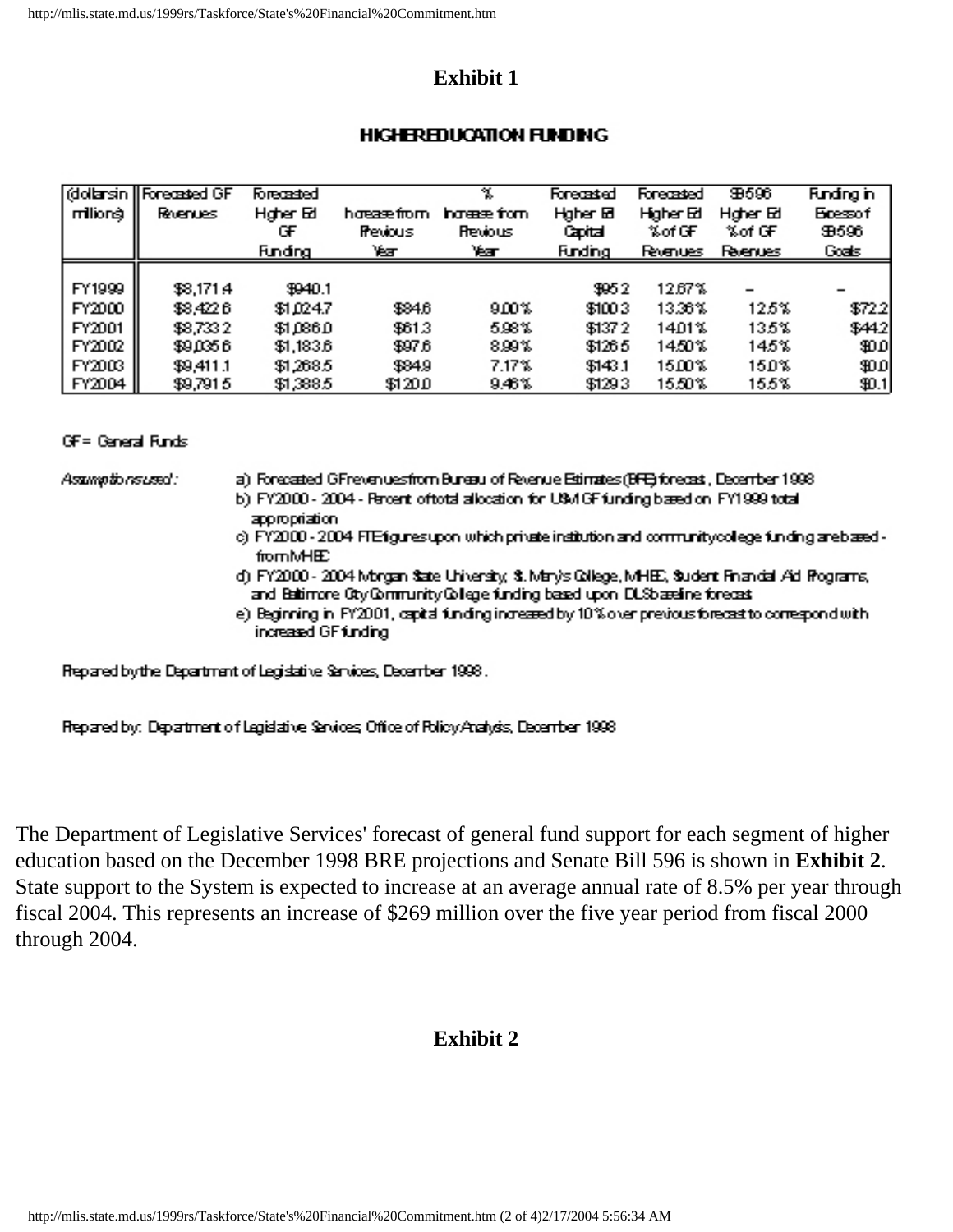#### **HIGHEREDUCATION FUNDING**

| milions       | dollarsin    Forecasted GF<br><b>Roenues</b> | <b>Forecasted</b><br>Hgher Ed<br>Œ | hosse from<br><b>Previous</b> | $\mathcal{V}_\mathrm{c}$<br>hrees fom<br><b>Revious</b> | Forecasted<br>Hgher El<br>Cartal | Forecasted<br>Higher Ed<br>% of <b>F</b> | <b>9596</b><br>Hgher Ed<br>%of GF | <b>Funding in</b><br><b>Ecessof</b><br><b>9596</b> |
|---------------|----------------------------------------------|------------------------------------|-------------------------------|---------------------------------------------------------|----------------------------------|------------------------------------------|-----------------------------------|----------------------------------------------------|
|               |                                              | <b>Funding</b>                     | Year                          | Yеат                                                    | <b>Finding</b>                   | Revenues                                 | <b>Reenues</b>                    | Goals                                              |
|               |                                              |                                    |                               |                                                         |                                  |                                          |                                   |                                                    |
| FY1999        | \$8,171.4                                    | \$940.1                            |                               |                                                         | 9952                             | 12.67%                                   |                                   |                                                    |
| FY2000        | \$3.4226                                     | \$1024.7                           | \$84.6                        | 9.00%                                                   | \$1003                           | 13.36%                                   | 12.5%                             | \$72.2                                             |
| <b>FY2001</b> | \$8,733.2                                    | \$10860                            | \$61.3                        | 5.98%                                                   | \$1372                           | 1401%                                    | 13.5%                             | \$442]                                             |
| <b>FY2002</b> | \$9,035.6                                    | \$1,183.6                          | \$97.6                        | 899%                                                    | \$1265                           | 1450%                                    | 145%.                             | $\mathbf{H}$                                       |
| <b>FY2003</b> | \$9,411.1                                    | \$1,268.5                          | \$84.9                        | 7.17%                                                   | \$143.1                          | 1500%                                    | 15.0%                             | HO.                                                |
| FY2004        | \$9,7915                                     | \$1,385                            | HQO                           | 9.46%                                                   | \$1293                           | 15,50%                                   | 15.5%                             | H.1                                                |

GF= General Funds

Assumptionsused:

a) Forecated GFrevenues from Bureau of Revenue Edimates (BRE) forecast, December 1998.

- b) FY2000 2004 Recent oftotal allocation for USMOF funding based on FY1999 total appropriation
- c) FY2000 2004 FTE figures upon which private institution and communitycollege funding are based **fromMHE**
- d) FY2000 2004 Morgan State University, St. Mary's College, MHEC, Student Financial Aid Programs, and Baltimore Oby Community College funding based upon DUSbaseline forecast
- e) Beginning in FY2001, capital funding increased by 10% over previous forecast to correspond with increased GF funding

Repared by the Department of Legislative Services, December 1998.

Repared by: Department of Legislative Services; Office of Rolicy Analysis, December 1998.

**Exhibit 3** shows historical and projected funding trends for USM, including general fund support and tuition and fee revenue. From fiscal 1994 to 1998, State funding to USM grew at an average annual rate of 3.6%. During the same period, tuition and fees grew 5.9% annually. As shown previously, State funding is projected to increase at an average annual rate of 8.5%, to \$975.6 million, from fiscal 1999 through 2004. Assuming that the annual growth in in-state tuition rates remains capped at 4% over this period, tuition and fee revenue is expected to grow by 6% annually.

#### **Exhibit 3**

# University System of Maryland

**Historical and Projected Funding Trends** 

(Dollar amounts in millions)



http://mlis.state.md.us/1999rs/Taskforce/State's%20Financial%20Commitment.htm (3 of 4)2/17/2004 5:56:34 AM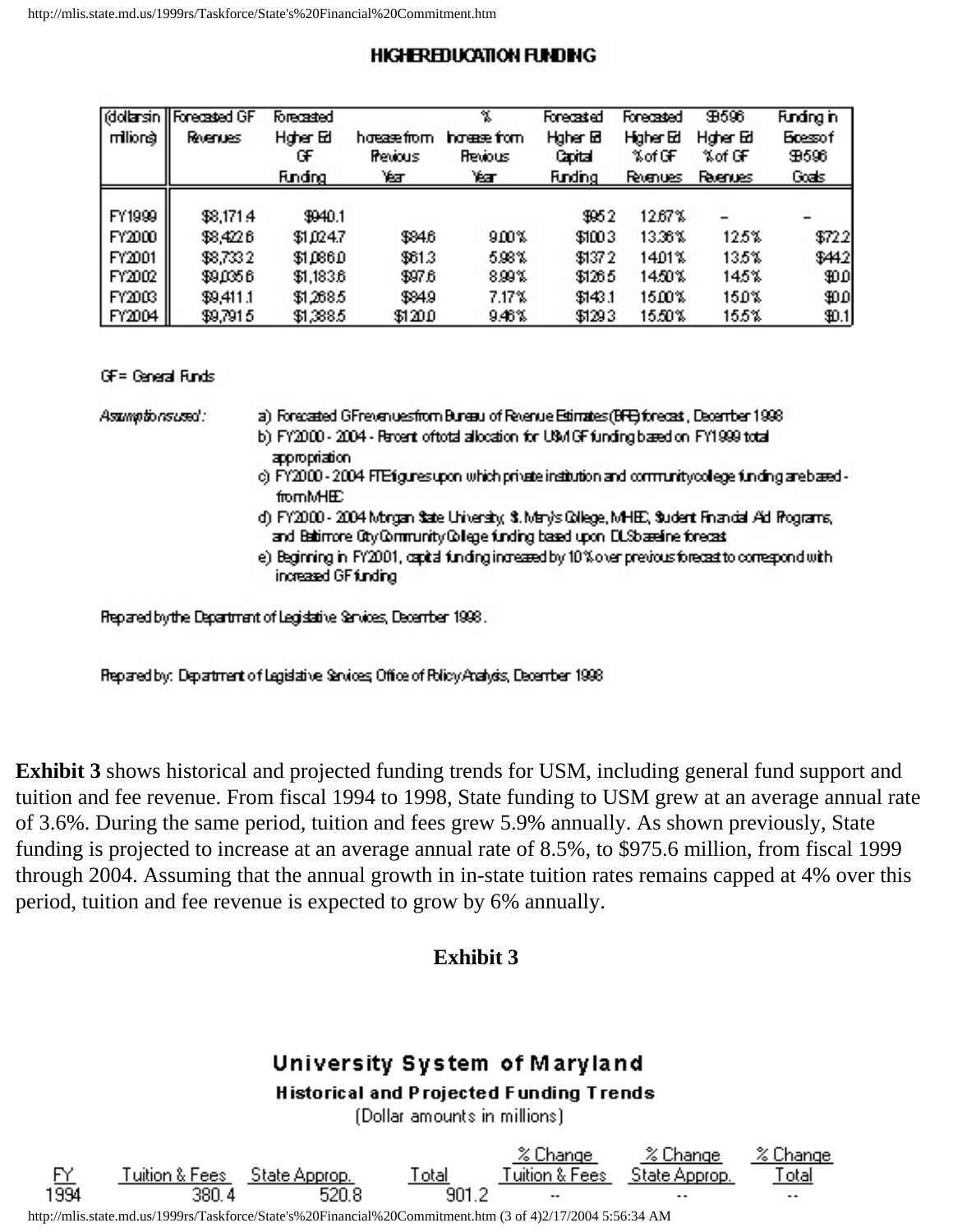http://mlis.state.md.us/1999rs/Taskforce/State's%20Financial%20Commitment.htm

| FΥ   | Tuition & Fees | State Approp. | Total   | Tuition & Fees | State Approp. | <u>Total</u>             |
|------|----------------|---------------|---------|----------------|---------------|--------------------------|
| 1994 | 380.4          | 520.8         | 901.2   |                | $\cdot$ .     | $\overline{\phantom{a}}$ |
| 1995 | 388.5          | 551.5         | 940.0   | 2.1%           | 5.9%          | 4.3%                     |
| 1996 | 417.2          | 563.3         | 980.5   | 7.4%           | 2.1%          | 4.3%                     |
| 1997 | 446.0          | 580.4         | 1,026.4 | 6.9%           | 3.0%          | 4.7%                     |
| 1998 | 478.6          | 601.0         | 1,079.6 | $7.3\%$        | 3.5%          | 5.2%                     |
| 1999 | 499.8          | 649.7         | 1,149.5 | 4.4%           | 8.1%          | 6.5%                     |
| 2000 | 528.2          | 706.7         | 1,234.9 | 5.7%           | 8.8%          | 7.4%                     |
| 2001 | 557.8          | 741.7         | 1,299.5 | 5.6%           | 5.0%          | 5.2%                     |
| 2002 | 590.4          | 819.5         | 1,409.9 | 5.8%           | 10.5%         | 8.5%                     |
| 2003 | 629.5          | 878.4         | 1,507.9 | 6.6%           | 7.2%          | 7.0%                     |
| 2004 | 669.7          | 975.6         | 1,645.3 | 6.4%           | 11.1%         | 9.1%                     |





Note: State appropriations for FY 2000 through FY 2004 are consistent with SB 596 enacted this year. The growth in tuition and fee revenues is based on the increase in revenues per FTES between FY 1998 and FY 1999.

Prepared by: Department of Legislative Services, Office of Policy Analysis, revised December 21, 1998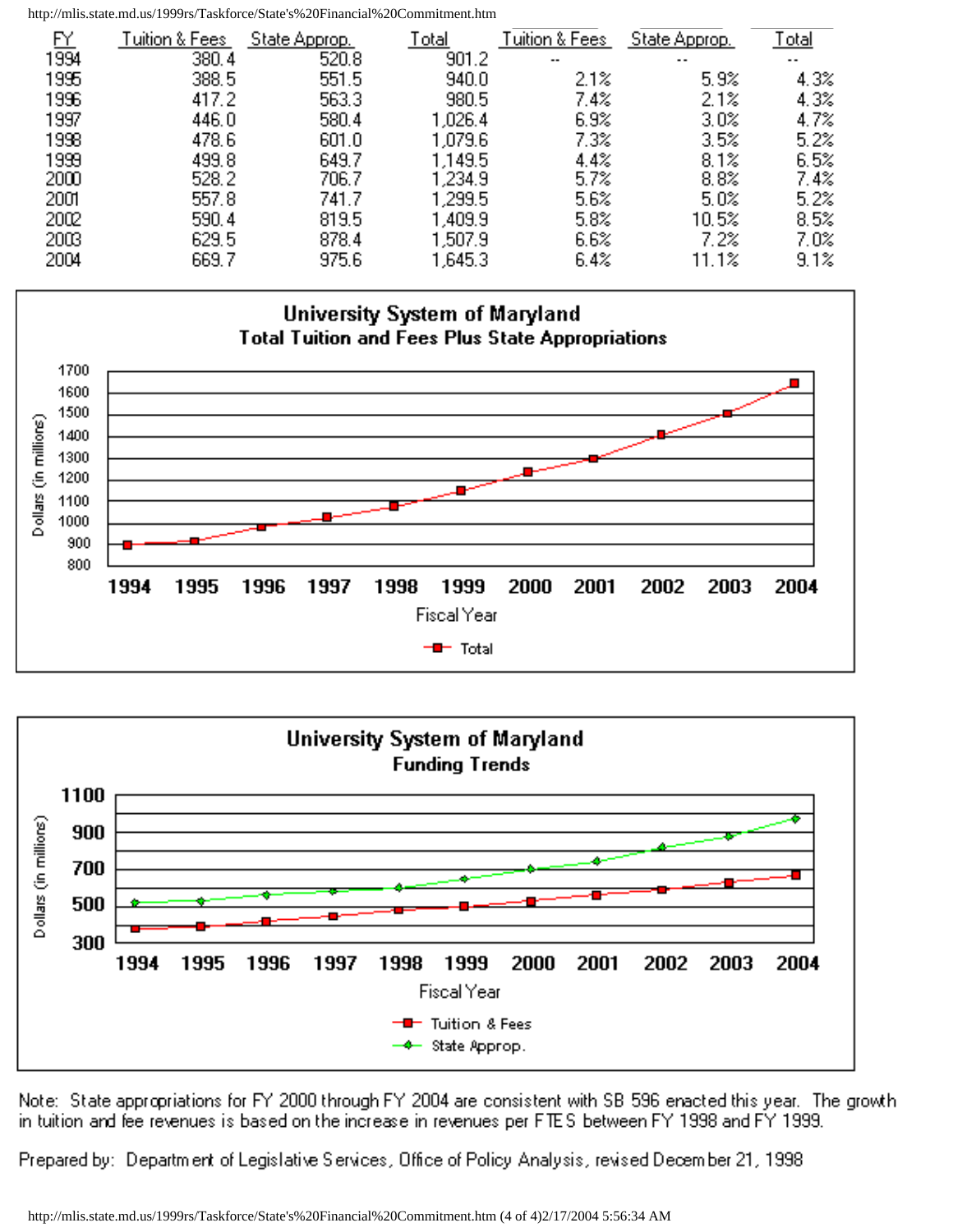# **Summary of Independent Consultant Reports**

## **Report of the Association of Governing Boards of Universities and Colleges**

 Senate Joint Resolution 8/House Joint Resolution 12, which established the Task Force to Study the Governance, Coordination, and Funding of the University System of Maryland, required the Task Force to engage the services of the Association of Governing Boards of Colleges and Universities (AGB) to report on: (1) the governance structure of the University System of Maryland (USM); (2) the governance structure of other public university systems around the country, particularly those with flagship institutions; and (3) what changes in the governance structure may be necessary to bring USM into national eminence among public university systems.

 The AGB study was conducted by AGB principals and other personnel, in conjunction with David Leslie, professor of education at the College of William and Mary, and Terrence MacTaggart, chancellor of the University of Maine System. Additional assistance was provided by Jane Wellman, senior associate of the Institute for Higher Education Policy. The project team interviewed 170 individuals in Maryland and gathered data from an additional 12 individuals in other states. It met with elected leaders, business leaders, faculty, presidents, administrators, system staff, and Maryland Higher Education Commission (MHEC) staff. The team also reviewed 20 reports and documents related to Maryland higher education, testimony before the task force, and national source material.

## **Evaluation**

 AGB reports that Maryland's colleges and universities respond well to the needs of the State. According to AGB, Maryland is a comparatively wealthy state with diverse geography and cultures. To remain competitive economically in the rapidly changing environment, Maryland requires "nimble, responsive, and energetic higher education institutions....able to extend appropriate opportunities.... to those who will need education to compete in an increasingly sophisticated global marketplace." $(1)$ 

 The report states that, to continue to serve the State well, Maryland's colleges and universities must be assisted by a responsive and rational higher education policy and decision-making process, which should accomplish the following goals:

- respond to the strategic needs of the State;
- ameliorate conflicts among regions and institutions;
- use new information technologies to their fullest potential in the delivery of higher education services;
- satisfy lawmakers' desire for a coordinated higher education budget process to prevent confusion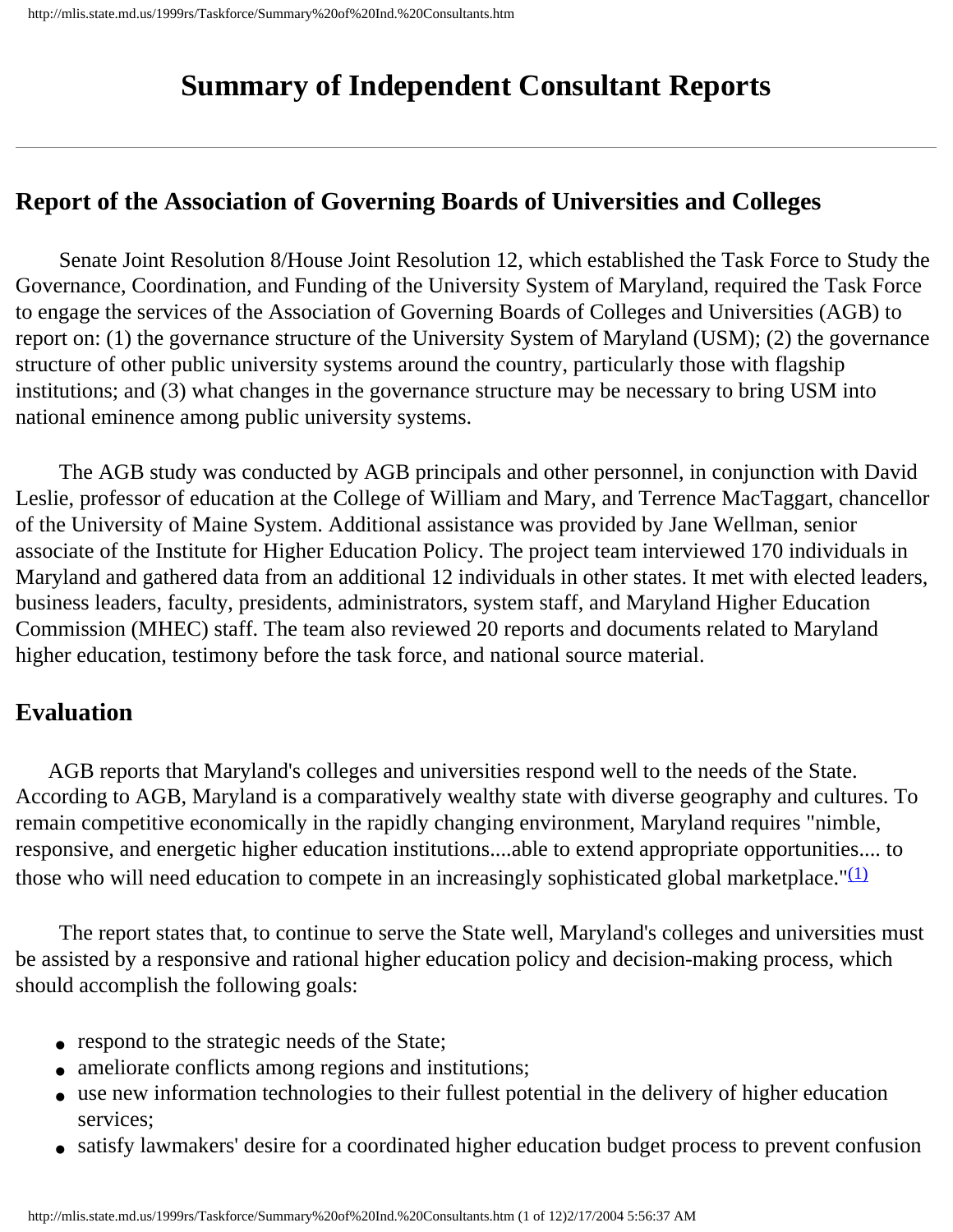arising from many competing voices; and

• assure citizens that tax dollars are well spent. $(2)$ 

 According to the report, all states require a system of institutions to address these five goals. AGB identified the following seven features that a system should possess to operate successfully:

- collaborative leadership in setting a statewide agenda;
- political endorsement and alignment of authority;
- mission clarity and acceptance;
- capacity to resolve conflicts among member institutions;
- internal divisions of authority and responsibility;
- ability to acquire and manage resources; and
- $\bullet$  operational efficiency.  $(3)$

 **Collaborative leadership in setting a statewide agenda** -- While MHEC, USM, and the institutions themselves each engage in some form of strategic planning, a higher degree of consensus and a higher degree of accountability for meeting Maryland's needs is required. $(4)$ 

**Political endorsement and alignment of authority** -- The System has only qualified support from the legislature. Additionally, overlap and duplication exist between the System and MHEC. The most problematic overlaps are approval of new academic programs, review of existing programs, review of institutional mission statements, accountability reporting, development of budget guidelines, and review of operating and capital budget requests. "The current structure overregulates higher education and constrains institutions from the kinds of entrepreneurial initiatives that should be encouraged." $(5)$ 

 **Mission clarity and acceptance, capacity to resolve conflicts among member institutions, and internal divisions of authority and responsibility** -- The leaders of a majority of institutions within USM are supportive of the System and believe it successfully meets the needs of their institutions. Three institutions, however, UMCP, UMB, and Towson, expressed the following concerns:

- If UMCP is to continue on the road to national eminence, then policies must be established and funding provided to make this happen.
- UMB has budget and program needs that are far different from other system institutions. As a result, the institution requires special treatment and may thrive better outside the System.
- Towson University is a growing comprehensive metropolitan institution that also feels shortchanged by the system. Its biggest concerns are over System operating budget guidelines, capital budget priorities, and the desire to expand academic offerings.

"System leaders clearly have not successfully addressed the concerns of these institutions."[\(6\)](#page-65-5)

 The System has been visionary in recognizing significant enrollment increases and the need for a highly trained workforce, for initiating serious discussions on distance learning and a virtual university,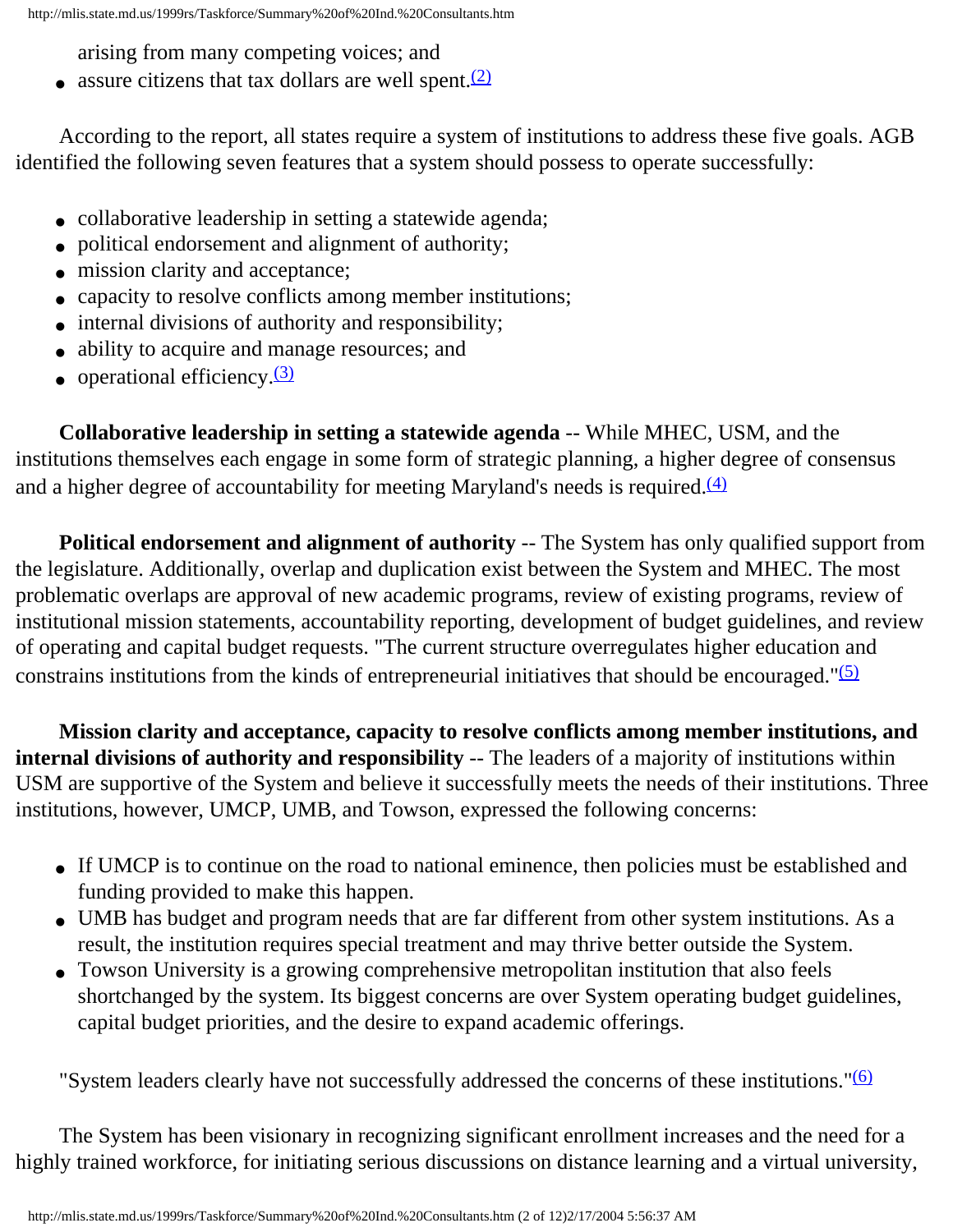for establishing strategic partnerships with businesses and industries, and for being active in K-12 education. However, there is considerable complaint that the System moves too quickly on systemwide initiatives without the full endorsement of all of its members.

 **Ability to acquire and manage resources** --"Funding to USM is adequate to provide a mid-range array of programs and services to the people of the State. However, it is not adequate to achieve the ambitions of the 1988 legislation." The strategic directions for Maryland higher education outlined in the 1988 legislation appear to conflict with one another. For example, certain key provisions designate UMCP as the flagship institution, while others call for a higher education center in Baltimore, improved undergraduate education, and enhancements to the historically black institutions. "Without sustained, consistent, and better than adequate funding for all system institutions, these enhancements will remain unmet or will conflict with one another or with other emerging funding priorities." $(7)$ 

 **Operational efficiency** -- USM has established a strong track record in minimizing costs of current operations and creating cost-effective ways of mounting important new services. However, the program approval process needs to be streamlined.

## **Recommendations**

 The report lists the following five broad structural options and their advantages and disadvantages for the task force to consider:

Option One -- Dissolve USM and create institutional governing boards for each university;

 Option Two -- Create separate governing boards for segments of a tripartite system: research institutions, comprehensives, and community colleges;

 Option Three -- Create a single "superboard" for all four-year institutions or all two-year and fouryear institutions;

 Option Four -- Recreate USM as a "federated system" in which institutional presidents report directly to the system governing board; and

Option Five -- Reorient and partially restructure the current system

Option Five is presented as the most viable choice. This option calls for:

- A change in the priorities of System leaders to focus more on:
	- ❍ addressing policy review and change so that a "one size fits all" approach gives way to far greater recognition of separate campus missions and the research mission in particular;
	- ❍ communicating with the public about the specific value public higher education in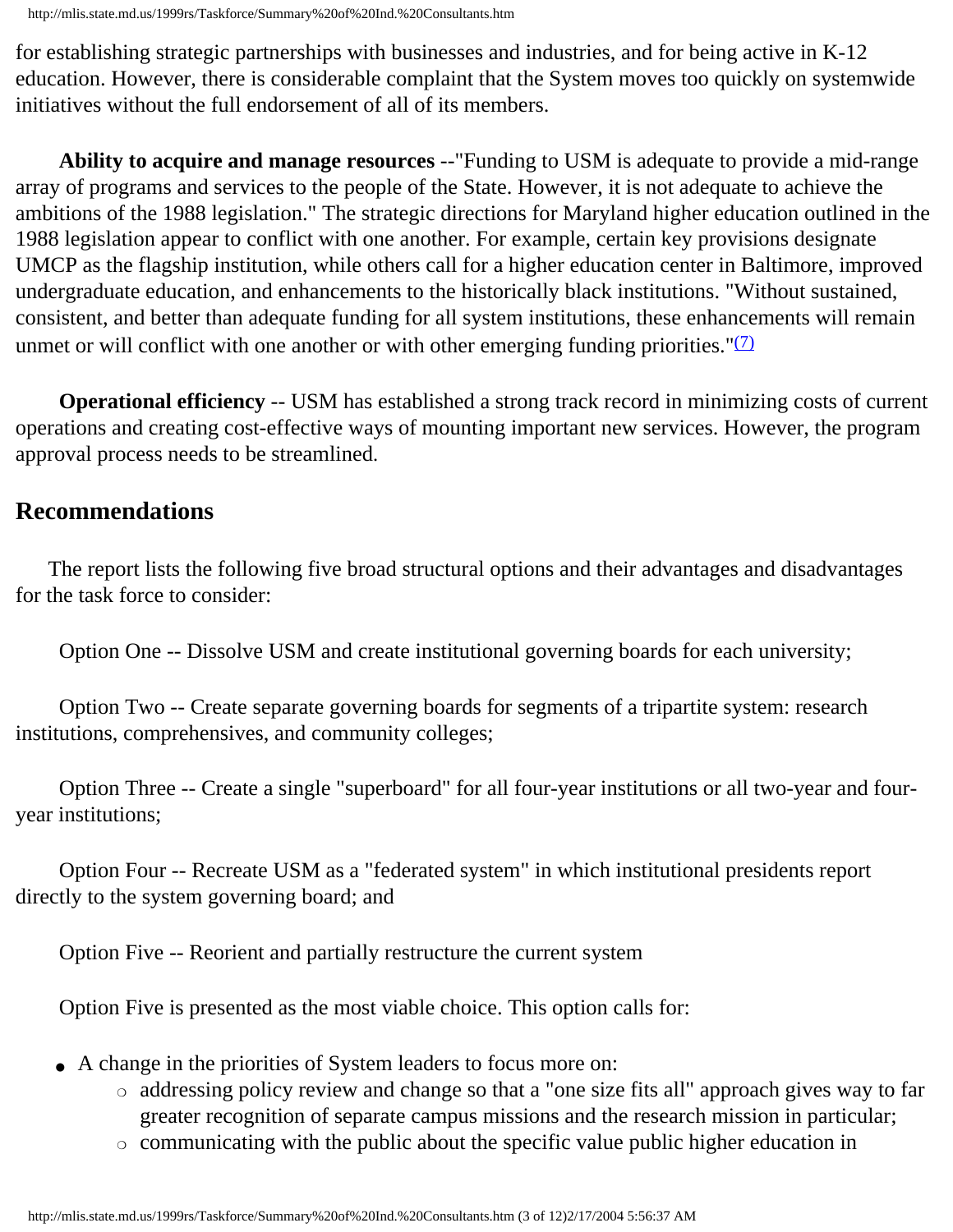Maryland provides;

- ❍ instituting a much greater level of interaction and advocacy on the part of the chancellor's office with policy makers, opinion leaders, and elected leaders;
- ❍ changing organizational culture and policy, especially in the program-approval process, to support more entrepreneurial responses to State needs and public demands for service; and
- ❍ creating incentives within the system for institutional change.
- A shift in some of MHEC's responsibilities to the Board of Regents, including:
	- ❍ developing budget guidelines for system institutions;
	- ❍ approving system and campus reports to the legislature;
	- ❍ establishing and revising institutional missions; and
	- ❍ approving, eliminating, and suspending academic programs; or
- Require MHEC and USM to negotiate to reduce these areas of tension or disagreement.
	- ❍ Greater autonomy within the system for UMCP, UMB, and perhaps other institutions. Specifically:
	- ❍ the Regents, in consultation with the presidents, should delegate authority in prescribed areas to boards of visitors at UMCP and UMB beyond that suggested for presidential search and selection;
	- ❍ certain State procedural controls over UMCP in the areas of personnel, purchasing and procurement, facilities construction and enhancement, and financial management should be lifted;
	- ❍ the Board of Regents should conduct its own review of UMB in the context of changes in the health-care industry, considering whether levels of financial support are adequate to serve the development of health and medical education in Maryland and health-care delivery in greater Baltimore;
	- ❍ UMCP should be exempted from tuition caps imposed by the system or the State; and
	- ❍ USM must make a commitment to adequate funding to address the priority of undergraduate education at comprehensive institutions such as Towson.
- A more close and effective working relationship between the Regents and the boards of visitors.
- Political support for the reoriented approach to higher education delivery.
- A streamlined program approval process to deliver new programs to the marketplace quickly with less emphasis on duplication and competition.
- The Board of Regents should:
	- ❍ seek high-quality, third-party advice on the governance and management of the System;
	- ❍ review its own bylaws, policies, and procedures to see how board organization, committee structure, and decision making can improve; and
	- ❍ develop its funding guidelines in consultation with its member institutions, and communicate those guidelines to the legislature.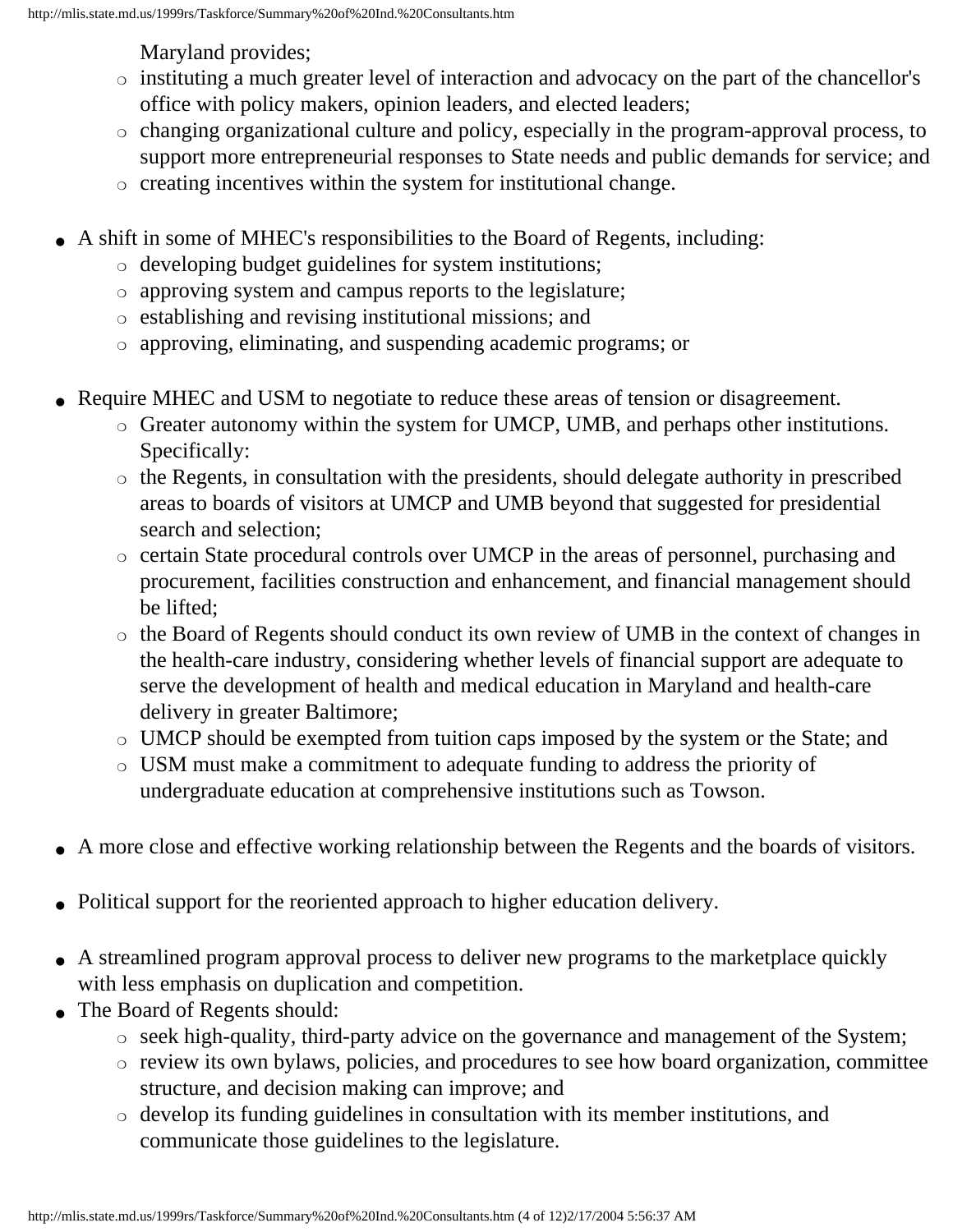- A State Higher Education Incentive Fund should be created to help meet State higher education needs and priorities. Institutions should be required to match grants with private dollars. MHEC should administer the fund and determine funding priorities after consulting with elected leaders and others. MHEC should make grants to USM, for distribution to member institutions. Institutions other than public institutions might be eligible for grants depending on the availability of funds.
- The selection process for Regents, trustees, and commissioners could be improved by creating a nonpartisan screening committee which would make recommendations to the Governor on all public higher education governing boards and MHEC. The Governor and Legislature should jointly appoint members to the screening committee.
- The Governor should sponsor a conference on higher education annually.

#### **Report of the Education Commission of the States**

 Senate Joint Resolution 8/House Joint Resolution 12, which established the Task Force to Study the Governance, Coordination, and Funding of the University System of Maryland, required the Task Force to engage the services of the Education Commission on the States (ECS) to report on "the current and future funding needs of the constituent institutions of the University System of Maryland to assist each institution in reaching its stated mission and goals, including a history of state funding prior to the formation of the University System of Maryland in 1988 and during the ten years of its existence."

 ECS's study was conducted by an ECS principal and associate, in conjunction with Dennis Jones, president of the National Center for Higher Education Management Systems (NCHEMS). The members of the project team undertook various data analyses, examined many documents, visited key organizations and individuals, and then reported their observations and conclusions in the context of their work in numerous other states. ECS presented its report in two parts -- the first on November 11, 1998, and the second on December 2, 1998.

#### **Evaluation**

## **Part 1 -- November 11, 1998**

 ECS provided numerous charts and information on education levels, income, employment, State funding trends and patterns, institutional funding and peer-group comparisons, tuition and fees, research and development expenditures, institutional endowment, postsecondary participation and student migration, and student retention, progression, and degree production. In addition ECS's written report focuses on the broader issues discussed below.

#### **Context and Needs in Maryland**

ECS reports that Maryland has relatively high educational attainment levels in comparison to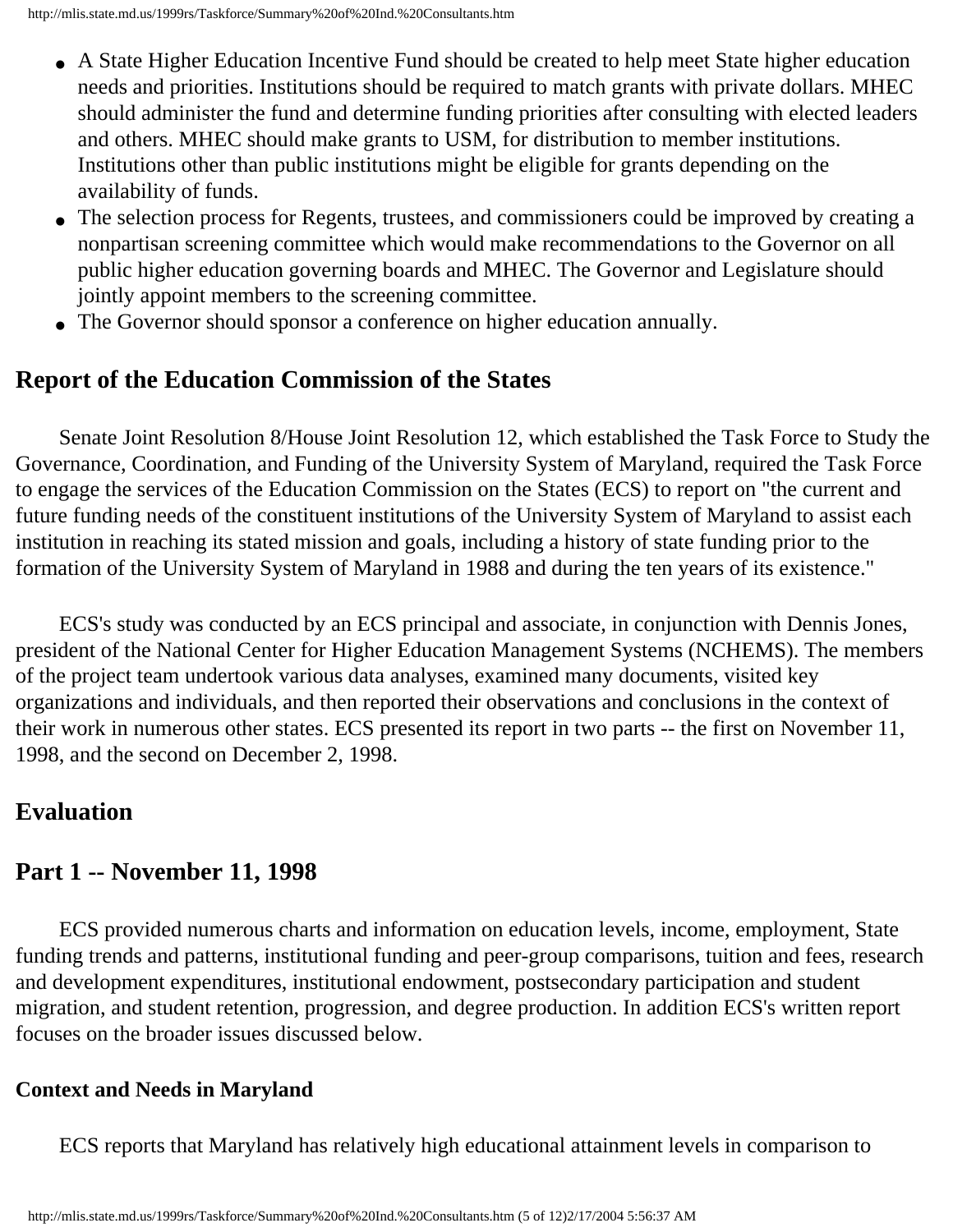similar states. Educational attainment in Maryland varies significantly across the counties and regions of the State, however. Relatively high educational attainment contributes to per capita income in Maryland that is higher than the U.S. average and exceeds all but two of the comparison states, New Jersey and New York (the other comparison states are Minnesota, California, Virginia, Michigan, Pennsylvania, Ohio, Wisconsin, Texas, and North Carolina). Maryland's economy is based less on production of goods and more on the provision of services than comparison states. Maryland has higher employment in executive positions and technical jobs than in comparison states, and lower employment in the typical "blue-collar" jobs. In summary, the context for current higher education funding in Maryland is not that of a state in an overall "deficit" position. $(8)$  According to ECS, Maryland's focus should be on "identifying the areas of greatest educational need and distributing resources to best meet those needs." ECS sees "too little attention paid to identifying those needs and too much attention paid to achieving selective eminence." $(9)$ 

#### **State Funding Trends and Patterns**

 The report states that, based on comparative wealth, Maryland is above the national average in its ability to raise taxes. However, because Maryland is also above the national average with regard to the extent to which it imposes taxes, ECS suggests that it may not be a valid option to impose additional taxes in order to increase funding for higher education. According to ECS, it may be better for Maryland to reallocate, diversify, and more carefully use existing resources.

 ECS examined the funding and allocation of State support since the establishment of USM. This examination revealed that funding for one group of institutions has been enhanced relative to the group average. This group includes St. Mary's College, Salisbury State, Towson, UMB, UMCP, and UMBC. Among these gainers, however, only St. Mary's and UMCP exceed the group average, with UMCP receiving the largest proportional increases over the period. State support for a second group of institutions has decreased relative to the group average. This group includes Bowie State, Coppin State, Morgan State, and UMES. Funding for Frostburg State University remained unchanged relative to the group average.

 The analysis also revealed that higher education appropriations as a percentage of State tax revenues (and State budgets) has declined in the last ten years, in Maryland as well as other states. Currently, the proportion of State revenues going to higher education in Maryland is slightly lower than average among the comparison states. Total available revenue per student in Maryland (State appropriations plus net tuition/FTES) is above the national average.

 Based on this data, ECS concludes that, although direct State appropriations to higher education are somewhat below average, "when tuition revenues are added and the relative wealth and economic conditions of the state are taken into account, overall Maryland has provided neither unusually high nor unusually low support for higher education over the past decade and more." $(10)$ 

#### **Institutional Funding and Peer-group Comparisons**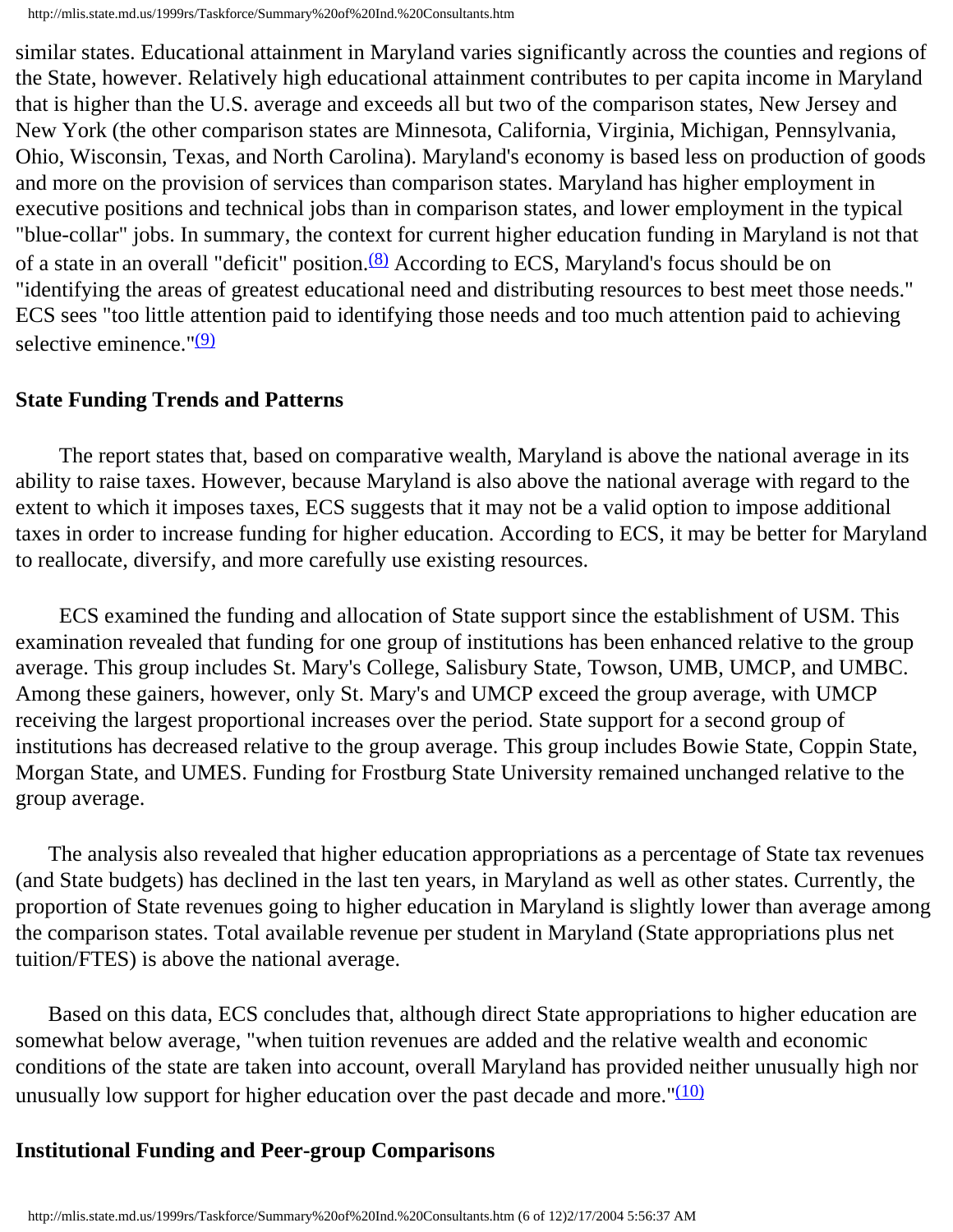The report states that, in several cases, there are wide discrepancies in how institutions compare in funding levels relative to aspirational peers as compared to institutions that are currently and objectively more similar. ECS observes that these discrepancies may well be a partial cause for dissatisfaction with funding levels, since aspirational comparisons raise expectations. According to ECS, "Maryland is unusual in the attention and importance given to the use of peer comparisons as the basis for determining funding needs and levels." $(11)$ 

#### **Student Tuition and Fees - Rates and Policies**

 The report observes that the tuition policies in Maryland reflect a set of practices that are closer to high tuition states, despite a stated policy to maintain moderate rates. This indicates to ECS that there is a "good deal of ambiguity and inconsistency between tuition policy and practice." Particularly unclear to ECS "is the relationship of tuition policy to the changing needs for student financial aid and the goal of ensuring economic access."  $(12)$ 

#### **Research and Development Expenditures**

 ECS reports that, historically, states have never been the primary sources of direct support for research. ECS believes that, given this, "the commitment in Maryland to enhance the USM research capacity at College Park (and other campuses) is unusual." "A heavy financial commitment to research would, in effect, take resources away from other functions." $(13)$ 

#### **Institutional Endowment Comparisons**

 The report states that, relative to its aspirational institutions, the market value of College Park's endowment is very low. Among other Maryland public institutions, only UMB has a significant endowment. According to ECS, however, this is not unusual among public four-year institutions across the country. $(14)$ 

#### **Postsecondary Participation and Student Migration**

 ECS reports that Maryland's diverse postsecondary system has a broad distribution of students across sectors and institutional types. In most respects, postsecondary participation rates across different types of institutions fall very close to national averages. This suggests to ECS that "Maryland focus its attention less on the array of services provided, but more on how well these services are provided across counties and population groups." $(15)$ 

#### **Student Retention, Progression, and Degree Production**

 ECS contends that more attention needs to be focused on improving student outcomes system-wide. According to ECS, "there is a lack of clarity regarding roles and objectives in this area and a degree of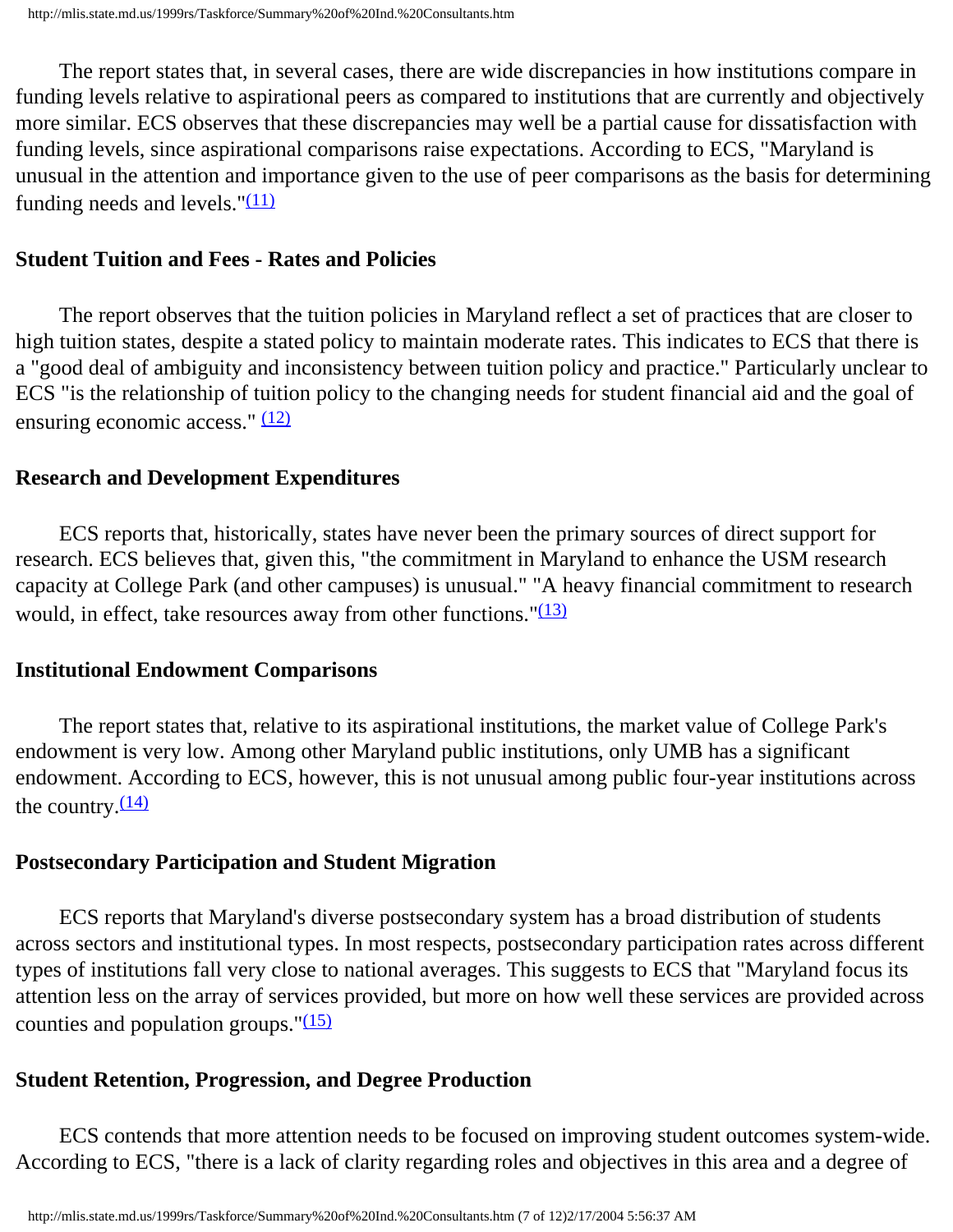competition and redundancy rather than collaboration." Although Maryland is, in some ways, ahead of other states in this regard, "the issues, policies, and new practices will require continued effort and collaborative leadership, with strong, sustained support from the state level." $(16)$ 

#### **Summary Observations**

 ECS observes that "despite the successes of the 1988 reorganization, too much attention is now being given to implementing the Charter's objectives, rather than adapting to the emerging markets and opportunities of the future." Also, dissatisfaction with higher education funding in Maryland is "pervasive and very observable." According to ECS, this is not justified simply on the basis of the comparative position of Maryland and its institutions. ECS also contends that funding methods are "overstudied." Elaborate processes are used to determine and allocate resources for institutions. These processes have the appearance of being overly bureaucratic, rather than open and supportive of institutional needs. ECS argues that within the budgetary processes, things need to be done differently. Finally, ECS posits that Maryland higher education funding suffers from an unusual degree of overlap, competition, and lack of clarity in roles. "Low funding is not the root cause, in [ECS's] view, although the large gaps between funding expectations and actuality probably contribute to poor communication and conflict.  $\sqrt{(17)}$  $\sqrt{(17)}$  $\sqrt{(17)}$ 

#### **Part 2 -- December 2, 1998**

#### **Funding Flows in Higher Education**

 The report explains that institutions of higher education simultaneously serve many different clientele -- students, the State, employers, local communities, and the federal government among others. This complex set of client relationships results in an equally complex set of funding relationships. Institutions are typically funded in one of two ways:

- directly to the institution as general support or for the purchase of a particular service (e.g., research on a specified topic); and
- indirectly to the institution, for example, through financial aid to students who provide funds to the institution through payment of tuition and fees.

 In many cases funds come to the institutions with strings attached -- they can be used solely for research, support of athletic programs, etc. Such funds are called restricted funds. Other resources are provided to institutions in ways that provide wide discretion as to their use. These funds are labeled as unrestricted funds.

 The shares borne by the various sources of funding are matters of public policy. There are several implications in this regard: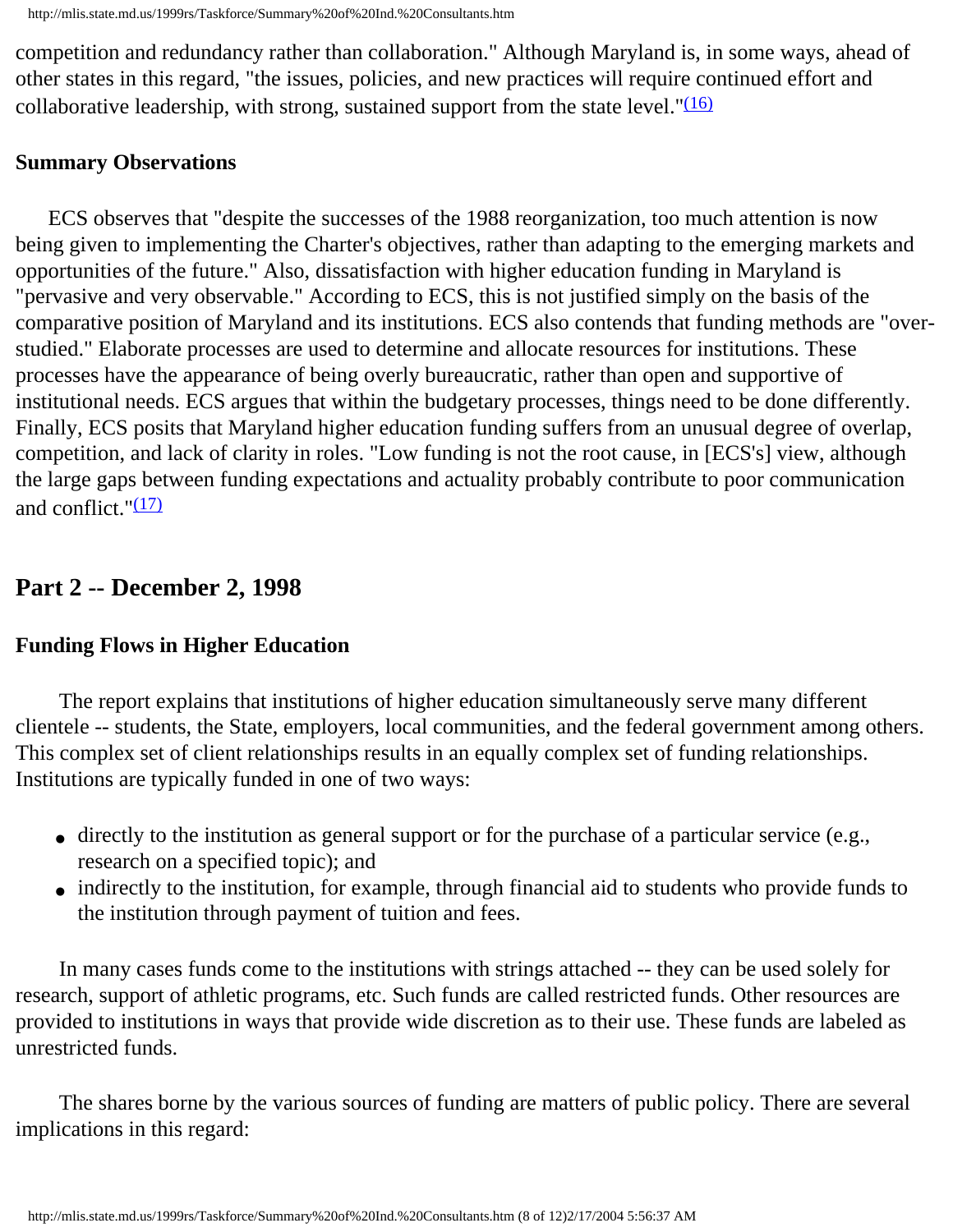1. Questions of institutional funding must be addressed at two levels: a. adequacy of institutional funding; that is, do institutions have sufficient funds to allow them to accomplish their assigned missions?

b. distribution of responsibility; that is, what shares will be borne by students versus the State?

- 2. Decisions about student share should be accompanied by consideration of State support to students (State student financial aid policy) to ensure that affordability is maintained in light of State and institutional policies regarding tuition levels.
- 3. Focus on direct State funding exclusively will result in an incomplete, and potentially very misleading, picture of the adequacy of institutional funding, and at the risk of disregarding the student share and affordability issues entirely.<sup>(18)</sup>

### **Alternative Methods for Determining State Appropriations**

 The report discusses two basic approaches to ascertaining levels of State funding for institutions - formula funding and base funding with annual adjustments.

### *Formula Approaches*

 The report explains that the basic form of a formula relates some workload measure (Student Credit Hours taught or square feet of space to be maintained) to a rate that may be either normative (negotiated or traditionally accepted) or analytically derived (a technical judgment based on cost studies). ECS advances the following important points about formulas:

- Most formulas are based on historical cost data. " They are, therefore, primarily vehicles for maintaining the status quo - carrying the past into the future - rather than engines of change."
- While viewed as a "technical" approach to resource allocation, formulas create important incentives for institutional behavior. Since many of the factors that drive formulas reflect enrollment levels, formulas almost always create incentives for enrollment growth.
- The more homogeneous the institutions in a system, the simpler the formula can be. The more heterogeneous the institutions, the more complications are induced by attempts to reflect institutional differences.
- Formulas tend to become increasingly complicated in successive years as institutions succeed in adding features that reflect unique circumstances - and give them some advantage over competing institutions.
- If there is a discernible trend, it is away from the use of formulas. $\frac{(19)}{(19)}$  $\frac{(19)}{(19)}$  $\frac{(19)}{(19)}$

#### *Base Funding with Annual Adjustments*

The report states that the alternative to funding formulas is base funding with adjustments being made each budget cycle to reflect priority needs of the institutions and the particular interests and concerns of political leadership. According to ECS, factors usually taken into consideration are: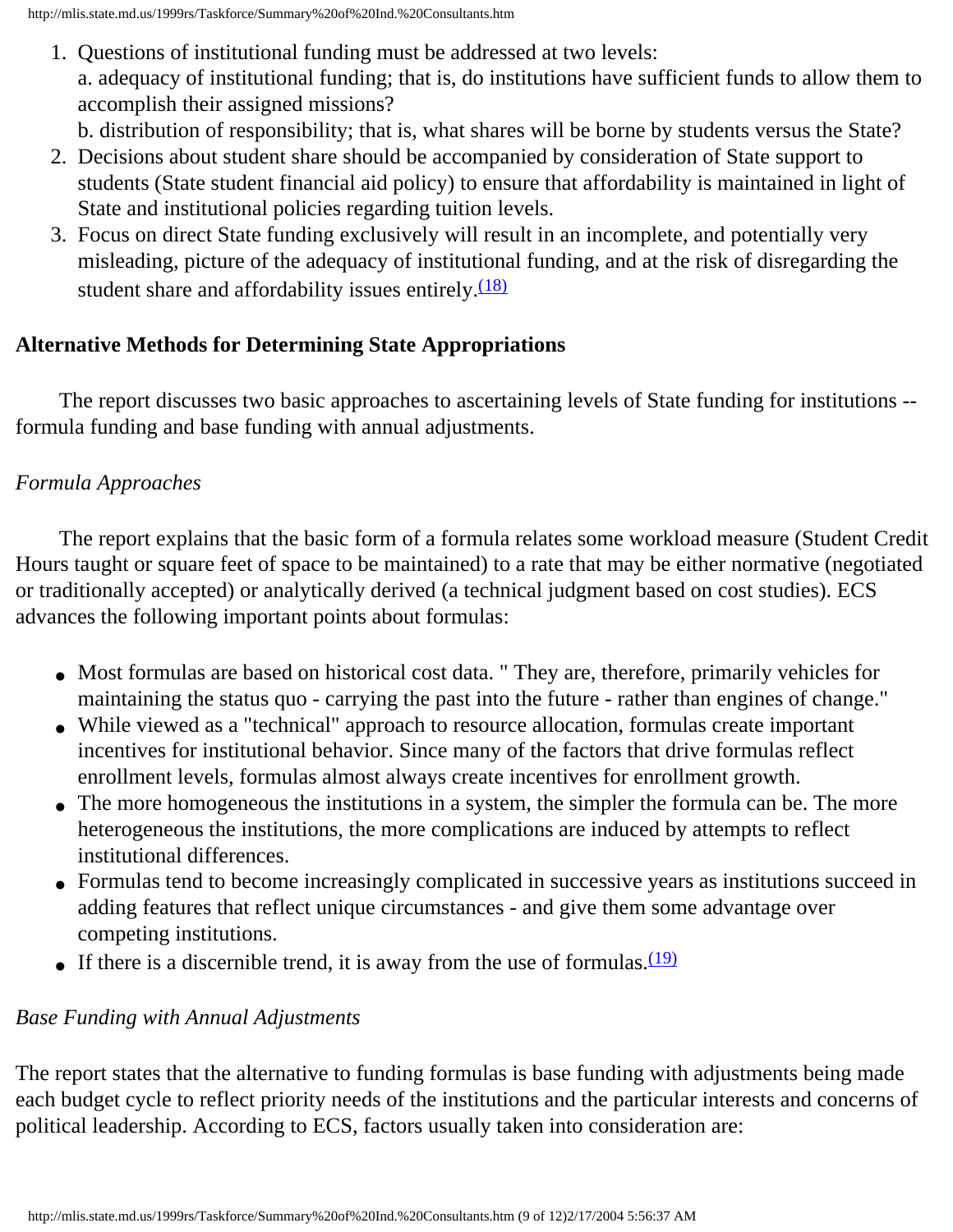- cost of living increases;
- enrollment increases:
- programmatic enhancements;
- special initiatives as identified by either system leadership or political leaders; and
- equity adjustments -- funding to recalculate the base at a new level to compensate for inequities that have crept into the system over time. $(20)$

#### *Similarities and Comparisons of Formulas and Base-Plus Funding*

The report explains that the methodology currently being used by the USM is in effect base-plus. According to ECS, formulas tend to give institutions more certainty about their share of the allocation. On the other hand, base-plus allocations allow the ground rules to change slightly during each allocation cycle. For this reason, base-plus approaches tend to lose credibility with institutions and systems. If a base-plus process is going to work, "the participants must understand -- if not necessarily agree with - the rationale behind the allocation of new resources to the various components (cost-of-living, enrollment increases, enhancements, equity, etc.)" ECS contends that it is "failure at this point -- along with funding expectations that may be misaligned with reality -- that seems to be at the heart of unhappiness with the resource allocation process in Maryland." $(21)$ 

#### **The Use of Peer Comparisons**

 The report states that it is fairly common to use data about funding levels at similar institutions elsewhere in the country to inform the resource allocation process. Peer data are mainly used to "calibrate" the resource allocation mechanism being used. Peer data are much less frequently used as an integral part of the allocation mechanism itself.

 In the use of peer groups, "selection is a mixture of art and science. As a result, reasonable people will inevitably come to different conclusions about selection of certain institutions." Additionally, it is difficult to find peers for certain types of institutions. For this reason, ECS would recommend involvement of institutional representatives if these data are to be incorporated into a resource allocation process. "If the participants don't accept each other's peers, decisions based on the results will not be accepted." $(22)$ 

#### **Comments on the Budget Process at USM**

 The report observes that the USM budget processes appear to focus heavily on allocating the anticipated funding increases available from the State. There appears to be less examination and discussion of the adequacy of total resources at the campus level. According to ECS, this framework is too narrow, since the amounts projected as available to address critical needs such as enrollment growth, mission enhancement, and equity are only partial and well below estimated needs.

ECS contends that a more complete plan for dealing with enrollment changes (size, mix of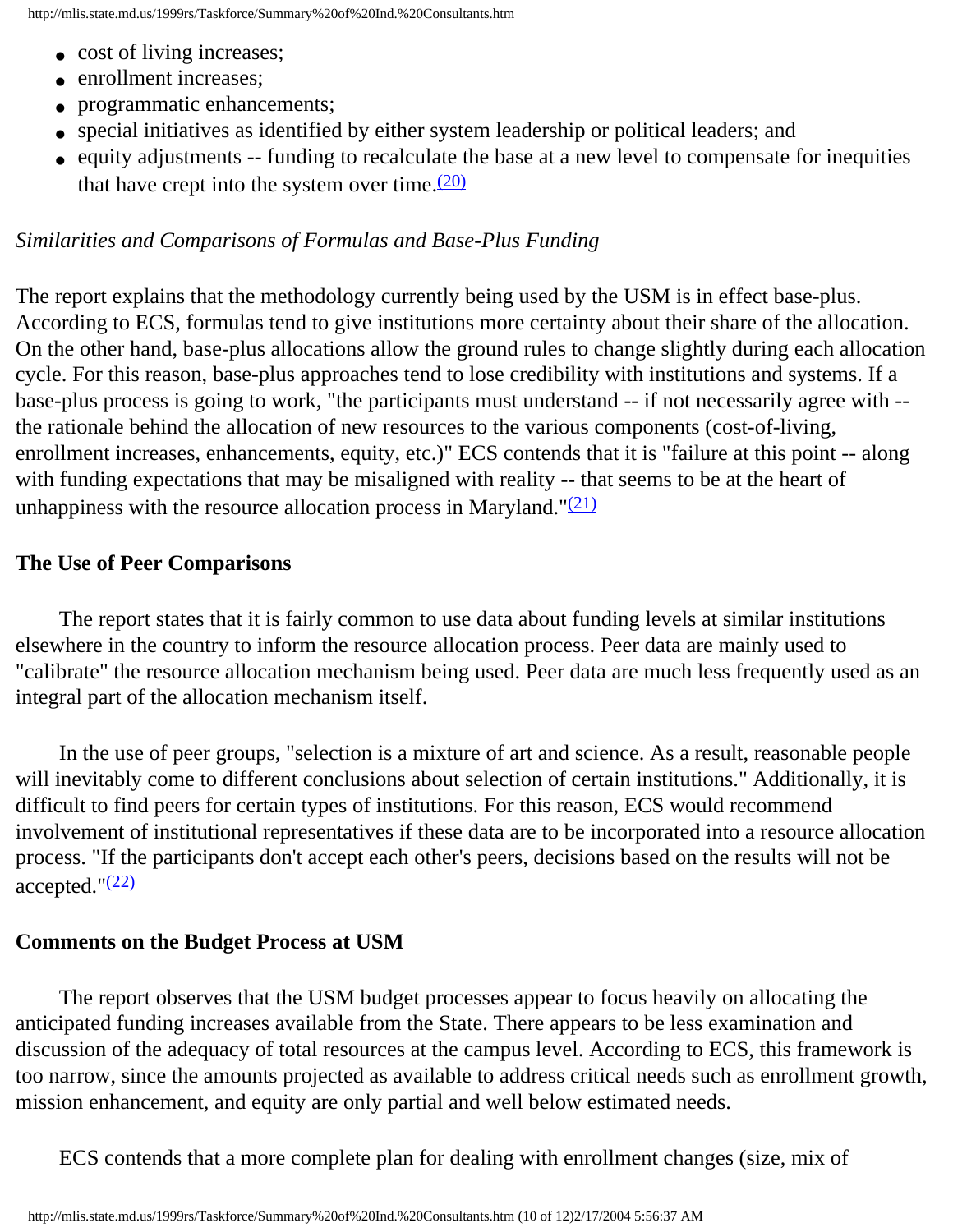http://mlis.state.md.us/1999rs/Taskforce/Summary%20of%20Ind.%20Consultants.htm

programs, non-campus delivery, etc.) appears necessary. In the past, adequate funding was not provided as a reflection of either MHEC recommendations or as a consequence of State fiscal conditions.[\(23\)](#page-66-10)

 It appears to ECS that a more comprehensive discussion and treatment are necessary with respect to the State's commitment to support research enhancements at UMCP and other campuses. For example, "in order to understand and evaluate the state's commitment to research enhancement, legislative bodies and others need to be fully apprised of how state funding blends with and leverages other support and how research contributes to meeting state and institutional priorities."

 The report indicates that, "in general, the USM budgetary process appears to place a high premium on achieving predictability and stability in state funding within a relatively short (3-5 year) planning horizon. Such mid-term stability is desirable, but it can overshadow consideration of more immediate, substantive concerns as well as longer-term planning."

 ECS concludes by observing that there is a tendency for irregular actions to "trump" the regular budget processes. "End runs" tend to "undermine both the credibility and effectiveness of regular planning and budget processes." $(24)$ 

<span id="page-65-0"></span>1. *Report to the Task Force to Study the Governance, Coordination, and Funding of the University System of Maryland*, Association of Governing Boards of Universities and Colleges, November 11, 1998, p. 1.

<span id="page-65-1"></span>2. *Ibid*. p.3

<span id="page-65-2"></span>3. *Ibid*., pp. 7 - 11.

<span id="page-65-3"></span>4. *Ibid*., pp. 12 and 13.

<span id="page-65-4"></span>5. *Ibid*., pp. 13 and 14.

<span id="page-65-5"></span>6. *Ibid*.

<span id="page-65-6"></span>7. *Ibid, p. 16*.

<span id="page-65-7"></span>8. *Task Force to Study the Governance, Coordination, and Funding of the University System of Maryland,* Education Commission of the States, Nov. 11, 1998, p. 3.

<span id="page-65-8"></span>9. *Ibid*., p. 9.

<span id="page-65-9"></span>10. *Ibid*., p. 4.

<span id="page-65-11"></span><span id="page-65-10"></span>11. *Ibid*., p. 5.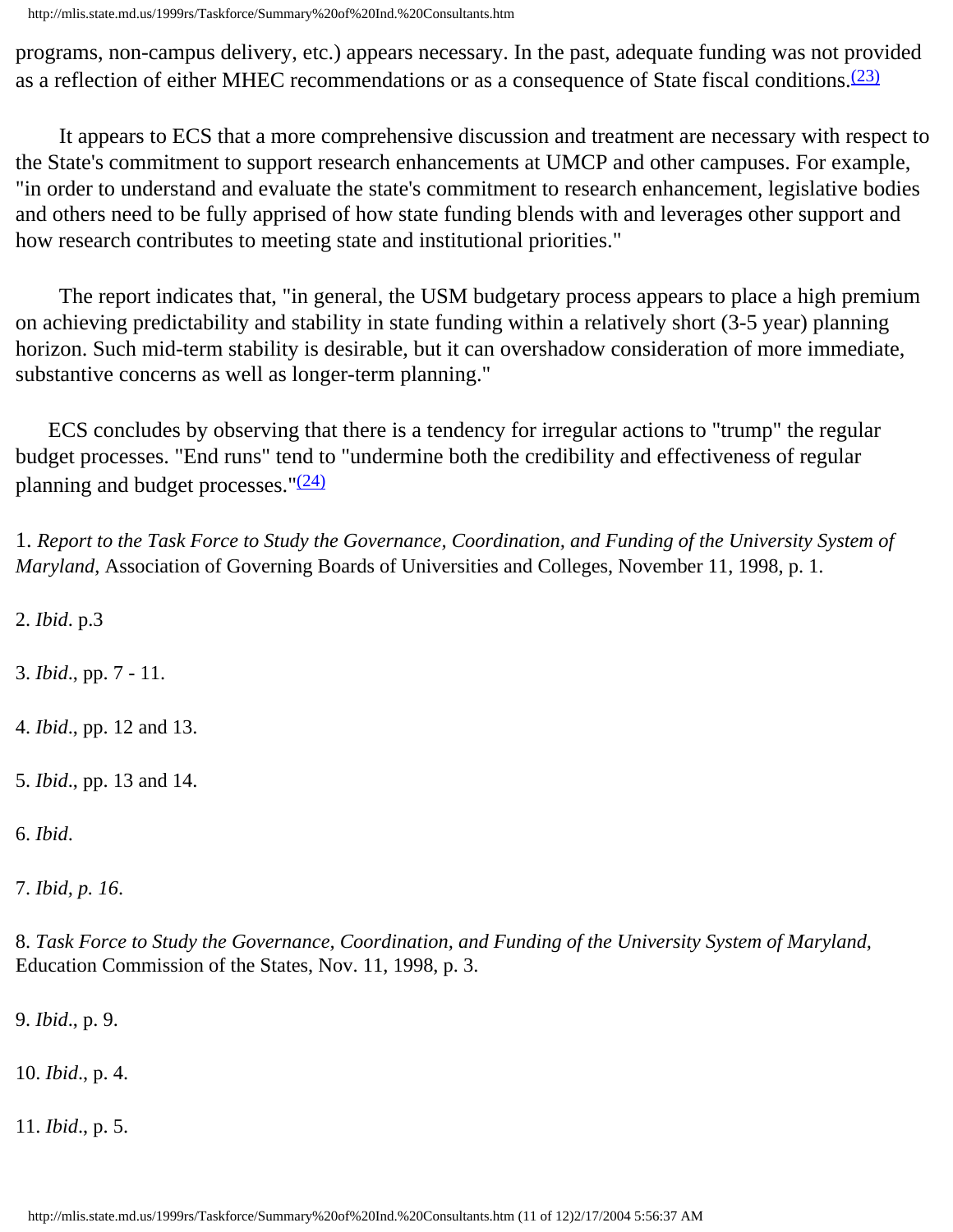http://mlis.state.md.us/1999rs/Taskforce/Summary%20of%20Ind.%20Consultants.htm

12. *Ibid.*, p. 5.

<span id="page-66-0"></span>13. *Ibid.*, p. 6.

<span id="page-66-1"></span>14. *Ibid*., p. 7.

<span id="page-66-2"></span>15. *Ibid*., p. 8.

<span id="page-66-3"></span>16. *Ibid.*, p. 9.

<span id="page-66-4"></span>17. *Ibid*.,pp. 9 and 10.

<span id="page-66-5"></span>18. *Task Force to Study the Governance, Coordination, and Funding of the University System of Maryland,* Education Commission of the States, December 2, 1998, p. 3.

<span id="page-66-6"></span>19. *Ibid*., pp. 5 and 6.

<span id="page-66-7"></span>20. *Ibid*., p. 6.

<span id="page-66-8"></span>21. *Ibid.*, p. 7.

<span id="page-66-9"></span>22. *Ibid*., p. 9.

<span id="page-66-10"></span>23. *Ibid*., p. 10.

<span id="page-66-11"></span>24. *Ibid.*, p. 11.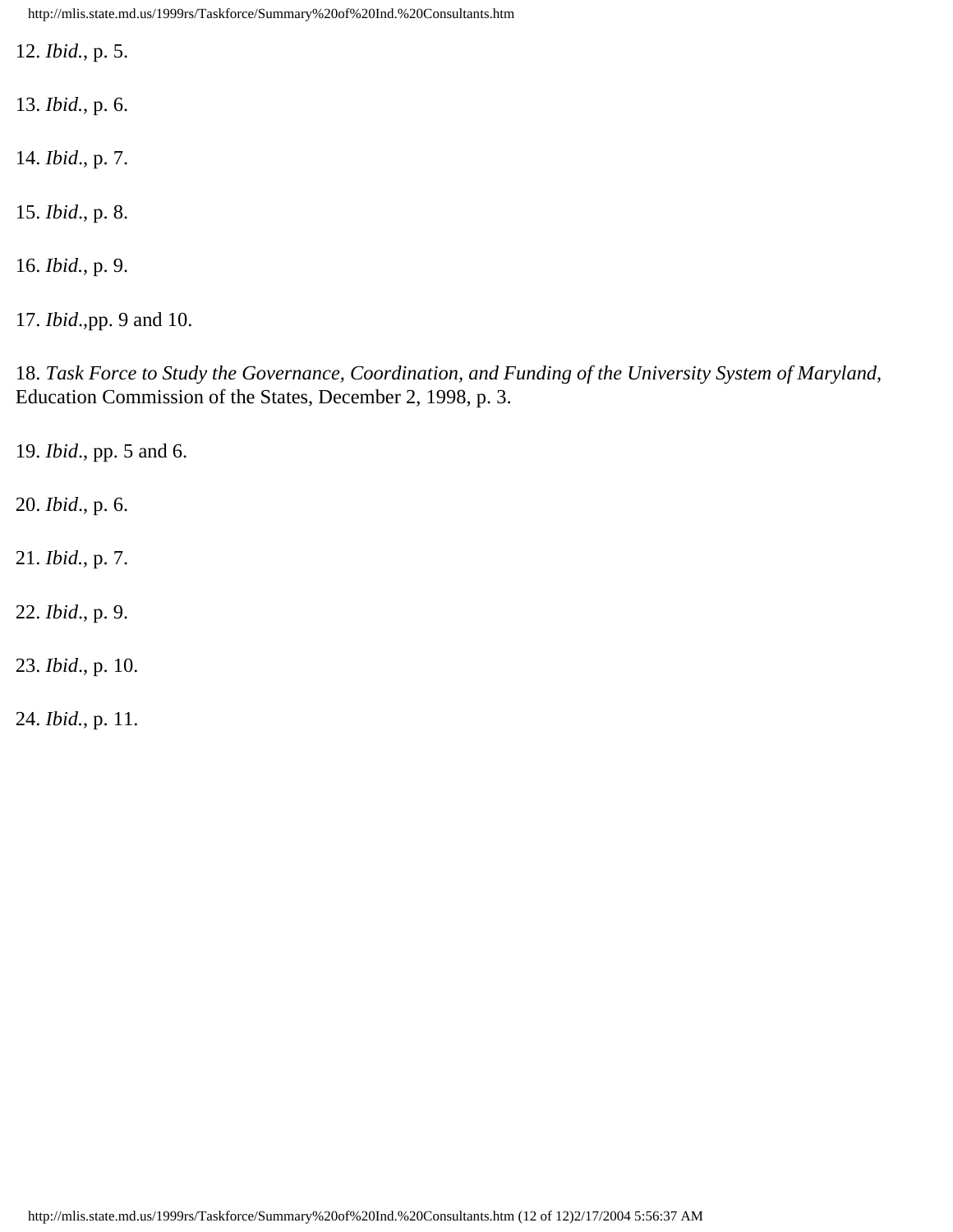# **Findings and Recommendations**

 The Task Force set an ambitious schedule throughout the fall of 1998 in order to meet the January 1999 deadline. In an effort to fully understand the complexity of its charge, the Task Force held eight meetings, conducted four regional public hearings, and visited the campuses of the 13 constituent institutions of the University System of Maryland. After hearing from stakeholders and experts in higher education, the Task Force has identified the following issues and offers these recommendations.

## **Higher Education Goals**

 The Task Force was established to review the status of the University System of Maryland ten years after its creation in 1988. The 1988 legislation significantly restructured public higher education in Maryland and set goals for higher education. The broad goals for Maryland higher education are enumerated in Title 10 of the Education Article, known as the "Maryland Charter for Higher Education." The charter establishes the role of each governing unit in the higher education system and includes six guiding principles for public higher education: (1) quality; (2) accessibility; (3) diversity of educational opportunities; (4) adequacy of State financial support; (5) efficiency and effectiveness of management; and (6) capability and creativity in leadership. The charter also provides specific guidance on the purpose and goal of the University System of Maryland. §10-209 (a) and (b) of the Education Article provide:

 "(a) The University System of Maryland shall provide through its various campuses and programs a continuum of educational services, including undergraduate education, graduate education, professional programs, and research.

 (b) The goal of the University System of Maryland is to achieve and sustain national eminence with each component fulfilling a distinct and complementary mission."

 Specific goals for public higher education are listed throughout the legislation and include the following:

- enhance the University of Maryland, College Park as the State's flagship institution;
- maintain and enhance a coordinated higher education center for research and graduate and professional study in the Baltimore area (University of Maryland, Baltimore and University of Maryland Baltimore County);
- encourage and support high quality undergraduate and teacher preparation programs;
- enhance the Historically Black Institutions;
- promote excellence at each campus;
- recruit and retain nationally and internationally prominent faculty;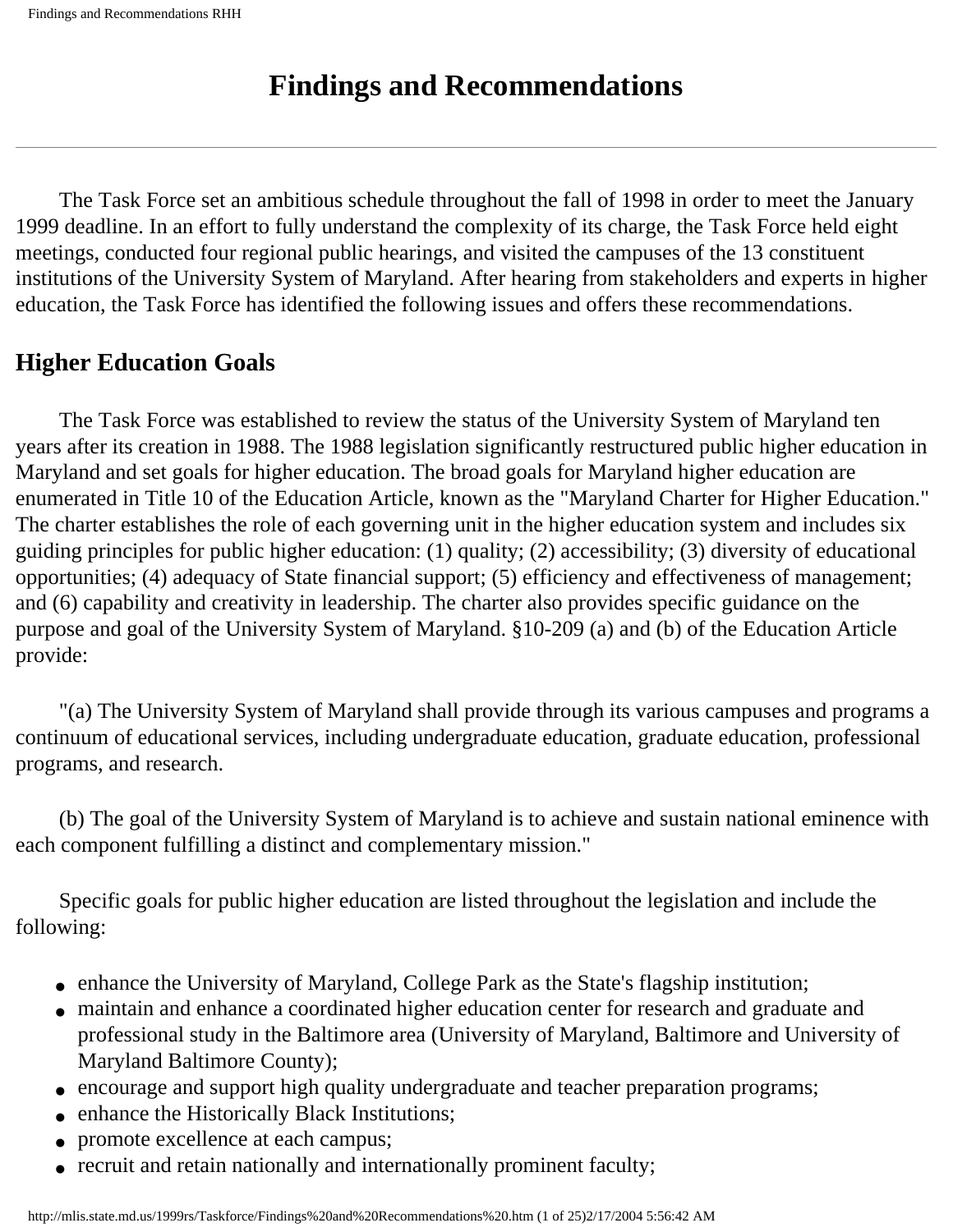- promote economic development;
- stimulate outreach to the community;
- encourage collaboration among institutions;
- promote access for economically disadvantaged students;
- increase access, retention, and advancement of African-American students; and
- promote equal education and employment opportunities.

 The 1988 legislation also set funding goals for higher education, including a minimum annual appropriation and a goal to provide 100% of the funding guidelines to be established by MHEC. More recently, in 1998 the General Assembly enacted legislation (Chapter 619/Senate Bill 596) to provide a minimum funding level for higher education and goals to provide 12.5% of State general fund revenues for higher education in fiscal 2000, increasing incrementally to 15.5% in fiscal 2004.

 The 1988 legislation vested MHEC with responsibility to conduct statewide planning for higher education and to develop and periodically update an overall State Plan to identify present and future needs for postsecondary education, present and future institutional and segmental capabilities, and shortand long-range objectives and priorities for Maryland postsecondary education. MHEC was required to submit an annual review of the State Plan to the Governor and General Assembly; in 1994 this requirement was altered to biennial. MHEC approved the first State Plan in 1991 which was utilized as a blueprint for MHEC's programmatic initiatives. The plan was updated in 1998, when MHEC published *Educating for the 21st Century: The Maryland Plan for Postsecondary Education* in January 1998 and approved implementation tactics for the State Plan in October 1998.

#### **Findings**

 In reviewing the 1988 legislation, the Task Force found that the goals identified ten years ago are still relevant and valid, and that each institution in the University System of Maryland has made progress during the past decade despite less State support than anticipated due to the economic recession of the 1990s. The Task Force recognizes that the 1988 legislation did not clearly prioritize the goals, and believes that some prioritization and modification of the goals in light of experience over the past 10 years and the changing marketplace for higher education is necessary.

 Both the Association of Governing Boards of Universities and Colleges (AGB) and Education Commission of the States (ECS) commented in their reports to the Task Force on the need for greater emphasis on strategic planning for higher education in Maryland and that MHEC should be provided incentive funds to help meet statewide priorities and needs. AGB recommended that "by freeing MHEC from some of its regulatory functions, ... [MHEC] can address issues that affect Maryland's public and private institutions and work to create a compelling public agenda for higher education -- concentrated on a maximum of three or four priorities -- that will address the strategic needs of the state." $(1)$  ECS observed that "What is most lacking in Maryland is a clear sense and articulation of how the essential parts of the postsecondary system fit together and the need to work together to meet the state and public needs more effectively."[\(2\)](#page-91-1)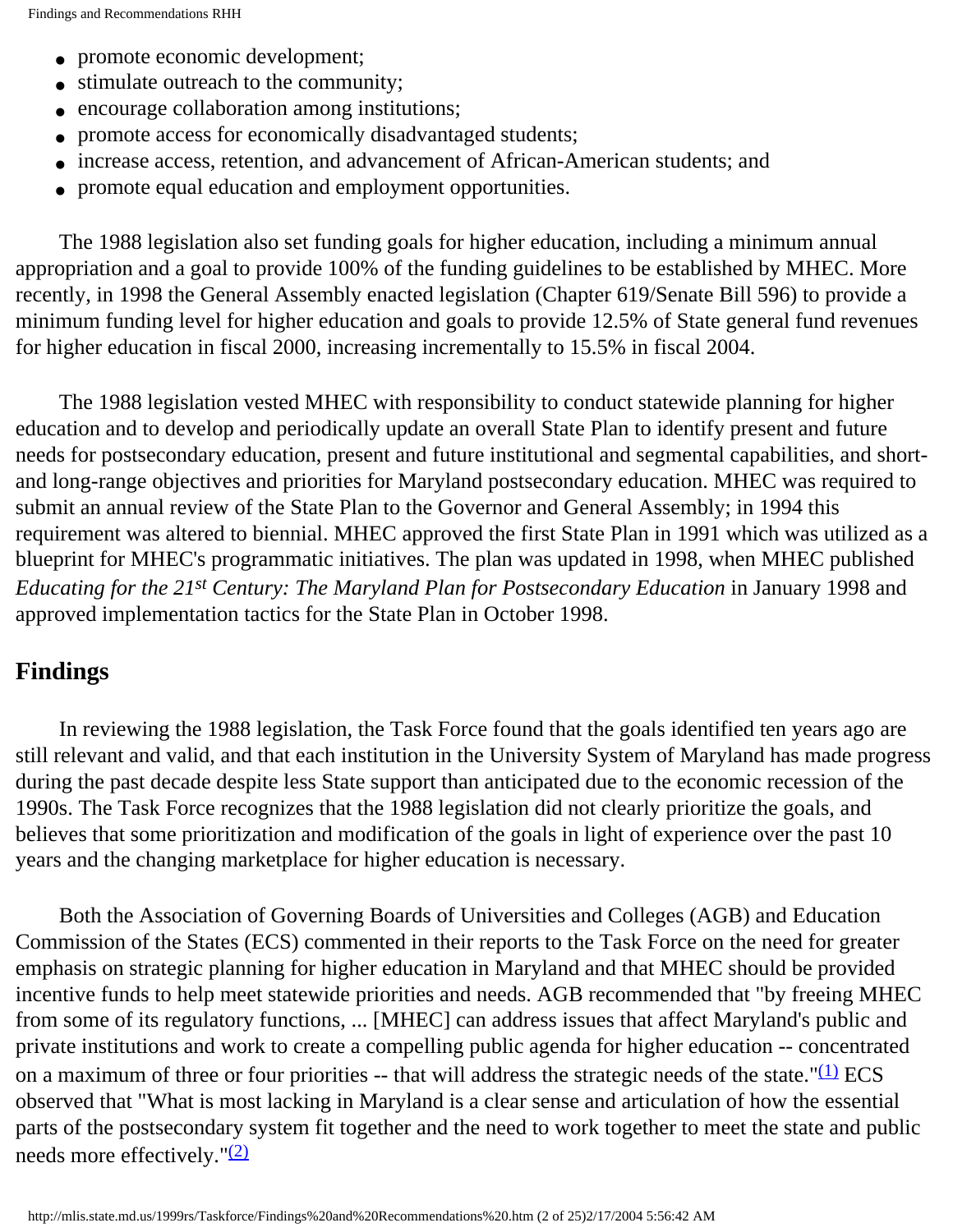The Task Force reviewed the 1998 State Plan and found it a useful strategic planning document which identifies broad statewide needs and priorities. However, the Task Force learned that stakeholders in higher education in Maryland, including the Governor, members of the General Assembly, higher education leaders, and the public, were not sufficiently aware that the State Plan was being developed or approved. In addition, the Task Force felt that the State Plan did not contain sufficient detail to provide a complete framework and blueprint to guide higher education in Maryland.

#### **Recommendations**

 **The Task Force recommends that MHEC coordinate a strategic planning process that produces a State Plan with "buy in" from all major stakeholders, from the institution presidents up to and including the Governor. The State Plan should be the blueprint for higher education in Maryland, and the context for institutions in developing mission statements, programs, and budget priorities. The State Plan should be updated biennially and culminate in a State Conference on Higher Education hosted by the Governor to focus the public agenda on higher education. To kickoff the new strategic planning process, the Task Force recommends that the Governor convene a State Conference on Higher Education in 1999 to include public and private leaders; representatives of all institutions, including faculties, staff, and boards of visitors; members of the coordinating board and governing boards; and other interested stakeholders. The Task Force also recommends that MHEC receive "strategic incentive funding" to distribute to higher education institutions in support of statewide goals and priorities.**

 **Despite the recession in the 1990s, public higher education in Maryland has made significant progress over the last decade. The Task Force believes that the goals of the 1988 legislation are still valid, and recommends some additional goals to meet the challenges of the current market and prepare for the next century. In addition, the Task Force recommends that while all of the goals are important, prioritizing them will provide guidance to decision makers when choices must be made. The Task Force further recommends that these goals and prioritization should not be adopted in law but rather as part of the State Plan in which they can be periodically reviewed and updated.** 

 **The Task Force affirms the original goals of the 1988 legislation and recommends the following additions (shown in** *italics***), in priority order. Goals 1-8 refer to specific institutions and goals 9-15 refer to Maryland hgher education in general:** 

1. **Enhance the University of Maryland, College Park as the State's flagship campus with programs and faculty nationally and internationally recognized for excellence in research and the advancement of knowledge; admit freshman to the campus who have academic profiles that suggest exceptional ability; provide access to the upper division undergraduate level of the campus for students who have excelled in completing lower division study; and provide the campus with the level of operating funding and facilities necessary to place it**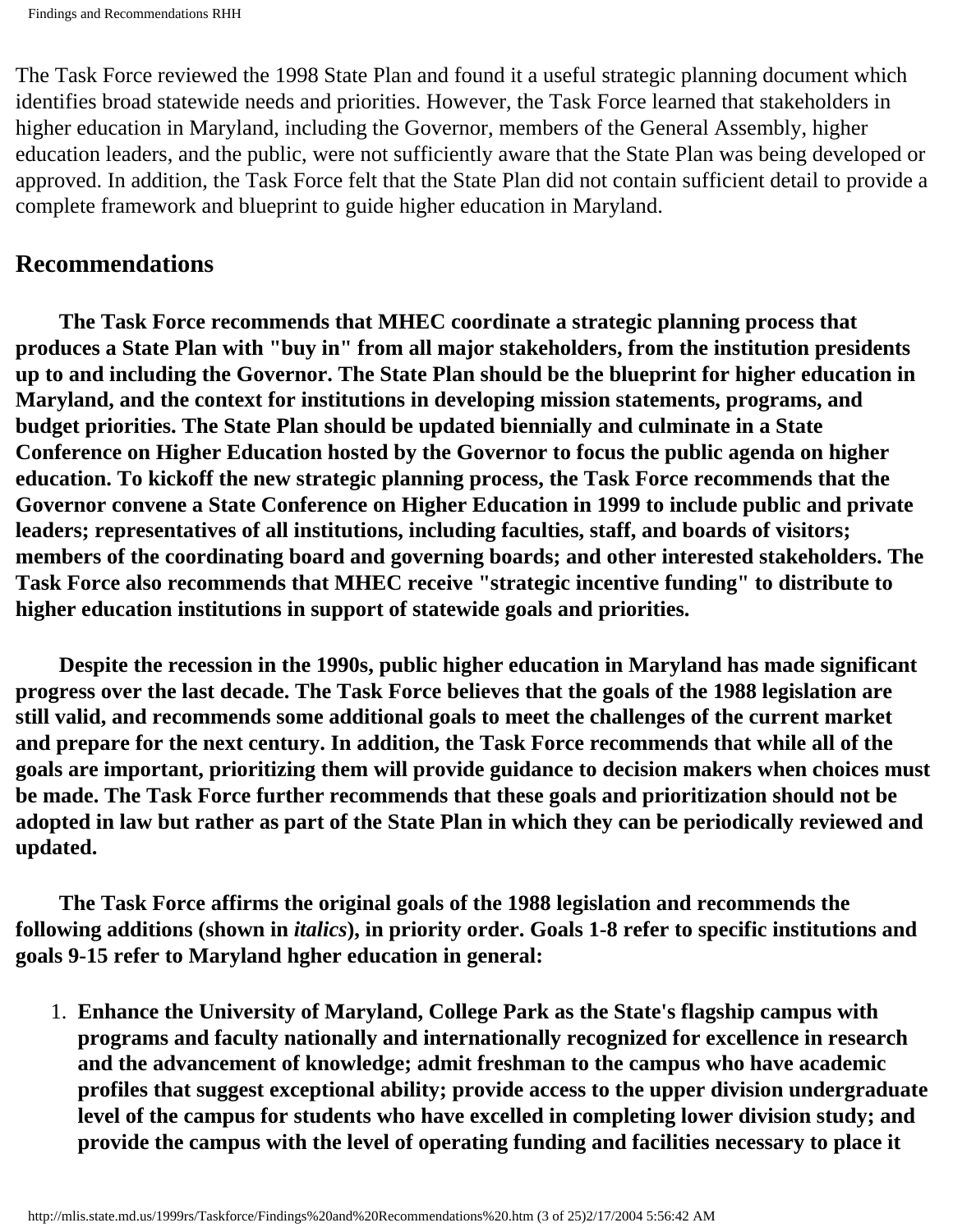**among the upper echelon of its peer institutions;**

- 2. **Maintain and enhance** *an academic health center and* **a coordinated higher education center for research and graduate and professional study in the Baltimore area (University of Maryland, Baltimore and University of Maryland Baltimore County)** *with a focus on science and technology***;**
- 3. *Enhance* **and support high quality undergraduate, teacher preparation,** *and masters* **programs** *at the regional comprehensive institutions, recognizing and supporting the very unique mission of each of these institutions***;**
- 4. *Support Towson University as the largest comprehensive institution***.**
- 5. **Enhance the Historically Black Institutions** *and recognize the unique role of University of Maryland Eastern Shore as the State's 1890 land grant institution***;**
- 6. **Encourage collaboration among institutions** *for the benefit of the students***;**
- 7. *Encourage and enhance higher education centers, such as the Shady Grove Center in Montgomery County, through the use of technology, as points of collaboration and access for underserved areas of the State***;**
- 8. *Recognize and promote the unique potential of University of Maryland University College to be a national and global leader in the new international marketplace of electronic and continuing education;*
- 9. **Promote excellence at each campus;**
- 10. **Recruit and retain nationally and internationally prominent faculty;**
- 11. **Promote economic development;**
- 12. **Stimulate outreach to the community;**
- 13. **Promote access for economically disadvantaged students;**
- 14. **Increase access, retention, and advancement of African-American students; and**
- 15. **Promote equal education and employment opportunities.**

 **In the area of funding to achieve the goals, the Task Force strongly recommends that the State's commitment in the 1998 legislation (Senate Bill 596) be considered a minimum funding floor, and that greater funding be provided up front to achieve the goals.** 

## **University System of Maryland Governance Structure**

 The current governance structure of the University System of Maryland (USM) was established in 1988 with the enactment of Chapter 246. Today, USM includes System Administration and 13 constituent institutions, including 11 degree granting institutions and two research centers:

| <b>Bowie State University</b> | University of Maryland Baltimore County                              |
|-------------------------------|----------------------------------------------------------------------|
| Coppin State University       | University of Maryland, College Park                                 |
|                               | Frostburg State University University of Maryland Eastern Shore      |
|                               | Salisbury State University University of Maryland University College |
| <b>Towson University</b>      | University of Maryland Center for Environmental Science              |
| University of Baltimore       | University of Maryland Biotechnology Institute                       |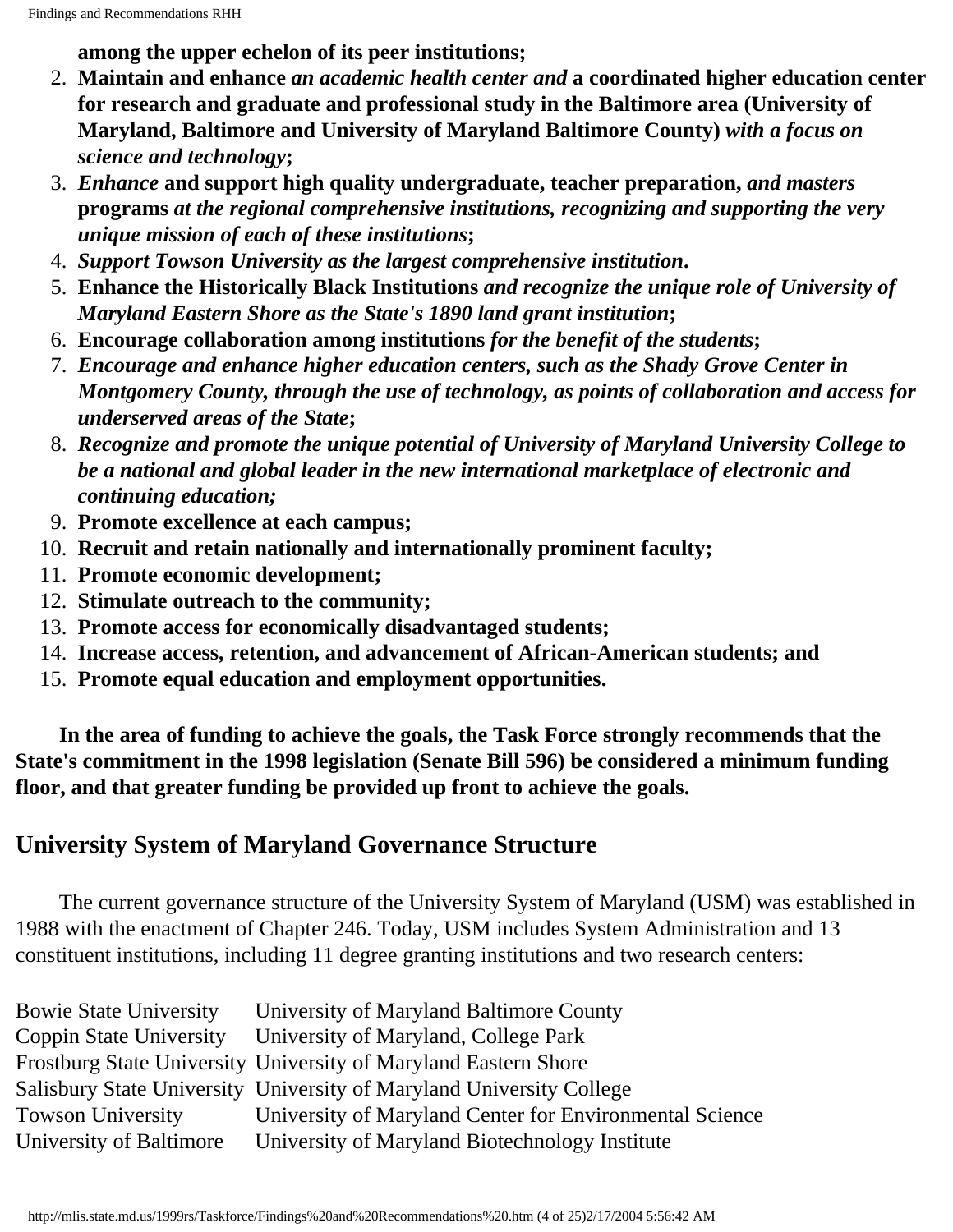Findings and Recommendations RHH

University of Maryland, Baltimore

 The System is governed by a 17-member Board of Regents (BOR) consisting of 16 members appointed by the Governor, with the advice and consent of the Senate, and the State Secretary of Agriculture as an ex officio member. The board elects a Chairperson from among its membership and appoints a Chancellor who serves as Chief Executive Officer of the System and staff to the Board of Regents. In addition, the board selects the presidents of the constituent institutions, usually with the advice of the institution's board of visitors.

 Members of the boards of visitors are appointed by the presidents to provide advice, assist in community relations, and enhance institutional development. In addition, there are four advisory councils appointed by the Board of Regents:

- Council of University System Presidents;
- Council of University System Faculty;
- Council of University System Staff; and
- University System Student Council.

 These councils serve in an advisory capacity to the Chancellor and may, from time to time, make reports and recommendations to the Board of Regents.

 As articulated by those actively involved in the creation of the 1988 legislation, the System was envisioned as a highly decentralized organization with System Administration responsible for setting System-wide policies and parameters and facilitating coordination of the presidents within the the System and presidents responsible for managing institutional operations. The role of the System was to facilitate the achievement of State objectives, assist the institutions in meeting their goals, promote collaboration among institutions, and encourage efficient use of resources. The presidents were responsible for fulfilling the distinct missions of their institutions.

# **Findings**

 A strong majority of Task Force members believe that despite some shortcomings, the System adds value to the quality and goals of higher education in Maryland and should be fine tuned, not abandoned. However, the Task Force learned that System Administration is perceived as regulatory and institutional presidents do not feel empowered. The Task Force unanimously passed the following resolution: "It is the sense of the task force that the System should shift its focus from control and management of the institutions to facilitation, coordination, and assistance to the presidents. The principal mission of the System should be to support, facilitate, and encourage the presidents in meeting the goals and objectives of the System and State."

Additionally, there were concerns expressed about the roles of the Council of University System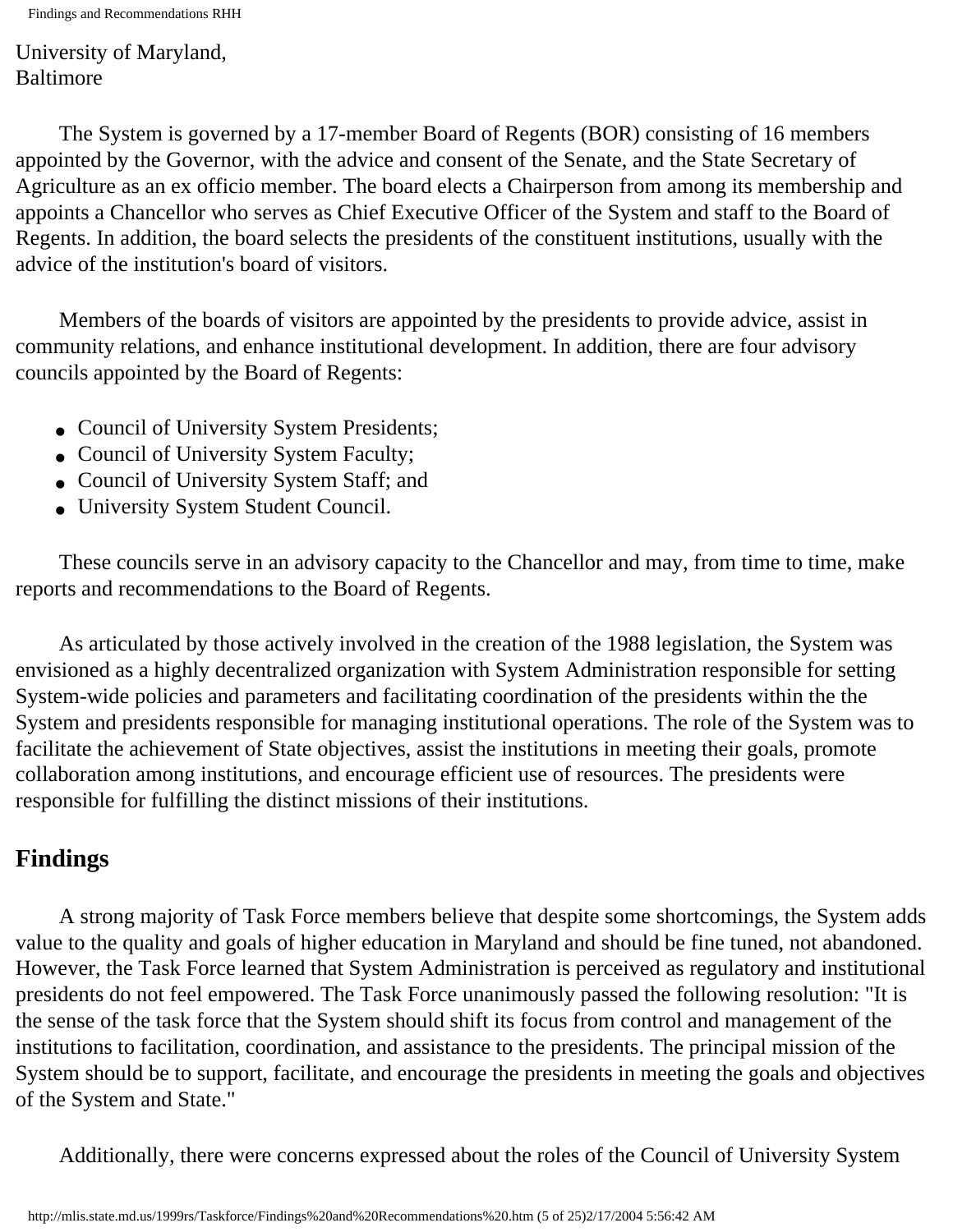Presidents and the boards of visitors. There was general consensus that the Council of University Presidents and the boards of visitors should have greater access to the USM Board of Regents.

 The Association of Governing Boards of Colleges and Universities (AGB) reported that "the State's structure is not in disarray and remains responsive, but it is operating under structural handicaps that need to be addressed." Among these handicaps, AGB sited bureaucratic overlap and over-regulation. AGB warned that postsecondary education in Maryland will face increased competition from universities operated by for-profit corporations and virtual universities offering degrees via the Internet. "How Maryland deals with this new competitive situation will depend largely on the currency and adequacy of its own technology and the ability and motivation of its institutions to innovate and experiment." $(3)$ 

An observation of several experts who testified to the Task Force that seemed to resonate with members was the importance, in any governance system, of good leadership. Competence, community respect, effective communication skills, and credibility are important traits for leaders at all levels. Good leadership and proper funding are critically important in making any governance system work.

In addition, AGB commented on the value of the boards of visitors. "Institutional boards...can help raise private funds and provide advocacy and valuable leadership for campus decision making. But in Maryland, a degree of confusion exists regarding the boards of visitors, particularly in regard to advocacy and accountability." $(4)$ 

#### **Recommendations**

 **The Task Force supports a single governing board for USM as defined in the 1988 law and envisioned by those involved in its creation. Although some testimony recommended that institutions be allowed to leave the System, the Task Force disagreed. No institution should be allowed to leave the System because the Task Force believes that each institution can achieve its mission, and specifically that the University of Maryland, College Park can achieve the goals of "flagship status," within the current structure.** 

 **However, the Task Force recognizes that the System is not functioning as envisioned. The appropriate role of System Administration is facilitation rather than regulation; and institutional presidents must have significant autonomy to become entrepreneurial leaders. The Task Force recommends that USM adopt the structural paradigm envisioned in 1988 by empowering the institutional presidents, facilitating rather than regulating their activities, and holding them accountable using measurable performance standards appropriate to each individual institutional mission.** 

 **In addition, the Task Force recommends that the Council of University System Presidents assume an active role in advising the Board of Regents in a substantive capacity rather than in a**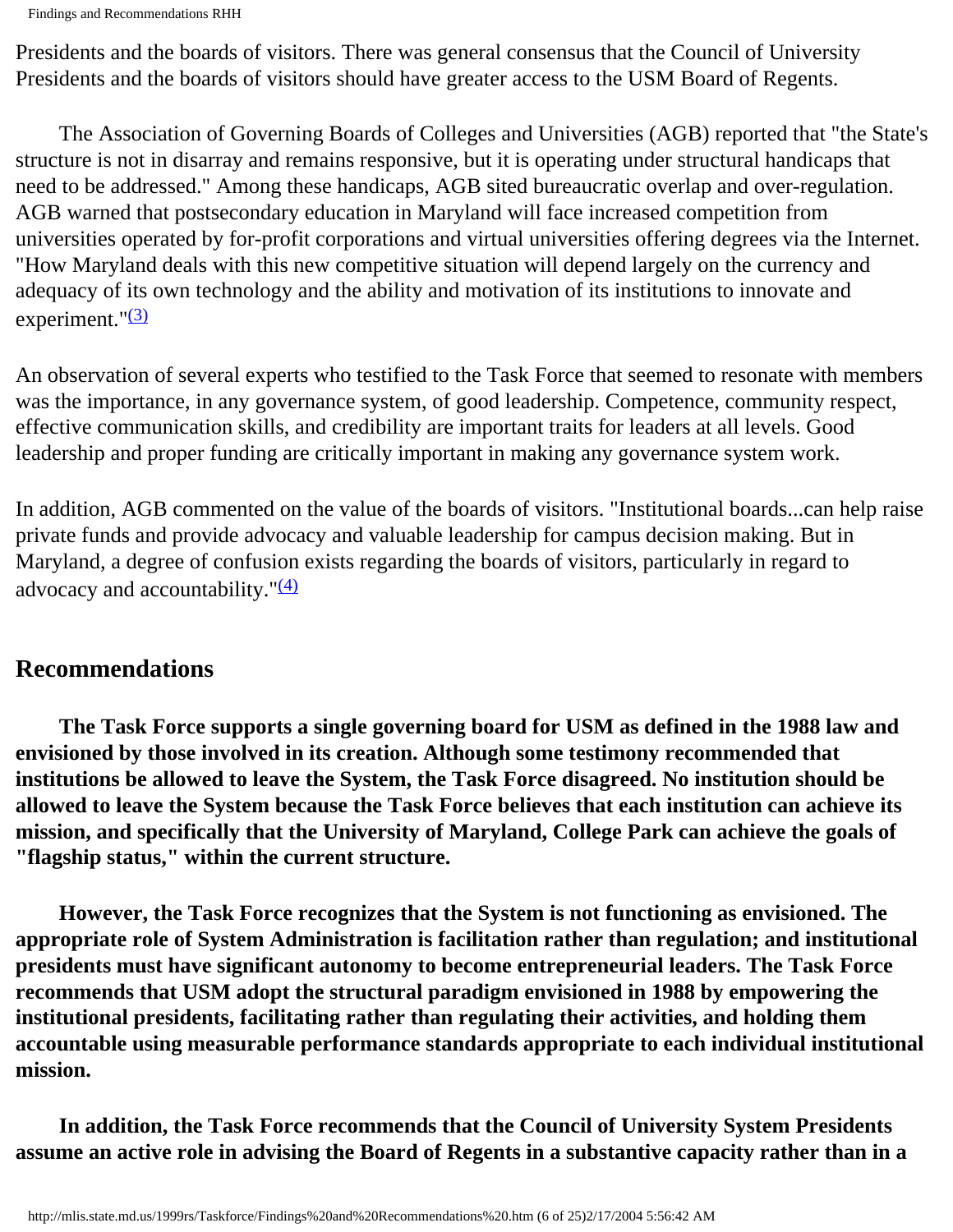**ceremonial way. To achieve this end, the Council of University System Presidents should meet regularly with the Board of Regents on a formal and informal basis.** 

 **The Task Force acknowledges that the members of the boards of visitors are invaluable advisors to the presidents and strong advocates for their institutions, including the raising of private funds. Therefore, the Task Force recommends that the System search for ways to develop closer working relationships with the boards of visitors. The boards of visitors should meet periodically with the Chancellor and the Board of Regents. In addition, the Task Force recommends that members of boards of visitors serve on various Regent committees and actively participate in all searches for new campus presidents.**

## **Budget Review, Approval, and Submission**

 In accordance with the 1988 Act, each institutional president formulates an annual operating budget request and a list of proposed capital projects which are submitted to the USM Board of Regents. In consultation with the Chancellor and the institutions, the Regents review and modify these requests and approve a System operating and capital budget request. The System's request is simultaneously submitted to the Governor and General Assembly and to the Maryland Higher Education Commission (MHEC), which reviews all budget requests for postsecondary public institutions within the context of statewide funding priorities and needs for higher education. In consultation with the Department of Budget and Management, MHEC compiles a consolidated operating budget for higher education which is presented to the Governor and the General Assembly. In addition, MHEC provides comments and recommendations to the Department of Budget and Management, the Governor, and the General Assembly concerning higher education capital projects.

 With respect to the System's operating budget, MHEC may comment on the funding priority of an institution as a whole, but may not comment on a separate unit of an institution. In addition, MHEC may not request any segment or institution to prepare a detailed budget presentation that tends to duplicate other presentations required in the budget process.

## **Findings**

 Despite these restrictions, the Task Force learned that MHEC's authority in the budget process appears to overlap with the authority of the Board of Regents. AGB reported that "MHEC's regulatory authority over System institutions could be phased out, thus enabling MHEC to be more of a policy coordinating board (and much less a regulatory body, in regard to the System)." AGB recommended that MHEC review and comment on the System's operating and capital budget requests "within the broader context of the State's strategic agenda." $(5)$ 

 The Education Commission of the States (ECS) opined that "MHEC should develop the funding framework for all institutional funding (community colleges and private institutions as well as USM)... [and]...USM should exercise responsibility for the distribution of funds to institutions within the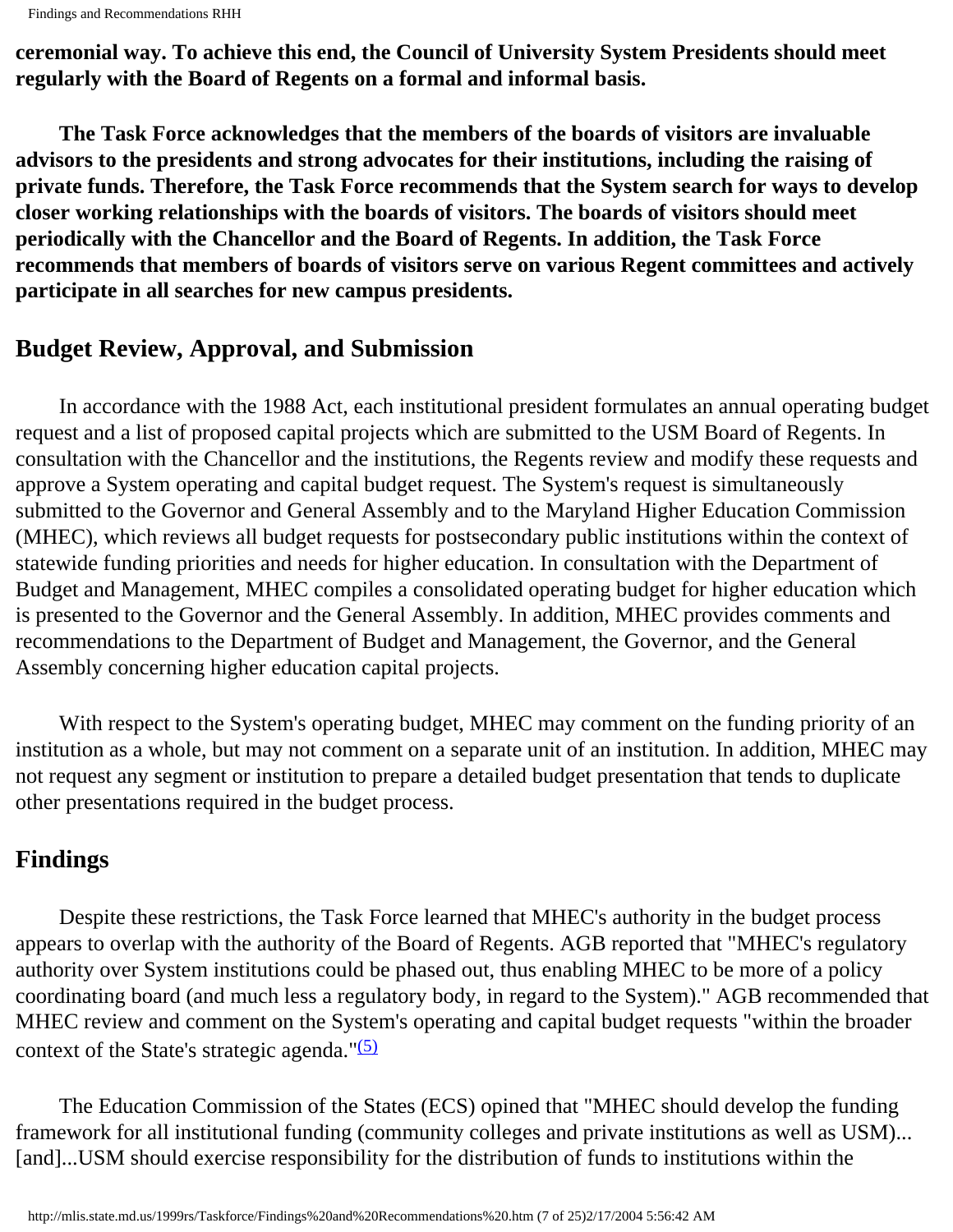System." $(6)$ 

#### **Recommendations**

 **The Task Force supports the current budget process with the following clarification. Consistent with current law, MHEC should be responsible for providing recommendations on the appropriate level of funding for higher education in order to achieve the goals established in the State Plan. In addition, MHEC should review and comment on the System's operating budget request and proposed capital projects within the broad context of the State Plan for higher education. However, MHEC should not have the authority to disagree with a budget item approved by the Board of Regents unless that item is clearly inconsistent with the State Plan for higher education.**

#### **Institutional Mission Statements**

 The presidents of the USM institutions prepare mission statements in accordance with the following details specified in §11-303 of the Education Article:

- specific short and long-range goals and measurable objectives to be achieved, including graduation and retention rates and equal opportunity goals;
- level of academic degrees offered;
- fields of academic degrees offered;
- characteristics of students and other populations to be served;
- characteristics of faculty;
- a list of institutional peers;
- areas of research activity;
- areas of service activity, including economic development and services to the public schools; and
- other items as required by MHEC.

 The mission statements prepared by the presidents are submitted to the Board of Regents for review and adoption. The Board of Regents send the adopted statements to MHEC for final review and approval. If MHEC does not approve a mission statement, it is returned with MHEC's objections to the Board of Regents.

 Consistent with statute, institutional mission statements were prepared by the presidents, adopted by the Board of Regents, and approved by MHEC in 1989 and 1993. In early 1998, the Commission initiated the process again. However, USM requested that the process be delayed pending the recommendations of this Task Force.

## **Findings**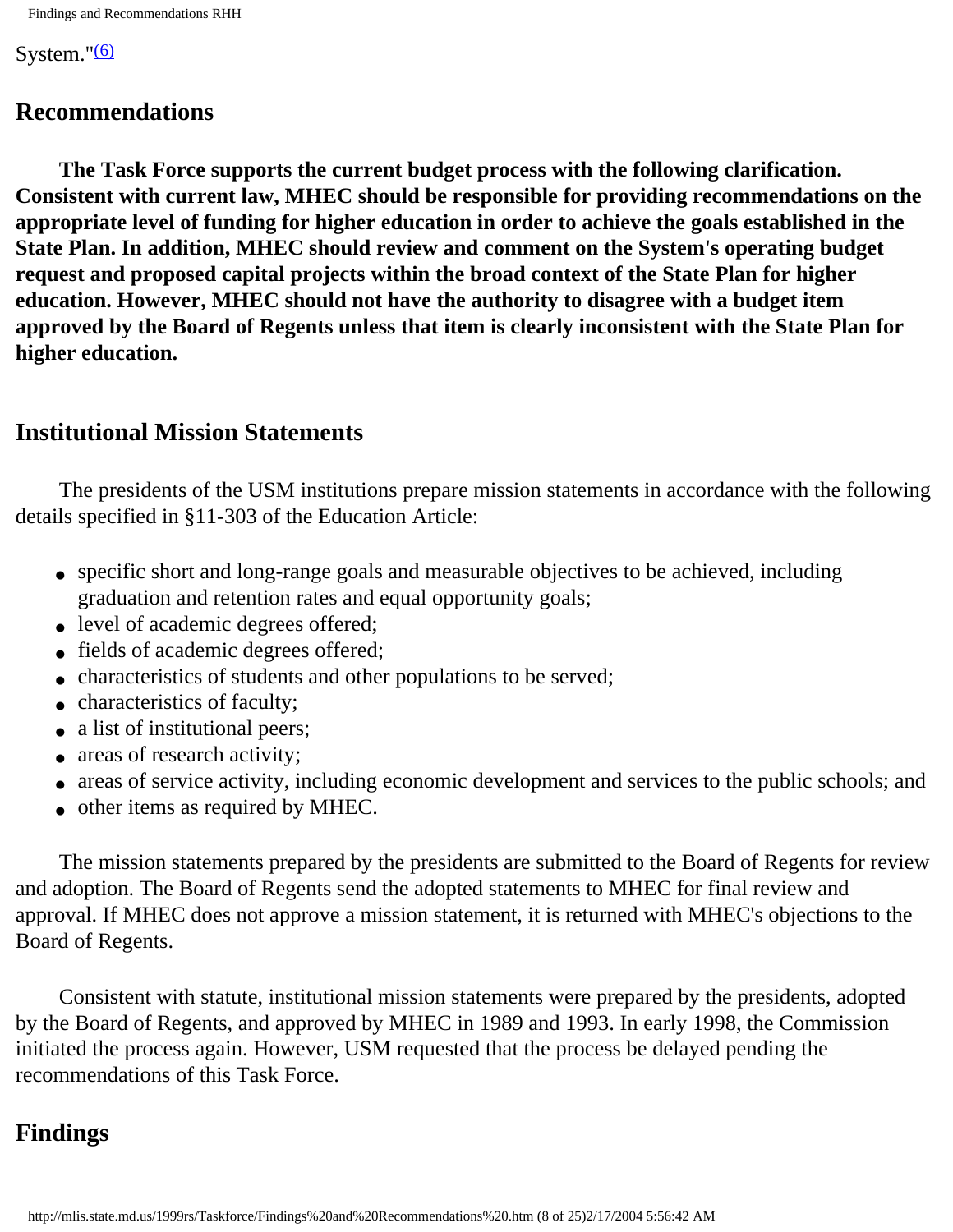The Task Force discussed MHEC's role in the development of mission statements. AGB reported that MHEC should not have approval authority for institutional mission statements. "If the Regents are to be held accountable to fulfill the mandates of the 1988 legislation, they should be given the authority to do so. Lack of clarity in the roles of governing board (Regents) and the coordinating board (MHEC) detracts from clear lines of accountability and diminishes the authority of the governing board.... The Regents should have the sole responsibility for the development and approval of institutional missions." $(7)$ 

However, ECS reported that MHEC should retain this responsibility. "USM necessarily shares decision authority with MHEC, creating the necessity for delimiting the boundaries of the responsibility and authority of each. For example, MHEC should be responsible for decisions about changes in institutional mission, while USM [should be]... responsible for programmatic changes within approved missions. " $(8)$ 

The Task Force also discussed the statutory requirements concerning the scope of the mission statements. Some institutional presidents testified that the mission statements should be shorter and less specific to permit their institutions to respond more quickly in a dynamic environment.

## **Recommendations**

 **The Task Force believes that final adoption of mission statements should be the purview of the governing boards. However, the Task Force also recognizes that institutional mission statements should lend support to the State Plan for higher education. Therefore, MHEC should have a role in reviewing these statements to ascertain that the statements are consistent with the State Plan. If MHEC determines that a mission statement is not consistent with the State Plan, the statement should be returned to the governing board with comments detailing all areas of inconsistency.**

 **The Task Force also believes that mission statements must evolve to reflect environmental and market conditions. Therefore, it may be inappropriate to specify the contents of a mission statement in statute. The Task Force recommends that the specifications outlined in §11-303 of the Education Article be deleted and that MHEC, with the assistance of the institutional presidents, periodically develop a format for mission statements germane to the existing environment.** 

## **Academic Program Approval and Elimination**

 In accordance with the 1988 Act, MHEC reviews all proposals for new academic programs and all requests to substantially modify existing programs. With respect to public institutions, MHEC either approves or disapproves program proposals. With respect to non-public institutions, MHEC either recommends that the proposal be implemented or that the proposal not be implemented. If a non-public institution implements a new program contrary to the Commission's recommendation, MHEC may recommend a reduction in State financial aid under the Sellinger formula, if applicable. Appendix 7 provides a summary of MHEC's academic program review and approval process.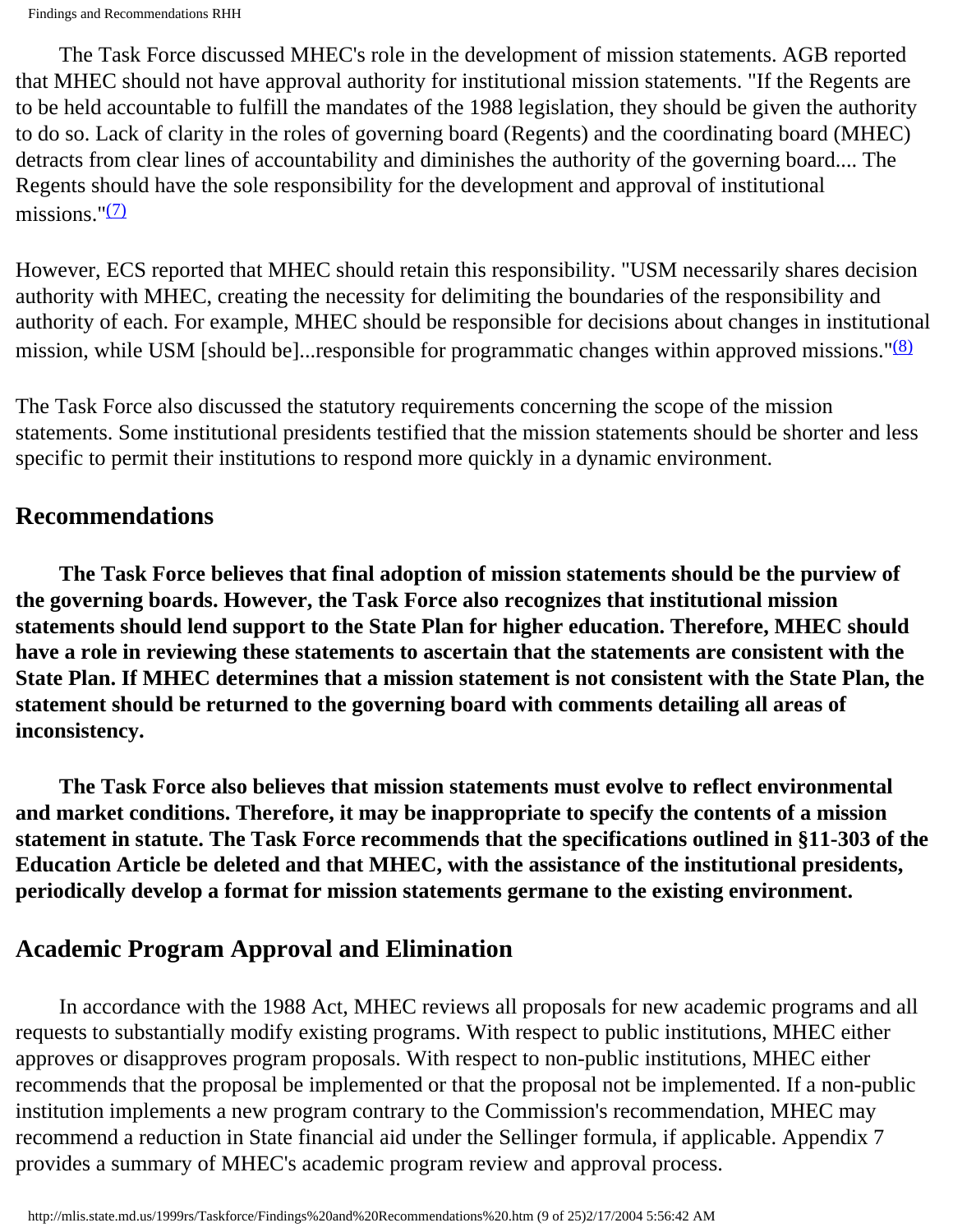In reviewing new program proposals, MHEC takes into consideration the State's *Plan to Assure Equal Postsecondary Education Opportunity (1985-89).* This plan was developed by MHEC at the direction of the U.S. Department of Education, Office for Civil Rights which found that Maryland had not done enough to affirmatively dismantle its segregated system of higher education or to meet its obligations to provide equal educational opportunities. In reviewing new program proposals, MHEC is also cognizant of the U.S. Supreme Court ruling in *U.S. v. Fordice (1992).* In that case, the Supreme Court ruled that, if a state perpetuates policies and practices traceable to its prior dual system that continue to have segregative effects - whether by influencing student enrollment decisions or by fostering segregation in other facets of the university system - and such policies are without sound educational justification and can be practicably eliminated, the policies violate the Equal Protection Clause of the U. S. Constitution, even though the state has abolished the legal requirement that races be educated separately and has established racially-neutral policies. The Supreme Court cited "widespread duplication of programs" at historically black and historically white universities as one of several Constitutionally suspect aspects of Mississippi's higher education system.

 In accordance with current State statute, MHEC is responsible for reviewing academic programs to determine if the programs are unreasonably duplicative or inconsistent with an institution's adopted mission. If MHEC determines that a program is unreasonably duplicative, it may make a recommendation to the governing board to modify the program, require the governing board to submit a plan to resolve the duplication, or negotiate with the governing board until the unreasonable duplication is eliminated. Before eliminating a program, each institution of postsecondary education must provide written notice to MHEC specifying the name of the program and the expected date of discontinuation.

 The USM Board of Regents, in consultation with the Chancellor, is responsible for reviewing and approving each new program proposed by a member institution. The Regents must also review existing programs that are substantially expanded, curtailed, or discontinued. In addition, the Regents must determine if any programs at its member institutions are inconsistent with the institution's mission, unproductive, or unreasonably duplicative. Appendix 8 provides a summary of USM's academic program review and approval process.

## **Findings**

 The Task Force received many comments from presidents on the lengthy process involved in receiving approval of proposed new programs. Although MHEC has recently streamlined its process to provide approval within 45 days, the duplication of new program review is unnecessary, overly bureaucratic, and inhibits institutions from responding to the needs of the citizens.

 AGB cited the new academic program approval process and the review of existing programs as two of the most problematic overlaps between MHEC and USM. "The current structure overregulates higher education and constrains institutions from the kinds of entrepreneurial initiatives that should be encouraged.... An accelerated process is needed ...to deliver new academic programs to the marketplace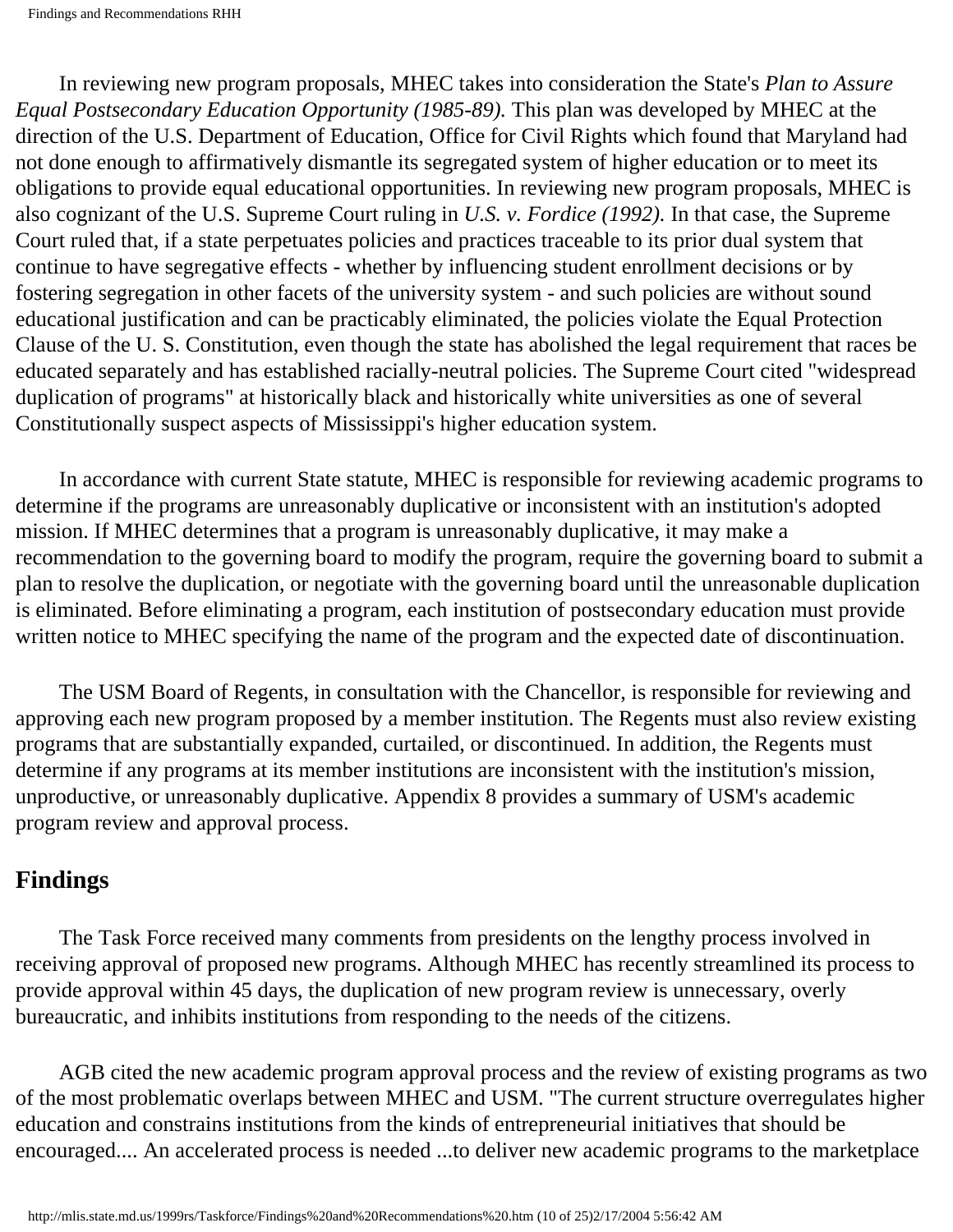quickly and with less emphasis on and concern about duplication and competition.... Given the futility of regulating duplication, MHEC should not have any authority to approve new programs or to review existing programs offered by USM institutions." $(9)$ 

### **Recommendations**

 **In the spirit of autonomy, the Task Force recommends that each USM president be granted the authority to establish new programs and abolish existing programs consistent with the institution's approved mission statement and within existing resources. Initially, this authority should be granted for three years. To assist in this process, the presidents must develop mission statements that are specific enough to drive the program approval process. Any programs created or abolished by the presidents must be reported to the Board of Regents and MHEC. The Board of Regents should be responsible for ensuring that all new programs established by the USM presidents are within the scope of the institution's mission statement and within the institution's existing resources. MHEC should be responsible for assuring that new programs do not violate the various equal educational opportunity obligations under State and federal law, including Title VI of the Civil Rights Act. If MHEC determines that a proposed program is in conflict with the State's equal education opportunity obligations, it must notify the institution and the Board of Regents stating its concerns. The institution must work with MHEC to resolve these concerns before implementing the proposed program.** 

 **As an oversight function, MHEC should identify programs that are inconsistent with the State Plan and should maintain its authority to identify low productivity programs and bring that information to the attention of the institution presidents. MHEC should work with the System to identify a definition and accepted criteria for "low productivity." In addition, MHEC should monitor the program approval process and report annually to the Governor, the General Assembly, and the Board of Regents on the nature and extent of any program duplication or proliferation. Prior to the end of the third year, MHEC should submit a report to the Governor and the General Assembly on the impact of this policy on the quality and accessibility of postsecondary education in Maryland and on any increased costs due to duplication of programs.** 

 **The Task Force recognizes that the revised program approval process for USM institutions creates an inconsistency in that Morgan State University and St. Mary's College must continue to submit requests for new academic programs to MHEC for its approval. In addition, the private institutions must submit new academic programs to MHEC for its review and recommendations. No recommendations were made to address these inconsistencies because the purview of this Task Force was limited to the University System of Maryland.**

## **Flexibility in Management Functions**

#### **Current Law**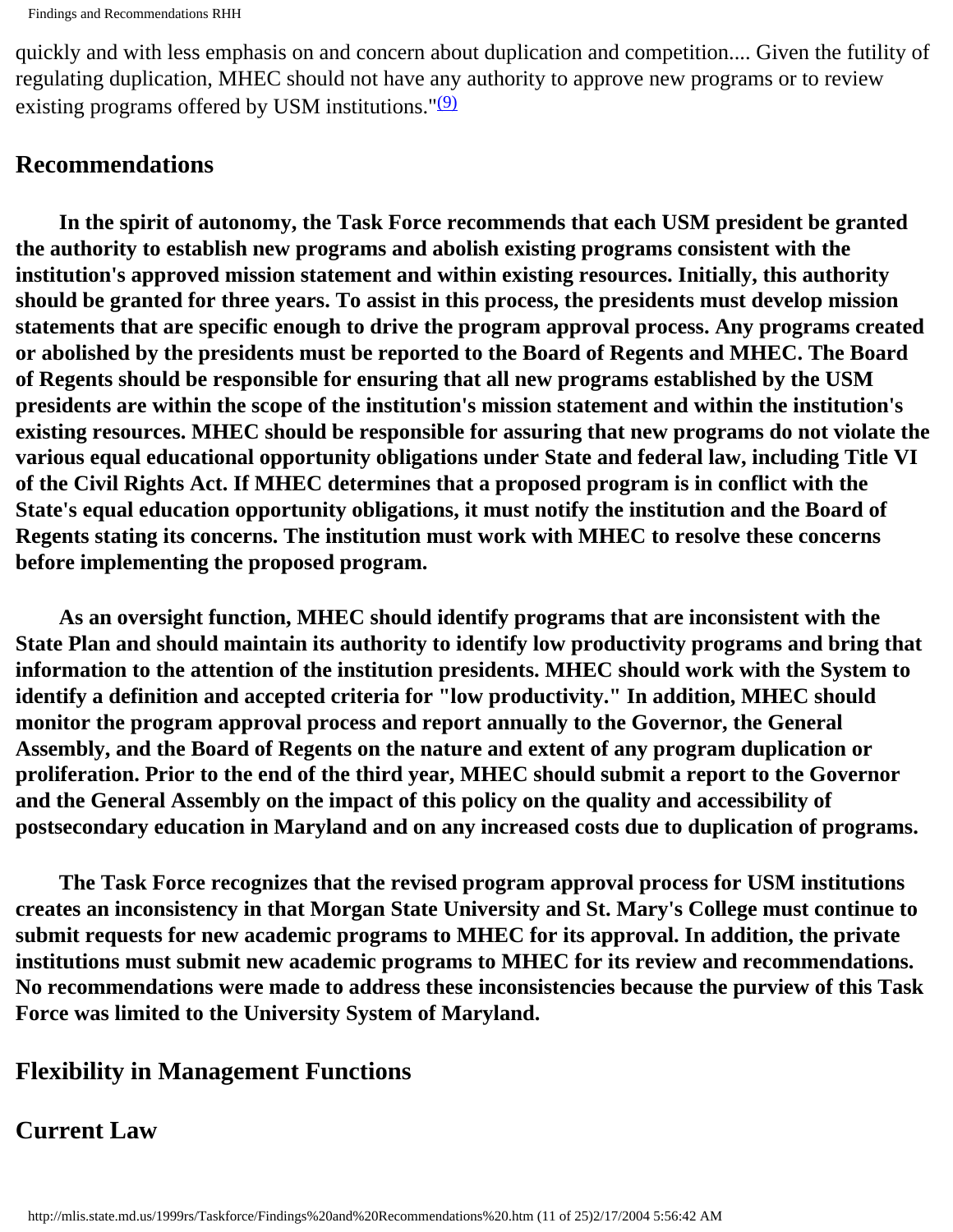Under current law, the University System of Maryland is a State agency that is subject to State procurement law, policies, and procedures. As one of the eight primary procurement units in the State, however, the USM has been delegated significant procurement authority and may engage in the procurement of supplies, services, construction, construction related services, and leases of real property for the System. Service, construction, and maintenance contracts in excess of \$100,000, as well as capital expenditure projects, require review and approval by the Board of Public Works. Approval of the Department of Budget and Management is required for administrative information technology contracts that exceed \$25,000. For USM public improvement projects, regardless of the source of funds, for architectural and engineering services costing less than \$100,000, the Department of General Services (DGS) is required to make the procurement, and for architectural and engineering services exceeding \$100,000, DGS is required to make a recommendation for the award of the contract. For public improvement projects financed in whole or in part with State funds, additional procedures, involving DGS, apply. For any public improvement project funded solely from funds other than State general funds or the proceeds of a general obligation bond loan, the University is responsible for procuring public improvement services and for planning and managing all aspects of the project.

 In the area of personnel management, current law requires the USM Board of Regents, with the involvement of the Chancellor and the presidents, to establish general standards and guidelines governing the appointment, compensation, advancement, tenure, and termination of all faculty and administrative personnel in the University System of Maryland. The standards and guidelines are required to recognize the diverse missions of the constituent institutions. Subject to these standards and guidelines, a president may prescribe additional personnel policies and approve individual personnel actions affecting the terms and conditions of academic and administrative appointments. The USM has developed personnel policies and procedures which generally provide a structure and broad guidelines for the institutions to follow, granting authority to the institutions to operate within that framework. For example, the System sets forth employee classifications such as professor, associate professor, assistant professor, and instructor and minimum and maximum salary ranges associated with each classification, and individual institutions are free to set salaries for specific employees within the guidelines. Additionally, the USM has delegated complete authority to the presidents of the individual institutions to develop their own recruitment and selection policies.

 Since 1995 the presidents of the constituent institutions and the Chancellor of the USM have been authorized to create any position within existing funds available to the University and the System Administration, respectively, to the extent the cost of the position, including the cost of any fringe benefits, is funded from existing funds. The total number of positions authorized, however, may not exceed the number authorized annually in the State budget bill. This authority is set to terminate on June 30, 1999.

 The University System of Maryland has its own personnel system outside the State Personnel Management System. After appointment, employees in positions designated by the USM shall be regarded and treated in the same manner as skilled service or professional employees, with the exception of special appointments, in the State Personnel Management System. Additionally, USM has its own separation and grievance procedures; however, the Secretary of Budget and Management has the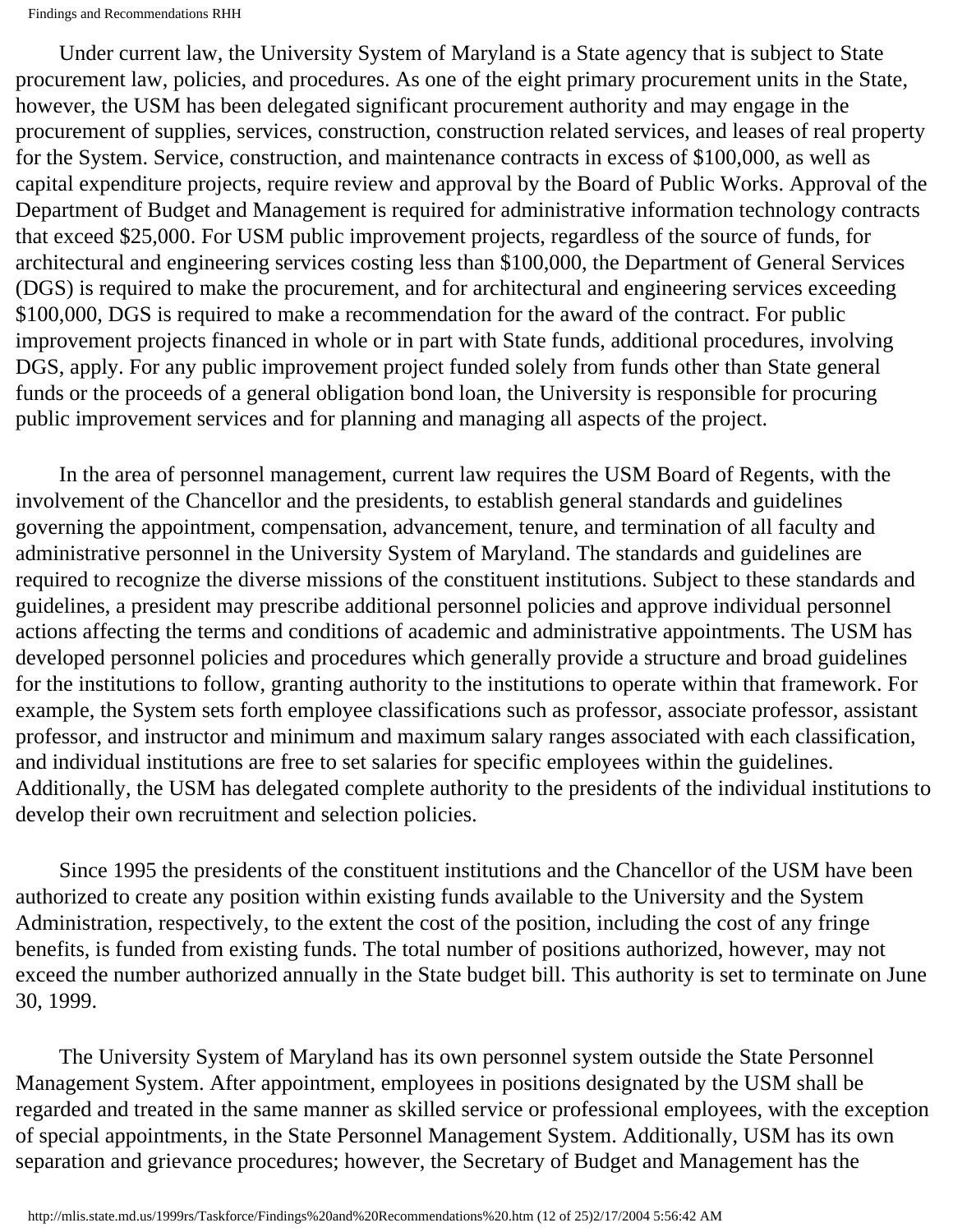```
Findings and Recommendations RHH
```
authority to make the final decision in step three of the grievance procedure.

## **Management Flexibility Instituted in Other States**

 Many of the proponents of increased management flexibility for USM suggested that the Task Force look to the efforts of other states for guidance. A review of other states' laws, policies, and research reports reveals a movement toward examining the issues of increased management flexibility for public colleges and universities. The form of increased management flexibility varies widely. Many states delegate procurement and personnel authority to the institutions in a manner that is very similar to Maryland law governing the University System of Maryland. Some states exempt institutions from the procurement law for a discrete category of contracting authority. Others, such as North Carolina, have exempted specially designated institutions from some of the administrative regulatory processes of state government. States, such as Arizona, that have exempted a Board of Regents from state procurement law require the board to adopt rules and regulations that are substantially equivalent to the policies and procedures prescribed in the procurement law. In 1998 the Hawaii legislature granted the University of Hawaii increased autonomy in the area of procurement of goods, services, and construction if consistent with the goals of the Public Procurement Code. Where possible, however, the university is encouraged to use the provisions of the Public Procurement Code.

In states that have made their university systems public corporations, a review of the laws and policies governing those systems reveals that varying degrees of management flexibility have been granted. For example, the Board of Regents of the University System of Georgia is constitutionally created and constitutionally given the authority to "control, govern, and manage" the University System of Georgia. The University System of Georgia has complete autonomy in personnel matters and voluntarily abides by the state's procurement regulations. In Illinois, the state universities and colleges are quasi public corporations with their own legal counsel, personnel systems, and Boards of Trustees. The institutions are considered state agencies and must comply with the same procurement laws as other state agencies with some recognition of the different circumstances of a university. In New Hampshire, the University System of New Hampshire, consisting of three universities, is a corporation with the articles of incorporation set out in statute. The system has its own procurement policies and regulations, its own personnel system, and its own retirement plan for system employees. Certain core administrative services such as personnel and purchasing are centralized.

 Recognizing the unique nature of higher educational institutions working in health care services, states have begun to grant more autonomy to health sciences colleges and universities. For example, in Oregon the legislature considered legislation in 1995 to make the whole university system a public corporation, but in the end, limited this authorization to the Oregon Health Sciences University only. On a pilot basis, the rest of the university system was granted autonomy that year in the areas of procurement, personnel, and payroll with a report required on the effects on efficiency and the budget. Similarly, in 1996, the Virginia General Assembly granted the University of Virginia Medical Center additional authority in the areas of personnel and procurement management. Employees of the University of Virginia Medical Center are exempt from the Commonwealth's personnel law; however,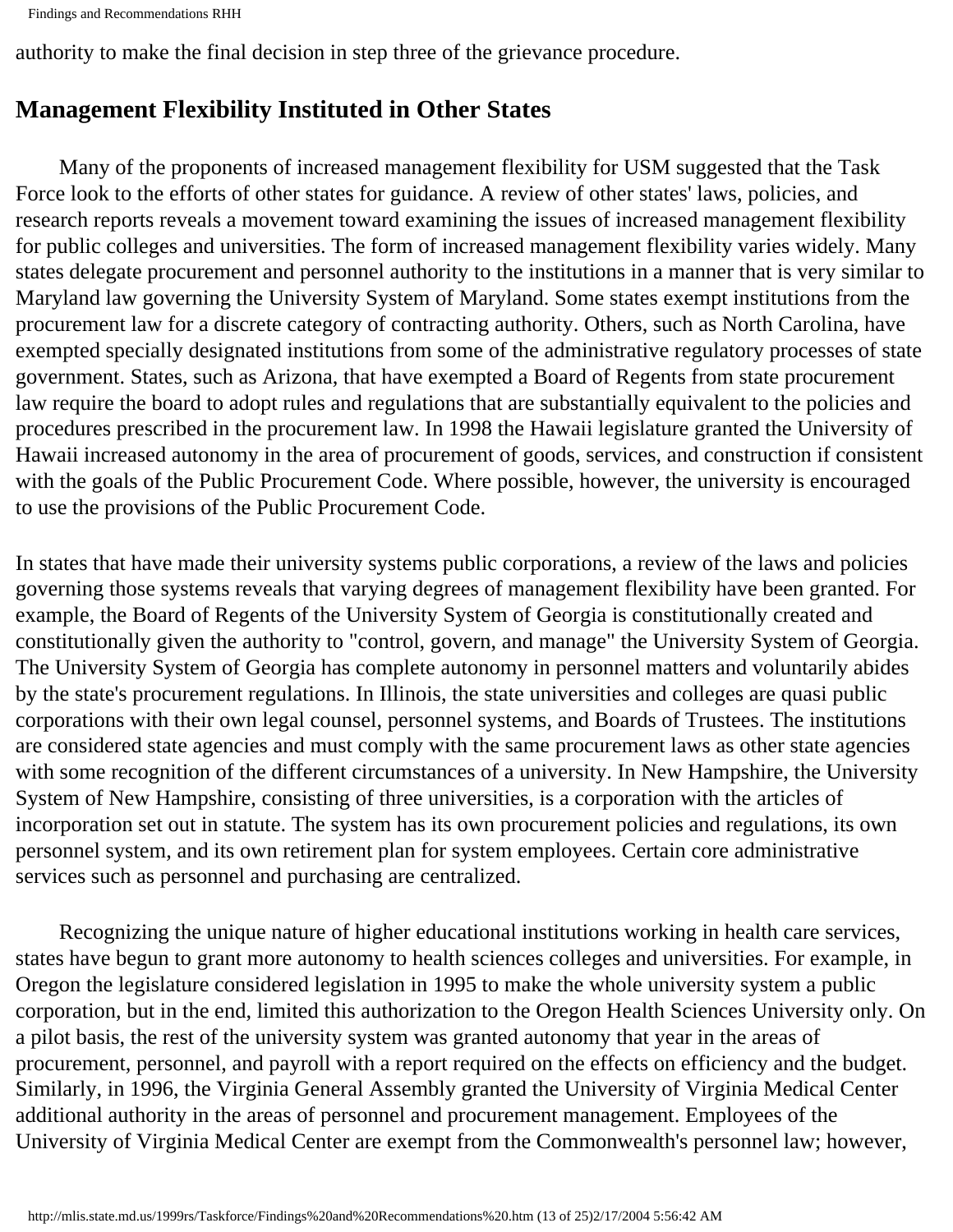any changes in compensation plan for these employees are subject to the review and approval of the Board of Visitors of the University of Virginia. The University of Virginia is required to ensure that its procedures for hiring University of Virginia Medical Center personnel are based on merit and fitness. These employees remain subject to the grievance procedures set forth in Virginia's personnel law. Additionally, contracts awarded by the university, on behalf of the Medical Center, for the procurement of goods, services, including professional services, and construction are exempt from most of the requirements of the Virginia Public Procurement Act, except the review and approval of contracts for the construction of Medical Center capital projects. This authority was contingent, however, on the adoption of guidelines by the Board of Visitors governing the procurement of goods, services and construction by the Medical Center or by the University on behalf of the Medical Center. The guidelines (which have been adopted as regulations) were required to be based upon competitive principles and shall in each instance "seek competition to the maximum practical degree."

## **Findings**

 Several USM institutions brought to the attention of the Task Force the issue of current statutory and regulatory requirements for various administrative functions of the institutions, including procurement and personnel, which the institutions believe are cumbersome and inhibit the efficient administration of their campuses. For example, the president of the University of Maryland, Baltimore stressed the need for flexibility in using State funding as efficiently as possible and proposed numerous changes to State law which would authorize UMB to establish its own policies on procurement, property leasing and land acquisitions, architectural and engineering services, personnel, and information technology needs. UMB's justification for flexibility was based on the uniqueness of its campus, its complicated relationships with the health care industry, and its reliance on increasingly scarce patient care revenues to balance its budget. To function in a highly competitive marketplace, the president of UMB stated that the management of the campus needs to be nimble. Similarly, representatives of the University of Maryland, College Park advocated greater autonomy for its procurement, personnel, and information technology functions. According to UMCP, the voluminous procurement code and regulations, as well as System policies, provide virtually no flexibility to acquire goods and services consistent with the time line for the UMCP's research enterprise needs. In the consensus statement of the presidents of the constituent institutions of the USM, the presidents recommended establishing the University System of Maryland as a public authority or corporation and authorizing the Board of Regents, as the corporate board, to develop policies governing these management functions which recognize the unique circumstances of each institution in the USM.

 In its report to the Task Force, the Association of Governing Boards of Universities and Colleges noted the unique needs of UMB and UMCP as well as other institutions in USM and recommended that the USM and the State consider "regulatory relief and enhanced flexibility" in the laws and policies governing personnel, procurement, facilities management, and financial management of institutions in the USM. $(10)$ 

## **Summary of Findings**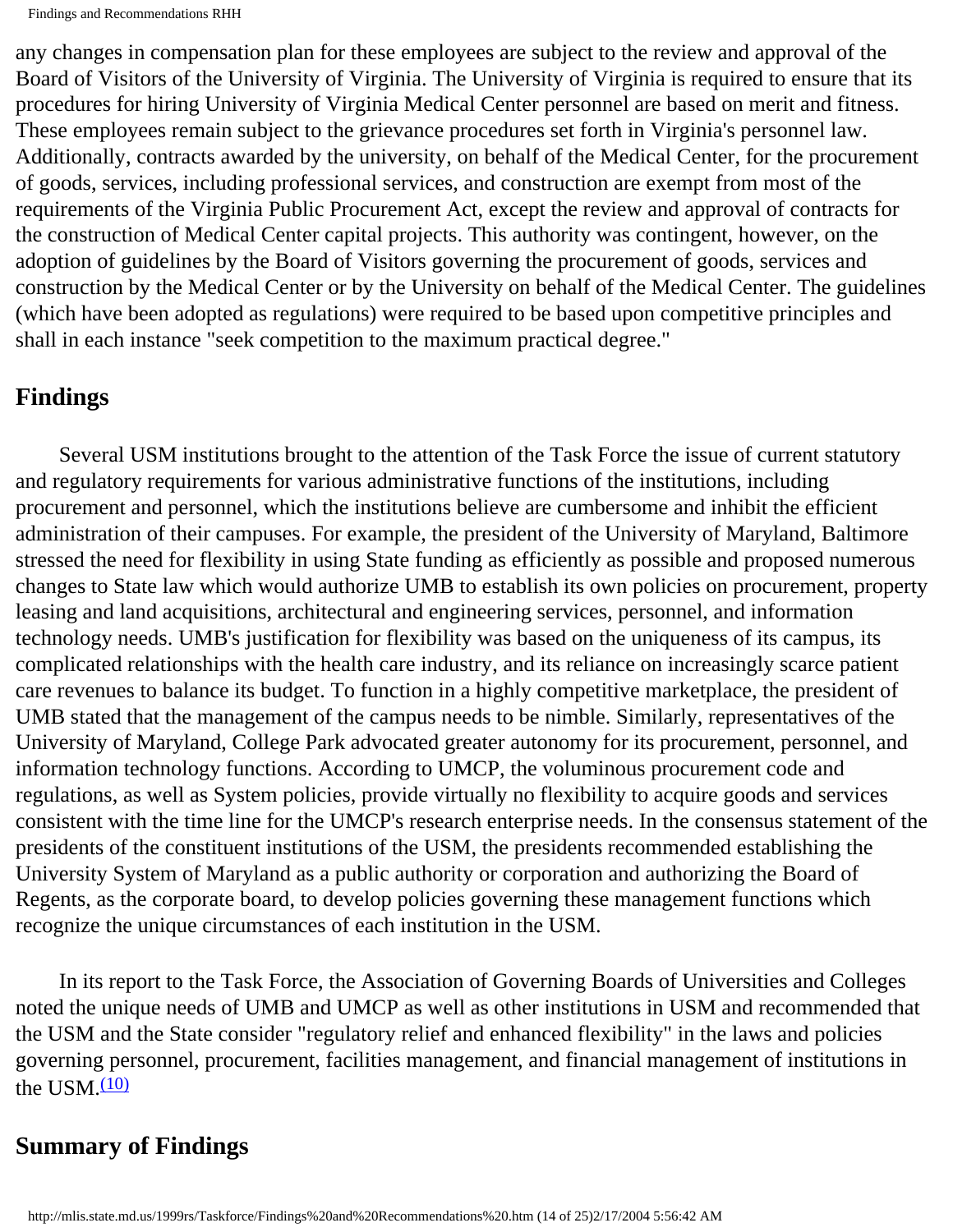The Task Force determined that the institutions in the University System of Maryland need additional flexibility in conducting their management functions. At the time of enactment of the 1988 legislation, it was envisioned that the institutions would have a greater ability to manage their administrative functions. Since then, the environment and marketplace in which higher education operates has changed, and although several incremental changes to the personnel and procurement authority of the USM have been made, the Task Force believes that additional changes which streamline administrative procedures would be beneficial to the ability of the USM to operate in an entrepreneurial manner.

#### **Recommendations**

 **The Task Force endorsed the concept of making the University System of Maryland a public corporation with greater flexibility than its current status. Recognizing that simply making the USM a public corporation would not have any significant impact on the operations of the university, the Task Force requested that staff prepare a draft proposal of the changes in law that would be necessary to change the status of the USM from a State agency to a public corporation and which identified various policy options in the areas of procurement, personnel, and information management (see Appendix 9).** 

## **USM Reporting Requirements and Data Collection**

 In the 1997-1998 school year, the USM institutions were required to file 15 reports with federal agencies, 9 reports to the Governor and the General Assembly, and 41 reports to MHEC. In addition, MHEC was required to submit 16 reports to the Governor and the General Assembly concerning statewide higher education issues. (A list of these required reports is included as Appendix 10.)

#### **Findings**

 The Task Force is concerned about the overwhelming number of reports required of USM institutions and the costs of complying with these requests. Frostburg State University reported that it dedicates 12 full-time equivalent employees to prepare reports for various agencies at a cost of \$742,000 annually. Many of these reports include the same data; however, institutions must develop individual reports to comply with specific formatting requirements. The Task Force discussed the feasibility of eliminating redundant reports and creating a relational database to minimize the burden on USM institutions.

## **Recommendations**

 **The Task Force recommends that the Governor appoint a group to conduct a thorough review of higher education reporting requirements with the goal of reducing the number of required reports to a minimum. The group should consider eliminating redundant reports,**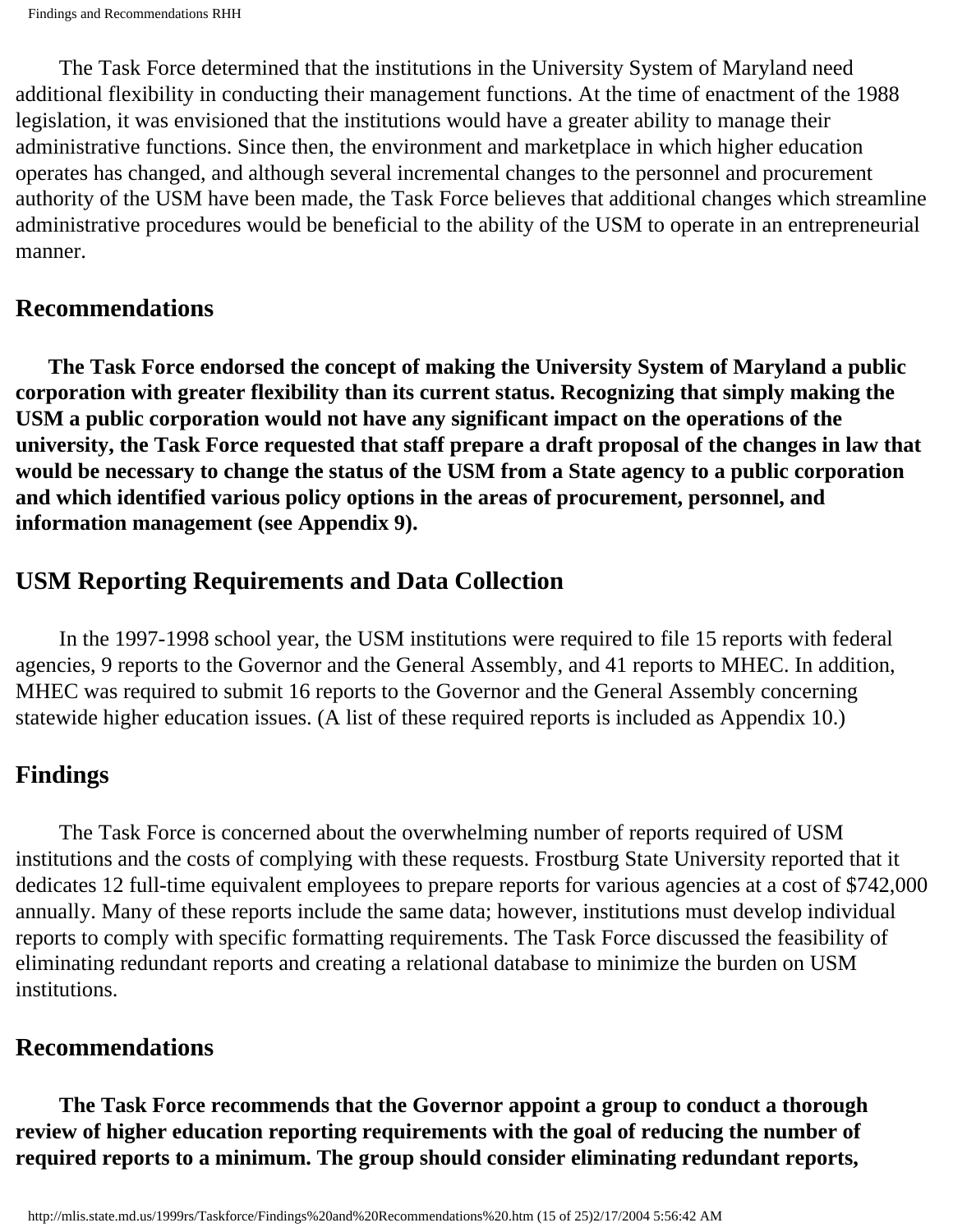**consolidating similar reports, and developing a relational database capable of generating reports in various formats. When appropriate, the group should recommend changes in State statute, COMAR regulations, and System policies to achieve this desired result.** 

## **Funding**

 The 1988 legislation required MHEC, in consultation with the segments of higher education, to develop funding guidelines to assess the adequacy of operating and capital funding based on comparisons with institutions designated as peer institutions and other factors. The legislation further set a goal of funding higher education at 100% of the guidelines beginning in fiscal 1991. These funding guidelines have not been developed. The existing guidelines are out of date, based on guidelines developed in 1984 by the State Board of Higher Education. In the fall of 1998, MHEC hired a consultant, MGT of America, Inc., to make recommendations on developing operating budget guidelines for public, four-year institutions. MHEC has not yet begun the process of reviewing the consultant's recommendations or the public discussion and consultations with the segments of higher education necessary before new guidelines are adopted.

 In the absence of MHEC funding guidelines, the USM Board of Regents has developed methodologies to allocate State general funds to institutions. In 1996 the Board of Regents adopted Vision III, a policy which called for increased State funding and a process for allocating funds to institutions over a four-year period. The policy has since been expanded by two years. Vision III has numerous components which relate to the needs of the institutions. General funds are allocated to the institutions based on need or according to a specific methodology, depending on the component, such as:

- faculty salaries, based on percentile ranking among peer institutions;
- operating costs of new facilities, based on type of facility and institution;
- academic revenue bond debt service, based on level of debt; and
- technology in program delivery, based on size of institution.

 The USM presidents then develop their operating and capital budget requests based on their allocation of funds from the Board of Regents.

#### **Findings**

 The Task Force recognizes that revenues available to an institution include a combination of State funds, tuition and fees, grants and contracts, and other revenues. Decisions on funding should be made on the basis of total available revenues. After examining state-level and comparison data, ECS found that "...while somewhat below average on direct state appropriations to higher education, when tuition revenues are added and the relative wealth and economic conditions of the state are taken into account, overall Maryland has provided neither unusually high or unusually low support for higher education over the past decade or more." In terms of tuition policies, ECS noted that "tuition policies in Maryland reflect a set of practices that are closer to high tuition states, despite a stated policy to maintain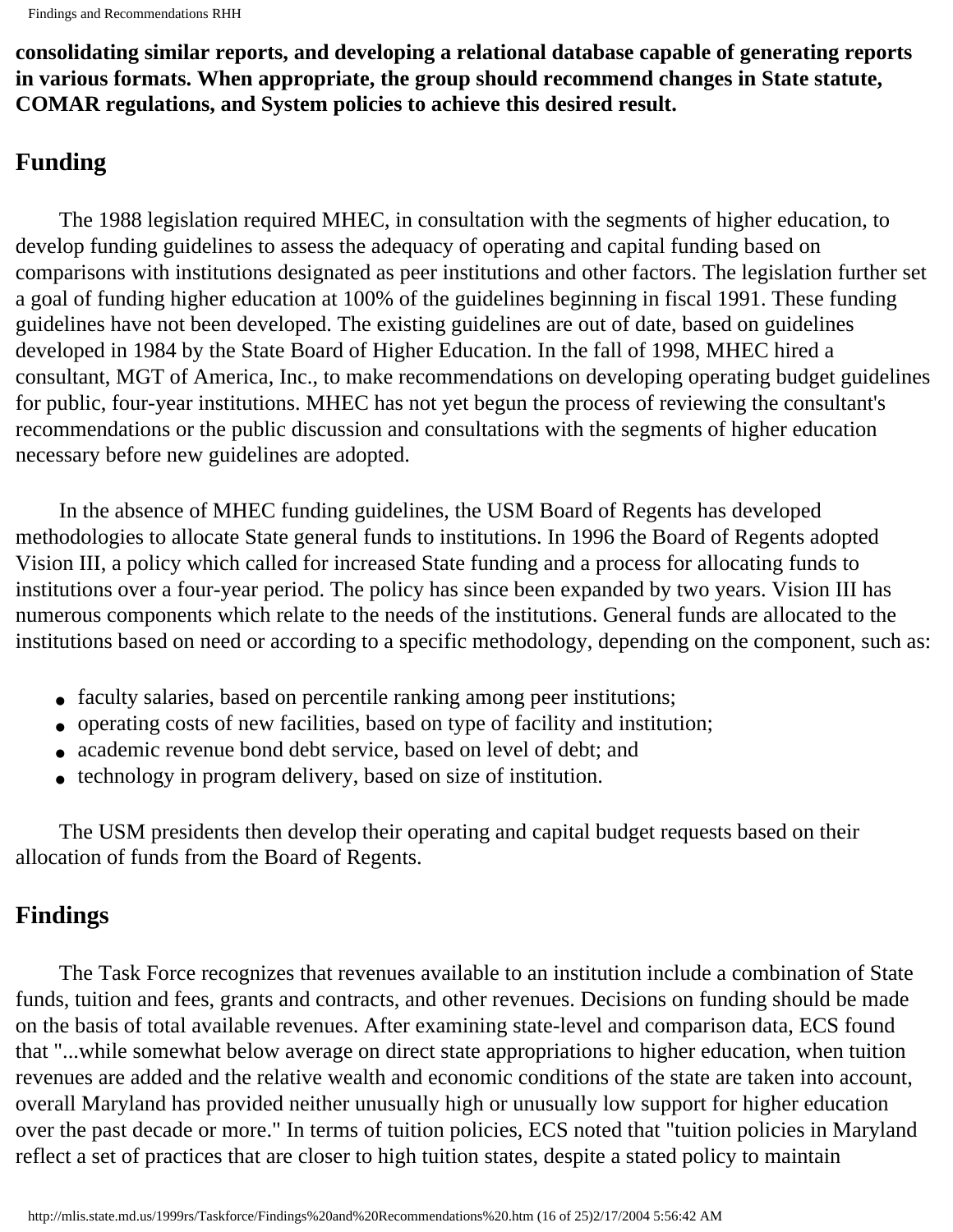'moderate' rates." $(11)$  The Task Force notes that while ECS found that in total Maryland higher education funding is about average, State funding is below average and should be increased.

Vision III is a complex policy which combines a number of methodologies and calculations to reach the bottom line. The Task Force requested and received information on Vision III and the Regents budget allocation process on numerous occasions, yet the policy and process are still not clear. In addition, the Task Force finds that major stakeholders, including USM presidents, the General Assembly, and the Governor, also do not completely understand or support the allocation process currently used by USM. Specifically, there is concern that the allocation does not adequately address past and projected enrollment growth. On the USM budget allocation process, ECS noted that "Elaborate processes are used to determine and allocate resources for institutions. But these processes have the appearance of being overly bureaucratic, rather than open and supportive of institutional needs. Allocative processes that make participants feel dissatisfied are bound to produce bad results.  $\frac{(12)}{2}$  $\frac{(12)}{2}$  $\frac{(12)}{2}$ 

ECS recommended that a base-plus approach to allocation be used with the following structure, similar to the structure currently used by USM:

- base funding;
- enrollment changes;
- equity adjustments;
- program/mission enhancements; and
- System initiatives.

While ECS found the structure used by USM is generally appropriate, it noted that "the process by which the methodology is employed leaves room for improvement." Specifically ECS recommended that an explicit rationale be developed for funding requested in each category; priorities be assigned to these categories; and finally, that "...the presidents be involved in the decision making process in a meaningful way." $(13)$ 

## **Recommendations**

 **The Task Force strongly recommends that MHEC develop operating and capital budget funding guidelines, in accordance with its responsibilities under the 1988 legislation, based on current and aspirational peer institution comparisons and other appropriate factors. MHEC should develop these guidelines as a collaborative process, in consultation with the segments of higher education and with appropriate public discussion, as soon as possible in 1999. These guidelines should calculate an adequate base budget for each four-year public institution. The guidelines must be viewed as logical and fair by most institutions. As soon as the funding guidelines are approved by MHEC, these guidelines should be used to assess the State's funding of higher education. Every effort should be made to have the guidelines ready for use in the next budget cycle.**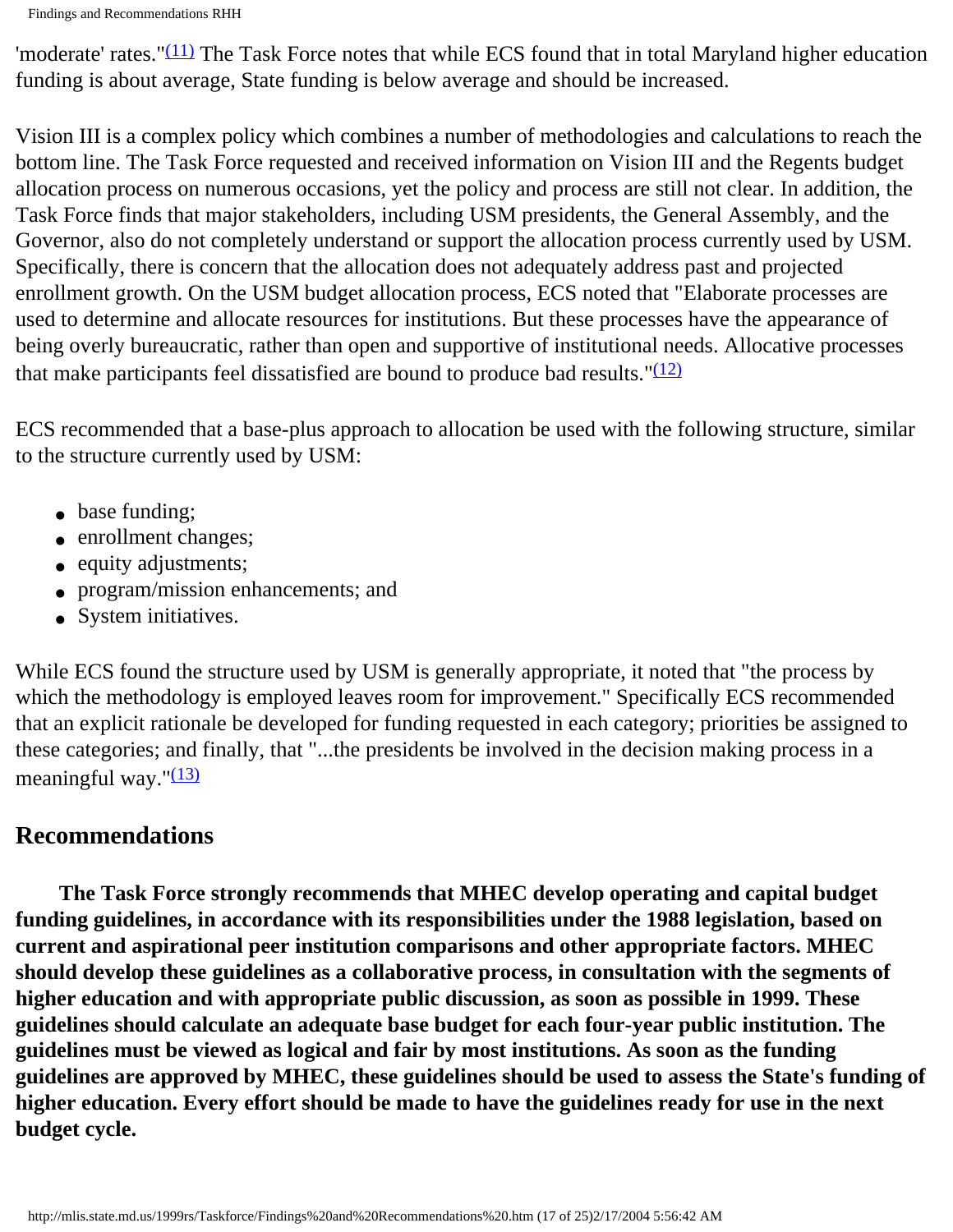**The Task Force urges the State to strive to fulfill the 1988 goal of providing 100% of the funding guidelines, recognizing that the State may not be able to achieve this goal. The Task Force reiterates its recommendation that the 1998 higher education funding legislation be considered the minimum State commitment to higher education for the next five years and beyond, and urges that additional funding be provided earlier in the five-year commitment to provide each institution with greater resources up front to achieve its mission. The importance of a commitment to long-term stable funding of higher education cannot be overstated.** 

 **Until the funding guidelines are developed, and for no more than two years, to address immediate funding concerns the following steps are recommended to be included in a fiscal 2000 supplemental budget:**

- 1. **provide a minimum funding level of \$5,000 per Full-Time Equivalent Student (FTES) to each degree granting USM institution except UMUC (see Exhibit 4)**. **UMUC began receiving State funding again in fiscal 1997, and UMUC's level of State support is calculated very differently from the other 10 degree granting institutions. The \$5000/FTES is not an enhancement but a remedial step to establish a temporary floor while the 1999 funding guidelines are being developed. While the temporary floor does not apply to UMUC, the Task Force believes it is critically important to calculate a 1999 funding guideline for UMUC that assesses the adequacy of the current funding plan for UMUC and that recognizes the priority recommended by the Task Force and UMUC's unique potential in the future;**
- 2. **provide a minimum funding level of \$12,284 per FTES in fiscal 2000 and \$13,443 per FTES in fiscal 2001 to University of Maryland, College Park (UMCP), in recognition of its status as flagship institution, to start the process of bringing UMCP into funding parity with its aspirational peers (see Exhibit 5); and**
- 3. **provide as the next priority for budget enhancements, in accordance with the Task Force's recommendations (***see page 92***), additional funding to the research center in the Baltimore area, consisting of the University of Maryland, Baltimore (UMB) and the University of Maryland Baltimore County (UMBC), to assist each institution in moving toward parity with its peer institutions and achieving its unique mission: UMB, as the State's public academic health center and graduate and professional studies university, which must meet the challenges of a rapidly changing health care market while continuing to provide care to the State's neediest citizens; and UMBC with its emphasis on science and technology across diverse academic disciplines. Specifically, the Task Force recommends an additional \$7 million for UMB and an additional \$5 million for UMBC.**

 **The above allocations are needed to get a head start on serious deficiencies. However, the calculation of a funding base or funding guidelines for all institutions should be treated as an urgent matter because this will be the basis to move the entire System forward to meet the goals of higher education in Maryland.**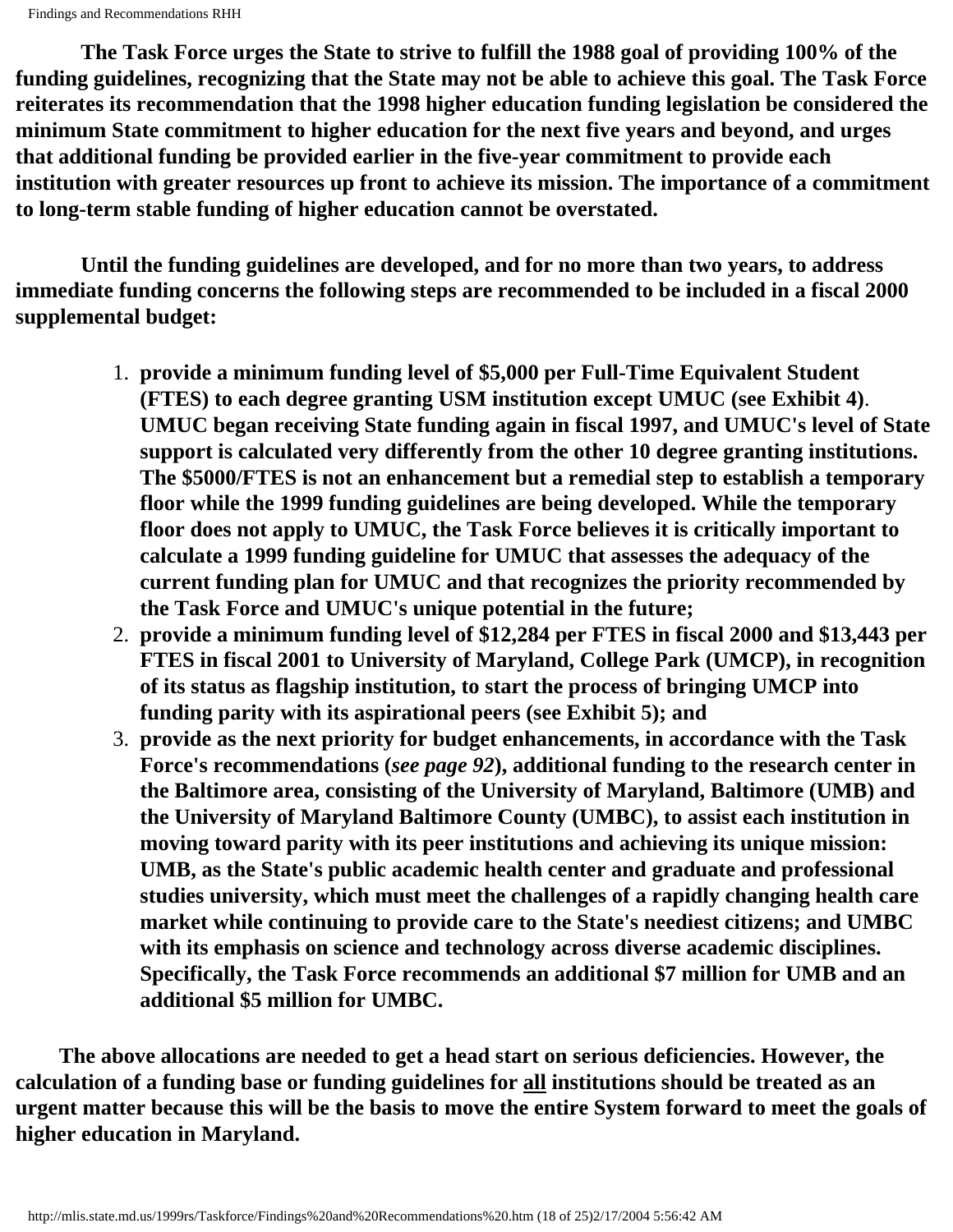```
Findings and Recommendations RHH
```
 **In addition to the incentive funding already recommended for MHEC, the Task Force supports providing the USM Board of Regents with funding to encourage mission accomplishment.** 

 **The presidents expressed a desire to have more autonomy to set tuition rates to respond to market demand. Although no specific recommendations are made in this area, the Task Force raises a cautionary note that changes in tuition, however approved, should be monitored carefully to ensure there is no adverse impact on the goals of accessibility and affordability.**

 **In the area of the capital budget, the Task Force realizes that institutions' capital needs far exceed the current debt capacity of the State and System. The Task Force encourages the State to develop innovative solutions to address these capital needs, such as financing a \$150 million capital trust fund with mandatory student fees or establishing a public building authority, and urges the institutions to explore opportunities for public-private ventures.** 

## Exhibit 4

## Estimated Cost of \$5,000 Funding Floor for USM $(14)$

According to the fiscal 2000 budget request of the USM, there will be two institutions which will fall below the \$5,000 floor. The budget request is based on two components: the budget request documents prepared in August 1998 and the "second list" request prepared in the fall. The second list request consists of items above the base funding needs established in the Vision III funding plan. It consists of the Flagship Initiative at UMCP, funds for the Downtown Baltimore Center, and additional funds for UMBC and the comprehensive institutions. With the exception of funding for fund-raising efforts at the institutions, MHEC recommended approval of the request, including the second list request. Below are the USM degree granting institutions which are estimated to fall below the recommended \$5,000 general fund support per FTES level. The FTES projections are MHEC's estimates for fiscal 2000.

|                            | <b>FY 2000</b>      |                       |                |
|----------------------------|---------------------|-----------------------|----------------|
| <b>Institution</b>         | <b>General Fund</b> | <b>Projected FTES</b> | <b>GF/FTES</b> |
| <b>Towson University</b>   | \$56,942,338        | 12,539                | \$4,541        |
| Salisbury State University | 24, 297, 736        | 5,010                 | 4,850          |

 For the two institutions to reach the Task Force's recommendation of a \$5,000 per FTES funding floor, the following additional funds would be needed in fiscal 2000: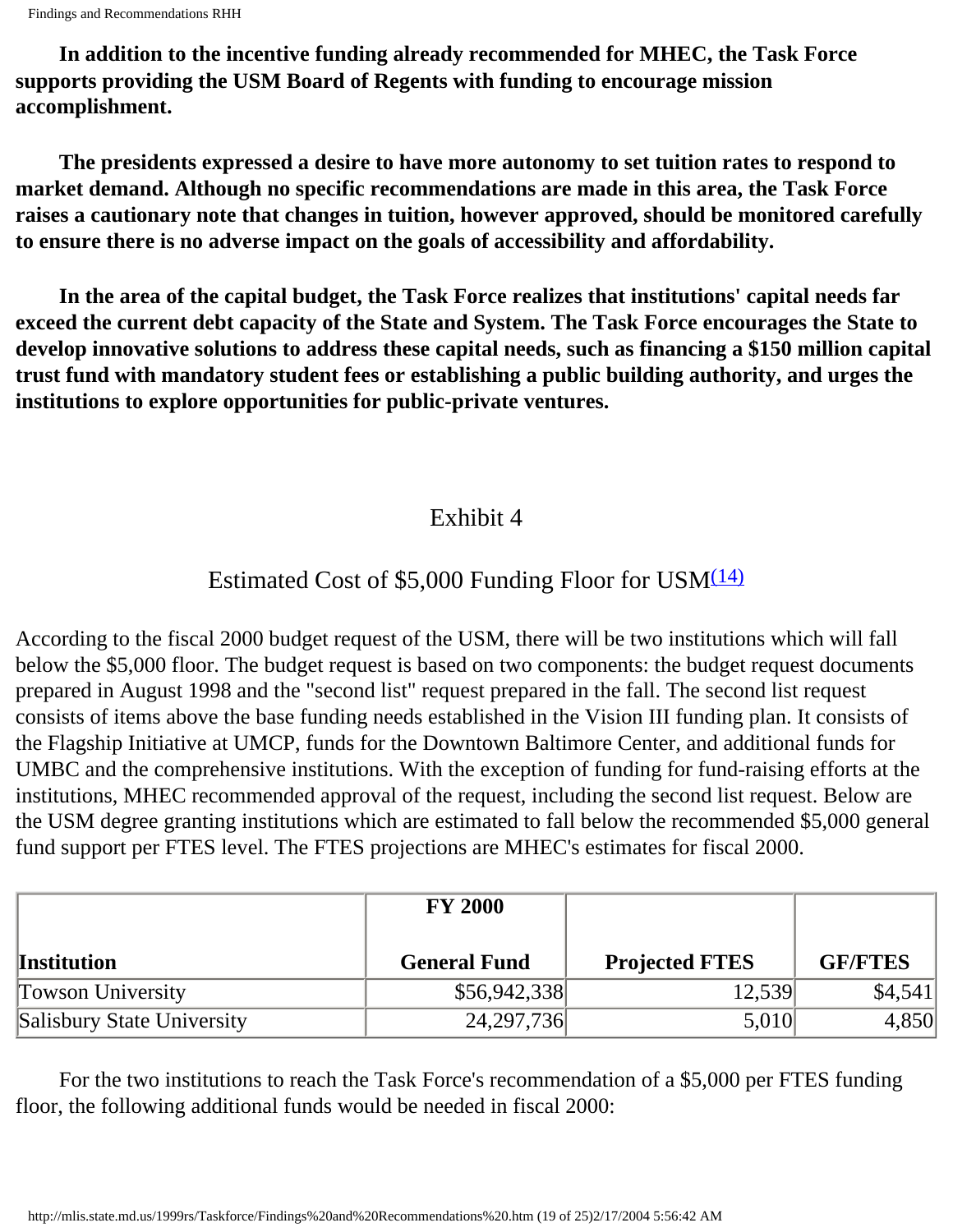| <b>Institution</b>         | <b>GF/FTES</b> | <b>Funding Floor</b> | <b>Funds Needed</b> |
|----------------------------|----------------|----------------------|---------------------|
| <b>Towson University</b>   | \$4,541        | \$5,000              | \$5,755,401         |
| Salisbury State University | 4,850          | 5,000                | 751,500             |
| Total                      |                |                      | \$6,506,901         |

## **Exhibit 5**

## **Estimated Cost of UMCP Funding Floor**

 At the Task Force's December 22 meeting, UMCP proposed a four-year plan raising total appropriations based on Integrated Post-Secondary Education Data Systems (IPEDS) funding/FTES, recognizing it as the only national data available for aspirational peers comparisons. UMCP's aspirational peers include: University of California, Berkeley; UCLA; University of Michigan; University of Illinois; and University of North Carolina Chapel Hill. The Task Force approved a funding increase based on this proposal. However, to achieve GF/FTES figures consistent with the methodology used by the Department of Budget and Management and the General Assembly for all institutions, the figures were revised using MHEC enrollment projections. The estimated cost of the enhancement remains the same.

 The estimated cost of the funding floor recommended by the Task Force in fiscal 2000 based on the USM budget request is:

|                                          | <b>FY 2000</b> |
|------------------------------------------|----------------|
| <b>UMCP FTES (MHEC estimate)</b>         | 25,228         |
| <b>GF/FTES</b> recommended by Task Force | \$12,284       |
| General funds needed to reach GF/FTES    | \$309,900,000  |
| Estimated FY 2000 general funds          | \$300,800,000  |
| <b>Estimated cost in FY 2000</b>         | \$9,100,000    |

 The cost of implementing the recommended funding level in fiscal 2001 based on USM's Vision III Funding Plan is:

|                                          | <b>FY 2001</b> |
|------------------------------------------|----------------|
| <b>UMCP FTES (MHEC estimate)</b>         | 25,232         |
| <b>GF/FTES</b> recommended by Task Force | \$13,443       |
| General funds needed to reach GF/FTES    | \$339,200,000  |
| Estimated FY 2001 general funds          | \$328,300,000  |

 $\overline{1}$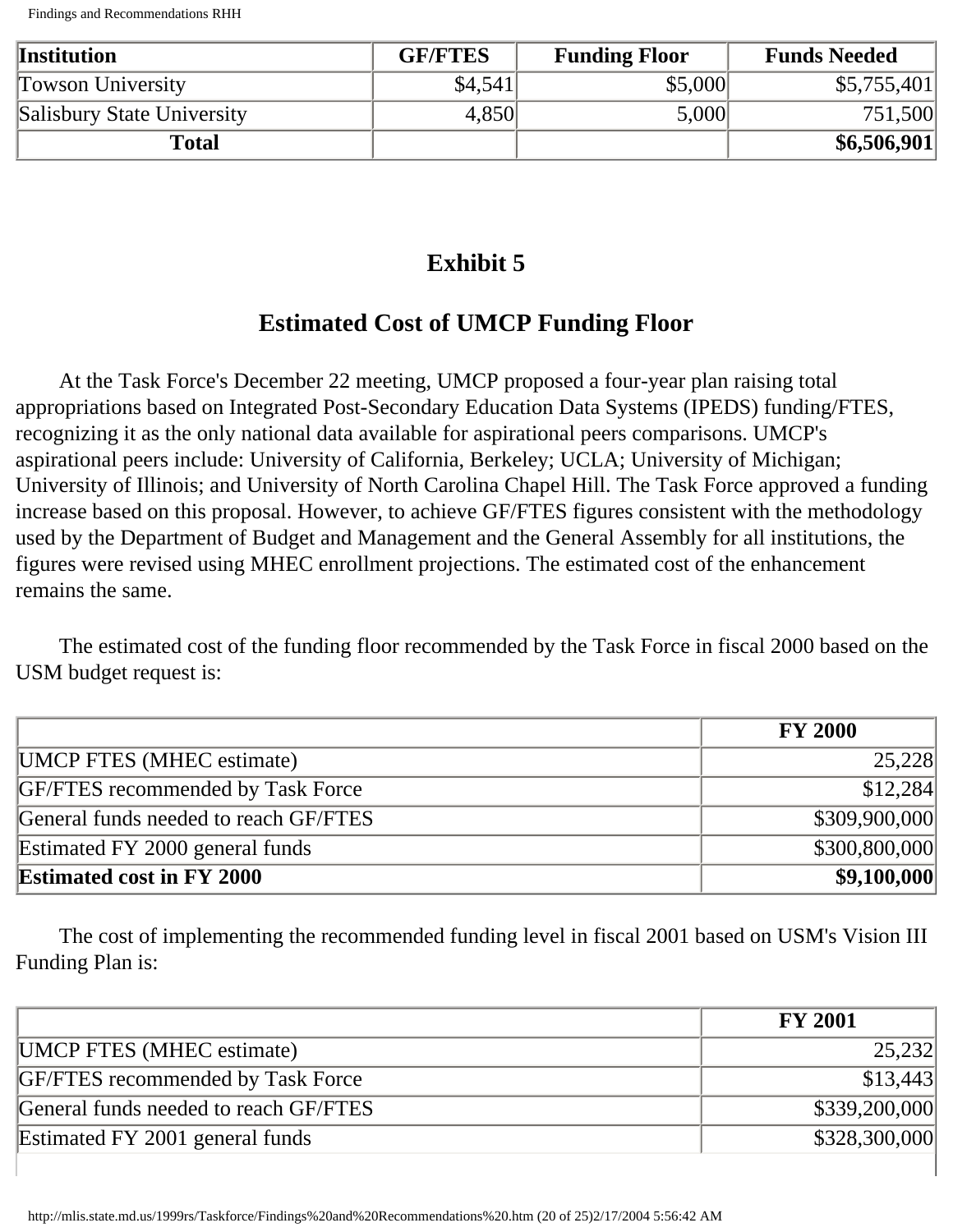#### **Estimated cost in FY 2001 \$10,900,000 \$10,900,000**

## **Fund Raising**

 The Private Donation Incentive Program (PDIP) was effective July 1, 1989 through June 30, 1997. The program, which was designed to promote private fundraising, required the State to provide funds to four-year public higher education institutions and community colleges receiving eligible private donations. The program provided State funding in an amount equal to: the first \$250,000 of eligible pledges; one-half of the next \$1,000,000 or any portion thereof; and one-third of the amount in excess of \$1,250,000. The program limited State funding to:

- \$250,000 for each community college;
- \$1,250,000 each for the University of Maryland, College Park and the University of Maryland, Baltimore; and
- \$750,000 for each other eligible institution.

## **Findings**

 PDIP was successful. Over its life, the program increased the endowment funds of public two- and four-year institutions by approximately \$47 million. Many institutions, especially the community colleges, had not previously had aggressive campaigns to solicit private support. Although legislation was introduced to extend the program, it was not enacted by the General Assembly due to competing higher education needs.

 During the 1998 legislative session, Senate Bill 339 was enacted creating the Innovative Partnerships for Technology, modeled after PDIP. This legislation provides matching State grants (not to exceed \$200,000 during each eligibility period) for private donations dedicated to technology enhancements at specified State community college campuses.

## **Recommendations**

 **The Task Force supports the re-establishment of the Private Donation Incentive Program with State funds to be used to promote excellence in higher education.** 

#### **Foundation Activities**

 The University System of Maryland and its institutions have relationships with 21 affiliated foundations, including seven foundations affiliated with the University of Maryland, College Park; two foundations affiliated with the University of Maryland, Baltimore; and one alumni association. These foundations are incorporated charitable organizations established to benefit their respective universities.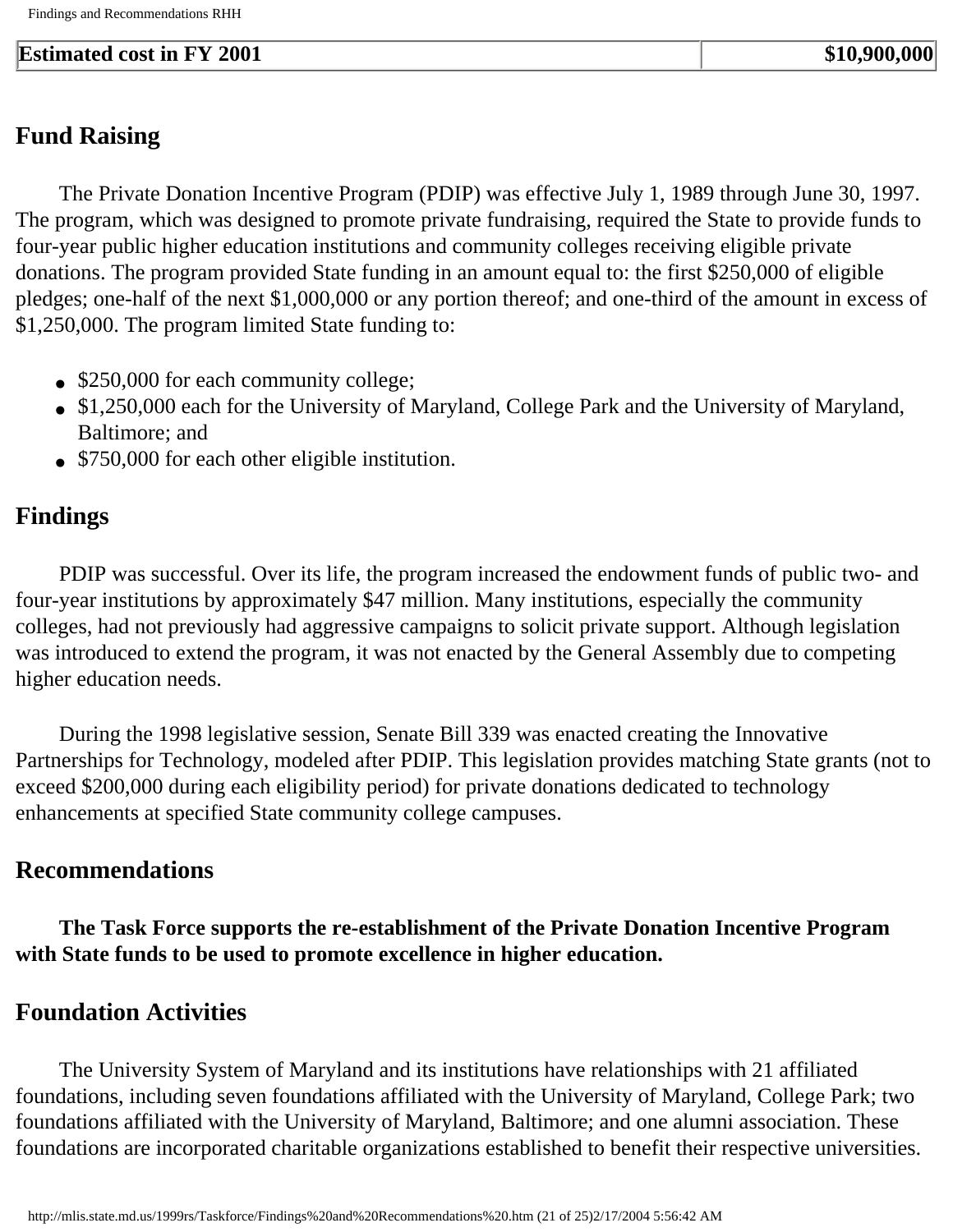The following five universities have institutional foundations:

- Coppin State College;
- Frostburg State University;
- Salisbury State University;
- Towson University; and
- University of Baltimore.

 The University of Maryland Foundation, Inc. (UMF) provides a complete array of business and investment services to eight foundations affiliated with the following institutions:

- Bowie State University;
- University of Maryland, Baltimore;
- University of Maryland Baltimore County;
- University of Maryland Biotechnology Institute;
- University of Maryland Center for Environmental Science
- University of Maryland, College Park
- University of Maryland Eastern Shore; and
- University of Maryland University College.

 Although these institutions retain full responsibility for fund raising, UMF manages foundation assets and provides philanthropic support. In addition, UMF has entered into agreements to manage endowment funds for five foundations and one alumni association affiliated with other USM institutions. UMF is an independent corporation that supports its own staff and operating expenses at a cost of about one cent for every dollar of income. Currently, UMF manages assets of \$325 million for the foundations. Over the past three years, UMF's average return on investments has been slightly more than 20%.

## **Findings**

 During the deliberations of this Task Force, Dr. C. D. Mote, Jr., President of the University of Maryland, College Park (UMCP), expressed his desire for UMCP to have an institutionally based "dependent" foundation as opposed to the current "independent" foundation. A dependent foundation utilizes the staff employed by the university, raises money, and invests assets. All gifts from the foundation flow through the university accounts. An independent foundation employs its own staff, invests assets, provides support for fund raising, but is not responsible for fund raising. In addition, funds from an independent foundation do not flow through the university accounts. Because an institutionally based dependent foundation is exclusively focused on the campus, Dr. Mote argued that this structure is more conducive to fund raising. A corollary benefit of such dependent foundations is that the transactions would be subject to legislative audit.

 In the fall of 1998, the Board of Regents established a special committee to take an in-depth look at all USM affiliated foundations and fund raising activities. Based on the work of this special committee,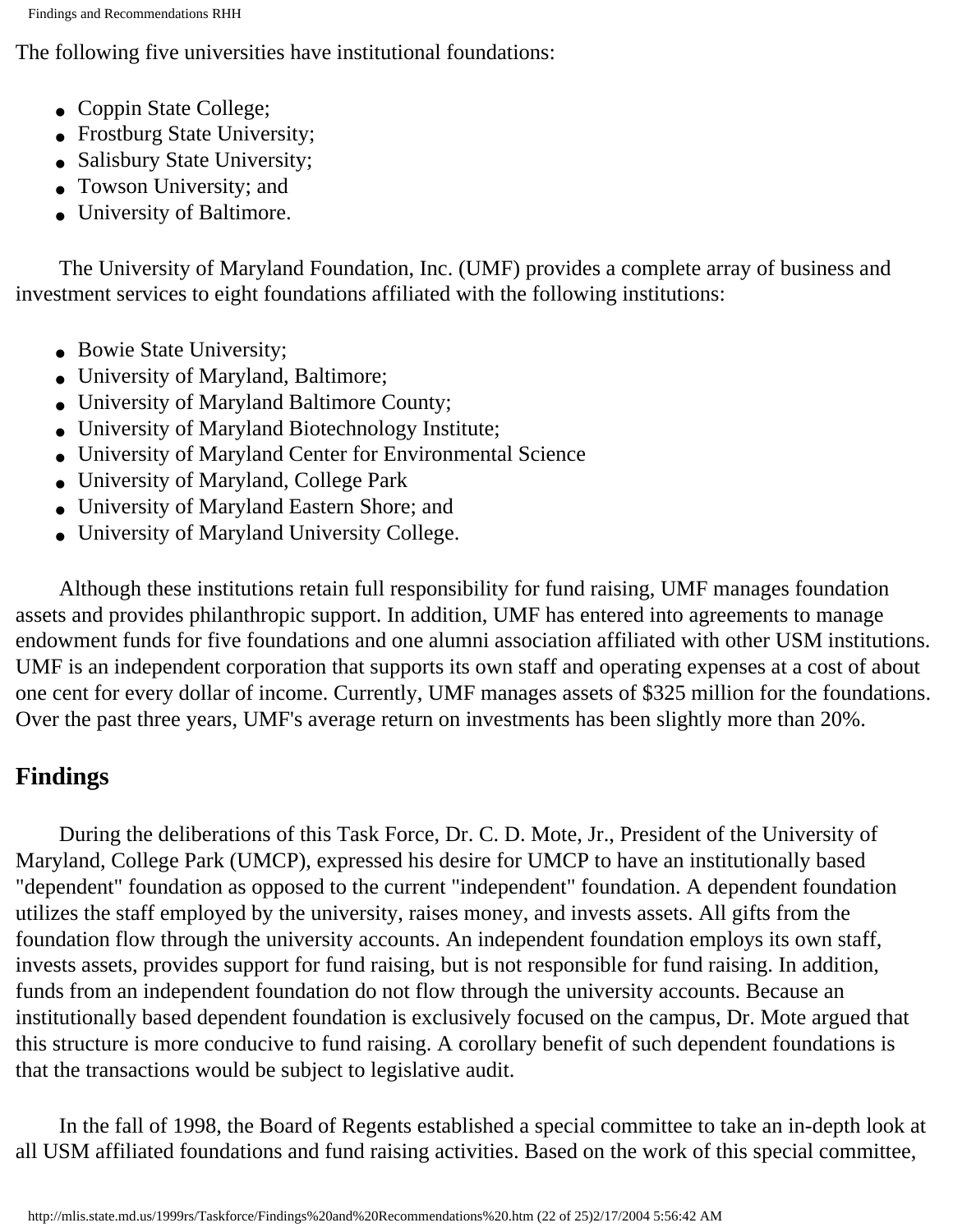the Board of Regents will submit recommendations to the Governor and the General Assembly in February, 1999.

#### **Recommendations**

 **The Task Force believes that a "dependent" foundation could have significant value for USM institutions and deserves careful consideration. Therefore, the Task Force supports the Board of Regent's appointment of a special committee to study this issue. The Task Force recommends that the special committee and the Board of Regents submit a report with recommendations to the Governor and the General Assembly in time for consideration during the 1999 legislative session. In addition, the Task Force encourages the Board of Regents to involve the USM presidents in their deliberations and to ensure their support of any resulting recommendations.** 

## **Technology Initiative**

 In January 1998 the Governor signed an executive order creating the Commission on Technology in Higher Education which focused its efforts on evaluating the technology infrastructure needs of the State's higher education community. The final report of the commission was not made available until shortly before the Task Force concluded its deliberations.

## **Findings**

 Although the Task Force did not receive the commission report in time to consider its recommendations, the Task Force is concerned by the lack of a technology plan and funding initiative to address the needs and changing market of higher education into the next century. All of our institutions must be able to compete in the new marketplace of electronic education.

 Currently in Maryland, there are no funds appropriated specifically for technology improvements at the higher education institutions aside from funds primarily to address the Year 2000 problem. The recommendations of the Governor's commission call for the establishment of the Maryland Educational Network to respond to the needs of education providers and focus on services to students, faculty, and administrators. The commission recommended that the network be managed and operated by the University System of Maryland. The commission estimated that State's investment for this project would be approximately \$94.3 million over five years and would include:

- $\bullet$  design, development, and implementation of the network (24.7 million);
- one-time costs for a baseline level of services (\$7.1 million);
- matching grants for hardware and software (\$24.5 million);
- innovative Projects Grant Program which provides funding on a competitive basis (\$16.0) million); and
- faculty training and professional development (\$22.0 million).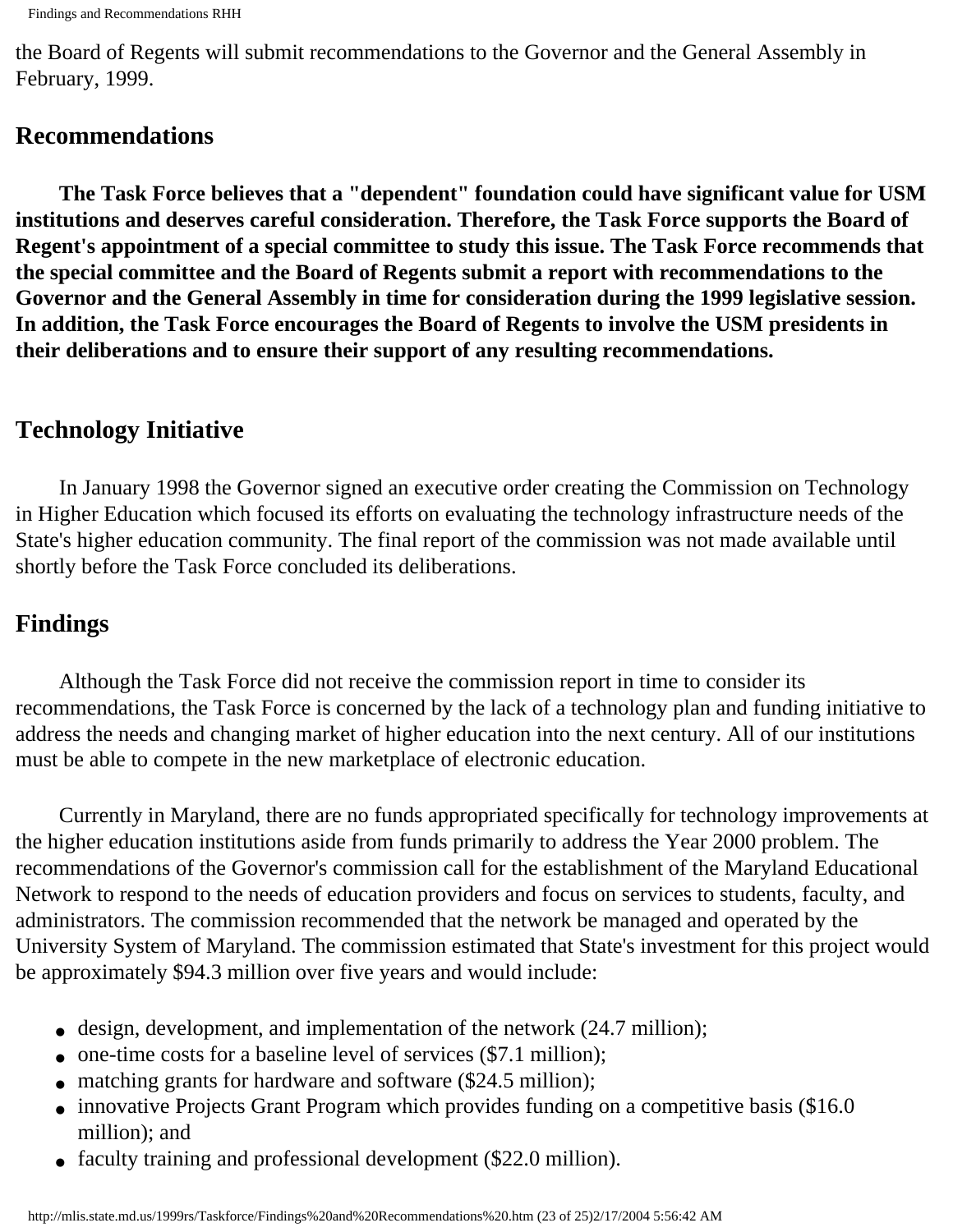The commission's report focused on the information technology network issues related to higher education, and did not directly address some of the automated administrative issues facing the USM. There are two systems that manage the computer software functions among USM institutions. These systems manage software for institutions to perform their financial operations, including payroll. One manages systems for the former University of Maryland institutions and is located on the College Park Campus. The other system is operated on the campus of Bowie State University and maintains systems for the remaining institutions. The Bowie Service Center manages the financial software functions of several institutions adequately, though the technology is not the most current. Discussions among the associated institutions to manage their own systems independently have been delayed until after 2000, when Year 2000 programming issues have been resolved.

#### **Recommendations**

 **The Task Force urges the Governor and General Assembly to closely examine and consider the recommendations of the Governor's Commission on Technology in Education and other technology and information systems needs of USM.** 

## **College Preparation Intervention Program**

 The 1988 legislation required MHEC to establish and administer a College Preparation Intervention Program (CPIP), to raise the level of academic preparedness of economically and environmentally disadvantaged students who go on to college. The legislation provided that the program could include certain activities, including: improve the diagnosis of basic skill deficiencies of middle and high school students to enhance the preparedness of the students for college; establish a testing program, using presently administered tests to the extent possible, to evaluate the achievement levels and assess the preparation of high school students who are potentially college-bound; and improve information to high schools and local school systems concerning the performance of their graduates at the college level in specified areas. The program was implemented on a three-year pilot basis beginning July 1, 1989.

## **Findings**

 Although regarded as very successful, the program was not continued after the expiration of the pilot period. However, as a result of the foundation laid by CPIP, Maryland was one of six states to win a five-year competitive grant to initiate the federal National Early Intervention Program, which is in its final year of implementation. Maryland could be eligible for \$2.5 million under the new federal early intervention program if State matching funds are allocated.

## **Recommendations**

 **The Task Force supports the College Preparation Intervention Program and encourages the**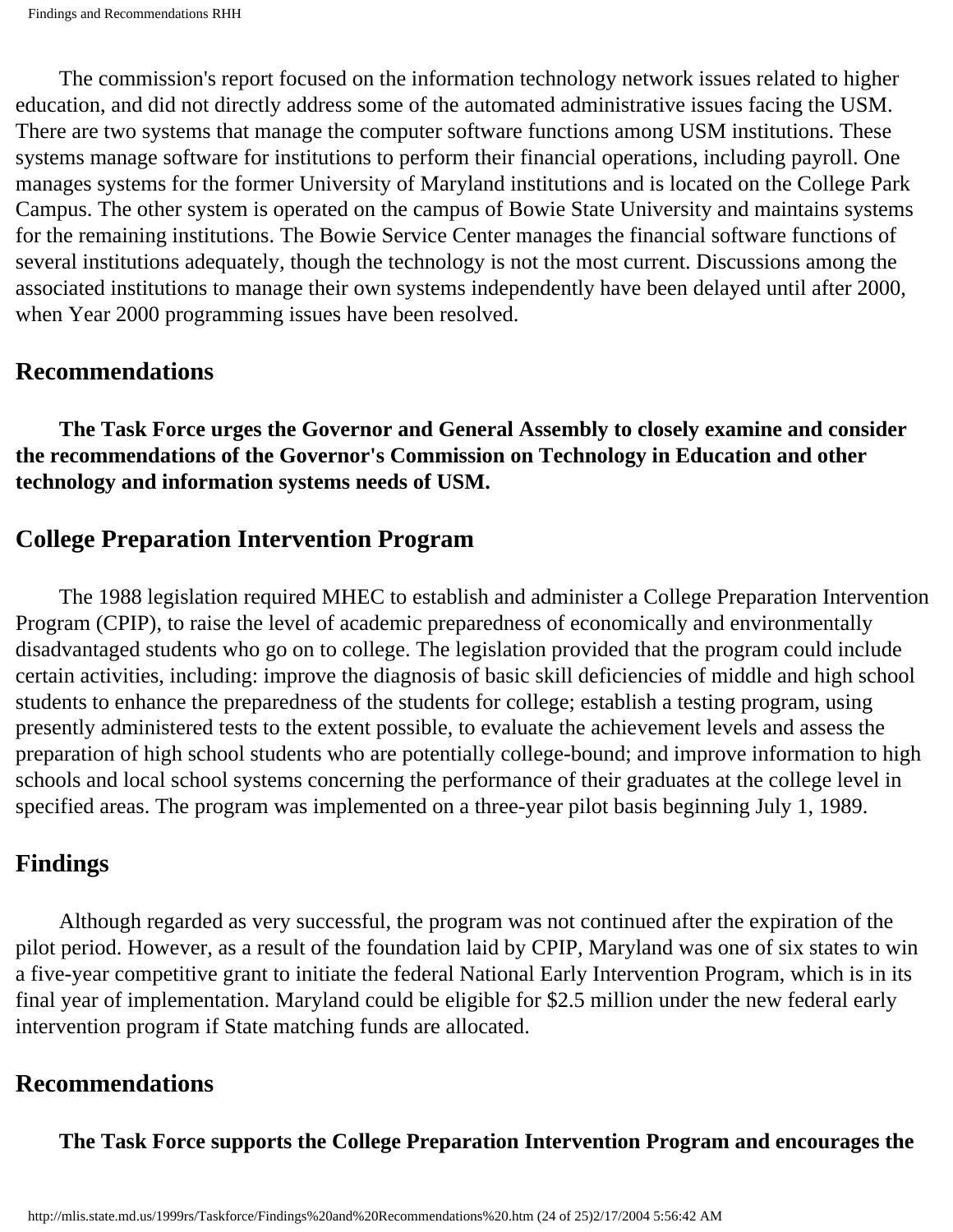#### **State to take advantage of matching federal funds to re-establish this successful program.**

1. *Report to the Task Force to Study the Governance, Coordination, and Funding of the University System of Maryland,* Association of Governing Boards of Universities and Colleges, November 11, 1998, p. 29

2. *Task Force to Study the Governance, Coordination, and Funding of the University System of Maryland,*  Education Commission of the States, November 11, 1998, p. 11.

<span id="page-91-0"></span>3. *Report to the Task Force to Study the Governance, Coordination, and Funding of the University System of Maryland,* Association of Governing Boards of Universities and Colleges, November 11, 1998, pp. 4 and 13.

<span id="page-91-1"></span>4. *Ibid. p. 9*

<span id="page-91-2"></span>5. *Ibid. pp. 28 and 29.*

<span id="page-91-3"></span>6. *Task Force to Study the Governance, Coordination, and Funding of the University System of Maryland,*  Education Commission of the States, November 11, 1998, pp. 11 and 12.

<span id="page-91-4"></span>7. *Report to the Task Force to Study the Governance, Coordination, and Funding of the University System of Maryland,* Association of Governing Boards of Universities and Colleges, November 11, 1998, Appendix A, pp. 7 and 8.

<span id="page-91-5"></span>8. *Task Force to Study the Governance, Coordination, and Funding of the University System of Maryland,*  Education Commission of the States, November 11, 1998, p. 12.

<span id="page-91-6"></span>9. *Report to the Task Force to Study the Governance, Coordination, and Funding of the University System of Maryland,* Association of Governing Boards of Universities and Colleges, November 11, 1998, pages 14 and 32, and Appendix A, p. 8.

<span id="page-91-7"></span>10. *Ibid. pp. 30 and 31.*

<span id="page-91-8"></span>11. *Task Force to Study the Governance, Coordination, and Funding of the University System of Maryland,*  Education Commission of the States, Nov. 11, 1998, pp. 4 and 5.

<span id="page-91-9"></span>12. *Ibid. p. 10.*

<span id="page-91-10"></span>13. *Task Force to Study the Governance, Coordination, and Funding of the University System of Maryland,* Education Commission of the States, December 2, 1998, pp. 12 and 13.

<span id="page-91-11"></span>14. Includes USM degree granting institutions except UMUC.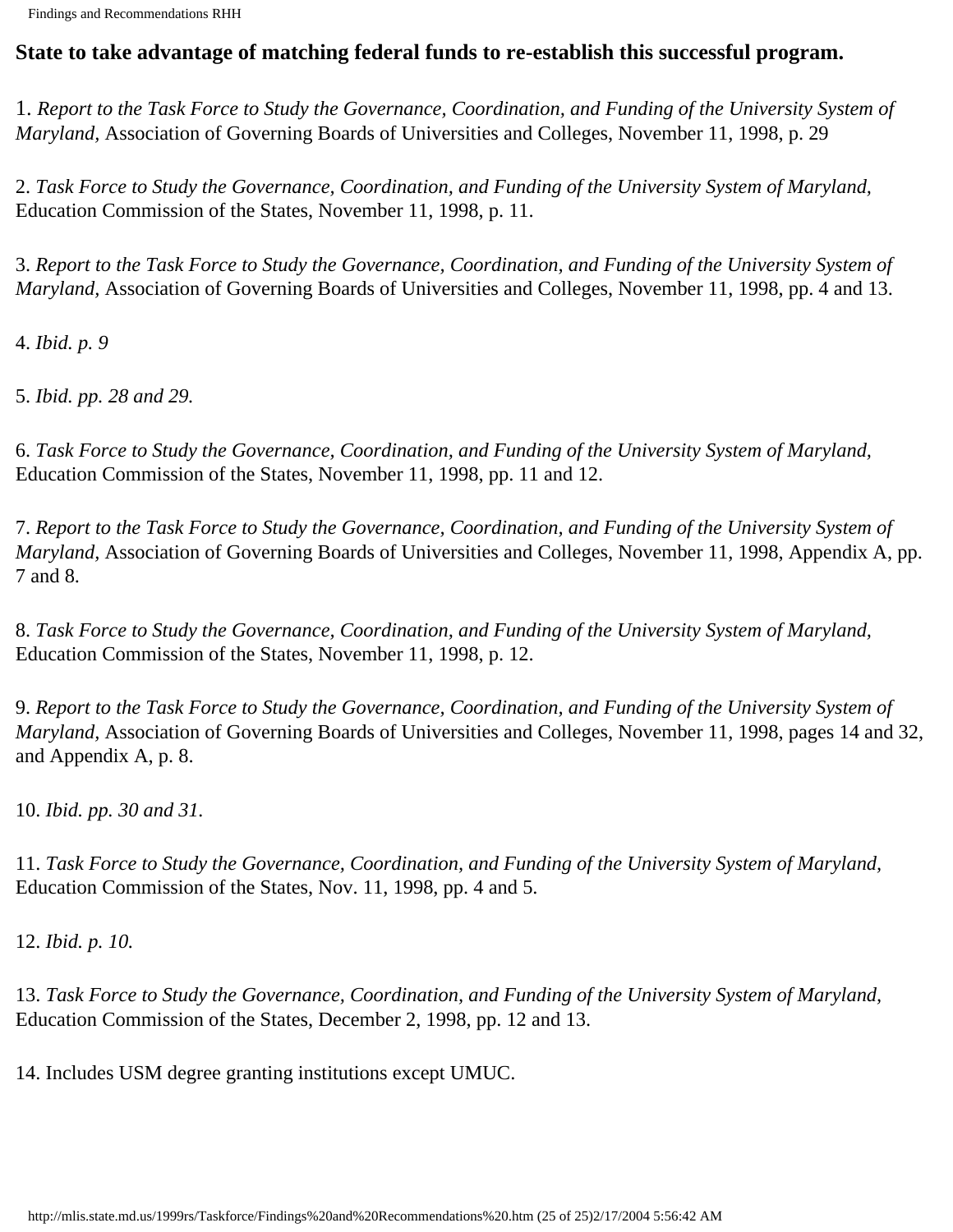#### **M E M O R A N D U M**

**TO:** Admiral Charles R. Larson, USN (Ret.) Chairman, Task Force to Study the Governance, Coordination and Funding of the University System of Maryland **FROM:** Dolores Richard Spikes

## President

**DATE:** January 11, 1999

### **RE:** Comments on the Findings and Recommendations of the Task Force's Initial Draft Report **RE: (Received by Facsimile January 7, 1999)**

 Thank you for providing an opportunity for Task Force members to respond to the above-referenced draft report. It is my request that these comments be appended to and become a part of the final report. My comments reflect grave concerns and disagreement with process and fairness in at least one area of the report.

 I must acknowledge with great appreciation your assuming responsibility for directing the work of the Task Force, especially given the short timeframe for what I first assumed was a monumental task. You were a very effective chairman (no surprise to me, since I had the opportunity to view your work at the U.S. Naval Academy for a while). Thank you for taking the time to brief yourself so quickly on so many aspects of the University System of Maryland - no small accomplishment in and of itself.

 My comments on the draft report follow. First, I do not concur with the proposition in your letter of transmittal (01/06/1999) of the draft report relative to:

- 1. Including funding requests immediately for two additional University System of Maryland (USM) institutions, still leaving several others out of such requests; and
- 2. Excluding Bowie State University and Coppin State College from the \$5,000 floor for the comprehensives on the premise that they are scheduled to receive enhancements in the Governor's FY 2000 budget that will lift them above the \$5,000/per student FTE (Full-Time Equivalent) floor.

 My objection to Item 1 above is for essentially the same reason that I objected to the initial proposal (which I will speak to later) as adopted by the Task Force via majority vote. The objection is basically a fairness issue: If the other institutions had been told to supply the Task Force with comparative data based on funding per student FTE for aspirational peers, we can be assured that their presidents would have readily complied. The data for the University of Maryland College Park (UMCP) was presented hurriedly to the Task Force without much discussion during the Task Force's last few hours of deliberation. As I stated at the time, the only specific proposal that had surfaced and was discussed, even before the Task Force began its deliberations, was the one offered by Hoke Smith, President of Towson University, for the comprehensive institutions. In addition, during discussions prior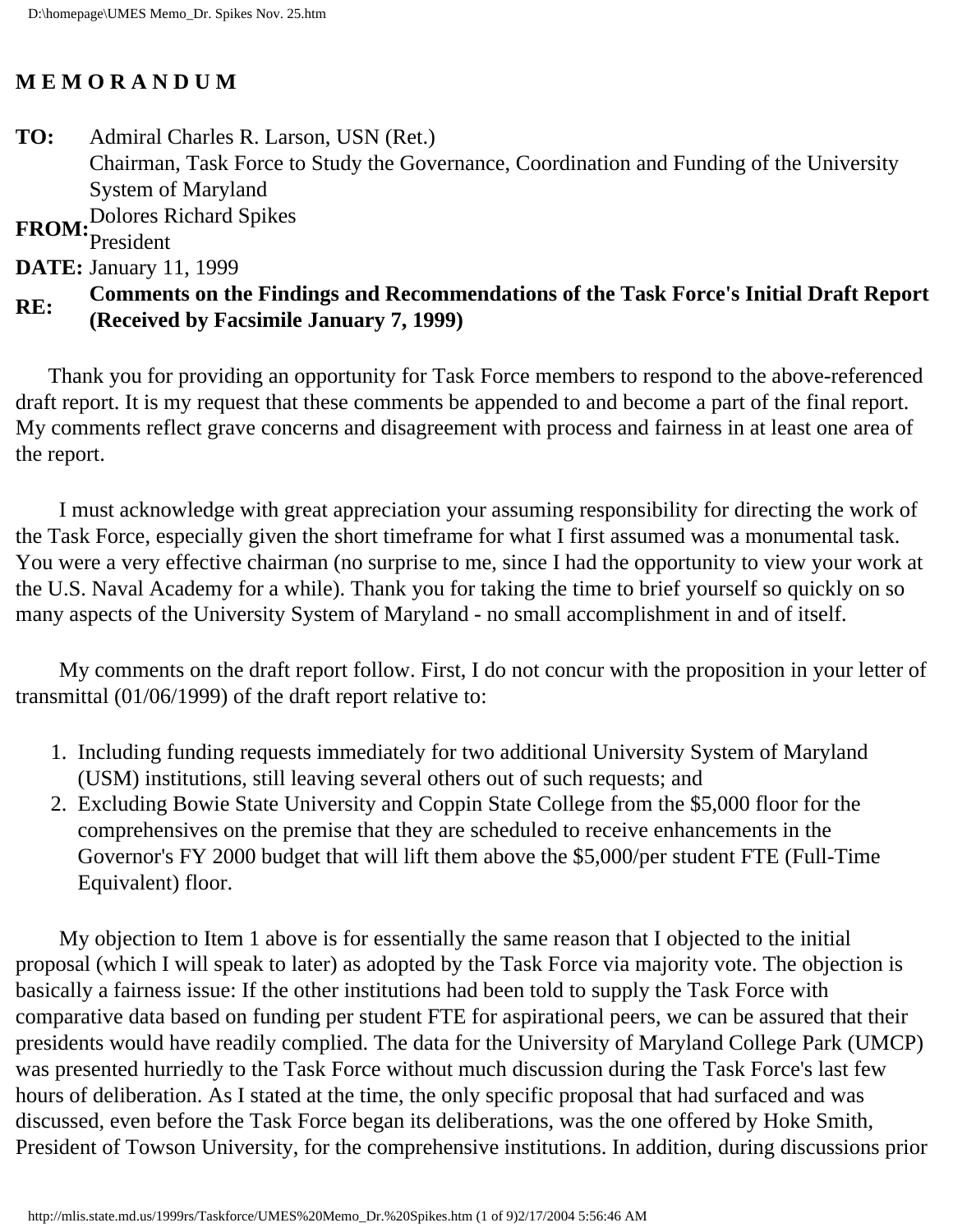to the Task Force's rather hurried decision-making due to time constraints, there seemed to be general consensus (or, minimally, no objection) that there should be different floors advanced for different categories or types of institutions and that universities would also receive funding based on mission and other yet-to-be established criteria.

 I did not perceive the \$5,000/FTE for the comprehensives as an "enhancement." The reference in your letter of transmittal to additional funding for the other universities mentioned therein as enhancements again begs the issue of fairness and rationality in deciding the funding amounts cited.

 If additional funding based on "per student FTE" is to be recommended for FY 2000, then request comparative data from presidents of other institutions relative to aspirational peers or other acceptable measures from each institution and recommend funding, where applicable.

 Now, relative to Item 2 in your letter of transmittal, I take exception to exclusion of Bowie and Coppin, should funding per FTE for the comprehensives be advanced for FY 2000 (or even thereafter in this case). The reason given is that "enhancements" for these institutions are included in the Governor's FY 2000 budget that will increase their per student FTE funding over the \$5,000/FTE floor. Of course, "enhancements" are included - for specific purposes that would not allow the total flexibility as would come otherwise! As I stated in my correspondence of 11/25/98 to you (copy attached hereto), such enhancement funds for Historically Black Colleges and Universities should not be included in the base funding.

 To do so really distorts the facts that (1) the enhancements are to help to build infrastructures and programs neglected for so long by the State in these institutions, (2) some programs placed at one or more of these institutions for purposes of attracting Caucasian students are high-cost programs, (3) the "economy of scale" in a "one-size fits all amount per FTE" is not factored in (this argument would apply to Frostburg, as well); that is, one expects "amount/FTE" to be higher in smaller institutions. The latter was quite apparent in the figures from Legislative Services. It is noticeable, however, that as institutions have grown in enrollment, their costs per FTE have declined, and (4) the presidents of these institutions within the USM have conveyed the thought that the funding level and enhancement monies, operationally especially, leave much to be desired in erasing inequities and helping to build institutions of greater quality, as expected and as should be the case.

The comments that follow are directed to the body of the draft report.

1. When I asked the question "Does the prioritization of goals as listed in the report relate directly to prioritization of funding, as well, the response seemed to me to be "not necessarily the case." I had hoped that the Task Force would come back to some discussion of priorities in funding. I take full responsibility, however, for my own naivete relative to understanding some political facets of the Task Force's deliberation, as pointed out to me by some of my colleagues (after the Task Force had concluded its deliberations). At any rate, enhancing the Historically Black Institutions, must, I believe, be given much higher funding priority - morally and legally.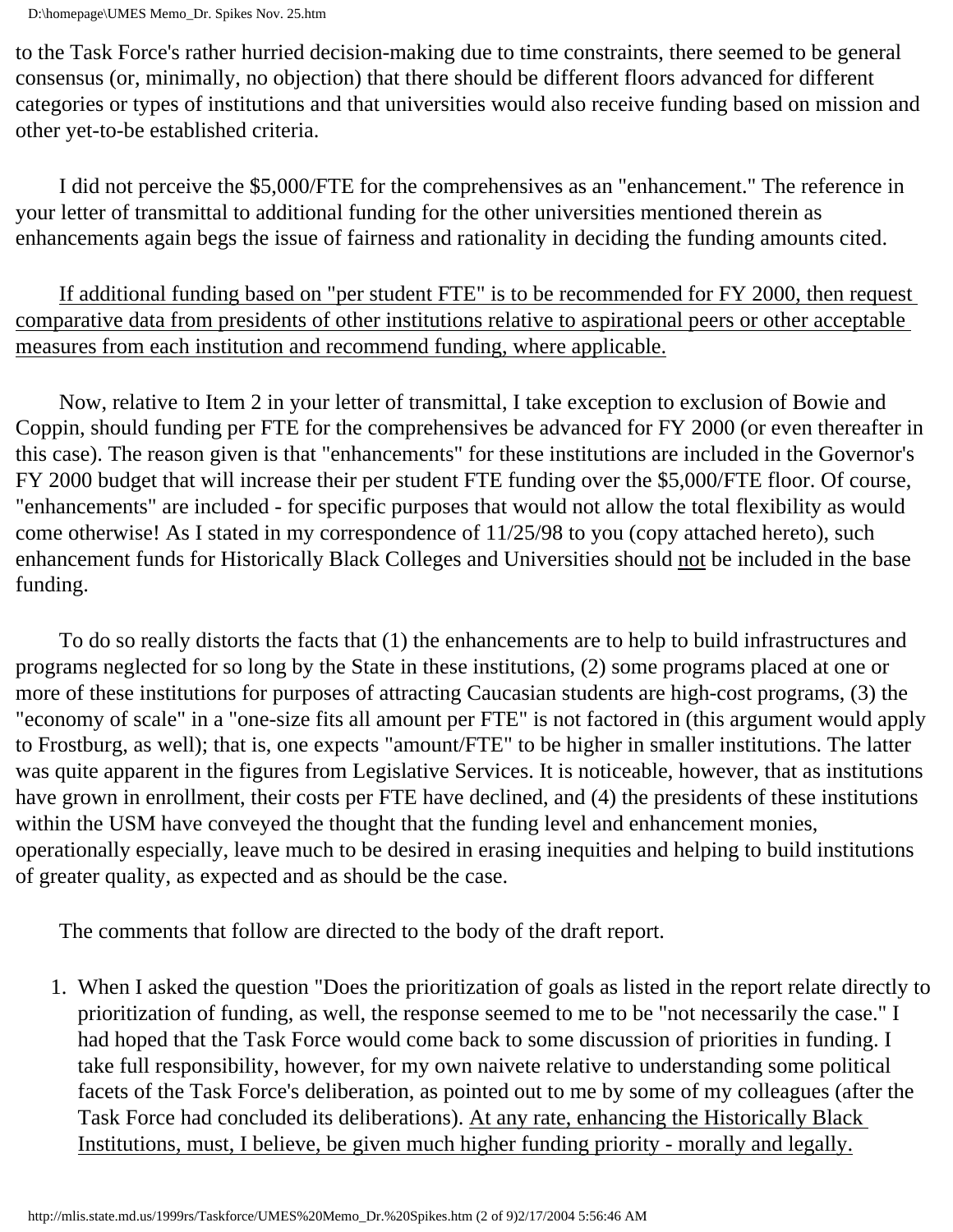Delegate Rawlings posed the question "When does enhancement of the HBIs end?" This is a fair enough question (but must also be applied to other institutions that have "enhancement" goals to arrive at certain academic destinations). I, for one, would welcome the opportunity for discussions and planning relative to this question. One thing is certain - that time has not yet arrived.

Perhaps I missed the point at which some of the goals on pages 5 and 6 were agreed to. I did not recognize all of these as having come before the Task Force in the order given.

- 2. As was stated earlier, I am not in total agreement with the Recommendation on page 21 of the draft report regarding a FY 2000 supplemental budget. For emphasis, we repeat:
	- Enhancement funding for the HBIs should be given priority of the first magnitude and such funding should not serve to penalize the institutions in terms of per student FTE funding. Further, the size of an institution should NOT be overlooked when considering its cost/FTE. (Especially relevant are the figures for smaller institutions).
	- In fairness to all the USM presidents, each should have an opportunity to submit rationale for supplemental funding in FY 2000 (FTE based on type or category of institution, or other basis for non-degree granting institutions).

I asked that my views on the FY 2000 supplemental budget be made a part of the record; I felt very strongly about this issue and, as I indicated, would not have voted for it even if UMES had been included, absent the opportunity for the other presidents to at least present proposals on this subject. Nevertheless, I would be remiss to not point out that UMES' 1890 land-grant status (and all that this implies, as I articulated to the Task Force and embodied simply in a terse statement given to the staff but not included in the draft report; UMES should have been developed long ago as a research doctoral II university) renders it no less deserving of supplementary FY 2000 funds than the other institutions that were added to the initial recommendation. I suspect that an institution like Frostburg, with the region that it serves heavily dependent on that institution's economic development activities, would say the same. In short, contrary to what I believed was he thrust of the Task Force's discussion on supplemental funding, mission was unfairly introduced as a factor for FY 2000 supplemental funding for selected institutions.

 I am hopeful that the inclusion of this response does become a part of the final report, as my comments during the Task Force meeting are not reflected in the draft report.

 Finally, I have offered my objections formally to what I consider more substantive points. But I hasten to point out that except for these points, the staff (of the Task Force) did a marvelous, seemingly superhuman task of assembling a fine report that substantially addresses several of the issues raised. Regretfully, the brevity of time allowed for deliberations did not permit enough discussion. And, then, there was the recurring theme from consultants, who when asked what are the factors that contribute to the eminence of a university, said - over and over - money and leadership (or, if you will, leadership and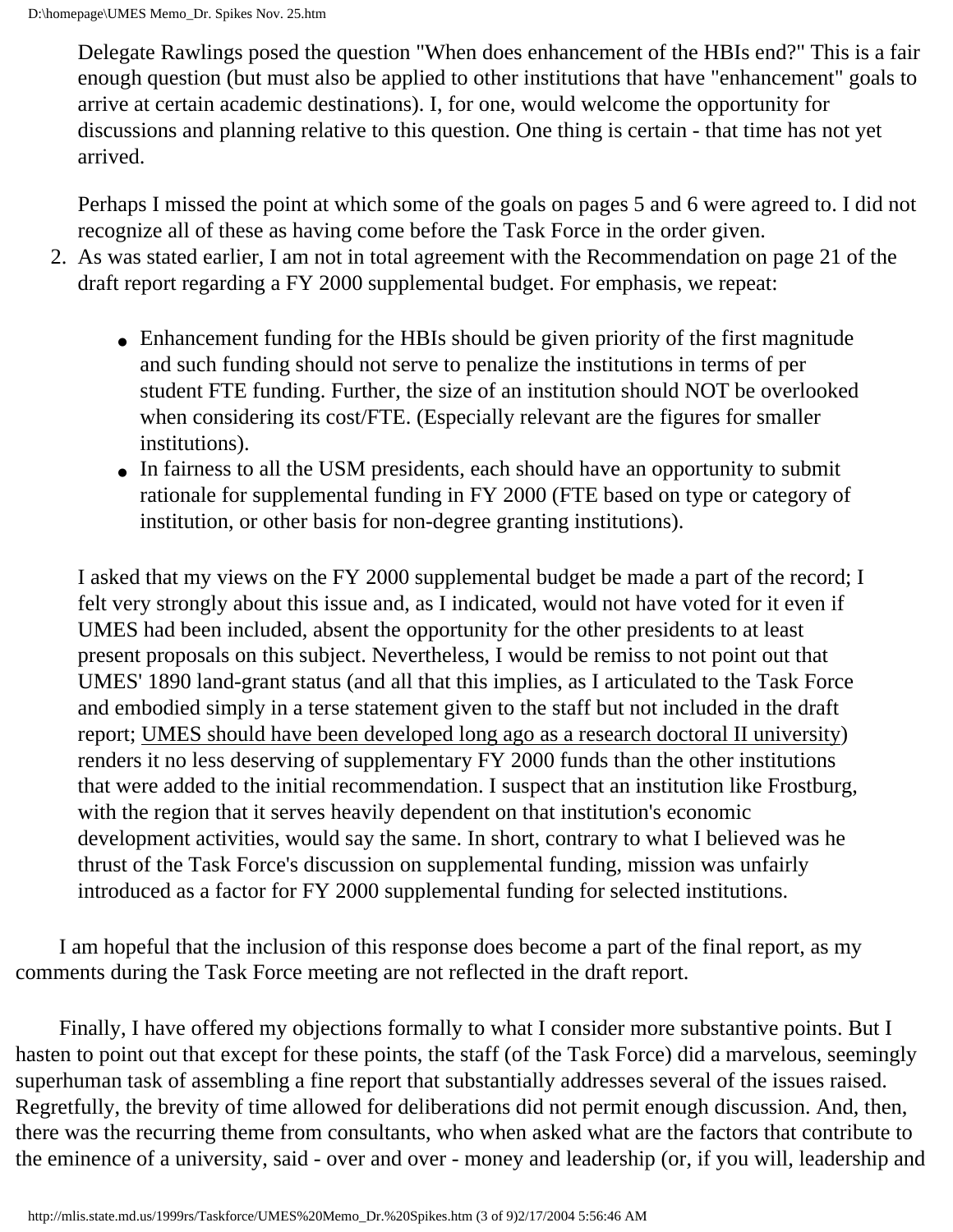D:\homepage\UMES Memo\_Dr. Spikes Nov. 25.htm

money). . . . (i.e., to be continued)

Attachment

Cc: Task Force Members w/attachment

USM Chancellor w/attachment

USM Presidents w/attachment

#### **M E M O R A N D U M**

TO: Admiral Charles R. Larson, USN (Ret.) Chairman, Task Force to Study the Governance, Coordination, and Funding of the University System of Maryland FROM:Dolores R. Spikes, President DATE: November 25, 1998 RE: Comments to the Task Force as Requested in Your Letter Dated November 16, 1998

 I had hoped to refrain from significant comments (except for the opportunity already provided to each USM president to make presentations to the Task Force) until the Task Force was ready to deliberate following input from the parties heretofore stipulated. This position was taken with the intent of my attempting to reach conclusions based on all available data at the time, rather than having reached firm positions prior to the Task Force's deliberations. I am now leaning toward a judgment that my original tenet is not practicable. Thus, I will respond to this opportunity as best as I can at this time. (Because of the holiday break, this memo has not been proofed by me but faxed to you by my secretarial staff.)

I. The Budget Process and Resource Allocation Process Among USM Institutions

 It is interesting to note that those presidents, when asked if the Task Force "would be here now" if institutions had received sufficient funding, responded in each case "no." Yet, the ECS consultants reported that, in their view, low funding was not the root cause of problems facing many institutions.

 We heard only broad overviews of funding mechanisms for universities. There seems to be some "rough" consensus within the Task Force that some kind of format would be acceptable and fair. Perhaps! But in rough financial times, states tend to lower funding levels based on formulas just as they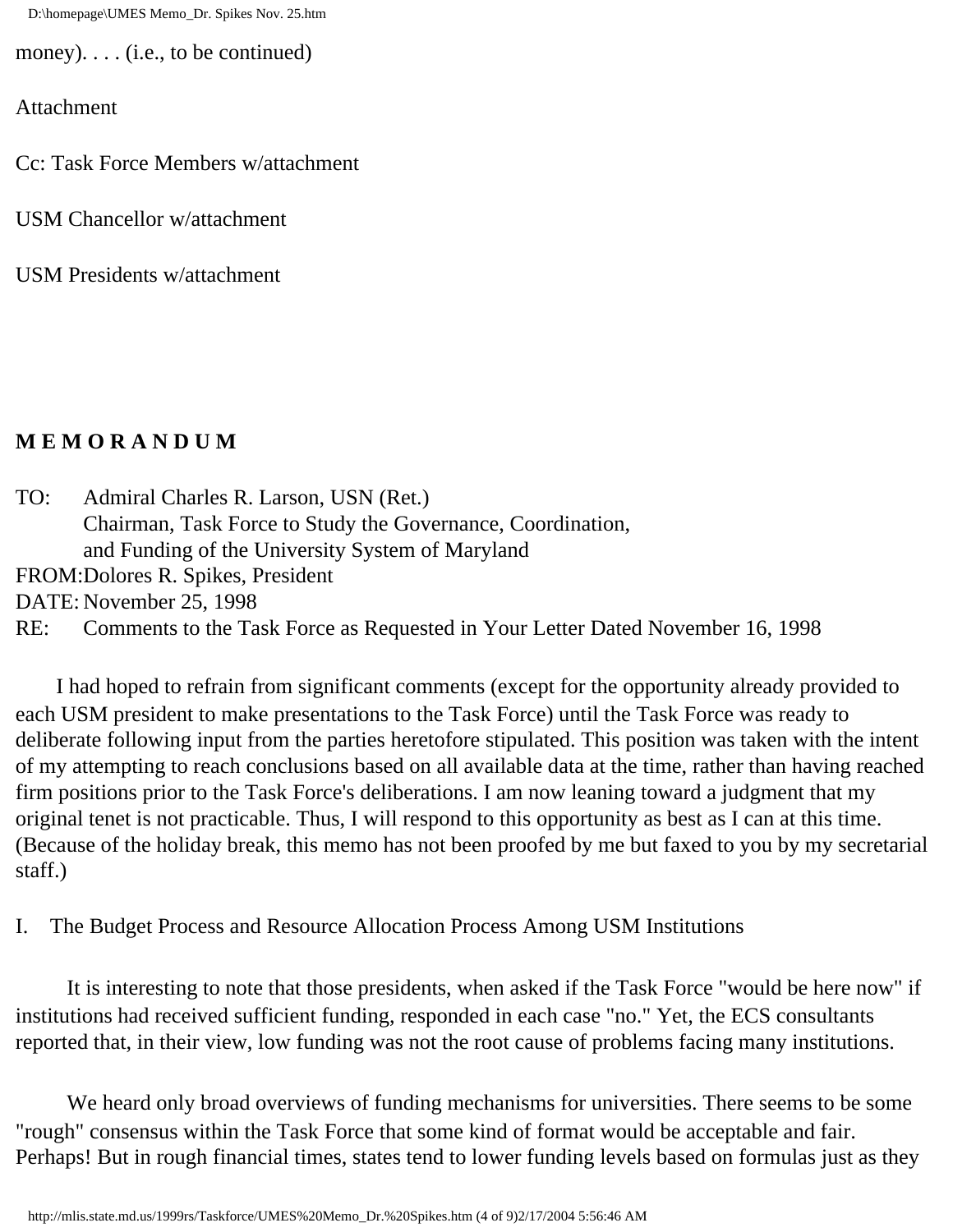do with other types of funding mechanisms. The argument that such a reduction, however, when applied equally to each and every institution is fairer when applied to formula-funding is without merit. I would be pleased to share personal experiences in this regard to any interested party.

 Nevertheless, I believe that the following principles should apply to any budget process and/or resource allocation:

- 1. The state itself must commit to a larger share of the state budget to higher education (i.e., the public four-year or professional program institutions). Otherwise, revised resource allocations within current budget allowances will not resolve conflicts or dissatisfactions now being discussed. Additionally, funding to private universities or to community colleges should not be tied to funding for the four-year colleges and universities in ways that may diminish the capacity of the state to fairly and adequately fund its public four-year institutions.
- 2. Each university should receive an allocation for basic operations. This may vary. For example, one expects that campuses with older buildings may require more funding for upkeep, especially if sufficient maintenance funding has been sporadic. While funding per FTE may be one of several useful indicators for purposes of comparative funding levels, I have seen no literature by the experts which characterize funding per FTE as a fundamental funding strategy. However, it is useful to examine this ratio from the perspective of rationale for low (or high) funding per FTE and the effects of level of this funding on the basic operations of the institutions. No consulting group did an adequate analysis in this regard. Yet, this issue is regarded by some of our presidents as a critical one and deserved more analytical attention from the consulting groups. In particular, it would have been good to have received several examples of successful formula applications, if indeed there are a number of these in operation.
- 3. The approved mission of each university must be significantly addressed through funding processes. This would take into account programmatic mission too. Thus, institutions heavily engaged in science and technology instruction, or health science instruction, or professional programs (at all degree levels), or land-grant programs, or research programs, or other specialized areas could receive funding necessary to carry out these approved missions.
- 4. Special enhancement or equity funding should not be included in the base appropriations, as this gives distorted views in various ratio analyses. However, it is obvious that guidelines for enhancement funds are needed and understood and, except for equity funding (historically black institutions or unexpected, rapid enrollment growth, or mandated accreditations, for example), special enhancement funding should not supplant base funding. (Some basic enhancement funds to all institutions are desirable and needed in the base funding.)
- 5. All mandated functions should be funded (mandated tuition exemptions for specified groups, accreditations of programs - new and retention of accreditation).
- 6. Resource allocations must be responsive in a timely fashion for substantial enrollment increases.

I will address separately the historically black colleges and universities issues below.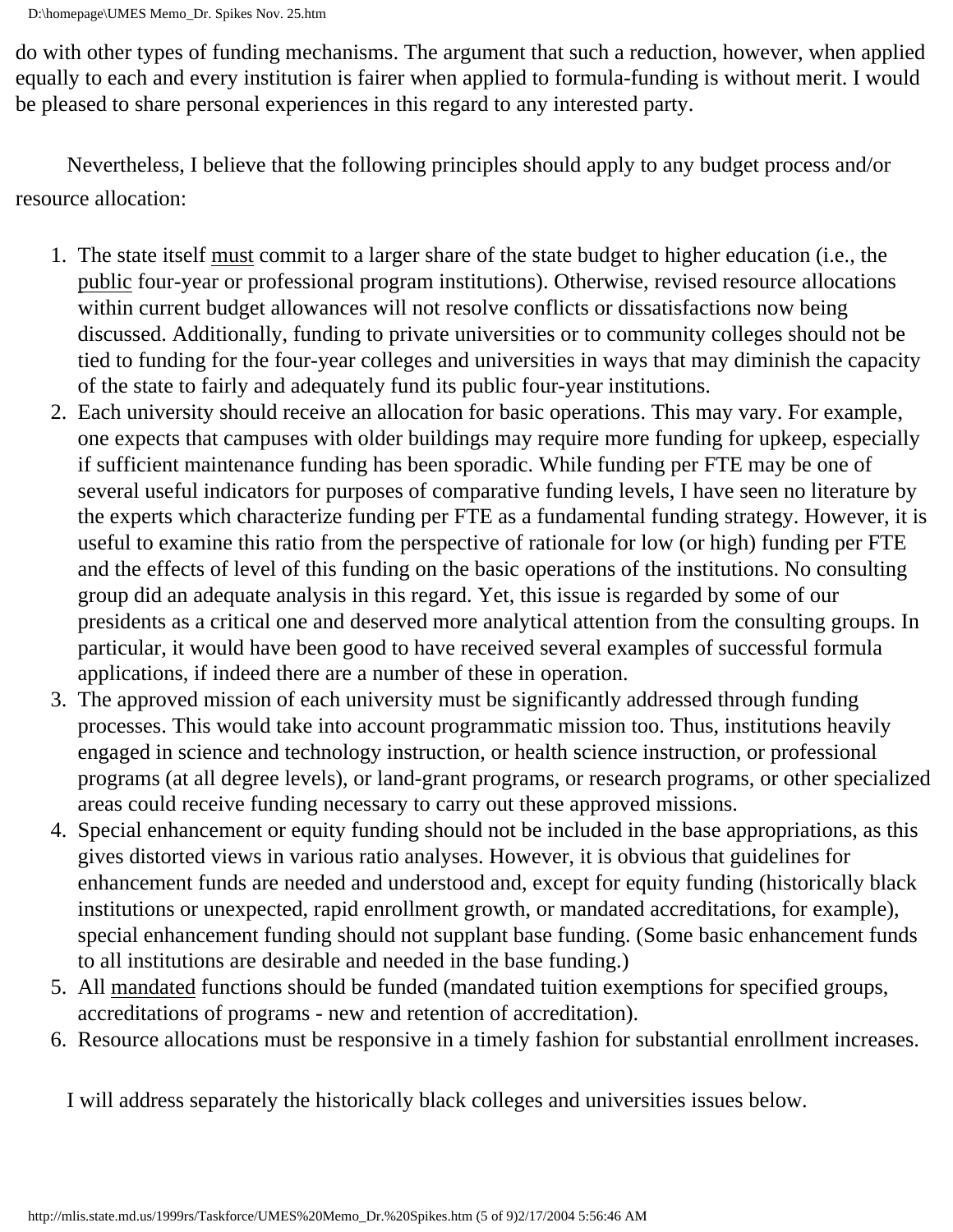II. The Historically Black Colleges and Universities (HBCUs) within the University System of Maryland (USM)

 Ironically, I have heard comments from a couple of other USM institutions which implied or directly stated that the so-called enhancement funds for HBCUs are not fair, are no longer needed, or are simply resented. I will not dwell on these and other negatives that I have heard, however, regarding USM's HBCUs. Rather, I want to point out the following:

 Whatever improvements or enhancements that came to the HBCUs were prompted in large measure by the Office of Civil Rights in what is now (in part) the U. S. Department of Education, in response to the State's long history of legal segregation and of neglect (benign or otherwise) of its HBCUs. That response is of relatively recent origin and seemed to center (though not exclusively) primarily on two areas: new programs to attract other-race students and capital projects.

 As I have said before to State officials, the responses thus far have been down payments on a debt long overdue to the State's HBCUs. Why?

 The most insidious results of legalized or de facto segregation and of slavery states are not rooted simply in separation of the races or in denial of rightful resources available only to the predominant race. Rather, it was the notion of perceived superiority of one race over the other; it was the forced subjugation of will of one race to the other; it was the inculcation within the larger society that anyone of Black descent or anything of Black culture or of Black making or such, or any institution conceived or operated by or for Blacks was (is) inferior, that was malicious, condescending and halting of educational, political and economic growth of Blacks as a whole.

 Certainly, these characterizations have changed in the last 20 to 40 years (a short time indeed in the life of Africans in America!), but they have not been replaced wholly by more positive characterizations. Witness the backlash against affirmative action programs, the boldness and aggressiveness of hate groups, the omnipresent subtlety of racism in public referenda or bureaucratic tactics.

 In all fairness, the State of Maryland, the University System of Maryland and many of the State's political leaders have shown a resolve to right past (and some current) inequities based on race. I am told that John Toll and now Don Langenberg have been totally committed to this cause, but they have not always had the resources or backing to carry out in full their personal and professional commitment in this regard.

 Permit me to take my own institution, the University of Maryland Eastern Shore (UMES) as an example. Every visitor to UMES' campus marvels over the beauty of the grounds and the facades of its structures. I do not believe that it was a matter of pure coincidence that the burgeoning of the University's enrollment exploded about the time that the campus' exterior appearance was changed (dramatically) aesthetically! Additionally, the placement of programs such as physical therapy, aviation science, hotel and restaurant management at UMES attracted white students to these attractive, high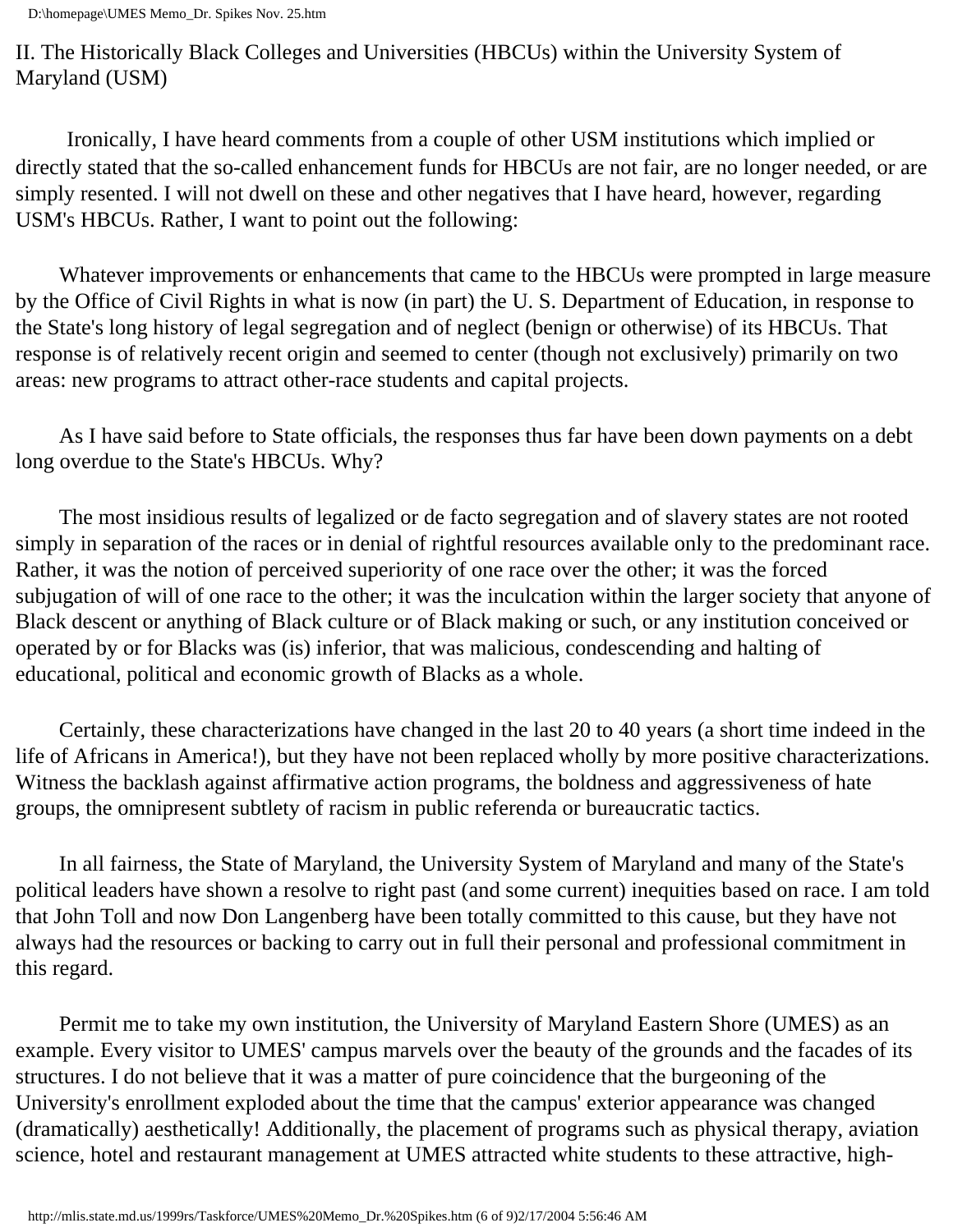demand programs which, by the way, are not offered at most other USM institutions. UMES also "offers" two doctoral programs, but the conditions and arrangements here and the lack of adequate support to UMES of operating funds and capital programs have, in my view, hindered UMES' considerable and substantive involvement in these programs.

 In fact, lack of adequate facility support hampers the growth of physical therapy and aviation science, as well.

 As the State's 1890 land-grant institution, one can only muse as to what UMES would be today if it had been properly supported in terms of programmatic thrusts. Alas, one of the more objectionable consequences of the ills accruing from persistent policies and practices for purposes of subserviency is denial of opportunity for access to programs. UMES' rightful and lawful place in Maryland's higher education system would have led to its being a very comprehensive research and doctoral degreegranting university befitting its land-grant status (compare with the development of the 1862 land-grant institutions, to which the 1890s were to "substitute" in terms of availability of programs and service.) Access to programs within an institution of higher education, consistent with the institution's mission, is as important as access to the institution itself. Again, UMES should be and could be much more than it is today. Its land-grant status should have it operating a broad array of arts and science programs, professional programs - including engineering and doctoral programs (at least at doctoral II level). Its traditional mission as an historically black university renders its accessibility to those traditionally denied opportunities (as was denied to it!) as a continuing, valuable and desirable aspect of its overall broadened mission.

 Administratively, UMES has been tied to UMCP and to the USM Headquarters and in many ways UMES thus never had the opportunity or resources to fully develop all aspects of its administrative and finance functions. This is a dilemma which requires further examination. One can say similar things about Coppin State College (as an urban institution) and Bowie State University (as a comprehensive regional institution).

 The State and the USM should re-examine funding, programmatic and degree offerings of the HBCUs from the perspective enunciated above and from others as articulated by the presidents of Bowie and Coppin. (These presidents should be invited to render similar statements about their institutions; in fact, a much fuller development of visions for all these should be made, taking into account an assessment as to where these institutions would be today if they had not been limited and if they had received vigorous support from the outset.)

 I will conclude this brief excursion with a statement of two on collaborations. I do believe that many collaborations between and among USM institutions render a value-added effect to each of the participating institutions. Such collaborations should exist and be encouraged for purposeful results and not just for the sake of collaboration. There should also be incentives to improve existing collaborations or to establish new collaborations where warranted. Such collaborations should not detract from or interfere with the approved mission of the institutions.

While the UMES/SSU collaboration is heralded as a model, the presidents will readily admit that at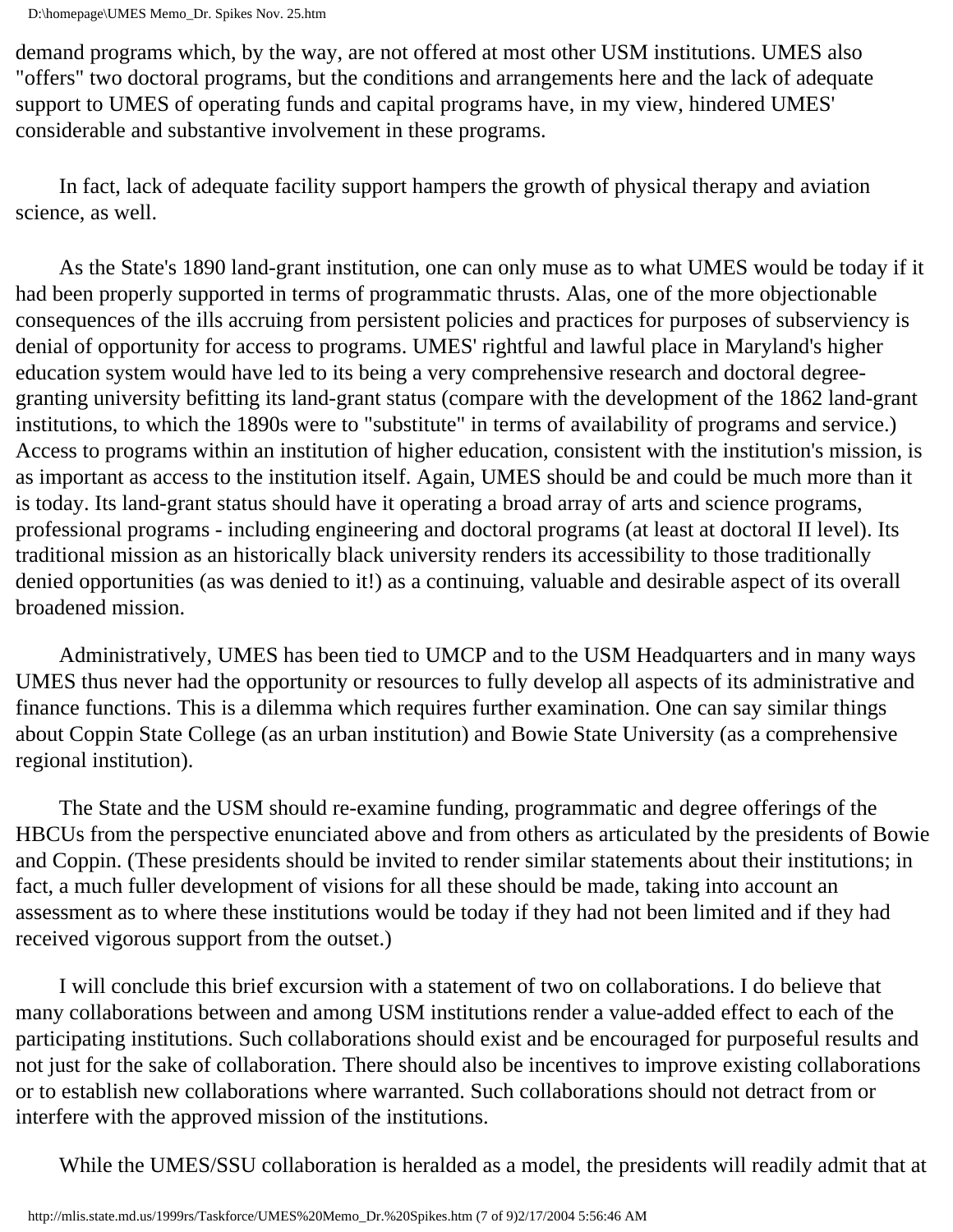times the processes involved can be difficult to execute. Yet, with persistent leadership efforts, they can work wherever there is the promise of increased opportunities (value added) for our students and for the communities. Many of these efforts save substantial sums of funds to the State. Some of these savings should come back to the institutions to (1) reward faculty or staff who actually make the efforts work and who are not compensated otherwise for these extra efforts; (2) improve the collaborations; (3) explore the need for other collaborations or to broaden existing collaborations; (4) reimburse the universities for start-up costs of new collaborations which will eventually save the State considerable sums of money; (5) cover reporting costs.

#### III. Procurement, Reporting

 I will simply reiterate for emphasis observations made by my colleagues and others on the need for simplification, elimination of redundancy, and more sensitivity for timely (and sometimes rapid) responses.

 In the area of capital projects, the time from inception to completion is staggering! Demands for responses to often-repeated questions and from various agencies seem to range from nit-picking to sarcasm to inhibiting of productive use of time and resources. Responses to long-term enrollment increases lag by several years.

Any recommendations from the Task Force must include suggestions in these areas. It may be beneficial to request that the vice presidents for administration/finance within the System collectively meet and submit recommendations, along with Vice Chancellor Vivona, on the subjects of procurement, capital projects and the like.

#### IV. Miscellaneous Comments

- 1. With Morgan and St. Mary's already out of the USM, a departure from the USM of any one of its current constituents would lead, I believe, to total dismantling of the System.
- 2. If any member of the System has authority to lobby directly the Governor or legislators, there is no way to effectively keep others from doing the same, even if surreptitiously done. Yet, if the System remains intact, there must be agreed-upon policies abided to by all - legislators, the governor, presidents, Board of Visitors...

To the extent possible, then, policies and procedures must be seen as fair and equitable (with the latter taking on a more refined characterization).

- 3. Although not admitted to, the fact is that current System practices allow greater leverage in "lobbying" (cultivating, garnering support) state and federal officials or agencies.
- 4. At this point, I tend to favor Option 5 of the AGB report. In my humble opinion, the chancellor is a person of great vision, in fact, allows vastly significant independence to the campuses, and, like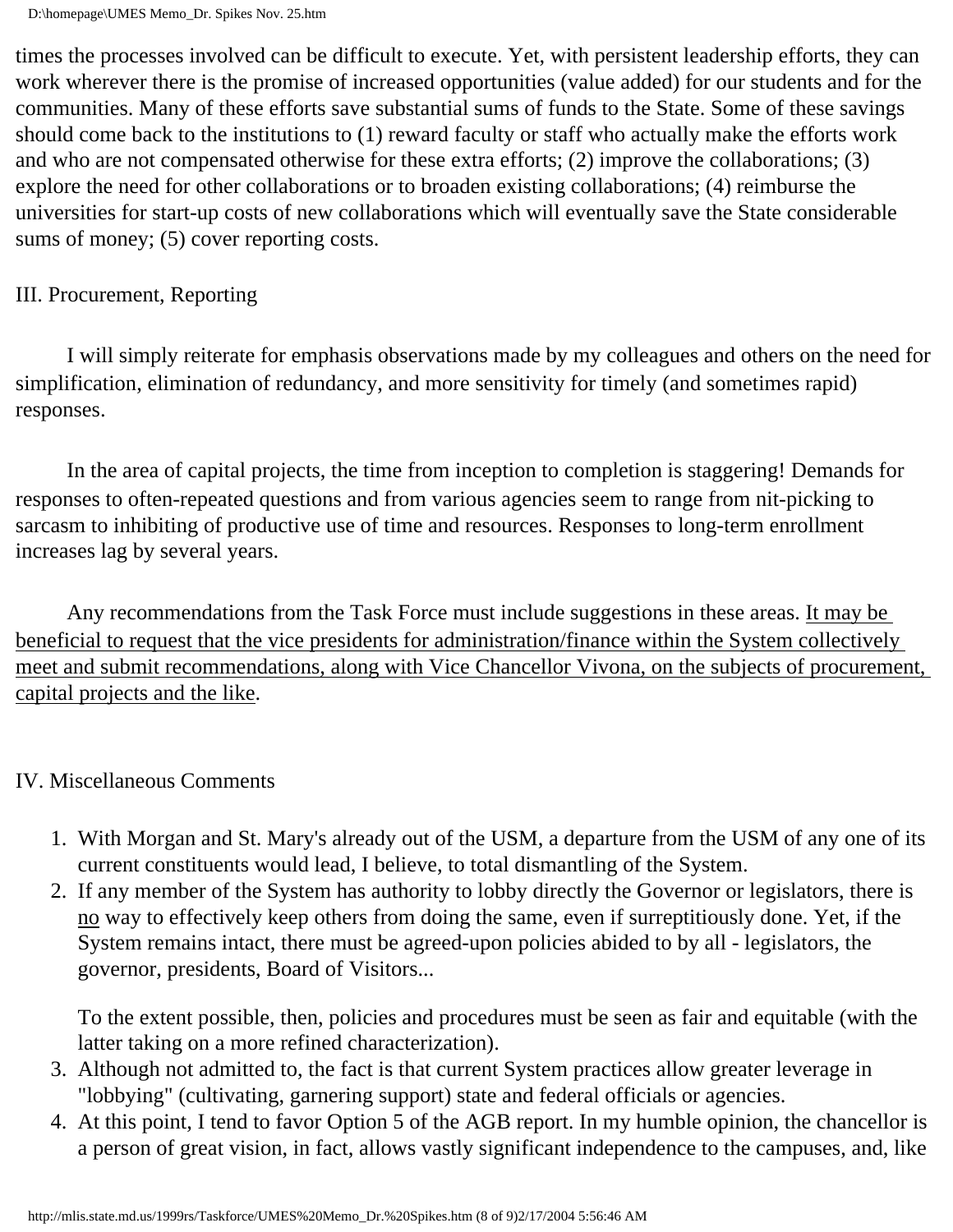the presidents, would support streamlining procedures that discourage and inhibit and duplicate. The chief executive officer of the System should be a strong academic leader and advocate and not merely a staffer for the Board of Regents. The report does offer some suggestions for improved operational objectives.

- 5. If the State will not increase the percent of all funds that go to public higher education (four-year and above), then funding has to take on a strategy of reallocation of existing funds. This is a nearly impossible feat since each institution claims to lack sufficient resources. Either way, how will St. Mary's and Morgan fit into all of this, in relation to the USM institutions?
- 6. May I suggest that Task Force members read the Southern Education Foundation's Redeeming the American Promise and Miles to Go? Some time during the Task Force's deliberations should be set to address equity issues on behalf of the HBCUs. Robert Kronley and Eldridge McMillan from the Southern Education Foundation can offer a backdrop to such discussions.
- 7. Regrettably, there seems to be a confusion in the minds of some that (national) ranking is synonymous with (national) eminence. Do we really agree with the criteria for either or both of these? How do access and the needs of the State fit into the efforts of an institution, individually to aspire to certain "rankings" or to "eminence"? In fact, what does the State expect - fulfillment of missions, rankings, eminence, etc.?

 In all of our discussions and indeed in the charge given to the Task force, does it not occur to us that at the end of this year and therefore of the Task Force's work, we (State of Maryland, its citizens, students, etc.) will have an unfinished agenda - one that focuses on Maryland's public higher education's raison d'etre?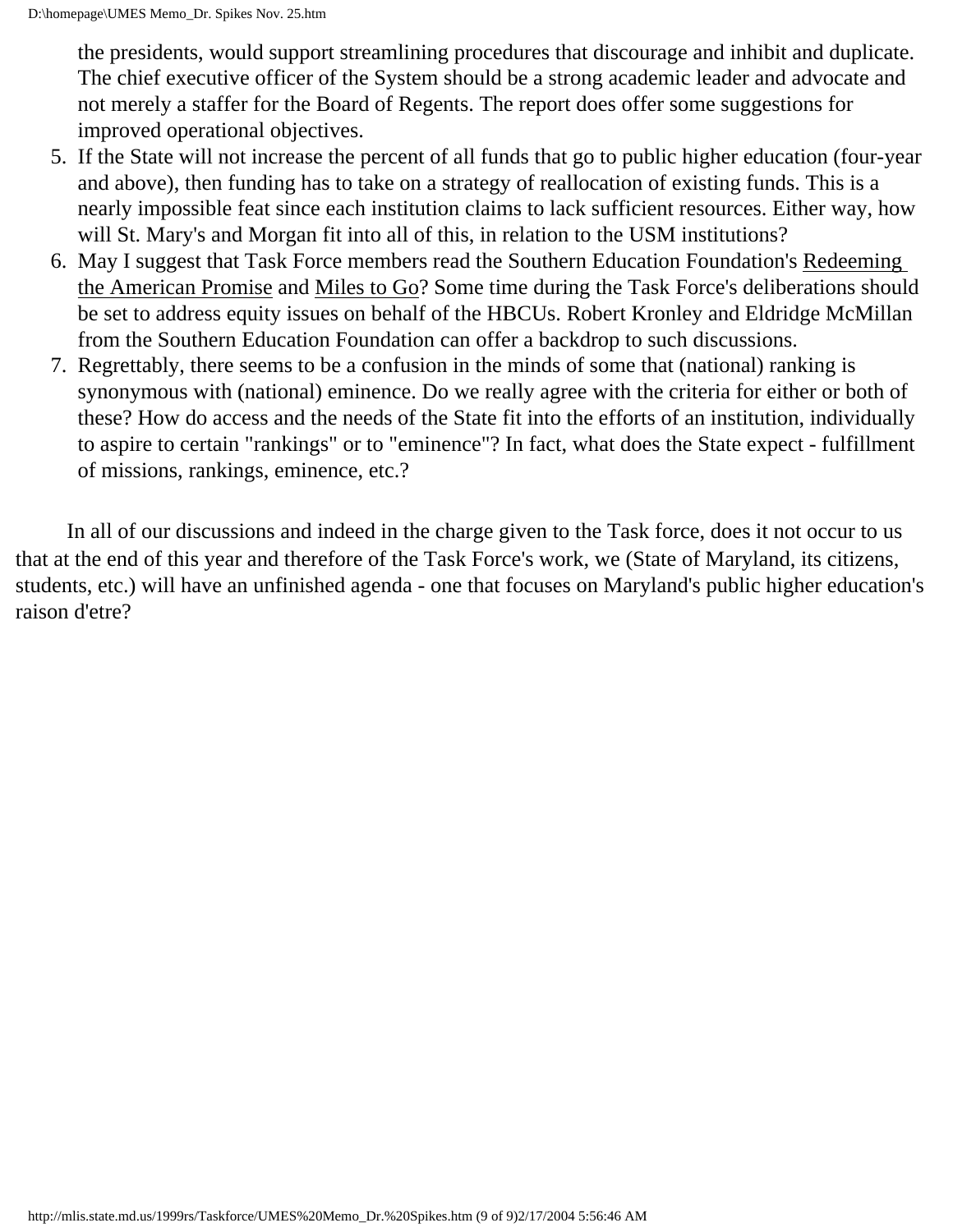#### M E M O R A N D U M

| DATE:    | January 11, 1999                   |
|----------|------------------------------------|
| TO:      | Adm. Charles R. Larson, USN (Ret.) |
| FROM:    | Patricia S. Florestano, Ph.D.      |
| SUBJECT: | <b>Task Force Recommendations</b>  |

Thank you for sending the draft of the Task Force report. You and the staff faced a formidable challenge in synthesizing the diverse opinions of the Task Force members. The report skillfully reflects both the views of the members and the agreements we reached.

I share the Task Force's concern about the need to facilitate the introduction of new programs. I also appreciate the desire to move from a regulatory approach to a more open-market approach. However, I believe it is possible to achieve these goals while maintaining key elements of oversight and coordination in order to ensure effective and efficient use of public funds, to take into account the needs of the State as a whole, and to prevent unnecessary duplication. As Professors Schmidtlein and Berdahl pointed out in their letter to the Task Force, coordinating boards like the Maryland Higher Education Commission "encompass all constituents of the higher education system, giving them a more comprehensive overview of state needs." I would like to suggest two options for amending the recommendation on program approval that would strike a balance between campus autonomy and statewide coordination.

The first option would be to allow institutions outside the University System of Maryland to appeal to the Maryland Higher Education Commission if they believe a program duplicates one already being offered in Maryland, particularly if there is reason to believe that existing offerings are sufficient to meet public demand. This approach would be in the spirit of the current review process, which is designed to help ensure a comprehensive and non-duplicative array of academic programs statewide.

The second option would be to establish bands of programs in which institutions could establish new programs and abolish existing programs without going through an external approval process; the bands of programs would be approved by MHEC. To establish new programs outside the established bands, an institution would submit the proposal to MHEC for review. This approach, suggested by Gordon Davies, would offer campuses the ability to respond quickly to market needs while ensuring that all program offerings closely support campus mission and the state plan.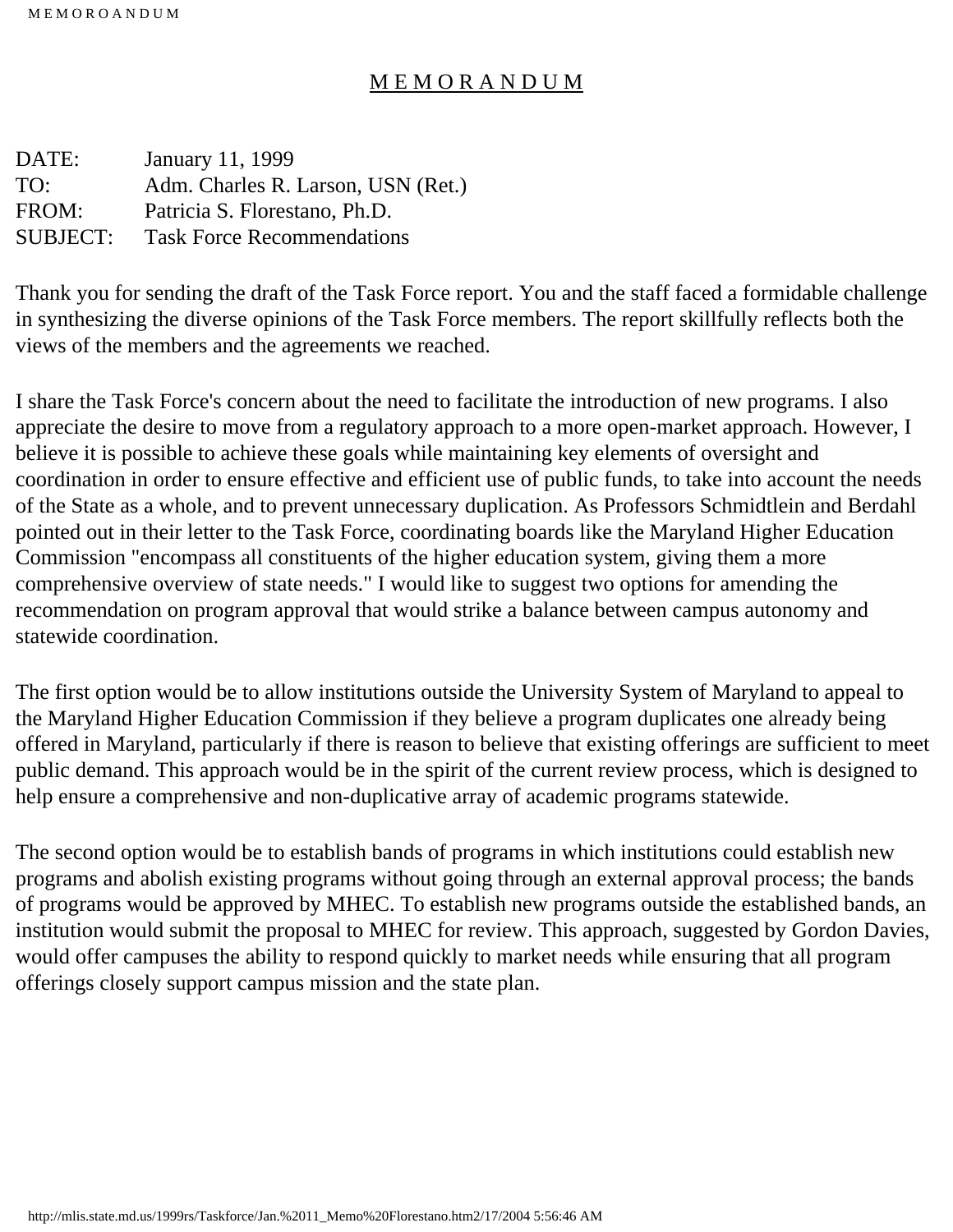# **Appendix 1**

### PARRIS N. GLENDENING, Governor J. R. 4

### **Joint Resolution No. 4**

### **(Senate Joint Resolution No. 8)**

A Senate Joint Resolution concerning

## **Maryland Higher Education - Maryland Charter for Higher Education Governance, Coordination, and Funding of the University System of Maryland**

FOR the purpose of establishing a task force to study the governance, coordination, and funding of the University System of Maryland; providing for the membership of the task force; providing for certain notice procedures for meetings of the task force; providing for a certain report; and generally relating to a task force to study the governance, coordination, and funding of the University System of Maryland.

WHEREAS, Nearly 10 years have passed since the General Assembly and Governor created the Maryland Charter for Higher Education; and

WHEREAS, A major State recession in the early 1990's dramatically affected funding for higher education and only now, despite the strong efforts of the Governor and General Assembly for four years, is public higher education funding back to its pre-recession level and a more stable funding source is necessary to meet the goals of the Charter; and

WHEREAS, The duties and potential overlap of the Maryland Higher Education Commission, the University System of Maryland Board of Regents, and the presidents of the constituent institutions of the University System, deserve review in light of the experience gained since 1988 and the State's continuing interest in a public higher education system with the accountability necessary to achieve a highly skilled and productive workforce; and

WHEREAS, An examination of the State's funding priorities to broaden and sustain the national reputation of public higher education in Maryland, including its flagship university, historically Black institutions, research institutions, and the comprehensive institutions, should be undertaken; and

WHEREAS, In order to meet the changing role of higher education for Maryland citizens, it is necessary to review the State's fiscal and licensure policies towards emerging electronic education, distance education, and other nontraditional delivery mechanisms of instruction and training in both credit and noncredit, profit and nonprofit, public and private colleges and universities; and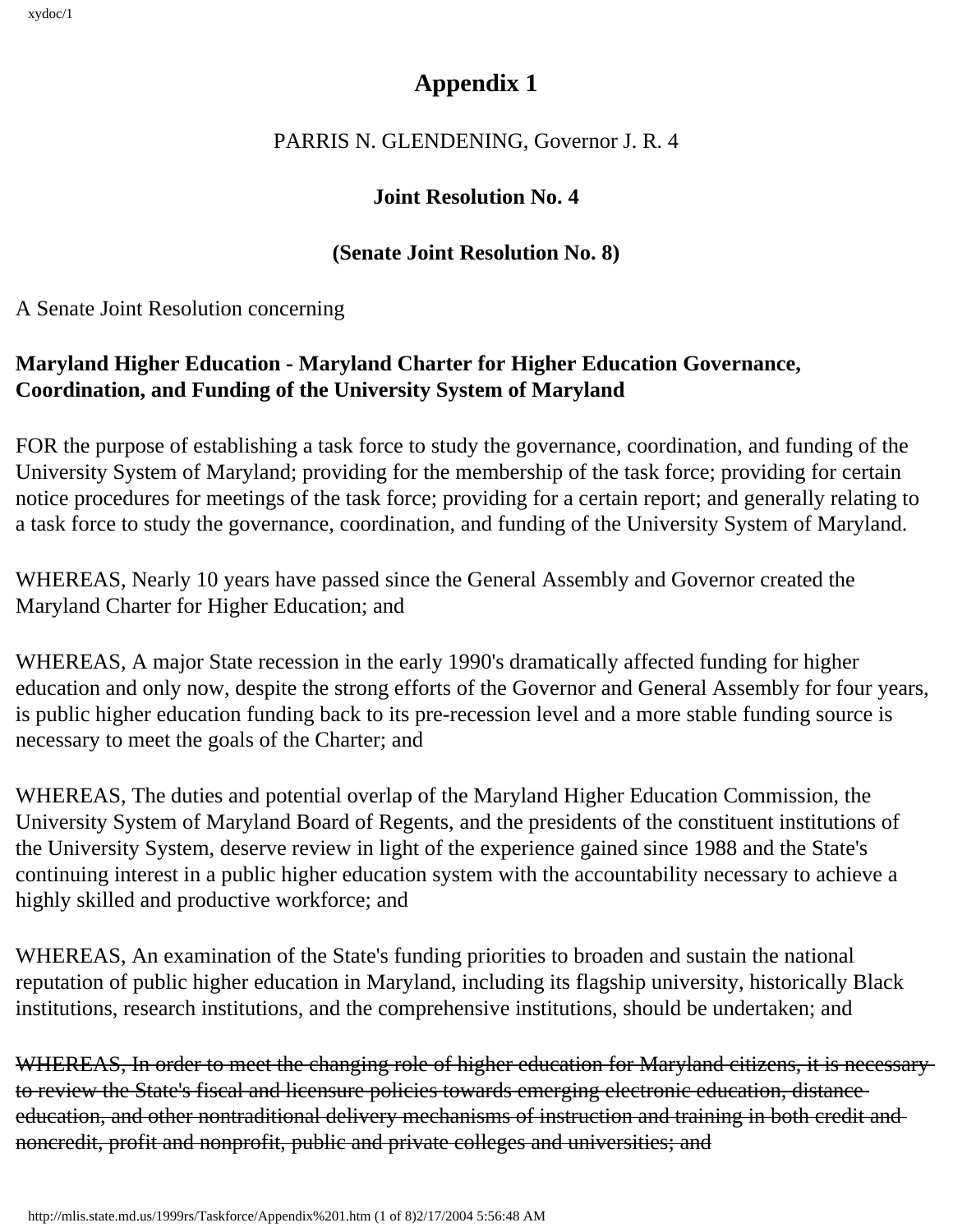WHEREAS, The University System of Maryland was founded in order to reduce unnecessary expenditures and duplication and to enhance both management accountability and academic achievement; and

WHEREAS, The University System of Maryland today costs more than \$10 million per year and potentially duplicates many of the functions existing within its constituent institutions, and may require changes to enhance the ability of the institutions to respond efficiently and effectively to the needs of the workforce in a high technology environment; and

WHEREAS, Within this context of changing technology and educational needs it is critical to review those functions and costs of the Maryland Higher Education Commission and the University System of Maryland; and

WHEREAS, There is a marked disparity in funding per full-time equivalent undergraduate students among the University System of Maryland institutions as well as between University System of Maryland institutions and other public comprehensive institutions outside the University System of Maryland; and

WHEREAS, Subsequent to the formation of the University System of Maryland, two research institutions have been established, general fund support for University College and a revised community college formula have been enacted, and student financial aid programs have been enhanced without major funding increases to other undergraduate institutions; and

WHEREAS, The system and base level funding required to afford all *University System of* Maryland undergraduate students a quality education should be reviewed; and

WHEREAS, It is necessary that each of our public universities are held accountable to students, parents, taxpayers, and those who make educational policy; and

WHEREAS, Streamlining the organizational chart of the University System of Maryland may result in greater efficiency, effectiveness, and accountability; now, therefore, be it

RESOLVED BY THE GENERAL ASSEMBLY OF MARYLAND, That the General Assembly and Governor establish a task force to study the governance, coordination, and funding of the University System of Maryland; and be it further

RESOLVED, That the task force consider methods to increase the prominence of the University System of Maryland's constituent institutions nationally and internationally, the efficiency of the delivery of higher education services to Maryland citizens, and other issues related generally to governance, coordination, and funding of the University System of Maryland; and be it further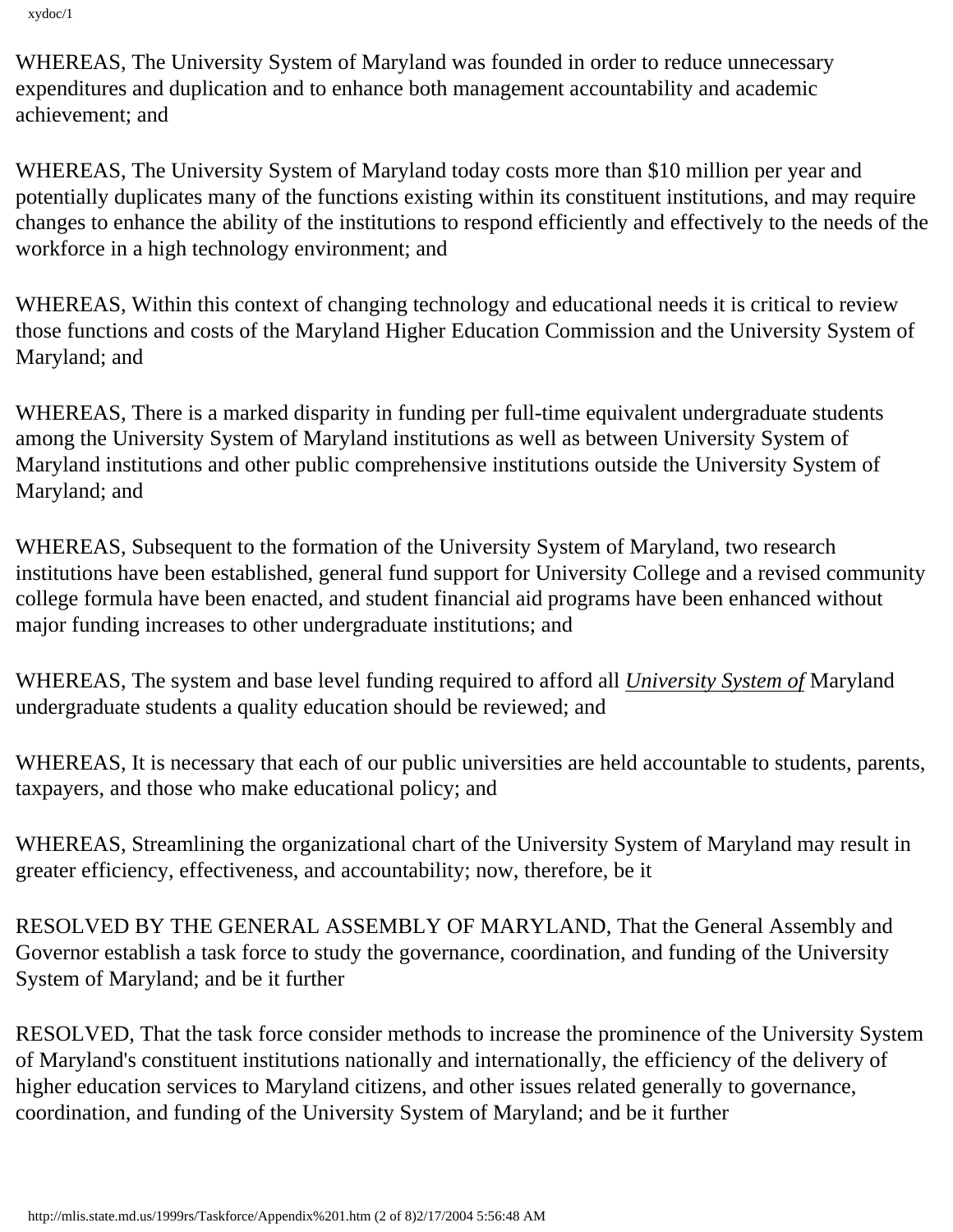RESOLVED, That the task force be composed of:

(1) Three *Four* members of the Senate of Maryland, appointed by the President of the Senate;

(2) Three *Four* members of the House of Delegates, appointed by the Speaker of the House;

(3) The Secretary of Higher Education;

(4) The President of the University of Maryland, College Park or a designee of that President;

(5) The President of Towson University or a designee of that President;

(6) The President of the University of Maryland Eastern Shore or a designee of that President;

(7) The President of Frostburg State University or a designee of that President;

(8) One member of the University System of Maryland Board of Regents;

(9) Two members of the Board of Visitors of the constituent institutions of the University System of Maryland, appointed jointly by the President of the Senate and the Speaker of the House; *and*

(10) One representative of the American Association of State Colleges and Universities;

(11) One representative of the National Association of State Universities and Land Grant Colleges; and

(12) One representative of the Southern Regional Education Board; and

(12) (13) *(10)* Five Four *Five* members of the public appointed by the Governor; and be it further

RESOLVED, That the chairman of the task force shall be appointed by the Governor after consultation with the President of the Senate and the Speaker of the House; and be it further

RESOLVED, That the task force shall solicit the views of the Board of Regents of the University System of Maryland, the members of the Board of Visitors of the constituent institutions of the University System of Maryland, the members of the Maryland Higher Education Commission, and leading national experts in higher education*, including the American Association of State Colleges and Universities, the National Association of State Universities and Land Grant Colleges, and the Southern Regional Education Board*; and be it further

*RESOLVED, That the task force shall engage the services of the Association of Governing Boards of Colleges and Universities to report on: (1) the governance structure of the University System of*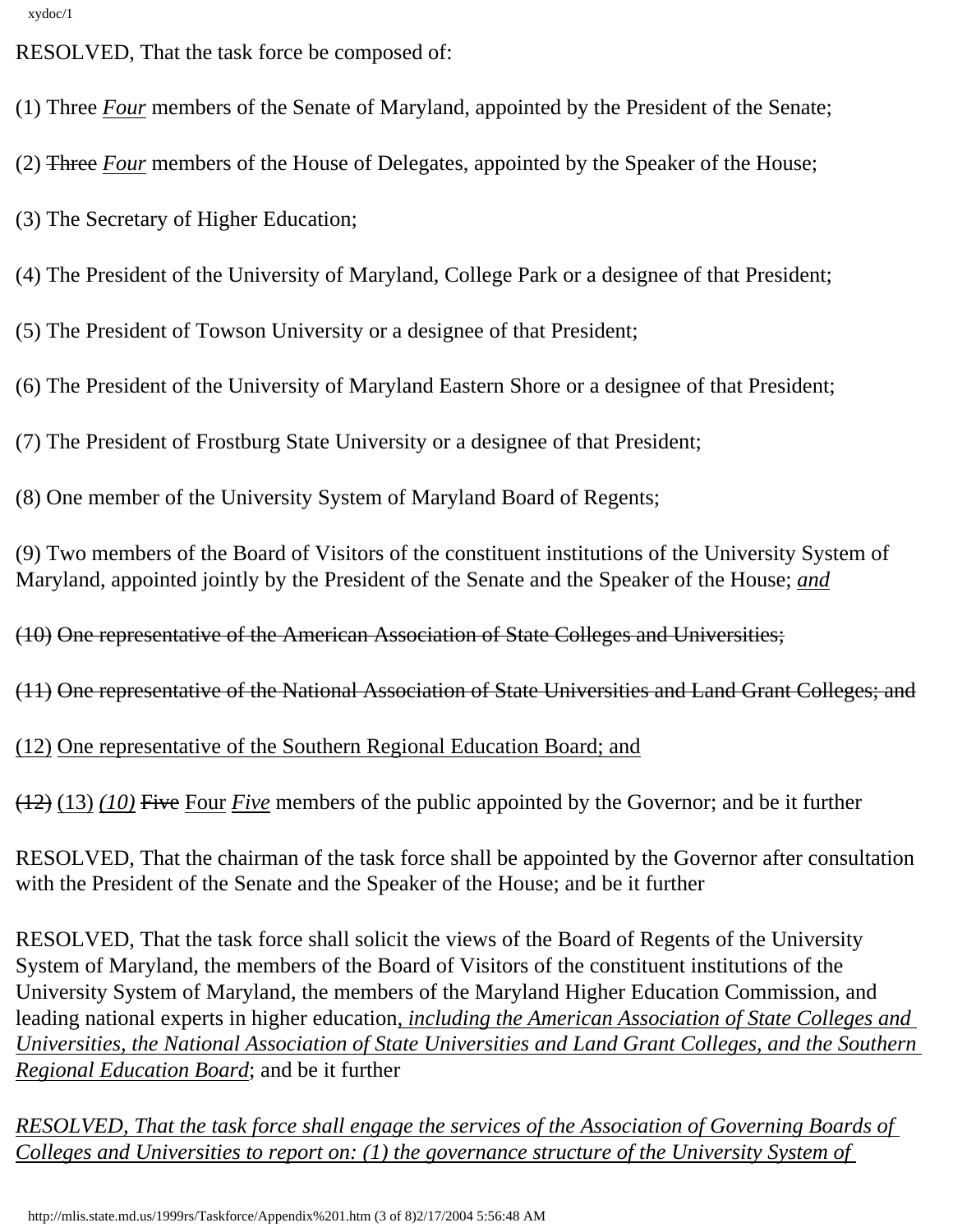*Maryland; (2) the governance structure of other public university systems around the country, particularly those with flagship institutions; and (3) what changes in the governance structure may be necessary to bring the University System of Maryland into national eminence among public university systems; and be it further*

*RESOLVED, That the task force shall engage the services of the Education Commission of the States to conduct a study of the current and future funding needs of the constituent institutions of the University System of Maryland to assist each institution in reaching its stated mission and goals, including a history of State funding prior to the formation of the University System of Maryland in 1988 and during the ten years of its existence; and be it further*

RESOLVED, That the task force report its findings and recommendations to the General Assembly and Governor and, in accordance with § 2-1246 of the State Government Article, to the General Assembly by October 15, 1998 January 1, 1999; and be it further

RESOLVED, That staff for the task force shall be provided by the Department of Legislative Services, and that notice of each meeting of the task force be made public by delivering a copy of the meeting notice to the Legislative Information Officer, Room B-6, Department of Legislative Services, Legislative Services Building, 90 State Circle, Annapolis, Maryland 21401-1991. The notice should be delivered no later than Tuesday afternoon at 4:00 p.m. for inclusion in the weekly Hearing Schedule; and be it further

RESOLVED, That copies of this Resolution be forwarded by the Department of Legislative Services to the Honorable Parris N. Glendening, Governor of Maryland; the Honorable Thomas V. Mike Miller, Jr., President of the Senate of Maryland; and the Honorable Casper R. Taylor, Jr., Speaker of the House of Delegates.

Signed May 21, 1998.

PARRIS N. GLENDENING, Governor J.R.5

#### **Joint Resolution No. 5**

#### **(House Joint Resolution No. 12)**

A House Joint Resolution concerning

### **Maryland Higher Education - Maryland Charter for Higher Education Governance, Coordination, and Funding of the University System of Maryland**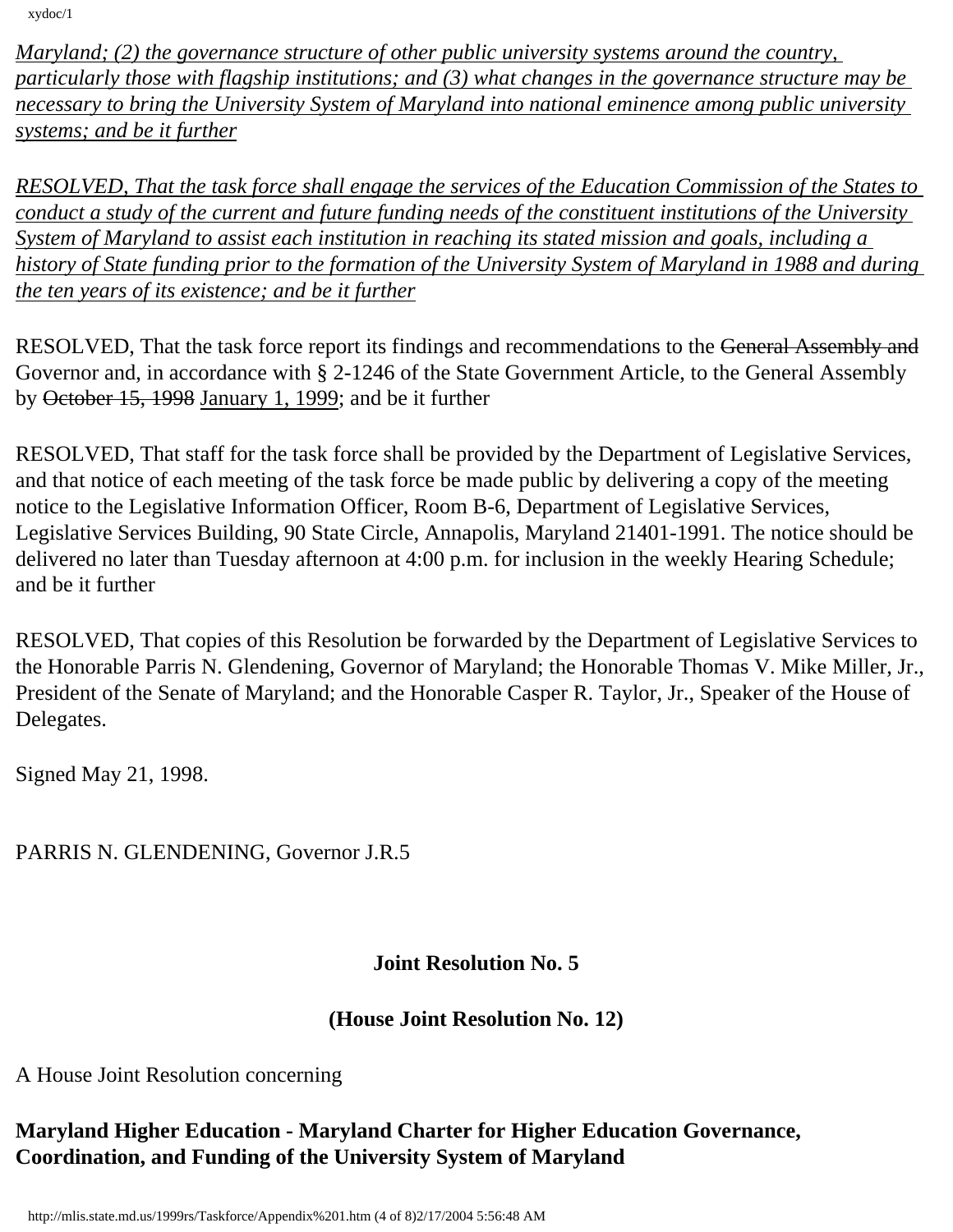FOR the purpose of establishing a task force to study the governance, coordination, and funding of the University System of Maryland; providing for the membership of the task force; providing for certain notice procedures for meetings of the task force; providing for a certain report; and generally relating to a task force to study the governance, coordination, and funding of the University System of Maryland.

WHEREAS, Nearly 10 years have passed since the General Assembly and Governor created the Maryland Charter for Higher Education; and

WHEREAS, A major State recession in the early 1990's dramatically affected funding for higher education and only now, despite the strong efforts of the Governor and General Assembly for four years, is public higher education funding back to its pre-recession level and a more stable funding source is necessary to meet the goals of the Charter; and

WHEREAS, The duties and potential overlap of the Maryland Higher Education Commission, the University System of Maryland Board of Regents, and the presidents of the constituent institutions of the University System, deserve review in light of the experience gained since 1988 and the State's continuing interest in a public higher education system with the accountability necessary to achieve a highly skilled and productive workforce; and

WHEREAS, An examination of the State's funding priorities to broaden and sustain the national reputation of public higher education in Maryland, including its flagship university, historically Black institutions, research institutions, and the comprehensive institutions, should be undertaken; and

WHEREAS, In order to meet the changing role of higher education for Maryland citizens, it is necessary to review the State's fiscal and licensure policies towards emerging electronic education, distance education, and other nontraditional delivery mechanisms of instruction and training in both credit and noncredit, profit and nonprofit, public and private colleges and universities; and

WHEREAS, The University System of Maryland was founded in order to reduce unnecessary expenditures and duplication and to enhance both management accountability and academic achievement; and

WHEREAS, The University System of Maryland today costs more than \$10 million per year and potentially duplicates many of the functions existing within its constituent institutions, and may require changes to enhance the ability of the institutions to respond efficiently and effectively to the needs of the workforce in a high technology environment; and

WHEREAS, Within this context of changing technology and educational needs it is critical to review those functions and costs of the Maryland Higher Education Commission and the University System of Maryland; and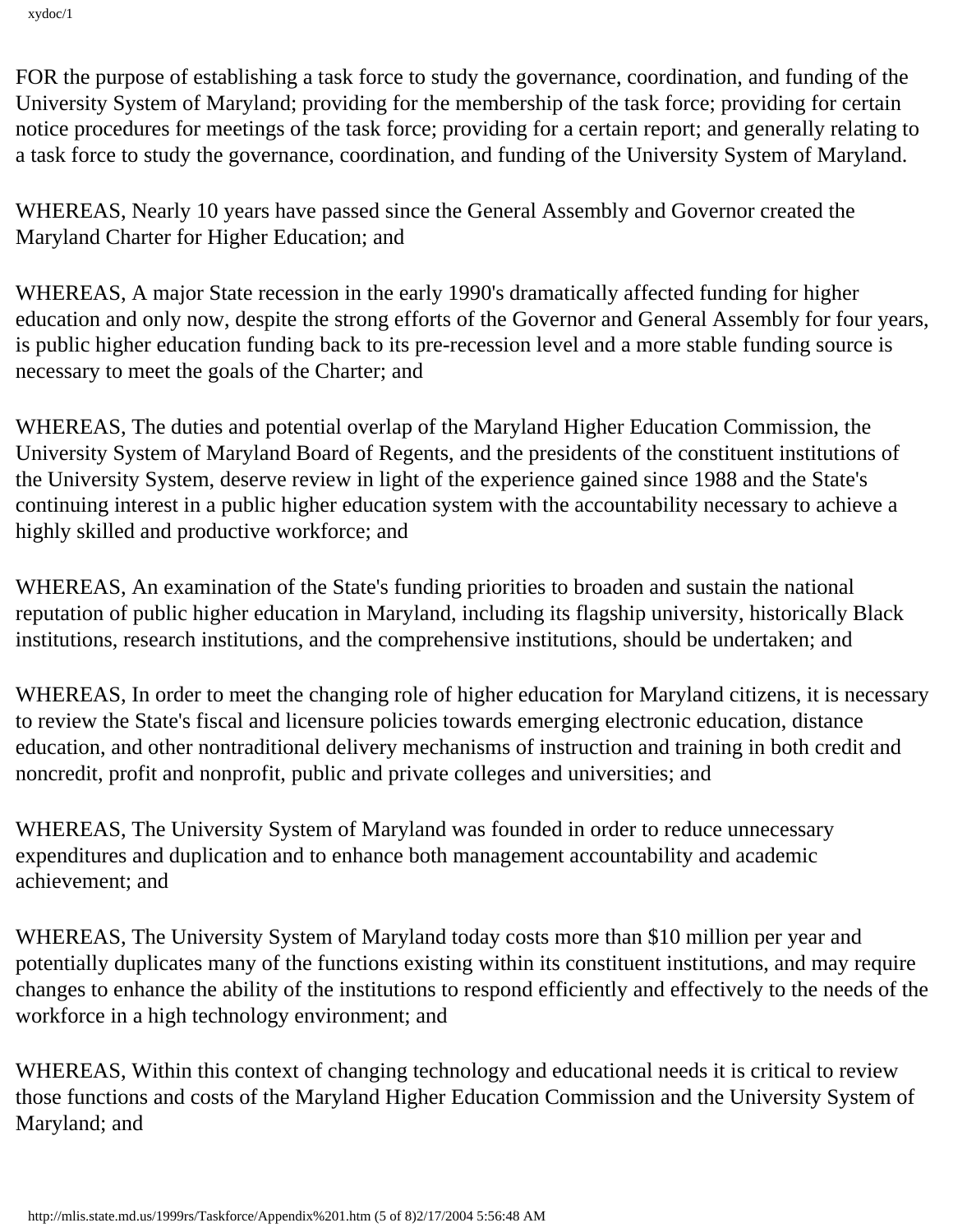WHEREAS, There is a marked disparity in funding per full-time equivalent undergraduate students among the University System of Maryland institutions as well as between University System of Maryland institutions and other public comprehensive institutions outside the University System of Maryland; and

WHEREAS, Subsequent to the formation of the University System of Maryland, two research institutions have been established, general fund support for University College and a revised community college formula have been enacted, and student financial aid programs have been enhanced without major funding increases to other undergraduate institutions; and

WHEREAS, The system and base level funding required to afford all University System of Maryland undergraduate students a quality education should be reviewed; and

WHEREAS, It is necessary that each of our public universities are held accountable to students, parents, taxpayers, and those who make educational policy; and

WHEREAS, Streamlining the organizational chart of the University System of Maryland may result in greater efficiency, effectiveness, and accountability; now, therefore, be it

RESOLVED BY THE GENERAL ASSEMBLY OF MARYLAND, That the General Assembly and Governor establish a task force to study the governance, coordination, and funding of the University System of Maryland; and be it further

RESOLVED, That the task force consider methods to increase the prominence of the University System of Maryland's constituent institutions nationally and internationally, the efficiency of the delivery of higher education services to Maryland citizens, and other issues related generally to governance, coordination, and funding of the University System of Maryland; and be it further

RESOLVED, That the task force be composed of:

- (1) Three Four members of the Senate of Maryland, appointed by the President of the Senate;
- (2) Three Four members of the House of Delegates, appointed by the Speaker of the House;
- (3) The Secretary of Higher Education;
- (4) The President of the University of Maryland, College Park or a designee of that President;
- (5) The President of Towson University or a designee of that President;
- (6) The President of the University of Maryland Eastern Shore or a designee of that President;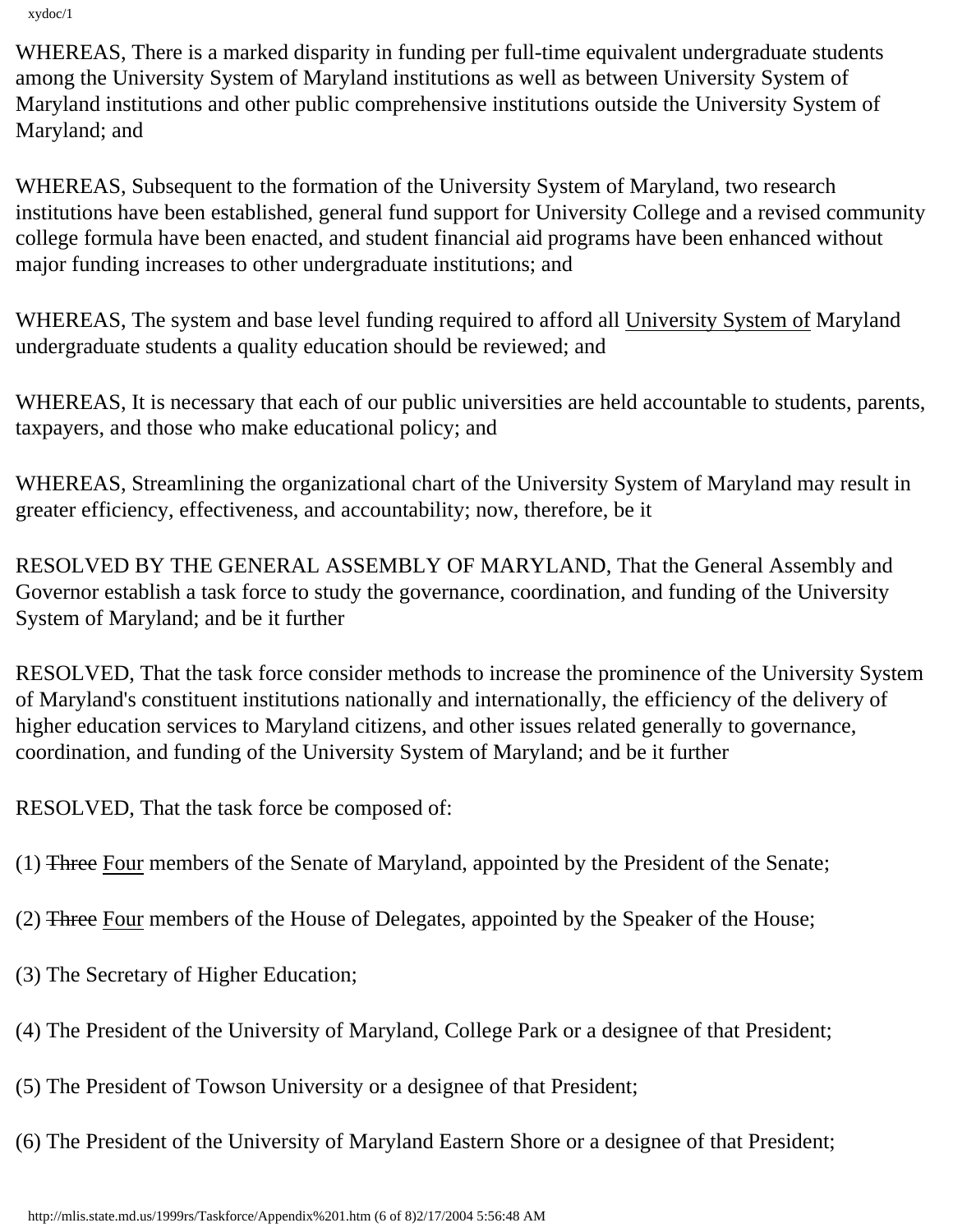xydoc/1

(7) The President of Frostburg State University or a designee of that President;

(8) One member of the University System of Maryland Board of Regents;

(9) Two members of the Board of Visitors of the constituent institutions of the University System of Maryland, appointed jointly by the President of the Senate and the Speaker of the House; and

(10) One representative of the American Association of State Colleges and Universities;

(11) One representative of the National Association of State Universities and Land Grant Colleges; and

 $(12)$  (10) Five members of the public appointed by the Governor; and be it further

RESOLVED, That the chairman of the task force shall be appointed by the Governor after consultation with the President of the Senate and the Speaker of the House; and be it further

RESOLVED, That the task force shall solicit the views of the Board of Regents of the University System of Maryland, the members of the Board of Visitors of the constituent institutions of the University System of Maryland, the members of the Maryland Higher Education Commission, and leading national experts in higher education, including the American Association of State Colleges and Universities, the National Association of State Universities and Land Grant Colleges, and the Southern Regional Education Board; and be it further

RESOLVED, That the task force shall engage the services of the Association of Governing Boards of Colleges and Universities to report on: (1) the governance structure of the University System of Maryland; (2) the governance structure of other public university systems around the country, particularly those with flagship institutions; and (3) what changes in the governance structure may be necessary to bring the University System of Maryland into national eminence among public university systems; and be it further

RESOLVED, That the task force shall engage the services of the Education Commission of the States to conduct a study of the current and future funding needs of the constituent institutions of the University System of Maryland to assist each institution in reaching its stated mission and goals, including a history of State funding prior to the formation of the University System of Maryland in 1988 and during the ten years of its existence; and be it further

RESOLVED, That the task force report its findings and recommendations to the General Assembly and Governor and, in accordance with § 2-1246 of the State Government Article, to the General Assembly by October 15, 1998 January 1, 1999; and be it further

RESOLVED, That staff for the task force shall be provided by the Department of Legislative Services,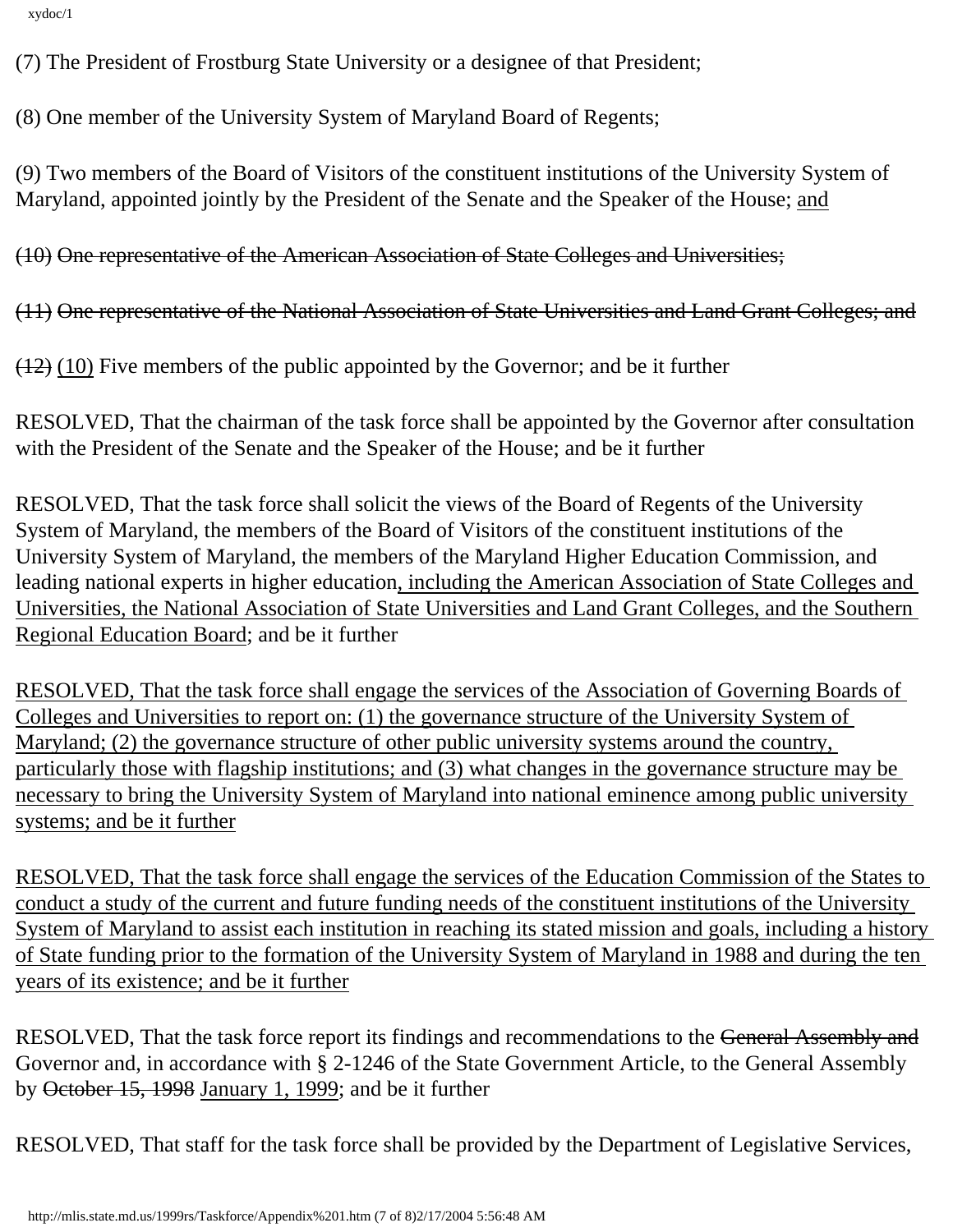xydoc/1

and that notice of each meeting of the task force be made public by delivering a copy of the meeting notice to the Legislative Information Officer, Room B-6, Department of Legislative Services, Legislative Services Building, 90 State Circle, Annapolis, Maryland 21401-1991. The notice should be delivered no later than Tuesday afternoon at 4:00 p.m. for inclusion in the weekly Hearing Schedule; and be it further

RESOLVED, That copies of this Resolution be forwarded by the Department of Legislative Services to the Honorable Parris N. Glendening, Governor of Maryland; the Honorable Thomas V. Mike Miller, Jr., President of the Senate of Maryland; and the Honorable Casper R. Taylor, Jr., Speaker of the House of Delegates.

Signed May 21, 1998.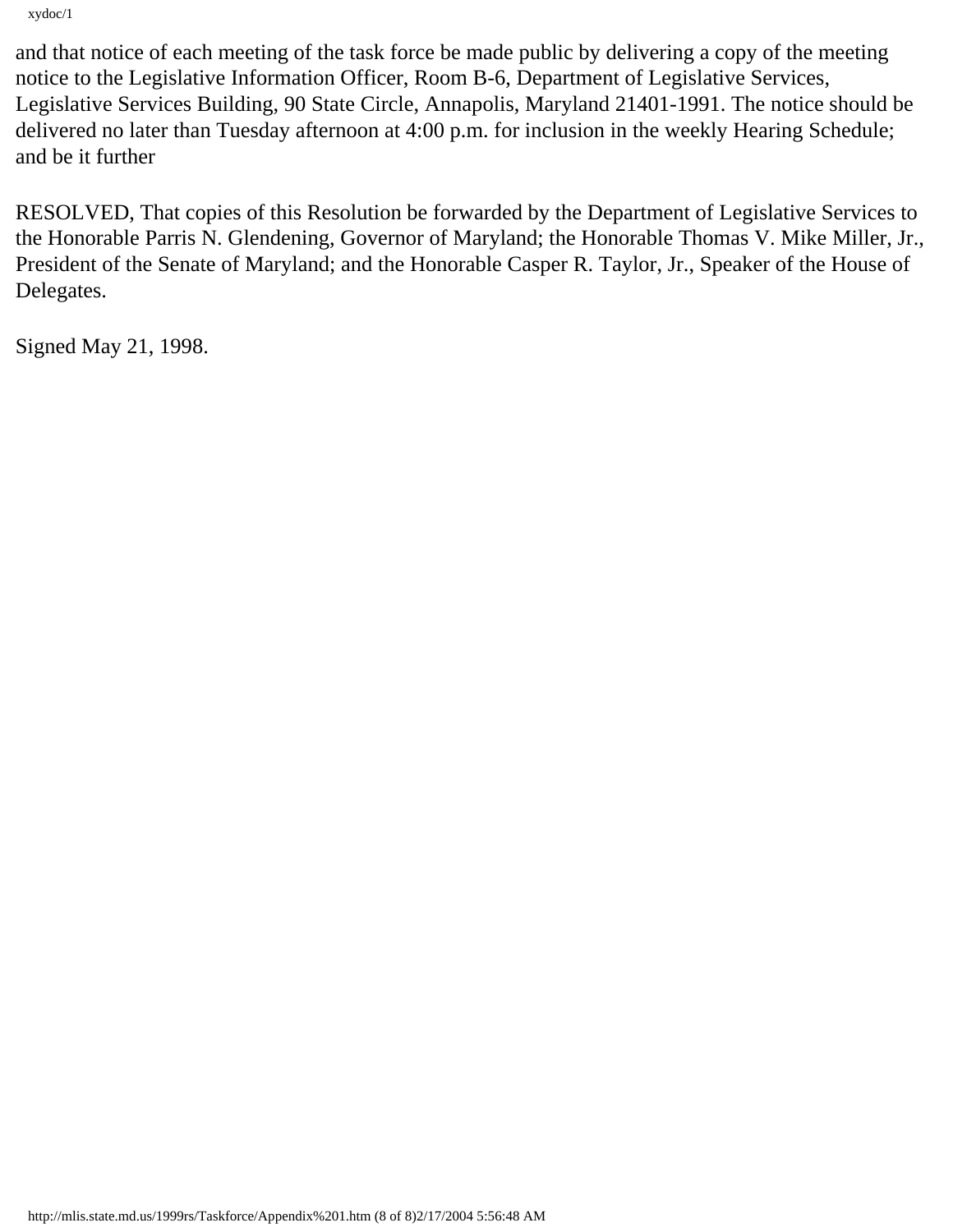# **List of Those Who Testified at the Regional Hearings**

| Thomas B. Finan, Jr.  | Regent of the University System of Maryland and Chair of its Committee on<br><b>Education Policy</b>                                   |
|-----------------------|----------------------------------------------------------------------------------------------------------------------------------------|
| Susan Arisman         | Dean, School of Education, Frostburg State University                                                                                  |
| Carl Belt, Jr.        | President of Carl Belt, Inc.                                                                                                           |
| Carey Hummel          | <b>Area Health Education Center</b>                                                                                                    |
| Gail Gazelco          | University of Maryland School of Nursing                                                                                               |
| John Bambacus         | Mayor of Frostburg and Faculty Member in the Political Science Department,<br><b>Frostburg State University</b>                        |
| John W. Dillon        | Vice President, External Affairs for Bell Atlantic, Maryland                                                                           |
| E.A. Betty Edmonds    | President, School Improvement A-Z, Inc.                                                                                                |
| <b>Sally Hearn</b>    | <b>Council of University System Staff</b>                                                                                              |
| Mike Gill             | President & Chief Executive Officer AMERICOM and Chairman, Towson<br>University Board of Visitors                                      |
| <b>Richard Brooks</b> | Manager, Northern Regional Office of the Technology Extension Service of<br>the University of Maryland, College Park                   |
| Edwin S. Crawford     | Regent, University System of Maryland                                                                                                  |
| Lawrence A. LaMotte   | Member of UMBC's President's Advisory Council on Business Outreach and<br>Director of Business Development for Trigen Energy Baltimore |
| Stephen L. Weber      | President, Maryland Farm Bureau, Inc.                                                                                                  |
| Larry Wilt            | Director of the Library at UMBC                                                                                                        |
| Carolyn Best          | Graduate Student, UMB School of Medicine                                                                                               |
| Ann Christopher       | Past President, Baltimore City Dental Association                                                                                      |
| Jack Kintslinger      | Chairman and CEO of KCI Tech                                                                                                           |
| Gino Gemignani, Jr.   | Vice President, Whiting Turner                                                                                                         |
| John C. Weiss, III    | President Chesapeake Biological Laboratories, Inc.                                                                                     |
| <b>Charles Moran</b>  | Ballard, Spahr, Andrews & Ingersoll                                                                                                    |
| Stephen J. Sfekas     | Weinberg & Green, LLC                                                                                                                  |
| Jane Shopp            | Executive Director, Greater Baltimore Committee Technology Council                                                                     |
| <b>Robert Hannon</b>  | <b>Baltimore County Office of Economic Development</b>                                                                                 |
| <b>Andrew Miller</b>  | <b>UMBC</b> Professor                                                                                                                  |
| Lynn Zimmerman        | <b>UMBC</b> Professor                                                                                                                  |
| John Jeffries         | <b>UMBC</b> Professor                                                                                                                  |
| Deidre Demory         | <b>UMBC</b> Student                                                                                                                    |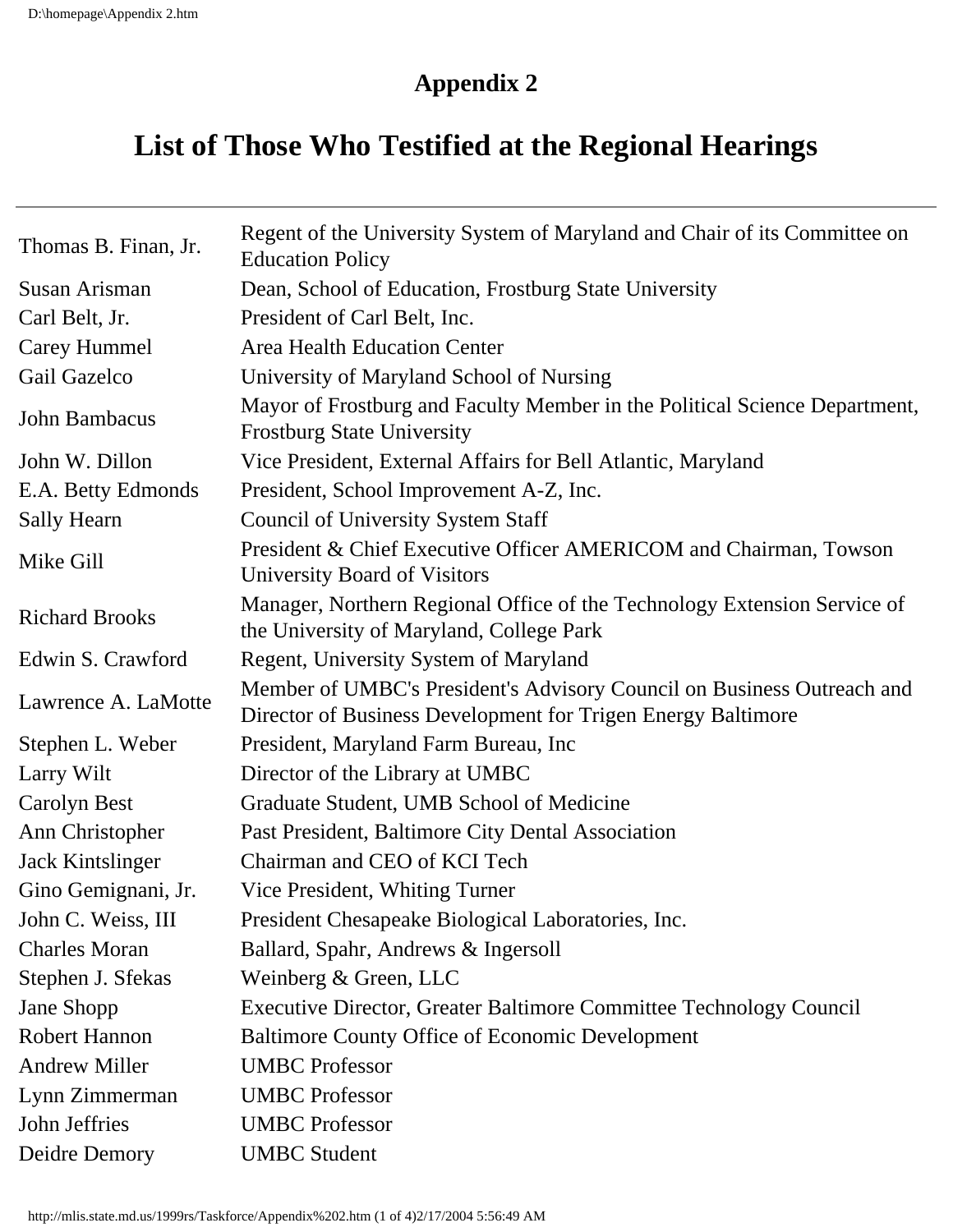D:\homepage\Appendix 2.htm

| <b>Steve Letchin</b>     | <b>UMBC</b> Student                                                                                                                                              |
|--------------------------|------------------------------------------------------------------------------------------------------------------------------------------------------------------|
| <b>Tracey Tucker</b>     | <b>UMBC</b> Student                                                                                                                                              |
| <b>Anne Osborn Emery</b> | <b>Commissioner, Maryland Higher Education Commission</b>                                                                                                        |
| John L. Green            | <b>Comissioner, Maryland Higher Education Commission</b>                                                                                                         |
| Franklin Perdue          | Businessman, former Member of the Board of Regents                                                                                                               |
| Sam Seidel               | Chairman of the Investment Committee and Nomination Committee the<br><b>Salisbury State Foundation</b>                                                           |
| John Pritchett           | President, Student Government Association, Salisbury State University                                                                                            |
| Rebecca A. Emery         | President, University Forum, Salisbury State University                                                                                                          |
| Donald Whaley            | President, Faculty Senate, Salisbury State University                                                                                                            |
| Lee Roth                 | Vice President of External Affairs for the Student Government Association,<br><b>Salisbury State University</b>                                                  |
| Joseph D. Quinn          | Faculty Member, Accounting and Legal Studies, Perdue School of Business,<br><b>Salisbury State University</b>                                                    |
| <b>Chris Roberts</b>     | Member, Staff Advisory Council, Salisbury State University                                                                                                       |
| <b>Kathleen Momme</b>    | Executive Director, United Way of the Lower Eastern Shore and Member of<br>the Advisory Board of the Shore CAN Volunteer Center at Salisbury State<br>University |
| <b>Brad Taylor</b>       | Alumnus, Former Employee, Salisbury State University                                                                                                             |
| <b>Stuart Bounds</b>     | President, Chesapeake College                                                                                                                                    |
| Delphine Peck            |                                                                                                                                                                  |
| Donna Abbott             | Media Services Manager, Town of Ocean City, MD                                                                                                                   |
| Michael Fadden           |                                                                                                                                                                  |
| Genie Wessel             | Clinical Instructor, School of Nursing, University of Maryland School of<br>Medicine                                                                             |
| Elton P. Maddox, Jr.     | <b>Dental Practitioner</b>                                                                                                                                       |
| Kevin M. Kirstein        | Commander of the Criminal Investigation Division of the Ocean City Police<br>Department                                                                          |
| Jennifer Berkman         | Council of University System Staff, Salisbury State University                                                                                                   |
| Klein Leister            | Member of the Salisbury State University Foundation Board of Directors                                                                                           |
| Marshall W. Moore        | <b>Salisbury State University Foundation</b>                                                                                                                     |
| <b>Marty Neat</b>        | President of the First Shore Federal Savings and Loan Association                                                                                                |
| W. Travis Walton         | Director, Maryland Technology Extension Service, University of Maryland,<br><b>College Park</b>                                                                  |
| Lesley Weihs             | Salisbury Symphony Board Member/Symphony Member                                                                                                                  |
| Lee W. Quinn             | Private Citizen                                                                                                                                                  |
| Karen Leimann            | President of the Alumni Association, Salisbury State University                                                                                                  |
| Dr. William Hytche       | Former President, University of Maryland Eastern Shore                                                                                                           |
| Tony Bruce               | Businessman, Somerset County                                                                                                                                     |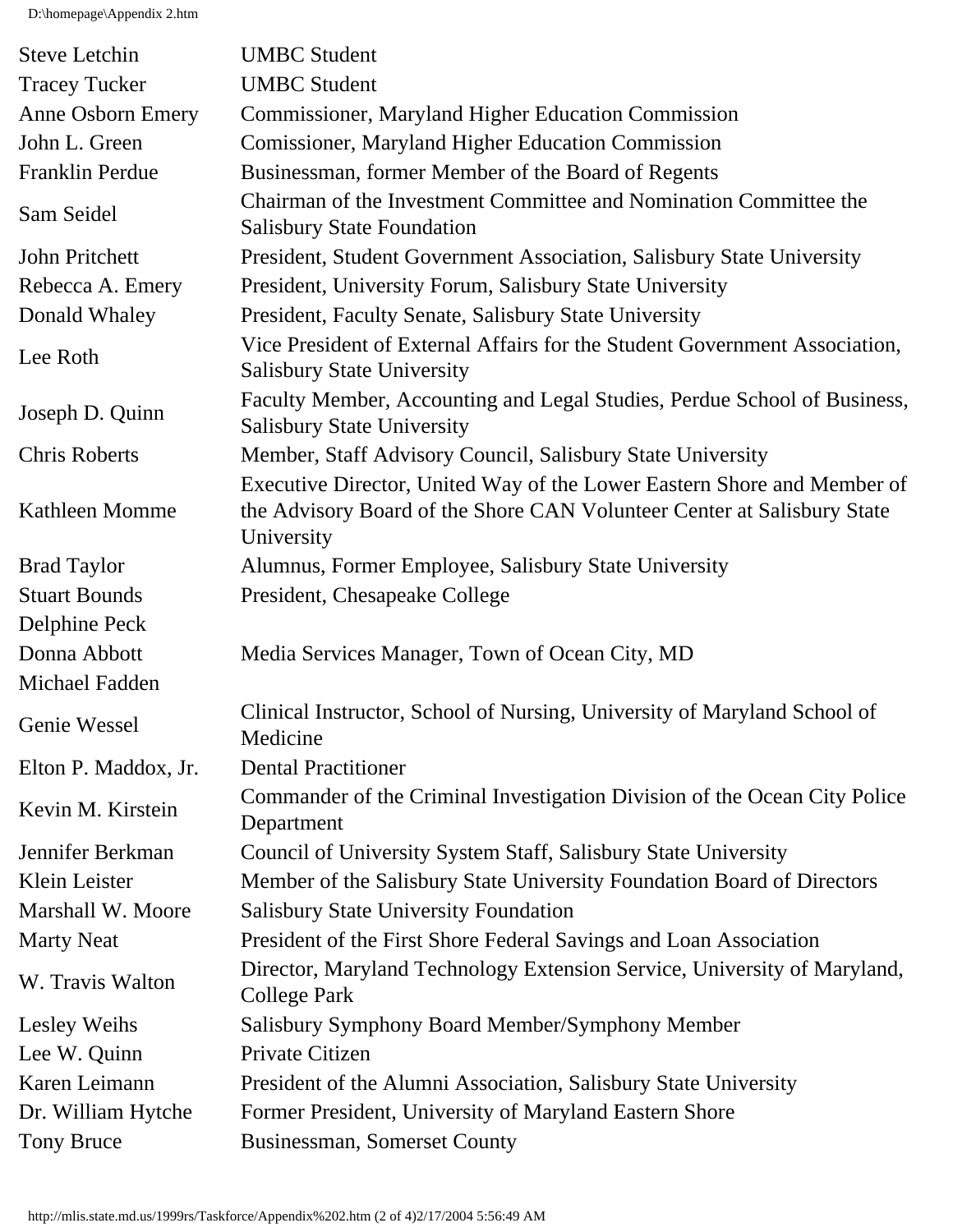D:\homepage\Appendix 2.htm

| Gerry Redden             | Local Businessman involved in the Aquaculture Industry                                                                                                                                                                                               |
|--------------------------|------------------------------------------------------------------------------------------------------------------------------------------------------------------------------------------------------------------------------------------------------|
| <b>Michael Thomas</b>    | Superintendent of Schools, Somerset County                                                                                                                                                                                                           |
| James White              | <b>Local Businessman</b>                                                                                                                                                                                                                             |
| James Williams, III      | Student at University of Maryland, Eastern Shore                                                                                                                                                                                                     |
| Jessie C. Smith          | Dean of Library Services, University of Maryland, Eastern Shore                                                                                                                                                                                      |
| Carolyn Brooks           | Dean of School of Agriculture, University of Maryland Eastern Shore                                                                                                                                                                                  |
| Leon N. Coursey          | Associate Professor, Department of Physical Education and Chair of the<br>University of Maryland Eastern Shore Faculty Assembly                                                                                                                      |
| Debbie Abbott            | Alumnus of Salisbury State, Vice President and Regional Officer Peninsula<br><b>Bank</b>                                                                                                                                                             |
| <b>Steve Rebach</b>      | <b>Research Scientist</b>                                                                                                                                                                                                                            |
| <b>Kasey Schneider</b>   | Senior Business/Marketing Major at Salisbury State University, Vice<br>President of Public Relations of Salisbury State University's Student<br>Government Association and Vice-Chair of the University System of<br><b>Maryland Student Council</b> |
| R. Kathleen Perini       | <b>Commissioner, Maryland Higher Education Commission</b>                                                                                                                                                                                            |
| Charles B. Saunders, Jr. | Vice Chairman, Maryland Higher Education Commission                                                                                                                                                                                                  |
| Elizabeth Arnold         | <b>UMB School of Nursing</b>                                                                                                                                                                                                                         |
| James D. Tschechtelin    | President, Baltimore City Community College                                                                                                                                                                                                          |
| George E. Hohl           | Member of the Chancellor's Advisory Council                                                                                                                                                                                                          |
| Michael Gelman           | Regent, University System of Maryland                                                                                                                                                                                                                |
| <b>William Davidson</b>  | <b>Faculty, Bowie State University</b>                                                                                                                                                                                                               |
| George L. Marx           | Vice Chancellor for Academic Affairs, University System of Maryland                                                                                                                                                                                  |
| C. Harvey Major          | Co-President, University of Maryland Parents' Association                                                                                                                                                                                            |
| Dan Collins              | Executive Council Member, University of Maryland Parents' Association                                                                                                                                                                                |
| <b>Anthony Savia</b>     | University of Maryland University College Graduate Student                                                                                                                                                                                           |
| Janice H. Reilly         | President, University of Maryland University College Alumni Association                                                                                                                                                                              |
| <b>Claudine SchWeber</b> | Director, Distance Learning and Instructional Technology, University of<br><b>Maryland University College</b>                                                                                                                                        |
| Nicholas Allen           | University of Maryland University College Faculty                                                                                                                                                                                                    |
| John M. Derrick, Jr.     | President and CEO, Potomac Electric Power Company                                                                                                                                                                                                    |
| <b>Gerald Ray Miller</b> | University of Maryland, College Park Faculty                                                                                                                                                                                                         |
| Michael Arrington        | Chairperson, Alumni Advocates Committee, University of Maryland, College<br>Park                                                                                                                                                                     |
| Greg Geoffroy            | Senior Vice President for Academic Affairs and Provost of the University of<br>Marylan, College Park                                                                                                                                                 |
| Denny Gulick             | Professor, Department of Mathematics and Chair of the College Park Senate                                                                                                                                                                            |
| <b>Beverly Morris</b>    | <b>Council of University System Staff</b>                                                                                                                                                                                                            |
| <b>Curtis White</b>      | <b>Council of University System Staff</b>                                                                                                                                                                                                            |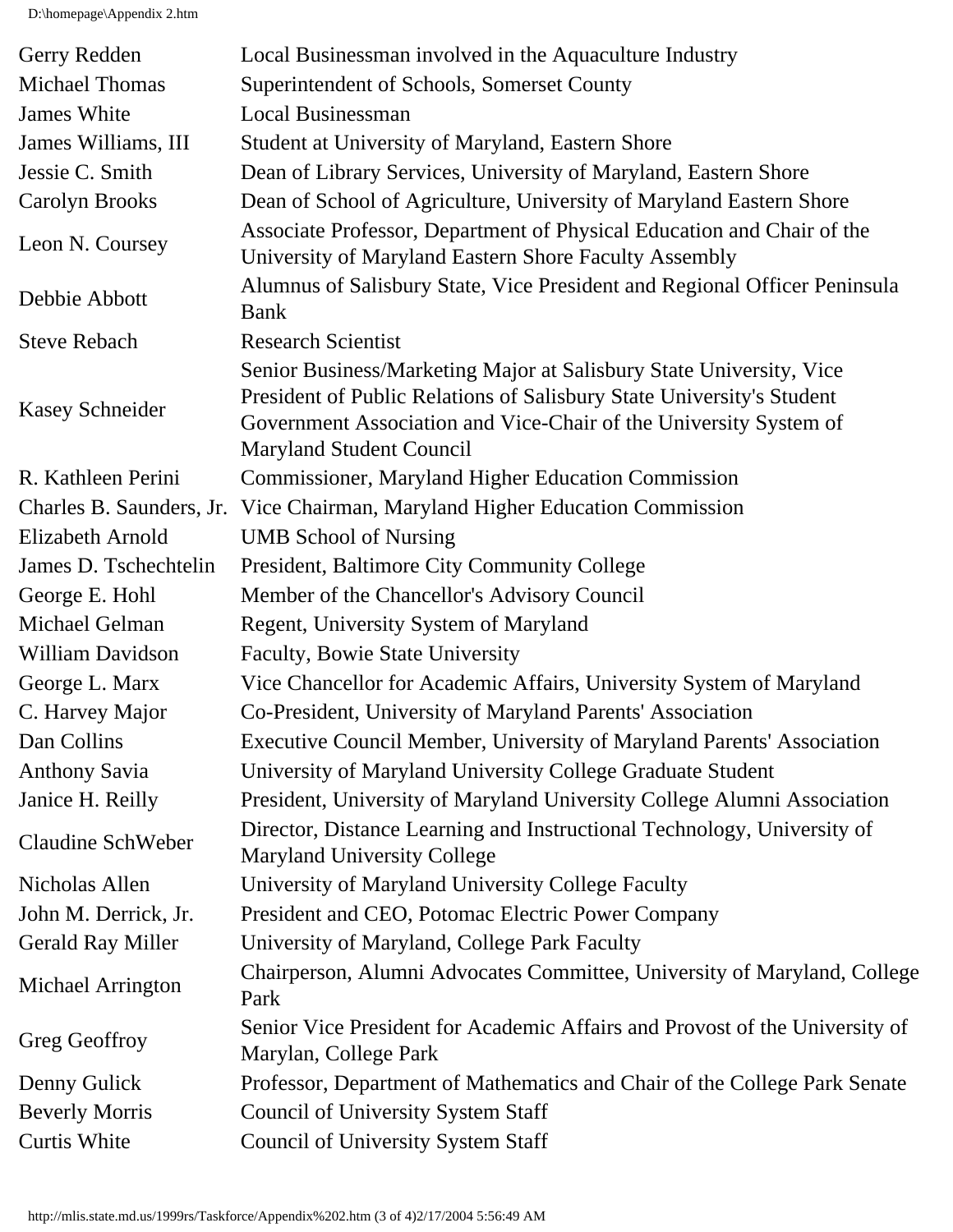D:\homepage\Appendix 2.htm

| <b>Larry Demaree</b>  | President, Demaree & Associates and President of Towson University<br>Foundation, Inc.                                                                                |
|-----------------------|-----------------------------------------------------------------------------------------------------------------------------------------------------------------------|
| Domenic J. LaPonzina  | Chief, Communications & Congressional Affairs, Internal Revenue Service,<br>Delaware-Maryland-D.C. District and Members Towson University Board of<br><b>Visitors</b> |
| Susan E. Woda         | Student Regent on the University System of Maryland Board of Regents                                                                                                  |
| <b>Barry Campbell</b> | Member, Chancellor's Advisory Council for the University System of<br>Maryland                                                                                        |
| Richard D. Armstrong  | <b>Battalion Chief, Baltimore City Fire Department</b>                                                                                                                |
| John I. Heise, Jr.    | Member, Chancellor's Advisory Council of the University System of<br>Maryland                                                                                         |
| Megan Price           | President, University of Maryland College Park Student Government<br>Association                                                                                      |
| Arla Allman           | Director of External Affairs, UMB School of Pharmacy                                                                                                                  |
| Sowmya Murthy         | Chair, University System of Maryland Student Council                                                                                                                  |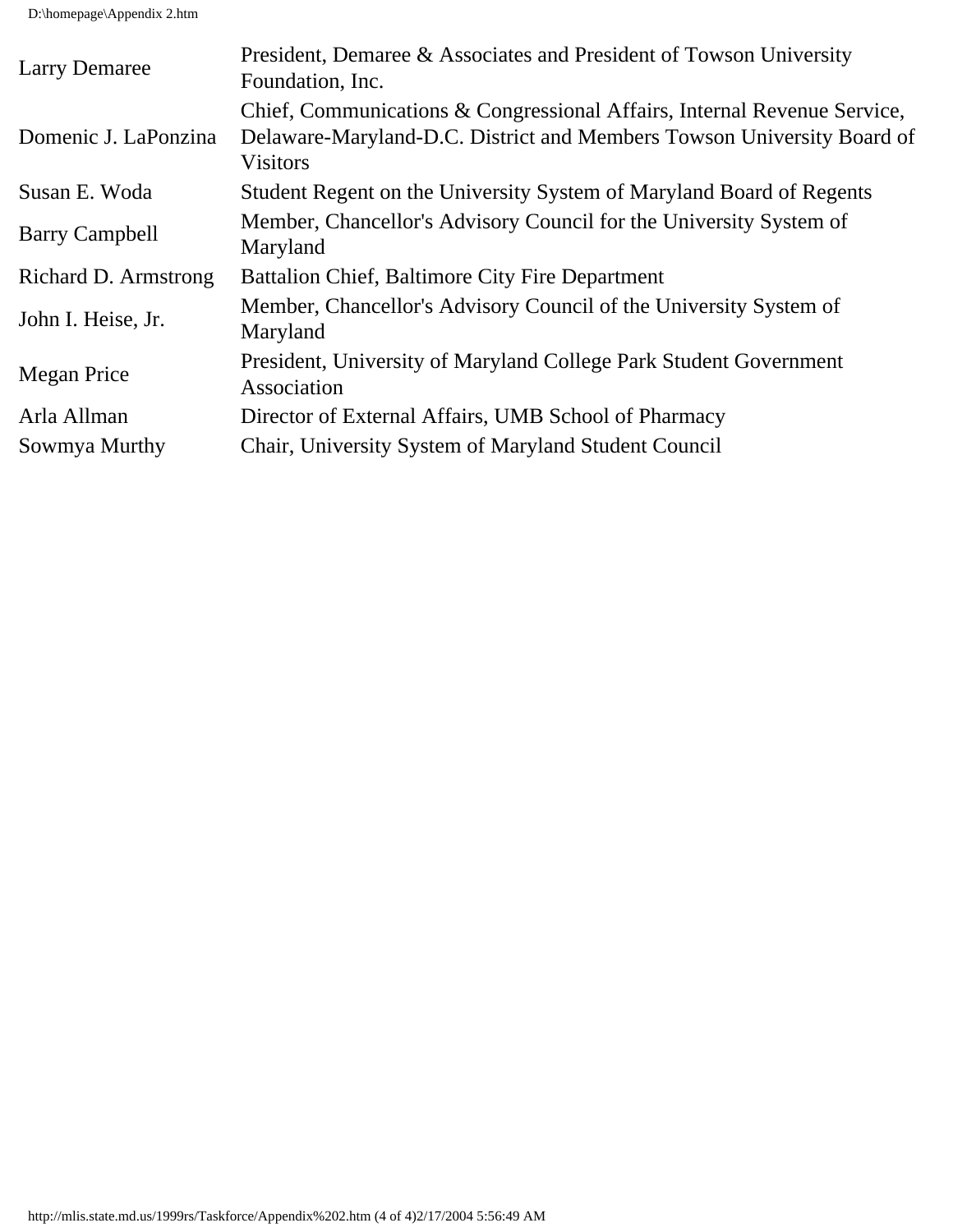#### 1998 University System of Maryland

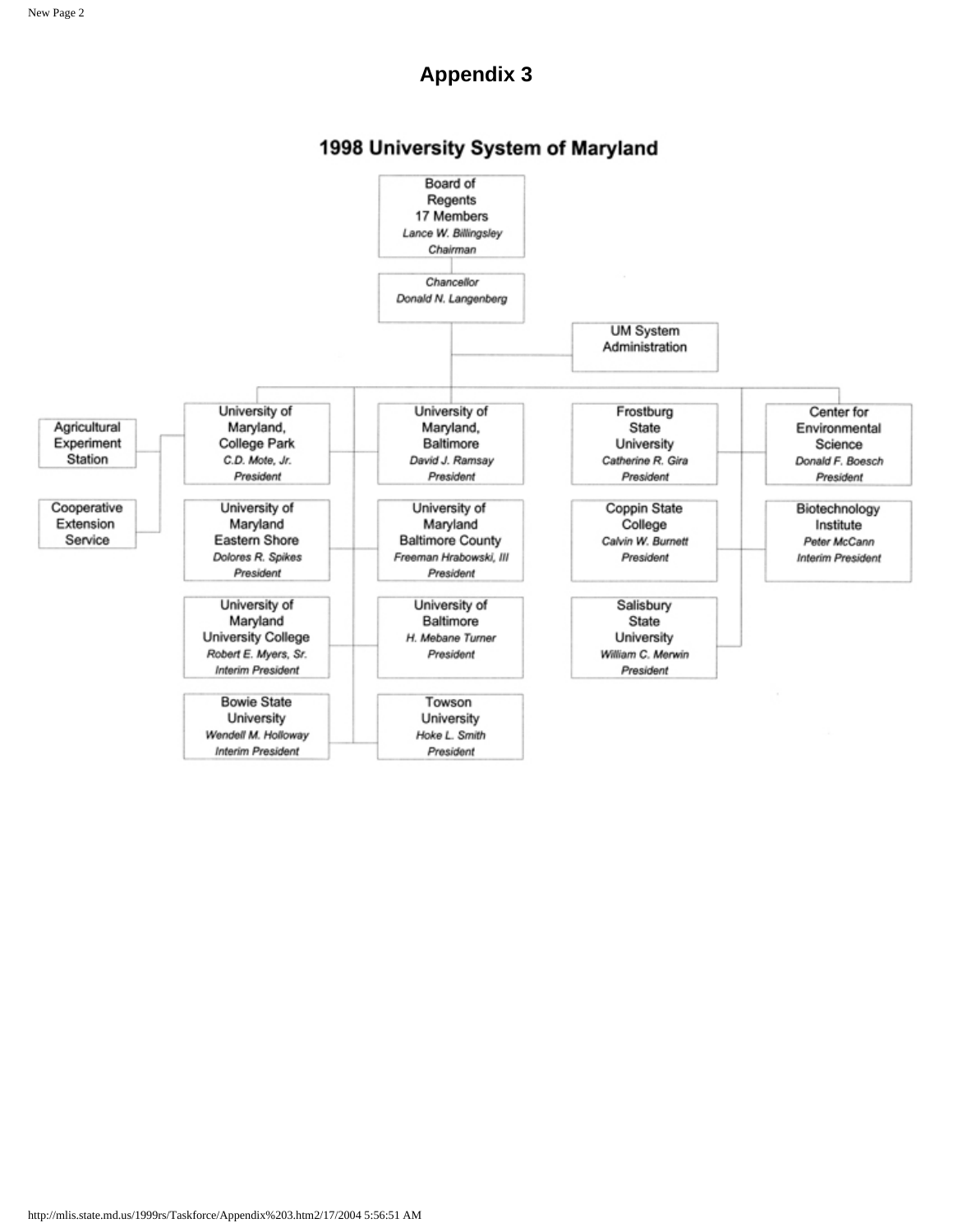# University System of Maryland **Constituent Institutions**

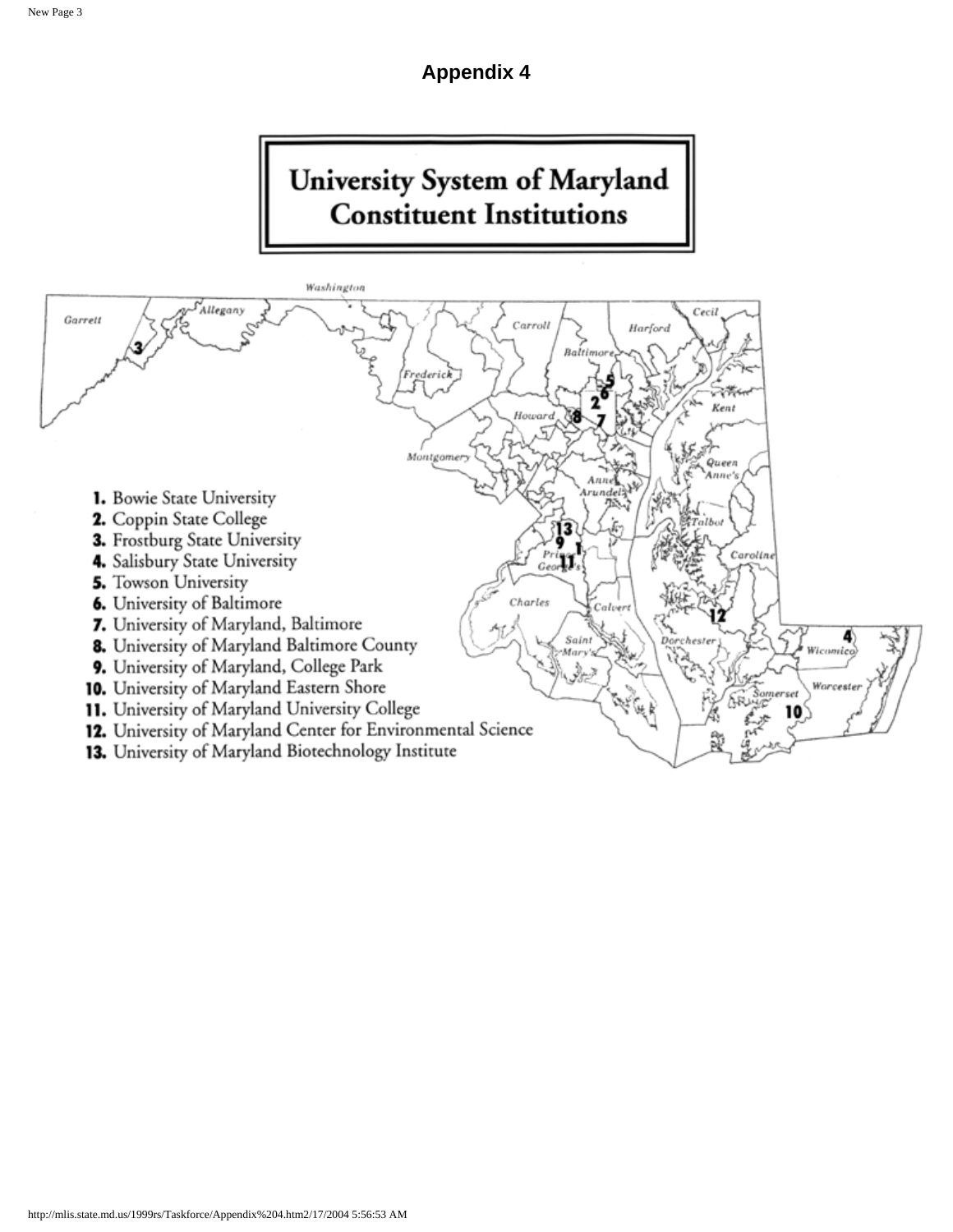# **Time Line**

# **Maryland's Four-Year Public Institutions**

1807 College of Medicine founded in Baltimore; rechartered in 1812 as the University of Maryland.

1840 St. Mary's Female Seminary was founded; became Maryland's first junior college in 1957 (predecessor of St. Mary's College).

1856 The Maryland General Assembly chartered the Maryland Agricultural College at College Park (predecessor of University of Maryland College Park). The college achieved land grant status in 1865.

1857 Centenary Biblical Institute was founded. Became Morgan College in 1890 and Morgan State University in 1939.

1865 Baltimore Normal School was founded as a training school for African- American teachers (predecessor of Bowie State University).

1866 Maryland State Normal School for teachers was founded (predecessor of Towson University).

1886 Delaware Conference Academy was founded (predecessor of the University of Maryland Eastern Shore).

1888 Maryland Agricultural Experiment Station opened.

1898 State Normal School No. 2 at Frostburg was founded as a teacher-training school (predecessor of Frostburg State University).

1900 Coppin State College was founded as a training school for African-American elementary school teachers in Baltimore.

1914 Maryland Cooperative Extension Service was established.

1920 Maryland General Assembly merged the professional schools in Baltimore with the Maryland State College of Agriculture at College Park to create the University of Maryland, College Park and the University of Maryland, Baltimore.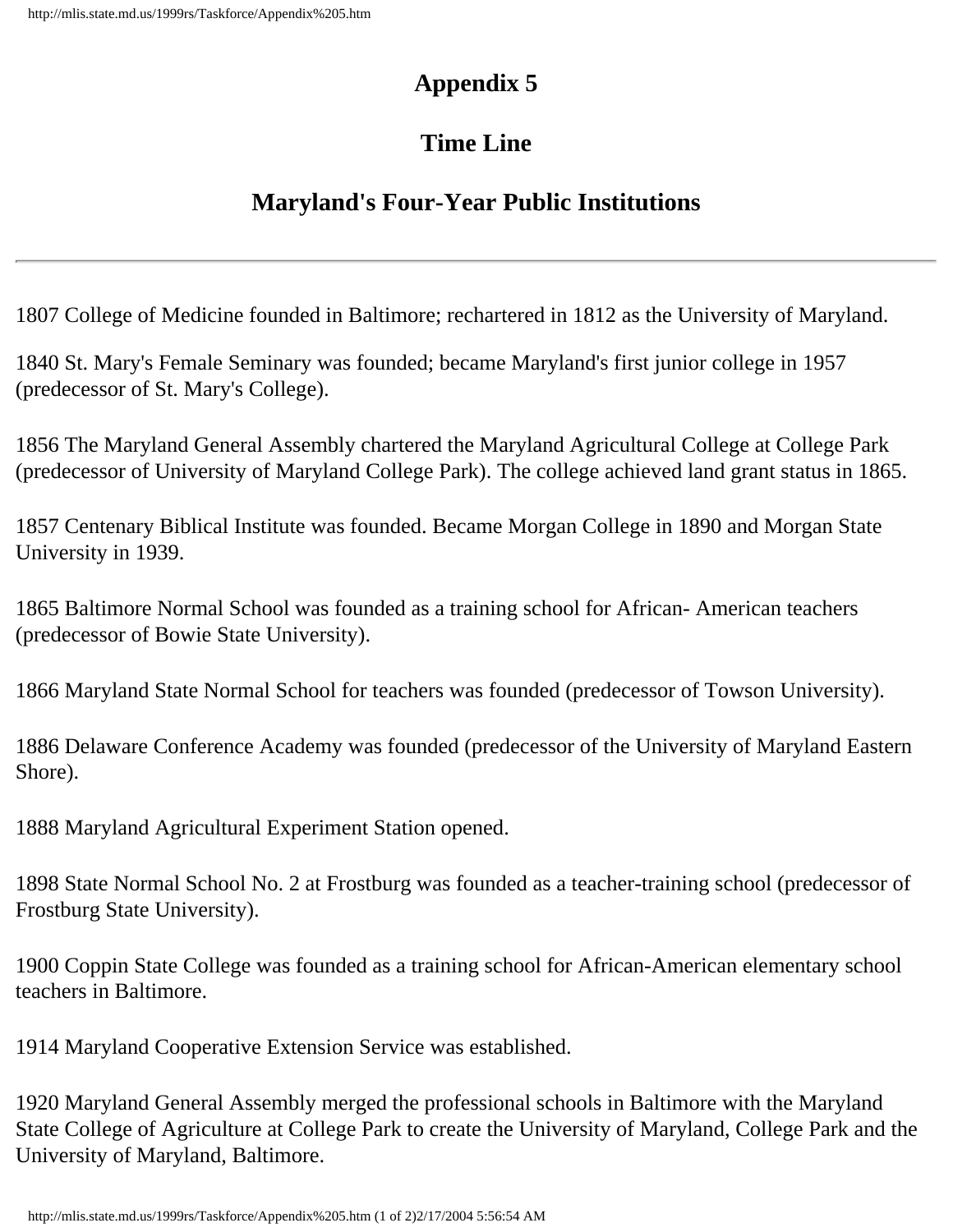1925 Salisbury State College was founded as a two-year teacher-training school (predecessor of Salisbury State University).

1925 Chesapeake Biological Laboratory was established (predecessor of the University of Maryland Center for Environmental Science).

1925 University of Baltimore was founded as a private institution.

1947 College of Special and Continuation Studies was established (predecessor of the University of Maryland University College).

1963 Board of Trustees of the State Colleges was created to assume control of five former state teachers colleges: Bowie State, Coppin State, Frostburg State, Salisbury State, and Towson State.

1966 University of Maryland Baltimore County was founded.

1970 Maryland General Assembly established the five-campus University of Maryland network comprised of the now existing: University of Maryland, Baltimore; University of Maryland Baltimore County; University of Maryland, College Park; University of Maryland Eastern Shore, and University of Maryland University College.

1975 University of Baltimore joins the Board of Trustees of the State Colleges as an upper-division institution.

1976 Maryland General Assembly changes the name of the Board of Trustees of the State College System to the Board of Trustees of the State University and College System of Maryland.

1977 University of Maryland Sea Grant Program was established; designated a Sea Grant College in 1982.

1985 University of Maryland Biotechnology Institute was established.

1988 University of Maryland System was created by the merger of the five University of Maryland institutions and the six member institutions of the State University and College System of Maryland.

1997 University of Maryland System renamed the University System of Maryland.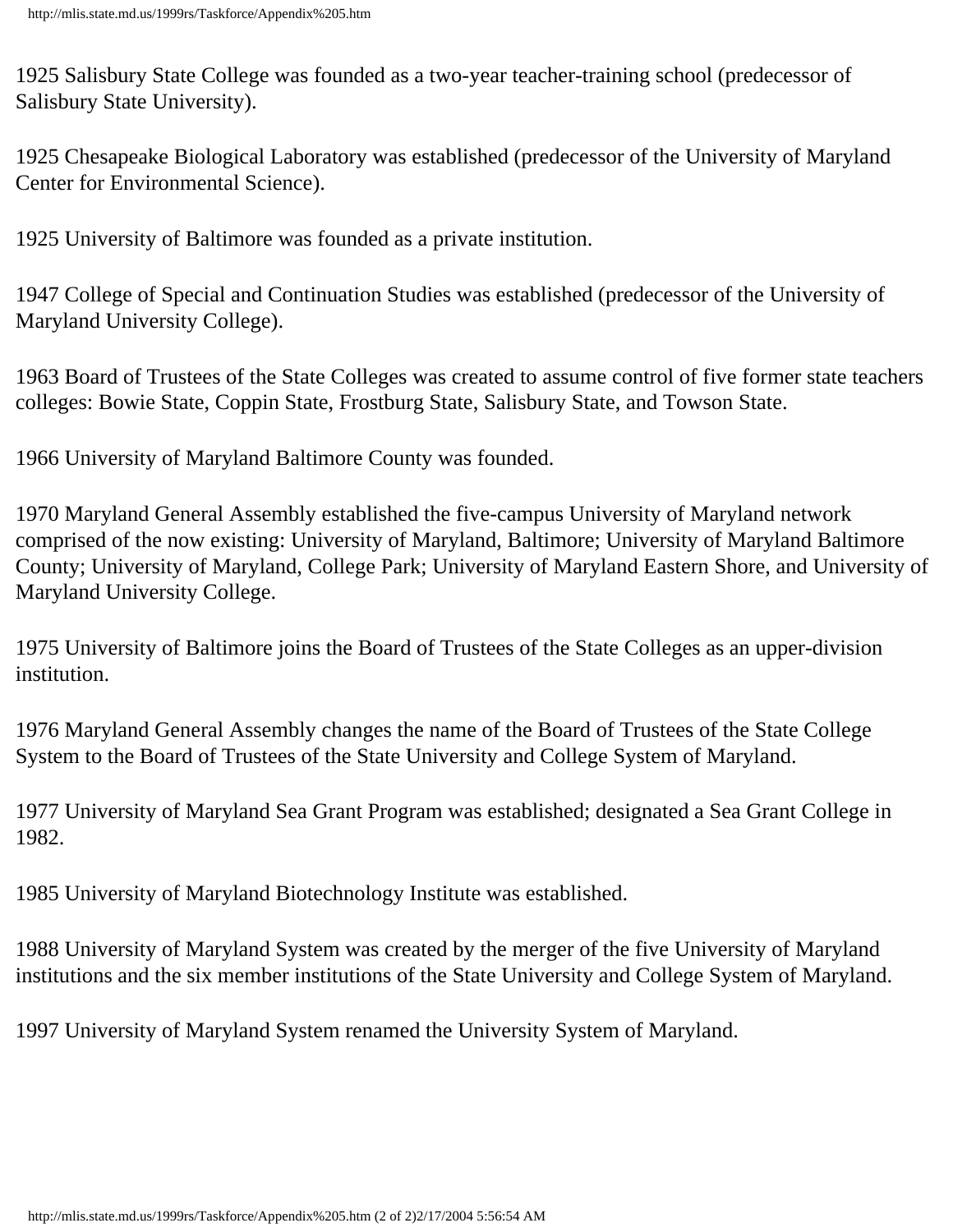#### 1998 Organization of Postsecondary Education in Maryland

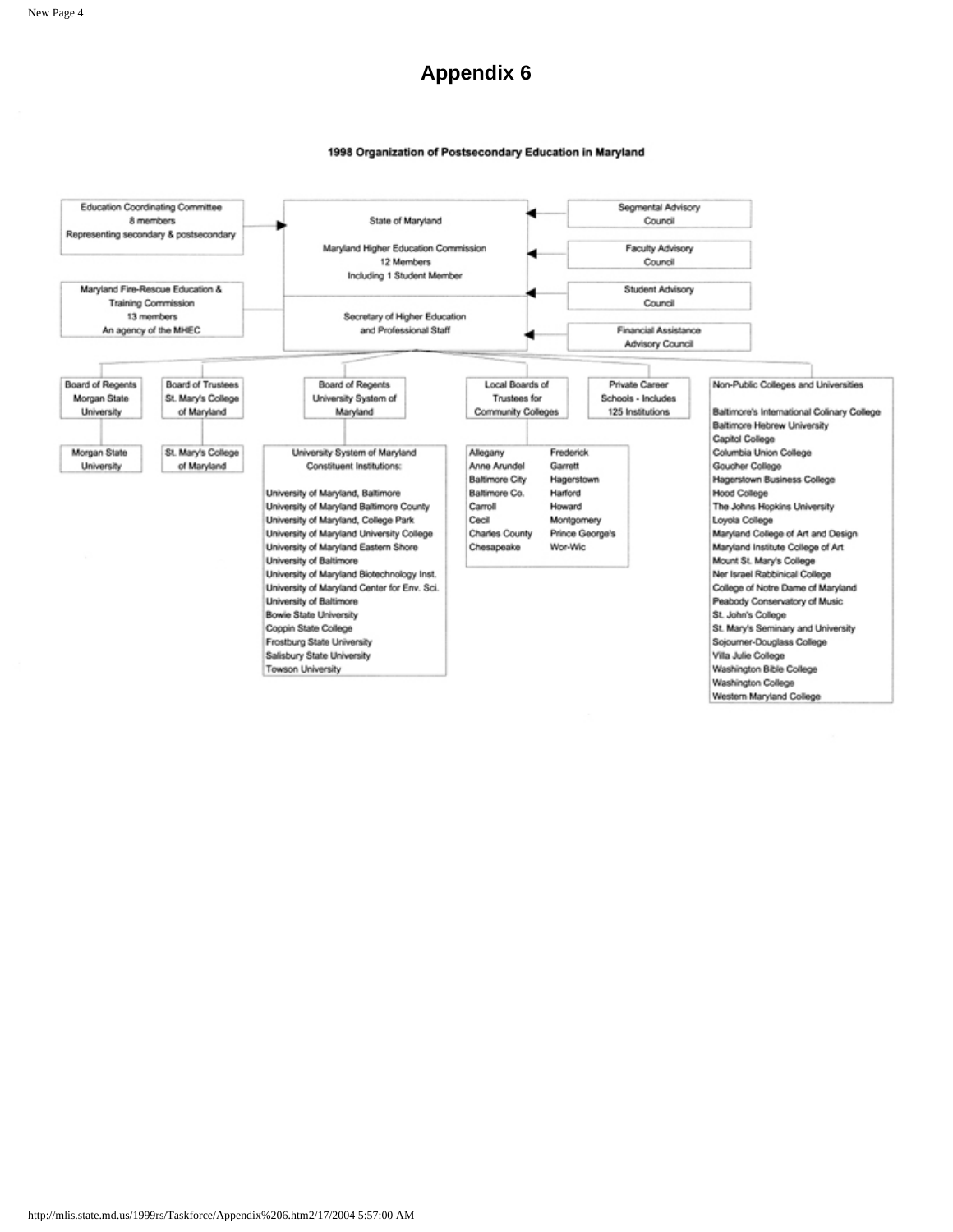### **MARYLAND HIGHER EDUCATION COMMISSION**

### **ACADEMIC PROGRAM PROPOSAL REVIEW AND APPROVAL PROCESSES**

The Commission reviews all new academic program proposals and substantial modifications to existing programs. With respect to each public institution, the Commission either approves or disapproves program proposals. With respect to each non-public institution, the Commission either recommends that the proposal be implemented or that the proposal not be implemented. If non-public institutions implement new programs contrary to the Commission's recommendations, the Commission may recommend to the General Assembly a reduction in state funding associated with student enrollment.

### **SCHEDULE FOR PROGRAM REVIEW**

- The schedule begins with the submission of a Letter of Intent and ends with the Secretary's action on a program proposal.
- Proposals may be submitted to the Commission **anytime during the year.**
- **By statute, the Commission has 150 days to take action on a proposal. In practice, the Secretary acts on proposals within a 45 day period.**

### **STEPS IN THE PROGRAM REVIEW PROCESS**

The three major steps in the review of program proposals are:

- Submission and review of a Letter of Intent;
- Submission and review of a completed program proposal; and
- Review and final action by the Secretary of Higher Education.

### **LETTER OF INTENT**

The review of a Letter of Intent shall provide:

- An opportunity for discussion of proposed program actions, among segments, institutions, and the Secretary;
- An opportunity to provide written comment to the Secretary on the proposed program;
- Information to the Secretary to determine the need for an institution to develop a full program proposal and selection of the type of proposal to be submitted; and
- A brief description of a proposed program action for staff consideration before the development of a full program proposal.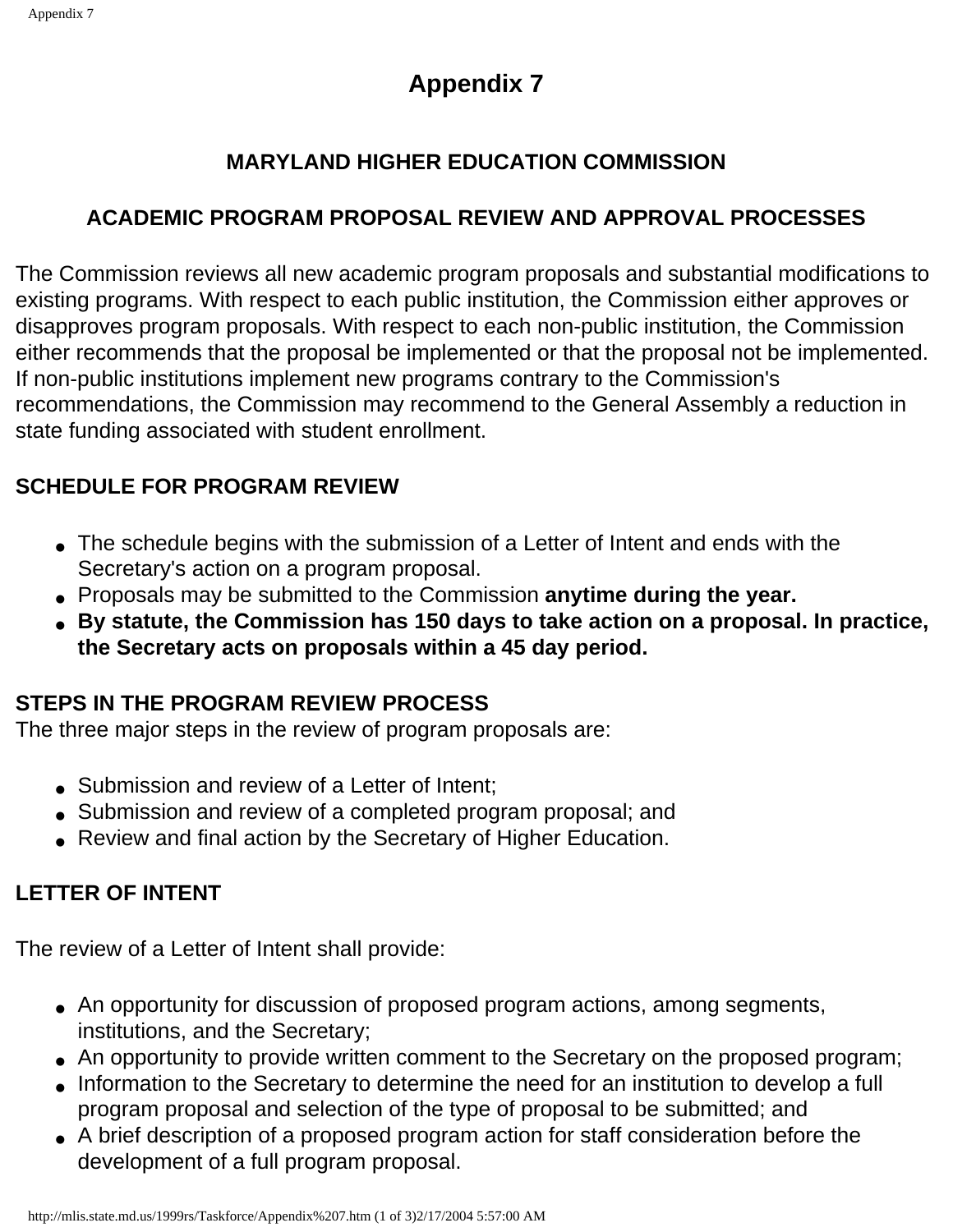### **PROGRAM PROPOSAL**

- A proposal is a plan for implementing a program action.
- Proposals shall be approved or endorsed according to the procedures of the appropriate institutional or segmental governing boards before formal submission to the Secretary.
- The Secretary may not take action until the proposal is submitted officially by the appropriate governing board.
- The proposal is not considered to be complete until the applicant submits supporting documentation requested by the Commission staff.
- Within 10 days after receipt of a proposal, the Secretary shall notify an institution of the official status of the institution's proposal.

### **CRITERIA FOR PROGRAM REVIEW**

A program proposal shall receive particular scrutiny in determining the extent to which it addresses the following areas:

- Centrality to mission and planning priorities, relationship to the instructional program emphasis as outlined in the mission statements, and a campus priority for academic program development;
- Critical and compelling regional or statewide need as identified in the Maryland state plan;
- Quantifiable and reliable evidence and documentation of market supply and demand in the region and service area;
- Reasonableness of program duplication, if any;
- Adequacy of curriculum design and related learning outcomes;
- Adequacy of articulation;
- Adequacy of faculty resources;
- Adequacy of library resources;
- Adequacy of physical facilities and instructional equipment;
- Adequacy of financial resources with documentation;
- Adequacy of provisions for evaluation of program;
- Consistency with Commission's Minority Student Achievement Goals;
- Relationship to low productivity programs identified by Commission.

If the Secretary does not approve or endorse a program proposal, the Secretary shall provide a written explanation of the reasons for the disapproval. In this case, an institution may elect to:

1. Revise a proposal to address the Secretary's reasons for disapproval and submit the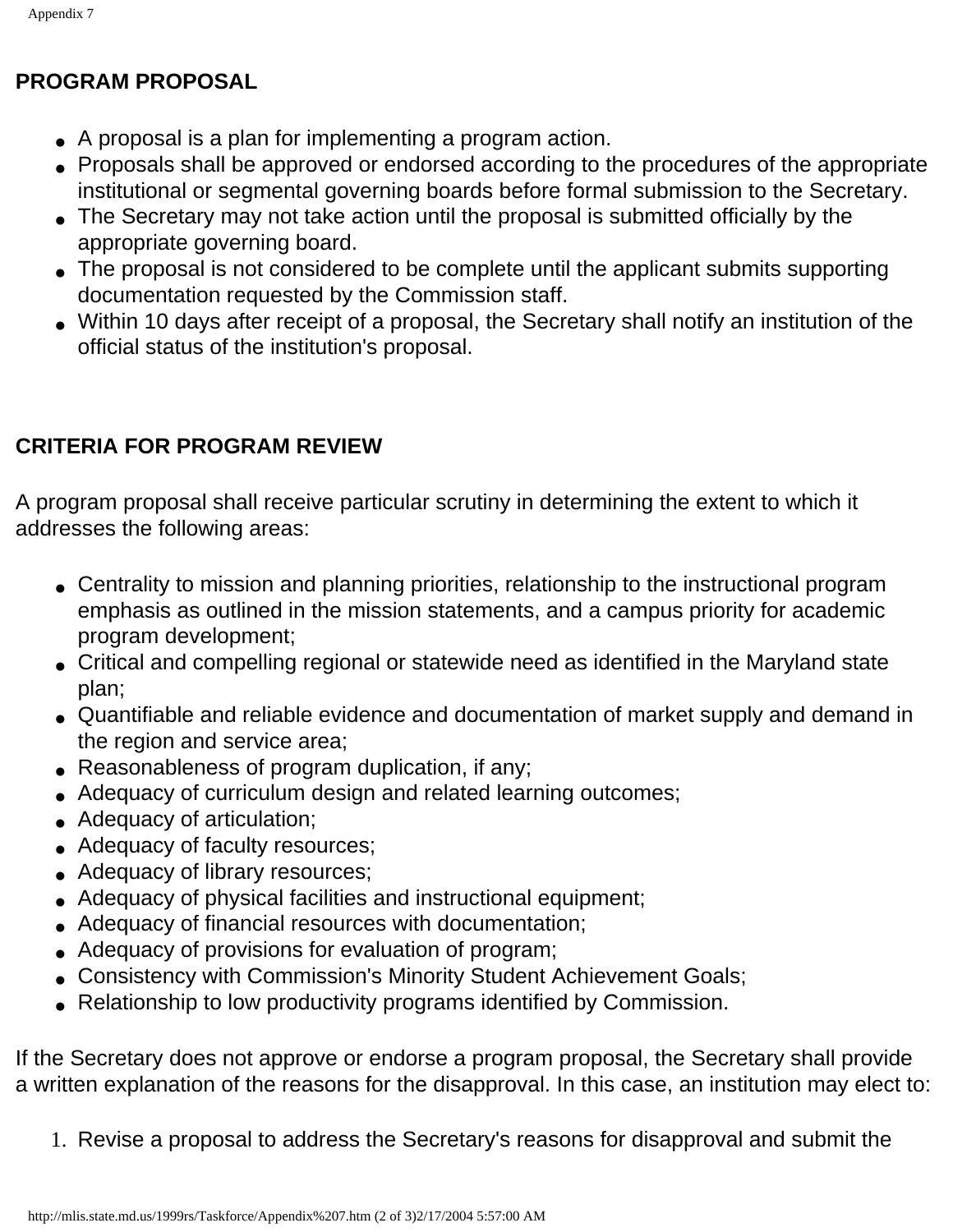revised proposal for reconsideration; or

- 2. Have the matter reviewed by the Commission in accordance with the appeal procedure.
- 3. A revised, resubmitted program proposal is considered a new proposal for purposes of the statutory 150-day time frame for Commission action.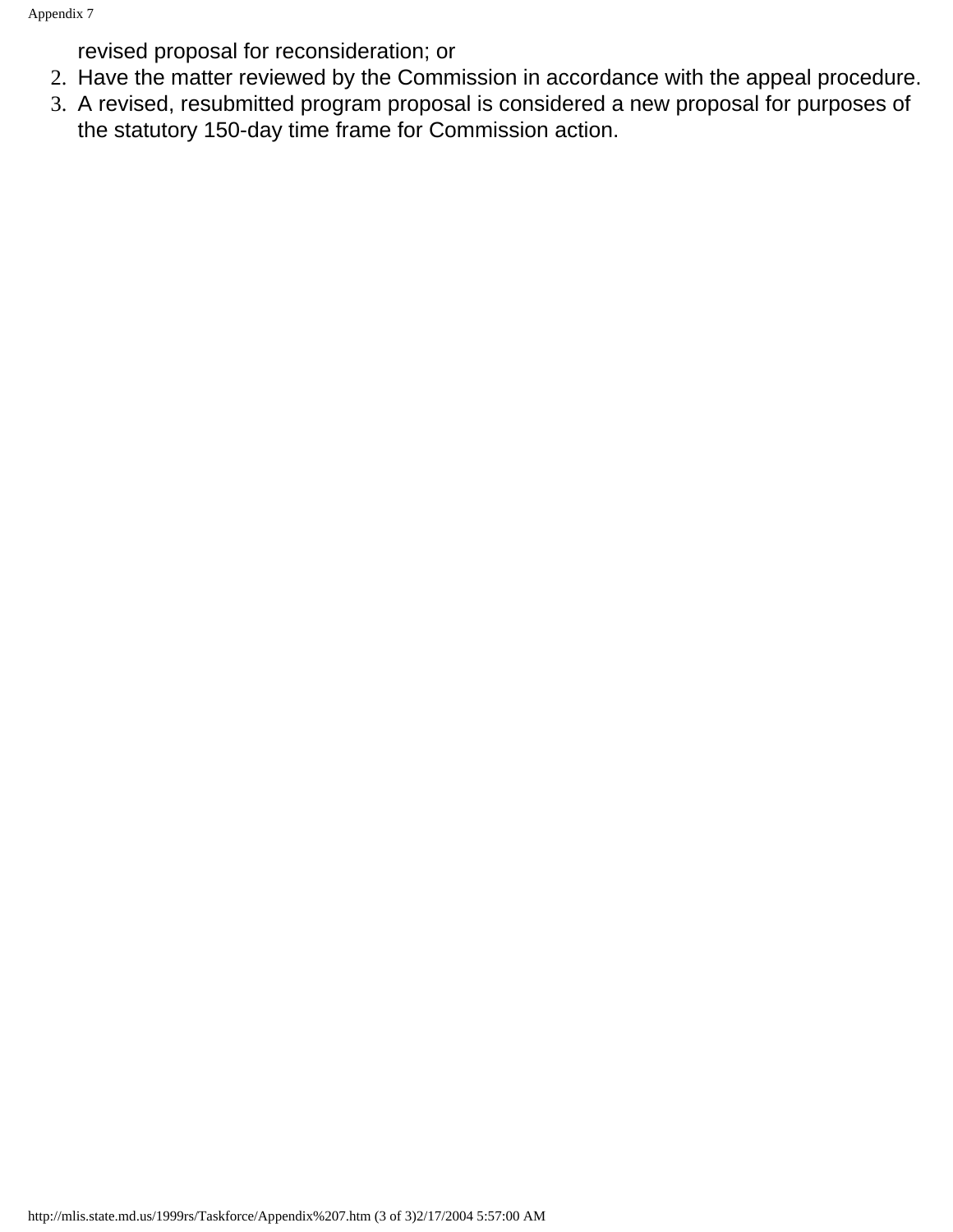# **UNIVERSITY SYSTEM OF MARYLAND ACADEMIC PROGRAM APPROVAL PROCESS**

In 1997 the University System of Maryland (USM) streamlined the process by which new academic programs at member institutions are approved to enable the institutions to be more responsive to emerging needs and more agile in an increasingly competitive marketplace. A list of programs submitted under this process is attached (see attachment A).

# **WHAT IS THE STREAMLINED PROCESS?**

#### **Phase 1:** LETTER OF INTENT **Average Time to Completion:** 60 days

An institution submits to USM Headquarters (USMH) a brief "Letter of Intent" to develop a new academic program. The letter is circulated to all other USM institutions for comment, including suggestions for improvement, offers of collaboration, or reservations about the program. Following this internal review, USMH forwards the letter of intent to the Maryland Higher Education (MHEC) for circulation to all other colleges and universities in the State. The submitting institution then has the opportunity to incorporate any feedback into its formal proposal.

### **Phase 2:** PROGRAM PROPOSAL

#### **Average Time to Completion:** 60 days

Based on the letter of intent and any feedback, the institution develops a formal program proposal, including a description of the course of study leading to the degree, faculty requirements, cooperative arrangements, and student access to instructional services. The proposal is submitted to USMH and is reviewed by a subcommittee of the Academic Affairs Advisory Council (AAAC is made up of the chief academic officers from each USM institution) against a set of Regents' approved criteria: institutional mission, student demand, employers' needs, duplication, and avenues for cooperation (see attachment B). If the USM institutions raise no serious concerns about the

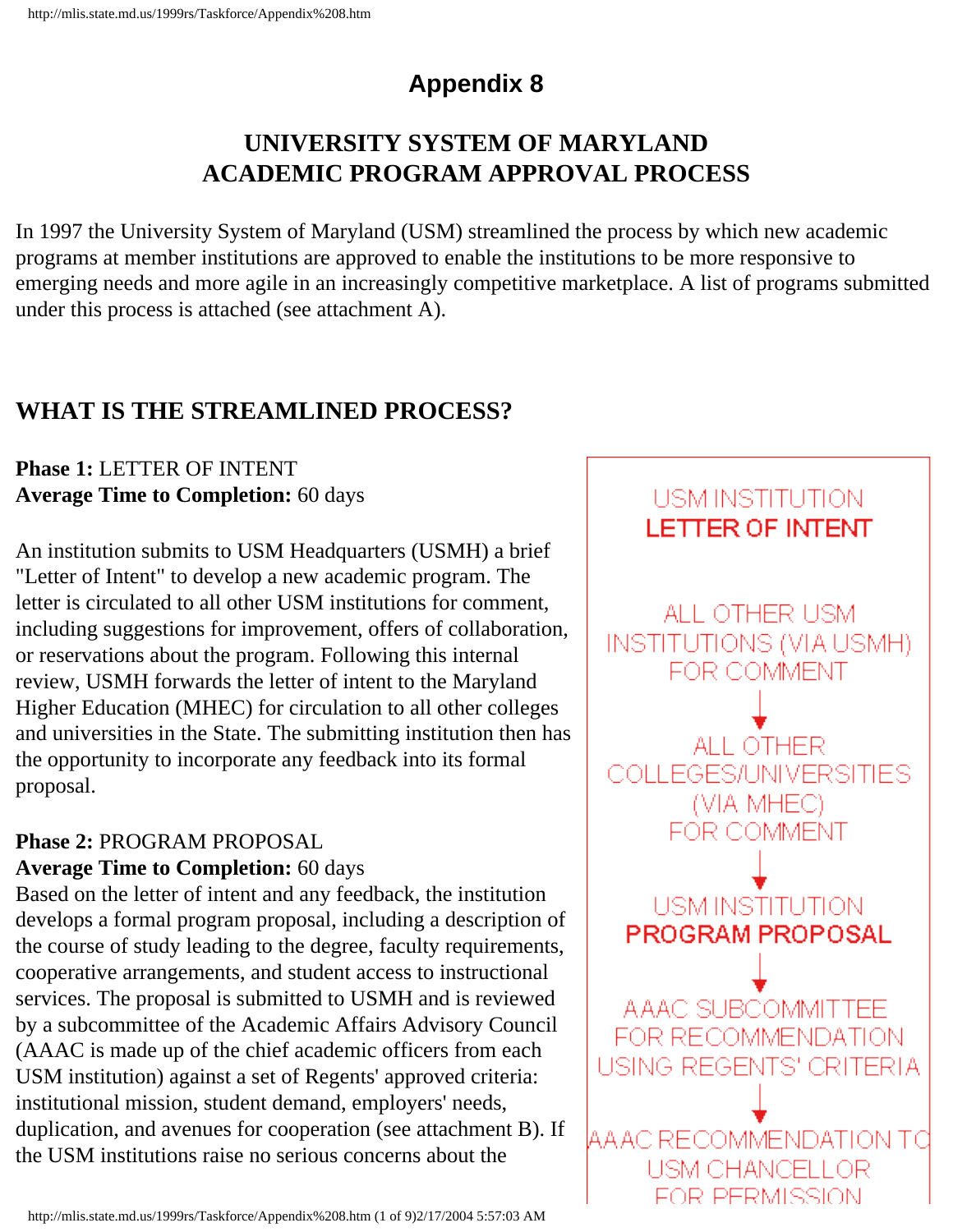http://mlis.state.md.us/1999rs/Taskforce/Appendix%208.htm

proposal, the subcommittee quickly reviews the proposal and send its recommendation to the Chancellor. If there are concerns, the subcommittee considers them in formulating its recommendation.

#### **Phase 3:** FINAL APPROVAL **Average Time to Completion:** 7 days

The Chancellor considers the AAAC recommendation and makes the decision on whether or not to grant permission for the new program. In the case of a negative decision, the institution may appeal to the Regents' Education Policy Committee and to the full Board (see attachment C). A positive



decision by the Chancellor is forwarded to MHEC for its final approval. Among other considerations, MHEC requires that all new programs be funded entirely through institutional reallocation.

# **HOW DOES THE NEW PROCESS DIFFER FROM THE OLD?**

In the effort to make the old program approval process less cumbersome and time consuming, USMH and MHEC implemented a series of changes, including:

- a rolling review calendar (rather than fixed semi-annual submission dates);
- a clearly defined and limited number of criteria for AAAC review;
- a rapid review in AAAC for uncontested proposals;
- a commitment to quick turnaround in the Chancellor's review.

# **HOW MIGHT THIS PROCESS BE FURTHER STREAMLINED?**

The 1988 legislation that formed USM emphasized the need to minimize program duplication. However, new developments in higher education call for increased flexibility in the marketplace. Therefore, USM supports an approach of "managed competition," under which USM institutions can develop programs within established parameters without prior external approval.

# **Attachment A**

# **Academic Program Submissions as of December 18, 1998**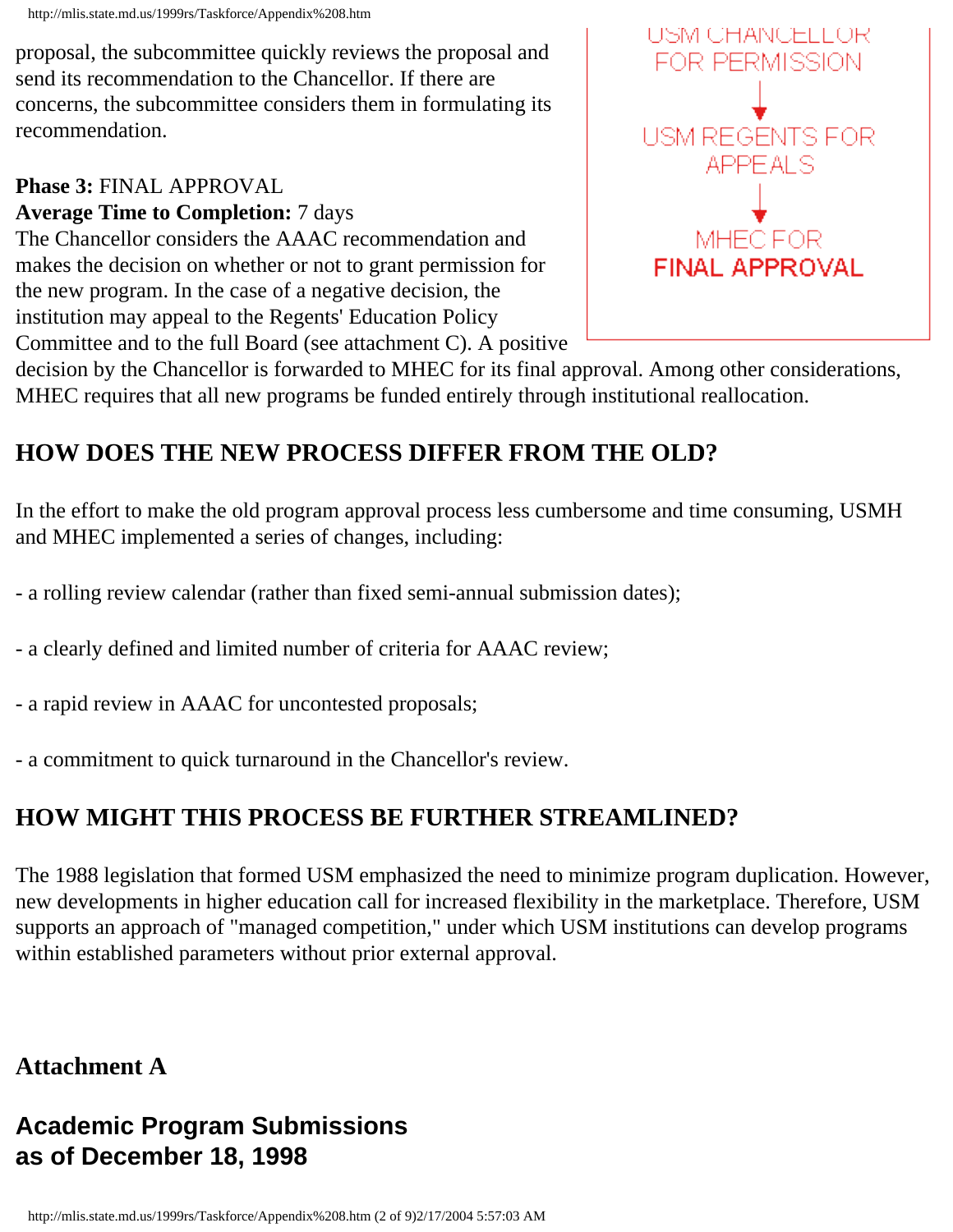| Program Title                                                                     | Institution         | Letter of Intent |             | Proposal                           |                   | Approved by<br><b>MHEC</b> |
|-----------------------------------------------------------------------------------|---------------------|------------------|-------------|------------------------------------|-------------------|----------------------------|
|                                                                                   |                     | <b>USMH</b>      | <b>MHEC</b> | <b>USMH</b>                        | <b>MHEC</b>       |                            |
| Doctorate of Communication Design                                                 | UB                  |                  |             |                                    | 6/11/97           | 5/21/98                    |
| <b>BS</b> in Early Childhood Studies                                              | SSU/<br><b>UMES</b> | 3/27/97          | 10/24/97    | 12/9/97                            | Withdrawn         |                            |
| MA in History                                                                     | SSU                 | 6/19/97          | 10/24/97    | 2/17/98                            | 2/26/98           | 5/15/98                    |
| BA/BS in Liberal Arts (Interdisciplinary<br>Studies)                              | CSC                 | 10/4/97          | 10/24/97    | 4/10/98/6/19/98<br>Rev.<br>6/18/98 |                   |                            |
| <b>MFA</b> in Arts Management                                                     | <b>UMCP</b>         | 9/11/97          | 11/12/97    | 12/17/98                           |                   |                            |
| Ph.D. in Women's Studies                                                          | <b>UMCP</b>         | 9/11/97          | 11/12/97    |                                    |                   |                            |
| <b>Asian-American Studies Certificate</b>                                         | <b>UMCP</b>         | 9/11/97          | 11/12/97    |                                    |                   |                            |
| <b>BS</b> in Health Systems Management                                            | UB                  | 11/19/97         | 1/9/98      | 8/12/98                            | 11/6/98           |                            |
| MS in Negotiations and Conflict<br>Management                                     | UB                  | 11/19/97         | 1/9/98      | 2/17/98                            | 3/9/98            | 5/15/98                    |
| Master's Degree in Economic Policy<br>Analysis                                    | <b>UMBC</b>         | 11/20/97         | 1/9/98      | 12/22/97 2/23/98                   |                   | 7/17/98                    |
| <b>Master of Accountancy</b>                                                      | <b>UMES</b>         | 11/25/97         | 5/11/98     |                                    |                   |                            |
| MS in Applied Economics                                                           | TU                  | 12/4/97          | 1/9/98      |                                    |                   |                            |
| <b>BS</b> in Management                                                           | TU                  | 12/4/97          | 1/9/98      | 9/29/98                            | 11/13/98          |                            |
| <b>BS</b> in Finance                                                              | TU                  | 12/4/97          | 1/9/98      |                                    |                   |                            |
| <b>BS</b> in Marketing                                                            | TU                  | 12/4/97          | 1/9/98      | 9/29/98                            | 11/13/98          |                            |
| <b>BS</b> in Exercise Science                                                     | TU                  | 12/4/97          | 1/9/98      | 1/13/99                            |                   |                            |
| <b>MS</b> in Mathematics Education                                                | TU                  | 12/4/97          | 1/9/98      | 5/14/98                            | 6/15/98           | 7/24/98                    |
| Post-Baccalaureate Certificate<br>Biochemical<br><b>Regulatory Engineering</b>    | <b>UMBC</b>         | 12/8/97          | 1/9/98      | 12/23/98                           |                   |                            |
| <b>Upper Division Certificate Program in</b><br><b>Information Access and Use</b> | <b>UMCP</b>         | 1/6/98           | 3/9/98      |                                    |                   |                            |
| B.A./B.S. in Family Studies                                                       | TU                  | 1/7/98           | 3/9/98      |                                    | 10/27/98 12/18/98 |                            |
| B.A./B.S. in Metropolitan Studies                                                 | TU                  | 1/7/98           | 3/9/98      | 1/13/99                            |                   |                            |
| M.A./M.S. in Women's Studies                                                      | TU                  | 1/20/98          | 3/9/98      | 5/14/98                            | 6/15/98           | 7/24/98                    |
| B.A./B.S. in Criminal Justice                                                     | TU                  | 1/20/98          | Withdawn    |                                    |                   |                            |
| Ph.D. in Rehabilitation Science                                                   | UMB                 | 1/26/98          | 3/9/98      | 9/28/98                            | 11/20/98          |                            |
| Master's/Ph.D. Atmospheric Physics                                                | <b>UMBC</b>         | 2/3/98           | 5/6/98      |                                    |                   |                            |
| Master of Science in Nursing                                                      | <b>CSC</b>          | 3/12/98          |             |                                    |                   |                            |
| <b>B.S. Physical Rehabilitation Science</b>                                       | <b>CSC</b>          | 1/26/98          | 3/9/98      |                                    |                   |                            |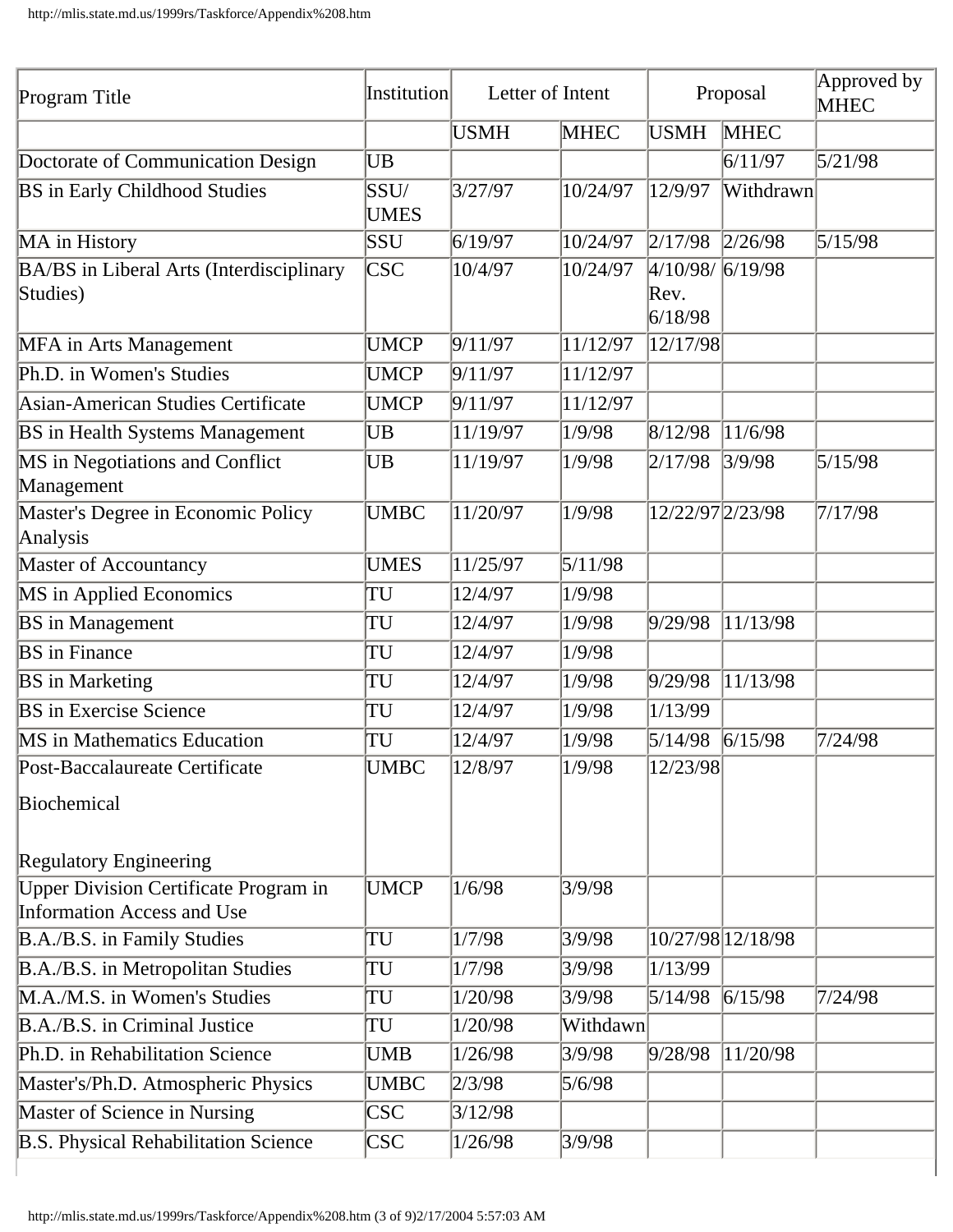http://mlis.state.md.us/1999rs/Taskforce/Appendix%208.htm

| M.S. in Applied Health Physiology                                                    | SSU           | 3/5/98                 | 5/11/98          | 11/4/98          | 12/18/98          |
|--------------------------------------------------------------------------------------|---------------|------------------------|------------------|------------------|-------------------|
| Master of Public Health in Community<br><b>Health Education</b>                      | <b>UMCP</b>   | 3/19/98                | 12/7/98          |                  |                   |
| <b>B.S. Physician Assistant</b>                                                      | <b>UMES</b>   | 4/6/98                 | 5/11/98          | 11/24/98 1/12/99 |                   |
| <b>B.S. Business Economics</b>                                                       | TU            | 4/6/98                 | 5/11/98          |                  |                   |
| <b>B.S</b> International Business                                                    | TU            | 4/6/98                 | $\sqrt{5}/11/98$ |                  |                   |
| <b>B.S. Technical &amp; Professional Studies</b>                                     | TU            | 4/6/98                 | 5/11/98          |                  |                   |
| M.S. Communications Management and                                                   | TU            | 4/6/98                 | 5/11/98          |                  | 10/27/98 12/18/98 |
| Graduate Certificate in Strategic Public<br>Relations and Integrated Communications  |               |                        |                  |                  |                   |
| B.S. in Molecular Biology, Biochemistry,<br>and Bioinformatics                       | TU            | 4/14/98                | 5/11/98          | 9/29/98          | 11/13/98          |
| Doctorate of Management                                                              | <b>UMUC</b>   | 4/16/98                | 10/16/98         |                  |                   |
| <b>Executive Doctorate in Management</b>                                             | UB            | 4/20/98                | 10/16/98         |                  |                   |
| <b>BFA</b> Degree in Acting                                                          | <b>UMBC</b>   | 4/20/98                | 6/15/98          | 11/30/98 1/12/99 |                   |
| M.A. in Comparative World History                                                    | TU            | 4/27/98                | 6/15/98          |                  | 10/15/98 11/13/98 |
| M.S. in Human Services                                                               | <b>UB/CSC</b> | 5/8/98                 | 6/15/98          |                  |                   |
| B.A. in Technology & Professional<br>Applications                                    | <b>UB</b>     | 5/8/98                 | 6/15/98          |                  |                   |
| B.A. in Conflict Management & Dispute<br>Resolution                                  | SSU           | 5/12/98                | 6/15/98          |                  |                   |
| Master's in Career and Technology<br>Education                                       | <b>UMES</b>   | 6/19/98                | 10/16/98         | 1/22/99          |                   |
| <b>B.S.</b> in Pediology                                                             | <b>BSU</b>    | 6/26/98                | 10/16/98         | 1/19/99          |                   |
| <b>B.S.</b> in Industrial Hygiene                                                    | <b>BSU</b>    | 6/26/98                | 10/16/98         |                  |                   |
| <b>B.S.</b> in Medicinal Chemistry                                                   | TU            | $\sqrt{7/1/98}$        | 10/16/98         |                  |                   |
| Post Baccalaureate Certificate in<br>Technology Commercialization                    | UMBC/<br>UB   | 7/20/98                | 10/16/98         | 12/23/98         |                   |
| Master of Business Administration                                                    | <b>UMUC</b>   | 10/2/98                | 11/13/98         |                  |                   |
| M.Ed. in Curriculum and Instruction                                                  | <b>CSC</b>    | 10/14/98               | 1/12/99          |                  |                   |
|                                                                                      |               | Resubmitted<br>12/2/98 |                  |                  |                   |
| Graduate Certificate in Certificate of<br>Advanced Study in Counseling<br>Psychology | TU            | 10/15/98               | 11/13/98         |                  |                   |
| Graduate Certificate Clinician to<br><b>Administrator Transition</b>                 | TU            | 10/15/98               | 11/13/98         |                  |                   |
| <b>BA/BS</b> in Music                                                                |               | 10/27/98               | 12/18/98         |                  |                   |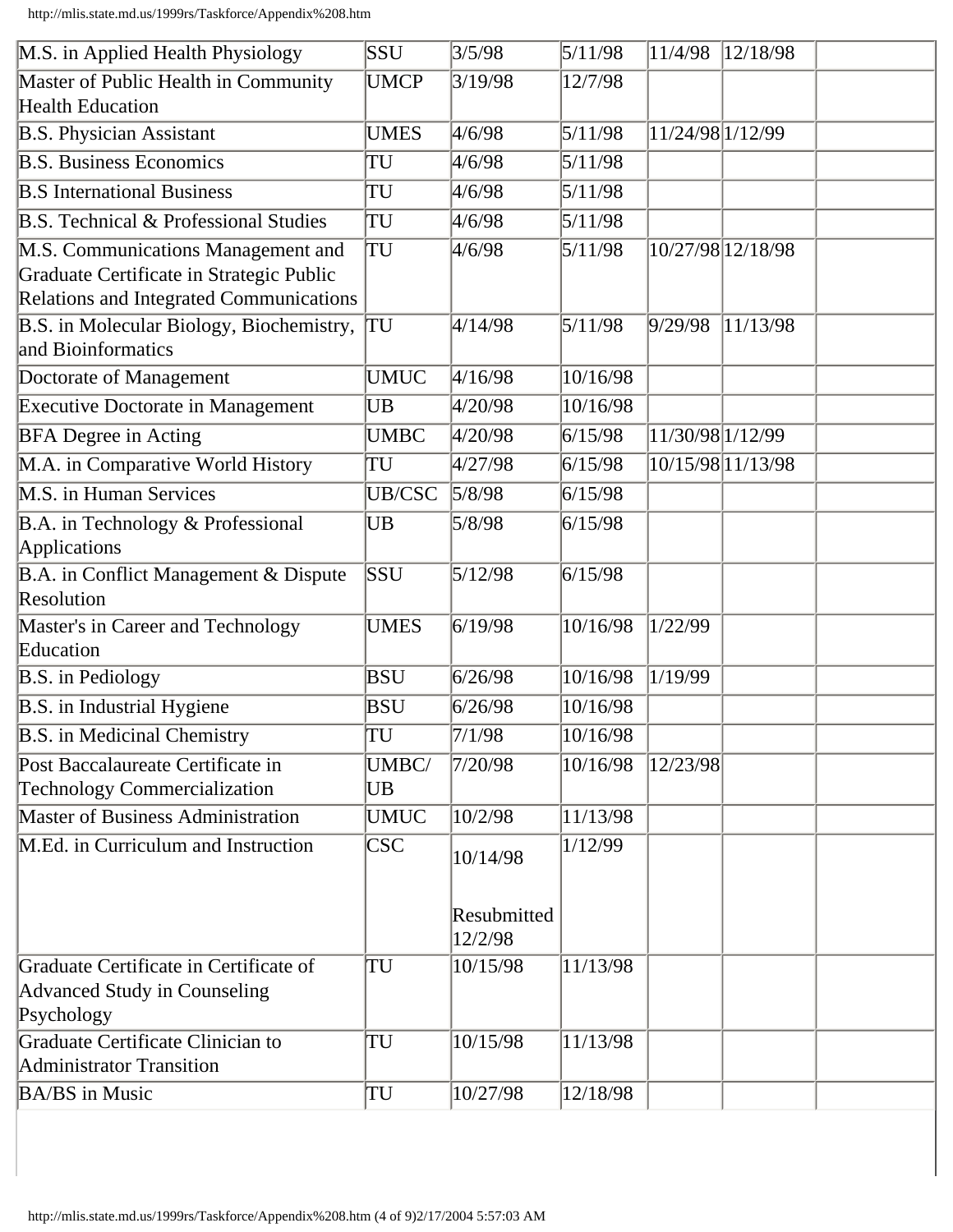http://mlis.state.md.us/1999rs/Taskforce/Appendix%208.htm

| <b>Upper Division Certificate Program in</b><br>International Agriculture & Natural | <b>UMCP</b>                                 | 11/2/98  | 12/18/98               | 11/19/98 |        |         |
|-------------------------------------------------------------------------------------|---------------------------------------------|----------|------------------------|----------|--------|---------|
| Resources                                                                           |                                             |          |                        |          |        |         |
| <b>BA/BS</b> in Religious Studies                                                   | TU                                          | 11/16/98 | 12/18/98               |          |        |         |
| <b>BA</b> in Cultural Anthropology                                                  | <b>UMBC</b>                                 | 11/18/98 | $\frac{12}{12}$ /18/98 |          |        |         |
| <b>BA</b> in Visual Arts                                                            | <b>UMBC</b>                                 | 11/18/98 | 12/18/98               |          |        |         |
| <b>BA</b> in Financial Economics                                                    | <b>UMBC</b>                                 | 11/18/98 | 12/18/98               |          |        |         |
| <b>Upper Division Certificate in Women's</b><br>Studies                             | <b>UMBC</b>                                 | 11/18/98 | 12/18/98               |          |        |         |
| MS in Electronic Commerce                                                           | <b>UMBC</b>                                 | 11/18/98 | 12/18/98               |          |        |         |
| Master of Engineering, Mechanical                                                   | <b>UMBC</b>                                 | 11/18/98 | 12/18/98               |          |        |         |
| Graduate Certificate in Computational<br>Thermal/Fluid Dynamics                     | <b>UMBC</b>                                 | 11/18/98 | 12/18/98               |          |        |         |
| Graduate Certificate in Electronic<br>Commerce                                      | <b>UMBC</b>                                 | 11/18/98 | 12/18/98               |          |        |         |
| Ph.D. in Public, Institutional and Policy<br><b>History</b>                         | <b>UMBC</b>                                 | 11/18/98 | 1/12/99                |          |        |         |
| Ph.D. in Gerontology                                                                | UMB/<br><b>UMBC</b>                         | 11/18/98 | 1/12/99                |          |        |         |
| Master of Arts in Teaching                                                          | FSU                                         | 12/7/98  | 1/12/99                |          |        |         |
| MS Applied Information Technology                                                   | TU                                          | 12/7/98  | 1/12/99                |          |        |         |
| <b>Information Items:</b><br>M.S. in Human Resource Development                     | TU/So.<br>Md.<br>Higher<br><b>Ed Center</b> |          |                        | 9/2/98   | 9/3/98 |         |
| <b>Master of Business Administration</b>                                            | <b>UMCP</b> at<br><b>UMB</b>                |          |                        | 7/6/98   | 7/9/98 | 8/18/98 |

### **Attachment B**

#### **UNIVERSITY SYSTEM OF MARYLAND**

#### **PRINCIPLES AND PROCESS FOR ACADEMIC PROGRAM DESIGN AND APPROVAL**

(As amended and approved by the BOR Committee on Education Policy, September 23, 1997 and by the full Board of Regents, October 3, 1997)

#### **Introduction**

The University System of Maryland (USM) strives to deliver to its diverse student clienteles high quality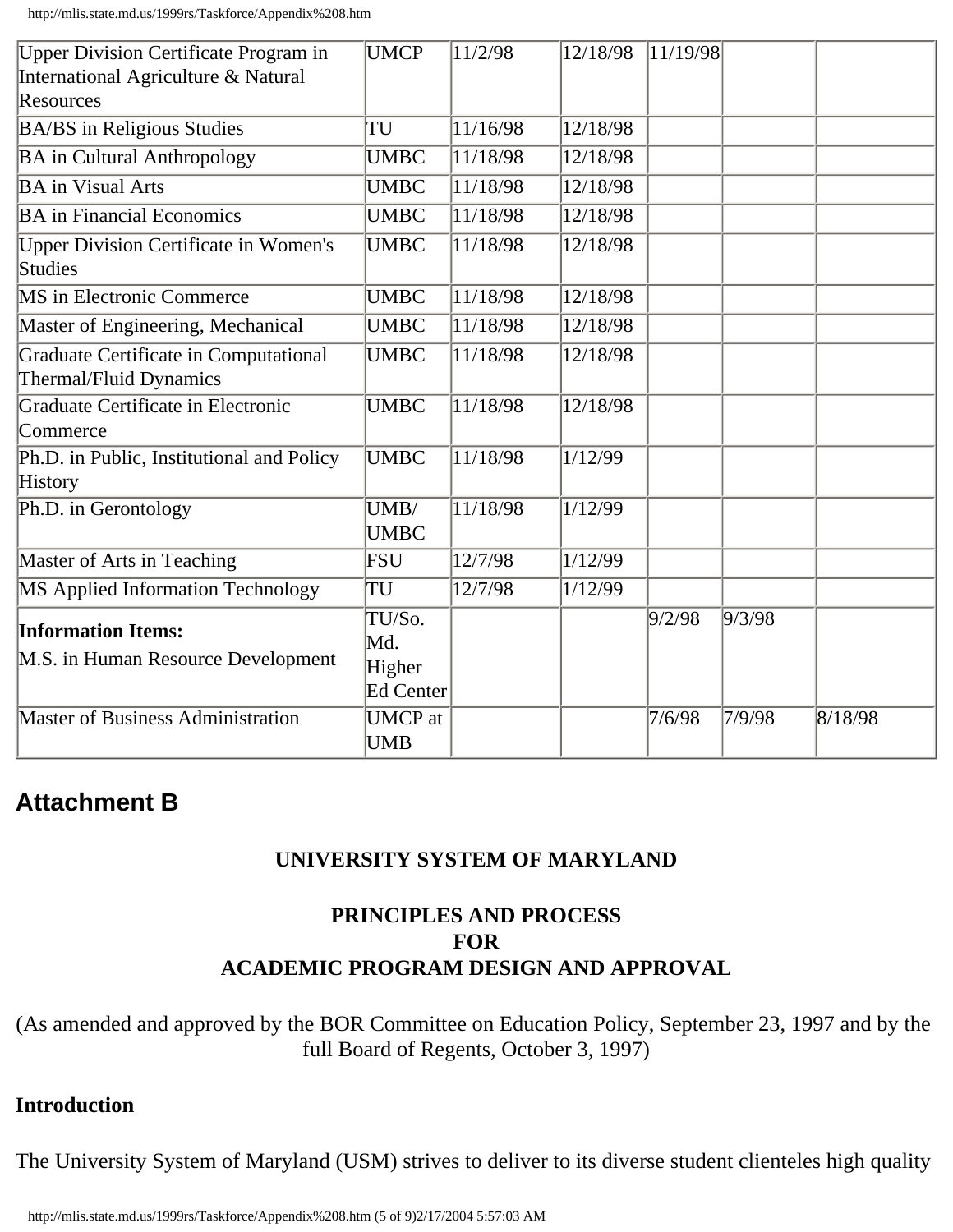academic programs designed to meet their needs and the changing demands of the career environments they now or will experience. The University System is obliged to ensure that this is accomplished with the most efficient possible application of the limited resources available to it. This requires careful and continuing attention to the program portfolios of all System institutions, including continuous improvement of existing programs, timely abolition of outmoded or inefficient programs, and the design and development of new programs to meet new demands and opportunities. The University System must also take care in the development and refinement of its program portfolio to reinforce its commitment to access and diversity through maintenance at the historically black institutions of unique programs with statewide draw for students of all races.

#### **Responsibilities and Authorities**

The primary responsibility for maintenance and improvement of each institution's program portfolio rests with the institution. Each institution has the authority to improve or to abolish existing institutional programs. Each institution also has the authority to develop new programs and to propose their approval.

Final authority to approve implementation of new programs rests with the Maryland Higher Education Commission (MHEC). New program proposals from any USM institution to MHEC must be approved and transmitted to MHEC by the Chancellor of the University System of Maryland. The Chancellor's approval and transmittal is based on System-wide review and advice by the Vice Chancellor for Academic Affairs and the Academic Affairs Advisory Council (AAAC).

#### **Principles and Objectives for New Programs**

Each institution's program portfolio should be designed to enhance its competitiveness relative to its peers, regionally, nationally, and, in some cases, globally.

The requirement for System-wide cost-effectiveness and efficiency should be balanced against the need to provide extensive student access to a broad array of programs of the highest quality.

The requirement for System-wide cost-effectiveness and efficiency calls for building on institutional strengths in the development of a System-wide comprehensive portfolio of distinctive and complementary academic programs. This should be done with appropriate consideration of the declining importance of the relative spatial and temporal locations of teacher and student due to new educational technologies. Wherever possible, interinstitutional collaboration in the creation and delivery of academic programs should be fostered.

The process of design, development, approval, and implementation of new programs should be as timely and efficient as possible, consistent with adequate participation and consultation by all relevant parties. Each institution and System Headquarters is responsible for streamlining its part of the process. System Headquarters is also responsible for working with MHEC and its staff to optimize the MHEC part of the process.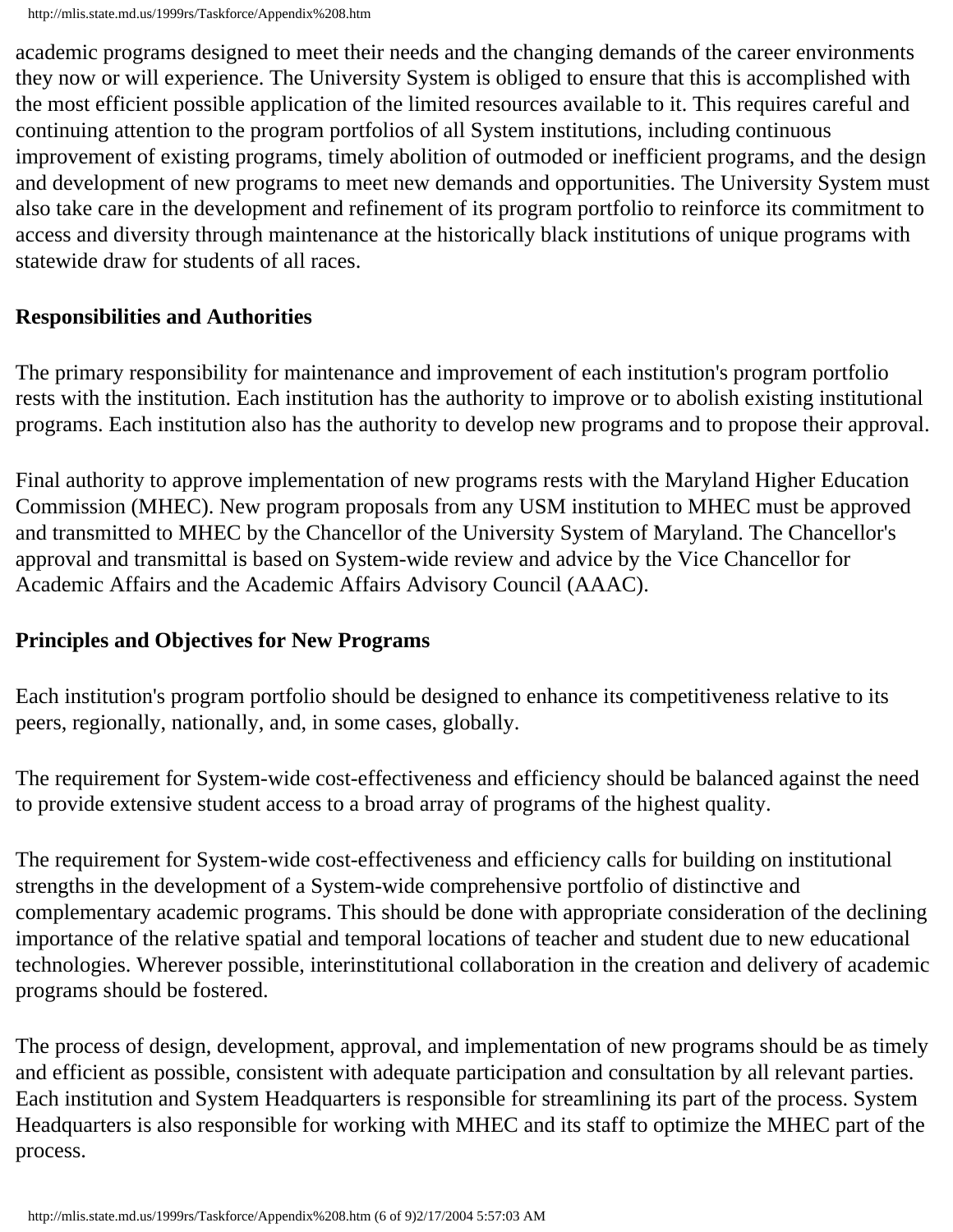### **Process Guidelines**

The following guidelines apply to the academic program approval process within the USM.

### New On-Campus Baccalaureate and Master's Programs

In general, before any institution proposes a new academic program, it will have established that (1) there exists sufficient client demand to suggest that the program will be viable, and (2) adequate resources exist to support program costs. Often, the necessary resources will be made available through an internal reallocation process, while in some circumstances there will be a clear commitment of new funding from an external source. Once both demand and resources have been addressed, the following guidelines will apply.

- 1. Approval will be given any new academic program that lies within a proposing institution's program emphasis as described in its current mission statement and is not substantially duplicated in any other System institution.
- 2. An institution proposing a new academic program that lies within its program emphasis as described in its current mission statement, but is substantially duplicated in one or more other System institutions, should explore the collaborative participation of such other institutions in the delivery of the program early in its planning process.
- 3. An institution proposing a new academic program that lies outside its program emphasis as described in its current mission statement and is also substantially duplicated in one or more other System institutions must demonstrate that client demand is sufficient to support an additional program of the proposed type within the USM. Wherever feasible the program should be offered as joint or primary with the other USM institutions currently offering the program.
- 4. An institution proposing a new academic program that lies outside its program emphasis as described in its current mission statement but is not offered by any other USM institution should, in addition to demonstrating need and resource availability, document that the proposed use of new and/or reallocated resources necessary to support delivery of the new program will not adversely affect the institution's existing program inventory.

### New Doctoral Degree Programs

While recognizing and affirming the importance of prudent resource allocation, as reflected in the limitation of authority to grant the resource intensive research doctorate to only a few System institutions that are so charged and configured, the USM must also recognize changes in the academy and in the marketplace that compel us to look beyond our traditional and sometimes narrow view of the highest-earned degree. Just as doctoral-level professional degrees have been created in education and other fields, new fields are emerging that require more sophisticated application of knowledge, for example, technology, management, health care, and communications. As the overall educational level and the knowledge base expand dramatically, the USM must respond to the need for more professional/ applied doctorates to serve as capstone credentials for those employed outside of the academy.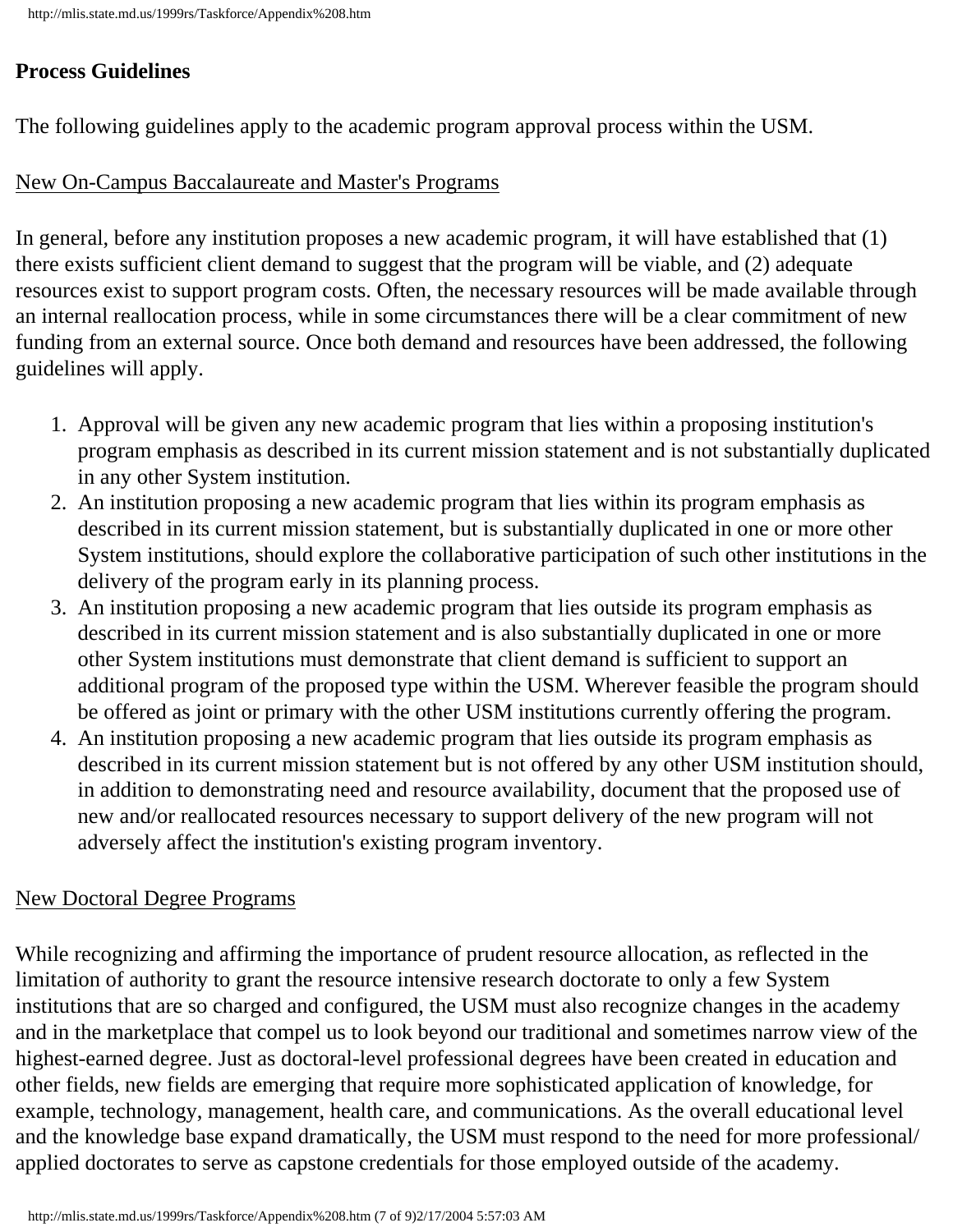- 1. New doctoral degree programs proposed by an institution authorized to award the Ph.D. will be handled according to the above guidelines for baccalaureate and master's programs.
- 2. New doctoral degree programs proposed by an institution not authorized to award the Ph.D. will be approved if:
	- the proposed degree program leads to an applied/professional degree, not a research degree;
	- there is a demonstrable need for the program;
	- no USM institution currently offering a program that substantially duplicates the proposed program can or will meet the demonstrated demand by off-campus extension;
	- resources can be made available to support delivery of the proposed program without negative impact on the institution's undergraduate programs or its faculty workload.

### Off-Campus Program Delivery

All USM institutions are strongly encouraged to respond to off-campus demand for any of their currently-approved on-campus programs by delivering such programs at off-campus sites or to individual off-campus students by any means available, resources permitting, without restriction as to territory. Off-campus sites or students may be located anywhere, worldwide. Institutions intending to provide such off-campus delivery of programs should signal their intentions to any USM institutions located in the delivery region and to System Headquarters.

#### Partnerships with Community Colleges

The policy of the USM is to work proactively with Maryland community colleges to identify regional and statewide needs for academic programs and to work together with MHEC to develop 2+2 programs between USM institutions and Maryland community colleges to meet those needs. The USM institution that has the four-year program of choice in a proposed 2+2 program has first priority to participate and the obligation to act in a timely manner.

# **Attachment C**

### III-7.01- RESOLUTION REGARDING ACTION BY THE BOARD OF REGENTS TO DELEGATE TO THE CHANCELLOR OF THE UNIVERSITY OF MARYLAND SYSTEM THE AUTHORITY TO REVIEW AND APPROVE NEW ACADEMIC PROGRAMS

(Approved by the Board of Regents, April 26, 1990)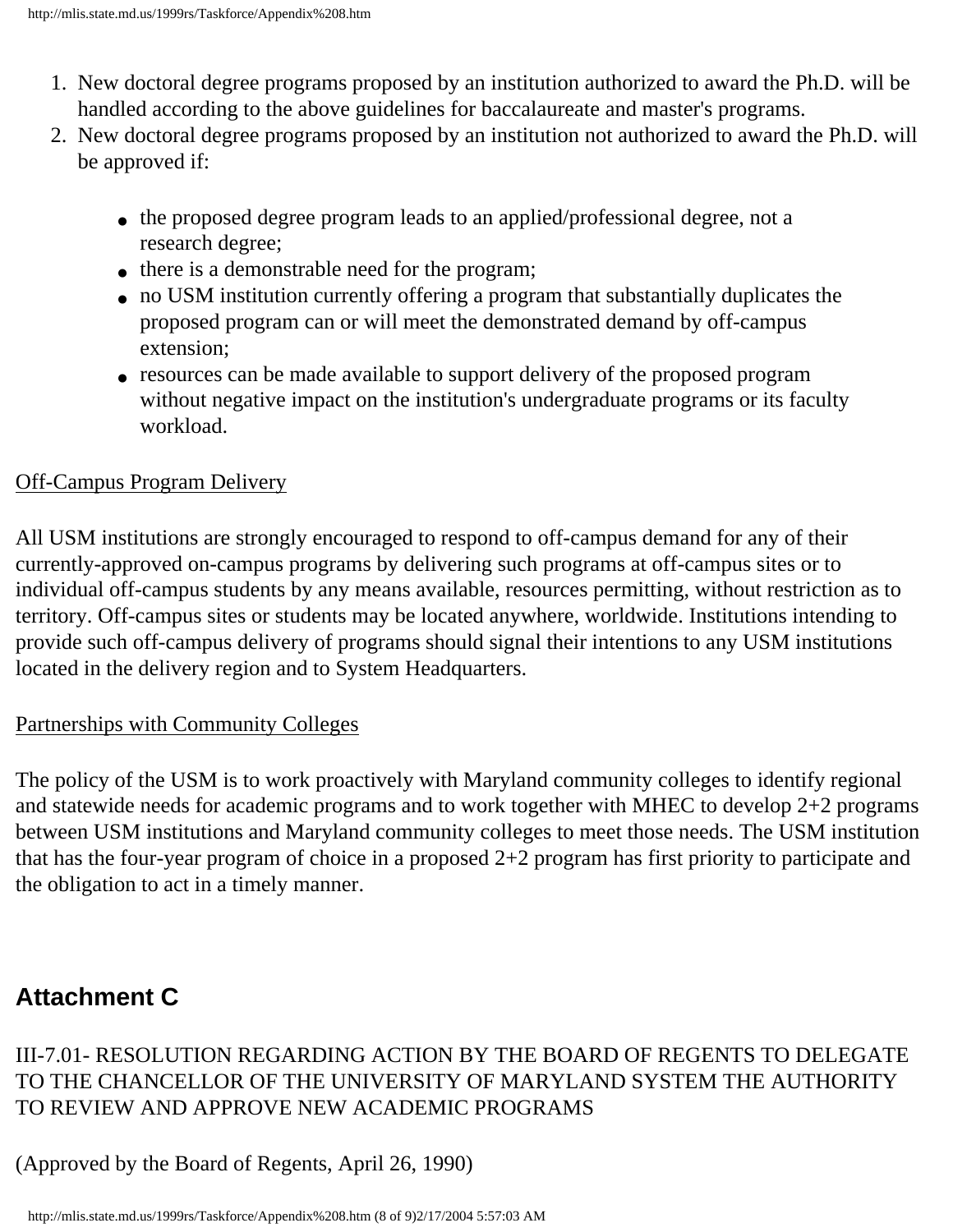WHEREAS Section 12-106(c) of the Maryland Educational Code Annotated authorizes the Board of Regents to review and to approve before implementation (1) any new program, and (2) any substantial expansion or modification, curtailment, or discontinuance of any existing program; and

WHEREAS Section 12-104(i) allows the Board to delegate any part of itsauthority to the Chancellor; and

WHEREAS the Board has reason to believe that the duplicative review of new academic program proposals--first by the constituent institution, then by the chief academic officers who comprise the Academic Affairs Advisory Council, then by the System Administration, then by the Board--uses time and resources that could more profitably be dedicated to other matters and serves no discernible public purpose; and

WHEREAS the Board wishes to adopt a procedure for the review and approval of new academic programs that eliminates duplicative steps and allows the members of the Board more effectively to focus their collective attention upon significant issues of policy;

#### NOW, THEREFORE, BE IT RESOLVED AS FOLLOWS:

- 1. The Board of Regents hereby delegates to the Chancellor the authority to approve new academic programs and any substantial expansion or modification, curtailment, or discontinuance of an existing program, in accordance with Section 12-106(c).
- 2. In accordance with Section 12-106(b), new programs shall be consistent with the established mission of the institution, and not unnecessarily duplicative of programs at other institutions.
- 3. If the Chancellor disapproves a program proposal, then the proposing institution shall be entitled, upon request, to have the matter reviewed by the Board through its Educational Policy Committee.
- 4. The Chancellor shall present a report to the Board at each meeting summarizing program prospectuses received and program actions taken since the last meeting.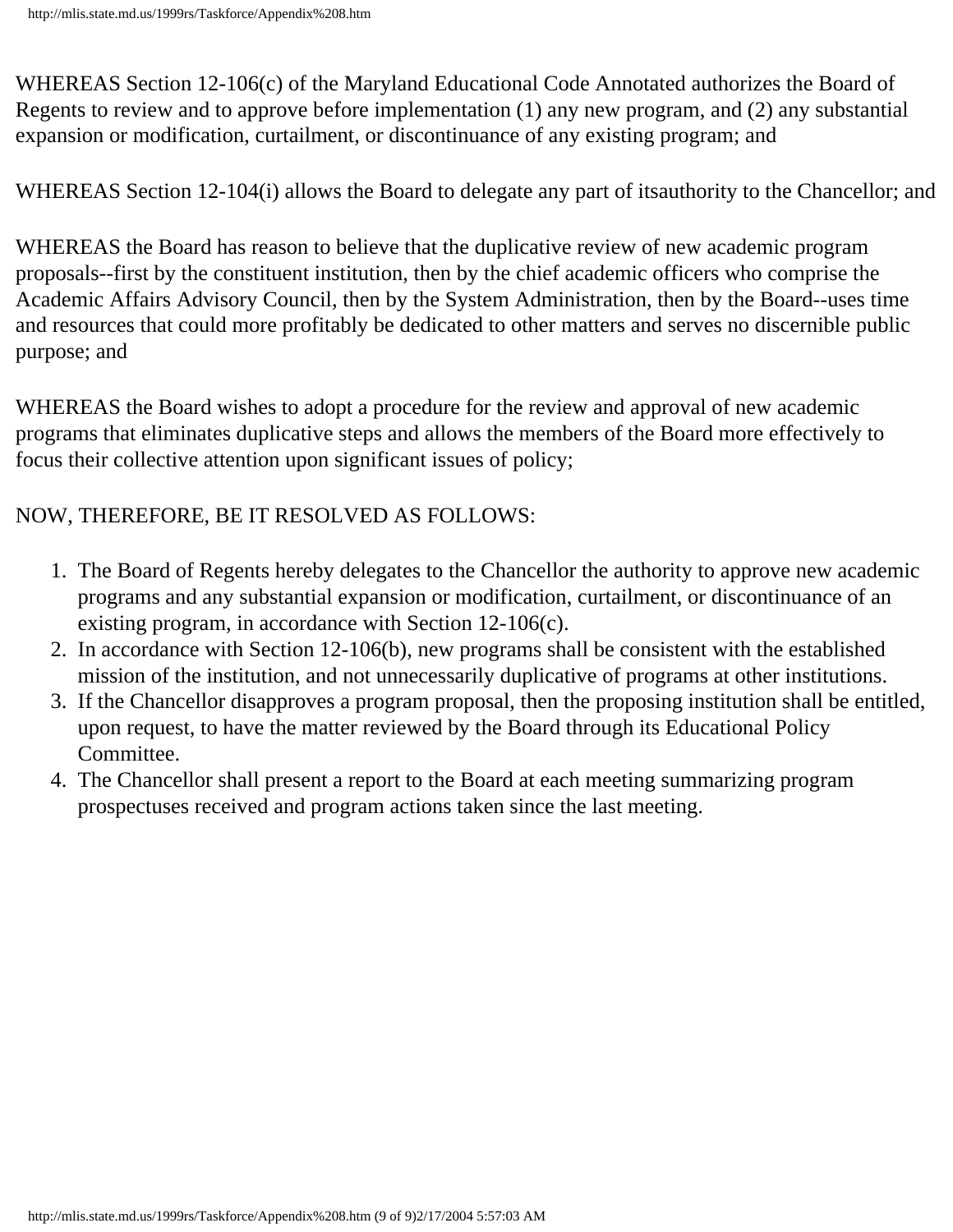# **Changes in Maryland Law Necessary to Change the USM to a Public Corporation and Achieve More Management Flexibility**

 The only legal requirement for a public corporation is that the corporation be founded for a political purpose (as opposed to a purpose of private gain). There are no other legal guidelines as to what constitutes a public corporation or what powers a public corporation holds. Each time a public corporation is created by the legislature, its individual properties are specified by statute. Accordingly, no two Maryland "public corporations" have the exact same properties.

 Set forth below are various policy options available for reconstituting the USM as a public corporation as well as the statutory language necessary to implement the options:

#### ● **Changing the status of the USM from a State agency to a public corporation**

Add to §12-102 of the Education Article:

- 1. There is a body corporate and politic known as the University System of Maryland.
- 2. The University is an instrumentality of the State and a public corporation.
- 3. The University is an independent unit of State government and is not subject to the authority of any other unit, agency, or branch of State government except as set forth in this subtitle or Title 11 of this Article.
- 4. The exercise by the University of the powers conferred by this subtitle is the performance of an essential public function.

#### ● **Powers of the USM as a public corporation**

**General corporate powers** (most of which are already provided in § 2-103 of the Corporations and Associations Article):

Add to §12-104:

In addition to the powers set forth elsewhere in this title, the University may:

- 1. Exercise all the corporate powers granted Maryland corporations under the Maryland General Corporation Law;
- 2. Adopt and alter an official seal;
- 3. Sue and be sued, complain, and defend in all courts;
- 4. Maintain an office at the place the Board of Regents may designate; and
- 5. Enter into contracts of any kind, and execute all instruments necessary or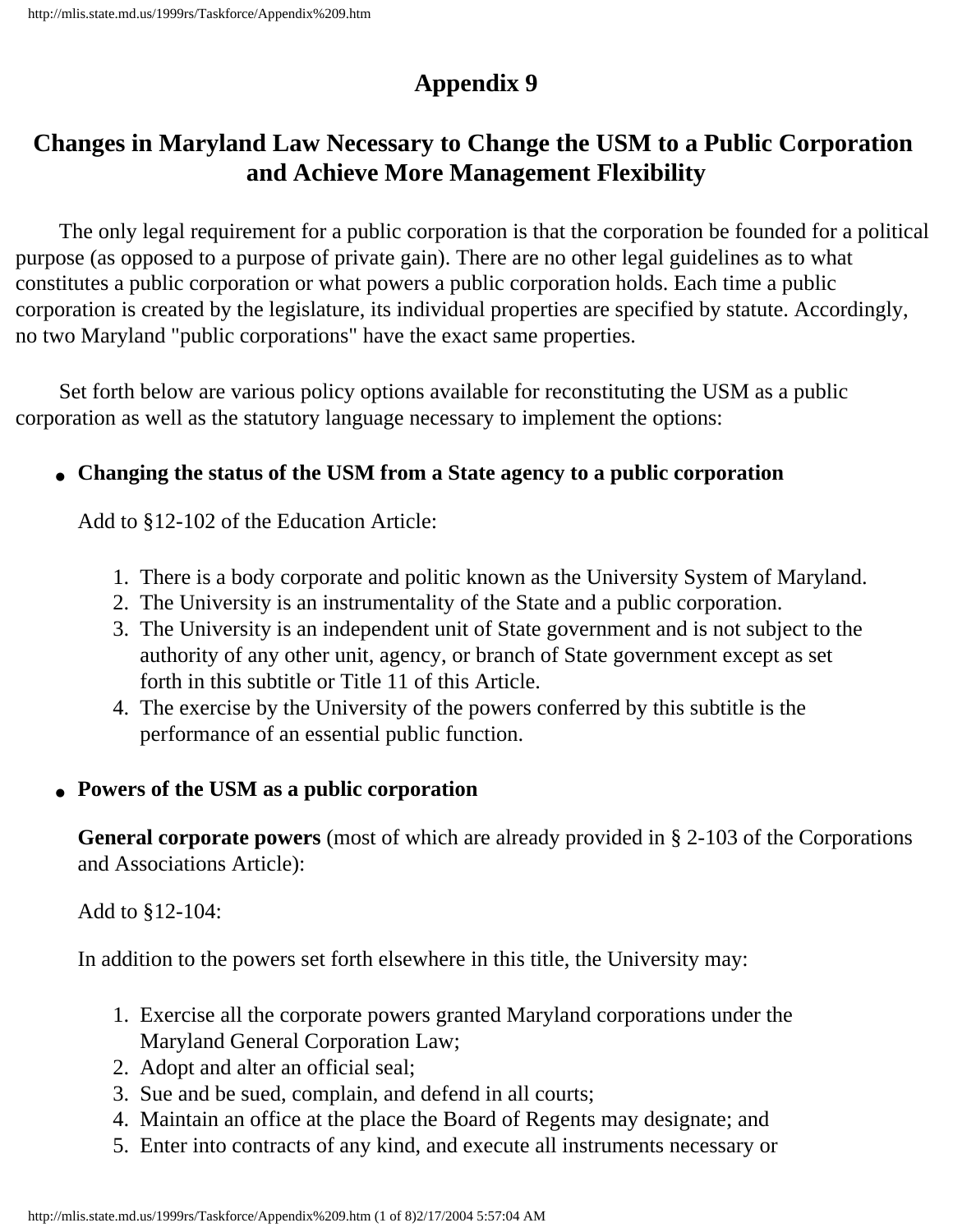convenient in carrying out the powers set forth in this subtitle.

#### **Options Available as Other Powers of the Public Corporation**

**Land acquisition:** Currently, all land acquisition is handled by the Department of General Services in accordance with Title 4 of the State Finance and Procurement Article. If it is decided that USM should handle its own land acquisition, another policy decision is whether USM should have the powers of condemnation and quick-take (powers that the Maryland Stadium Authority currently holds).

For land acquisition generally:

Add to general powers set forth in § 12-104:

In addition to the powers set forth elsewhere in this title, the University may acquire, hold, lease, use, encumber, transfer, or dispose of real and personal property.

And add a new subsection specifically dealing with land acquisition in § 12- 104:

Subject to annual appropriations and the provisions of this subtitle, the University may acquire in its own name, by gift, purchase, or condemnation, any real or personal property, or interests in property, necessary or convenient to construct or operate any facility.

To allow USM to acquire land by condemnation, add to the new subsection on land acquisition:

- 1. The University, when acquiring in its own name any real or personal property, or interests in property first shall attempt to acquire real or personal property by means of negotiation and purchase.
- 2. If the University is not able to acquire real or personal property by the means set forth in subparagraph (ii) of this paragraph, the University may exercise the powers of condemnation for private property, as provided in paragraph (3) of this subsection, if appropriate.
- 3. Subject to the provisions of paragraph (1) of this subsection and to the prior approval of the Board of Public Works and review by the Legislative Policy Committee, the University may exercise the power of ordinary condemnation for any private property for any purpose of the University in accordance with the provisions of Title 12 of the Real Property Article.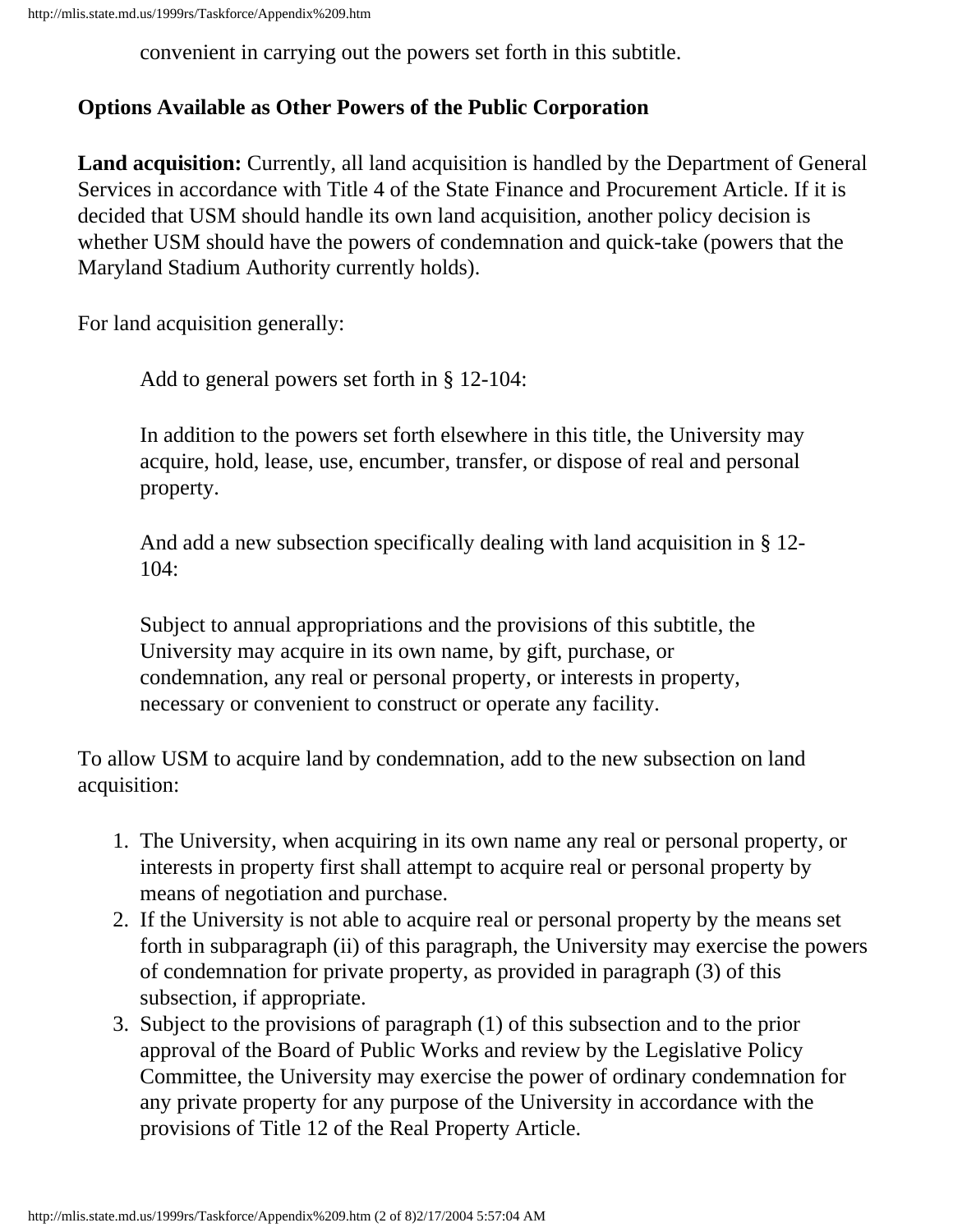To authorize the acquisition by quick take, add the following language to the new subsection on land acquisition:

Subject to the provisions of paragraph (1) of this subsection (which would authorize USM to acquire property by condemnation subject to annual appropriations) and to the prior approval of the Board of Public Works and review by the Legislative Policy Committee, the University may exercise the power conferred by Article III § 40A of the State Constitution to acquire in Baltimore City for this State by quick take condemnation any private property for any purpose of the University in accordance with the provisions of §§ 8-334 through 8-339 of the Transportation Article and applicable provisions of Title 12 of the Real Property Article.

**Borrowing Money**: Under §12-105(c) of the Education Article, the USM Board of Regents has the authority to borrow money to acquire interests in personal property.

To allow the USM Board of Regents to borrow money for any corporate purpose, add to the general powers set forth in § 12-104:

In addition to the powers set forth elsewhere in this title and subject to the approval of the Board of Public Works, the University may borrow money from any source for any corporate purpose, including working capital for its operations, reserve funds or interest, and mortgage, pledge, or otherwise encumber the property or funds of the University, and contract with or engage the services of any person in connection with any financing, including financial institutions, issuers of credit, or insurers**.**

**Public improvements:** Under § 4-410 of the State Finance and Procurement Article, for USM public improvement projects, regardless of the source of funds, for architectural and engineering services costing less than \$100,000, the Department of General Services (DGS) is required to make the procurement and for architectural and engineering services exceeding \$100,000, DGS is required to make a recommendation for the award of the contract. For public improvement projects financed in whole or in part with State funds, additional procedures, involving DGS, apply. For any public improvement project funded solely from funds other than State general funds or the proceeds of a general obligation bond loan, the University is responsible for procuring public improvement services, for planning and for management of all aspects of the project.

To authorize USM to manage completely its public improvement projects:

Amend § 4-402 and § 4-410 of the State Finance and Procurement Article to eliminate the role of the Department of General Services in USM public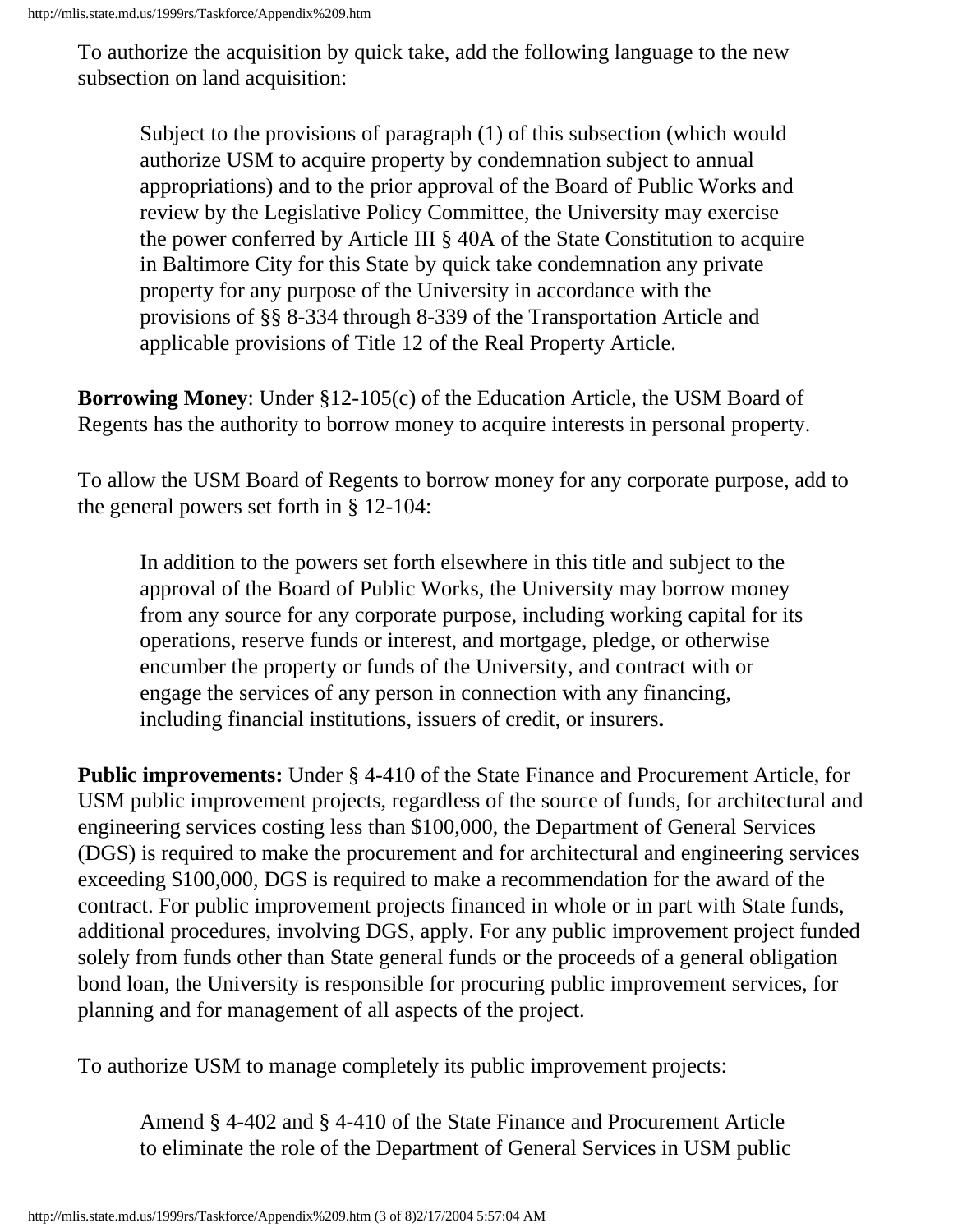improvement projects and authorize USM to directly procure architectural and engineering services, (this grant of authority also could be made contingent on the review and approval of the Board of Public Works); and

Add to the general powers of the USM set forth in § 12-104 of the Education Article:

In addition to the powers set forth elsewhere in this title, the University may employ, and fix the compensation of, either as regular employees or independent contractors of the University or its constituent institutions, consultants, engineers, architects, accountants, attorneys, financial experts, construction experts and personnel, superintendents, managers and other professional personnel, and personnel and agents as may be necessary in the judgment of the University.

**Procurement:** As one of the eight primary procurement units in the State, the USM may engage in the procurement of supplies, services, construction, construction related services and leases of real property for the University. Service, construction, and maintenance contracts in excess of \$100,000, as well as capital expenditure projects, currently require review and approval by the Board of Public Works. Approval of the Department of Budget and Management is required for administrative information technology contracts that exceed \$25,000.

Options to allow more flexible procurements:

To exempt from the procurement law specified types of procurements undertaken by the USM in which the current regulatory process is too cumbersome, add only those specific procurements to the list of excluded contracts/entities in § 11-203 (a) of the State Finance and Procurement Article.

To exempt specially designated institutions in the USM from some of the administrative regulatory processes of state government, add language, as necessary, that provides special exclusions and rules applicable only to those institutions.

To establish State policies and procedures that recognize the unique nature of procuring goods and services for public colleges and universities, add language to both Title 12 of the Education Article and Title 11 of the State Finance and Procurement Article that requires the development of a plan by the USM Board of Regents, the Board of Public Works, and the Maryland Higher Education Commission to establish more appropriate guidelines for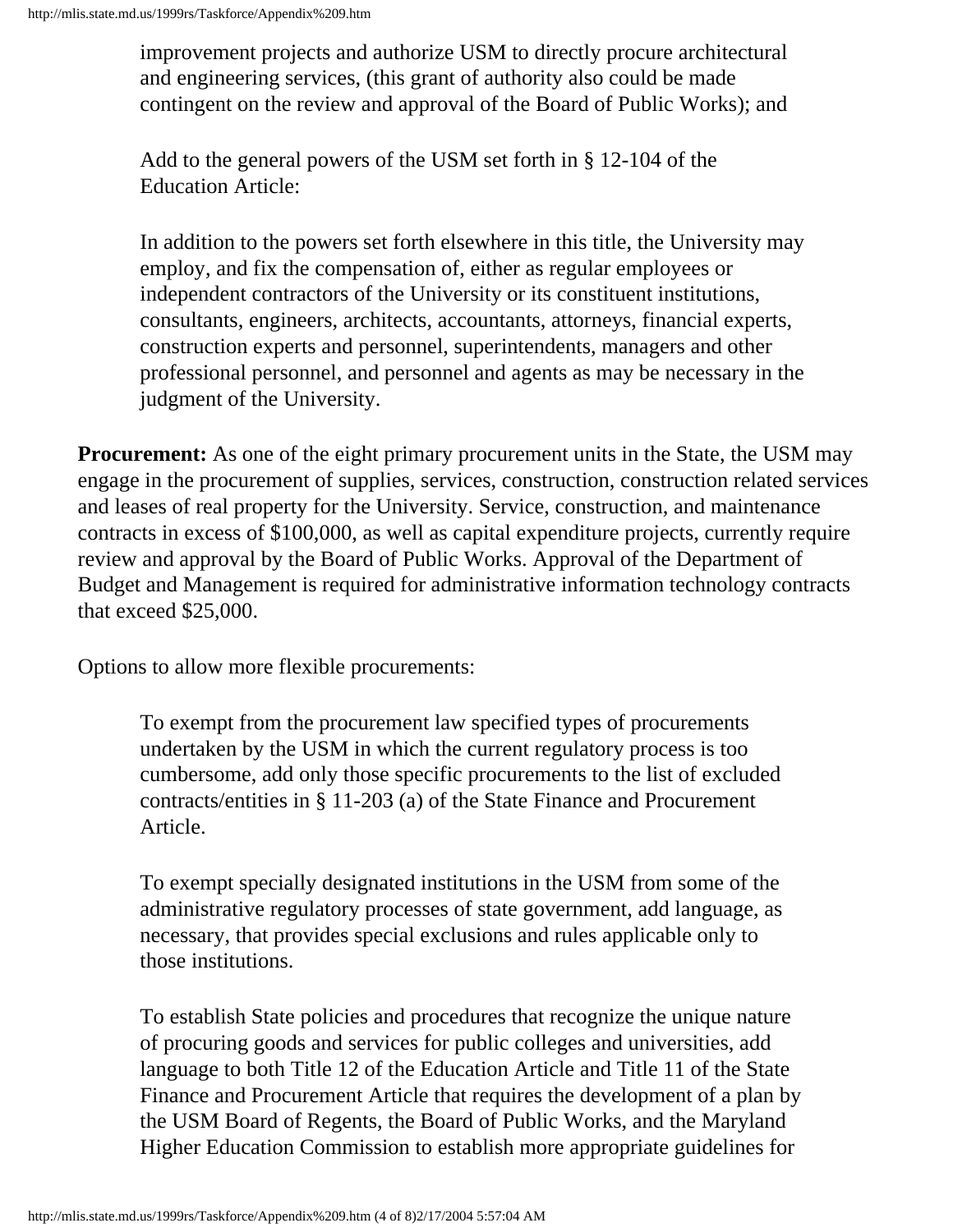USM procurements.

To exempt the USM from the procurement law but still require USM procurements to be made in a manner that promotes the principles of the State Procurement Law (set forth in §11-201(a) of the State Finance and Procurement Article):

Amend § 11-203 of the State Finance and Procurement Article to add the University System of Maryland to the list of entities, including St. Mary's College of Maryland, that are exempt from most of the provisions of the procurement law; and

Add to the general powers and duties of the USM Board of Regents set forth in § 12-104 of the Education Article:

Subject to review and approval by the Board of Public Works, the Board of Regents shall establish procurement policies and procedures for the University System of Maryland.

To exempt the USM from the procurement law, except for the provisions governing minority business participation:

Add to the §11-203 of the State Finance and Procurement Article:

(e) Except as provided in title 14, subtitle 3 of this article, this Division II does not apply to the University System of Maryland.

**Personnel:** Current law requires the USM Board of Regents, with the involvement of the Chancellor and the presidents, to establish general standards and guidelines governing the appointment, compensation, advancement, tenure, and termination of all faculty and administrative personnel in the University System of Maryland. Subject to these standards and guidelines, a president may prescribe additional personnel policies and approve individual personnel actions affecting the terms and conditions of academic and administrative appointments. The University System of Maryland has its own personnel system outside the State Personnel Management System. After appointment, employees in positions designated by the USM shall be regarded and treated in the same manner as skilled service or professional employees, with the exception of special appointments, in the State Personnel Management System. Additionally, USM has its own separation and grievance procedures, however, the Secretary of Budget and Management has the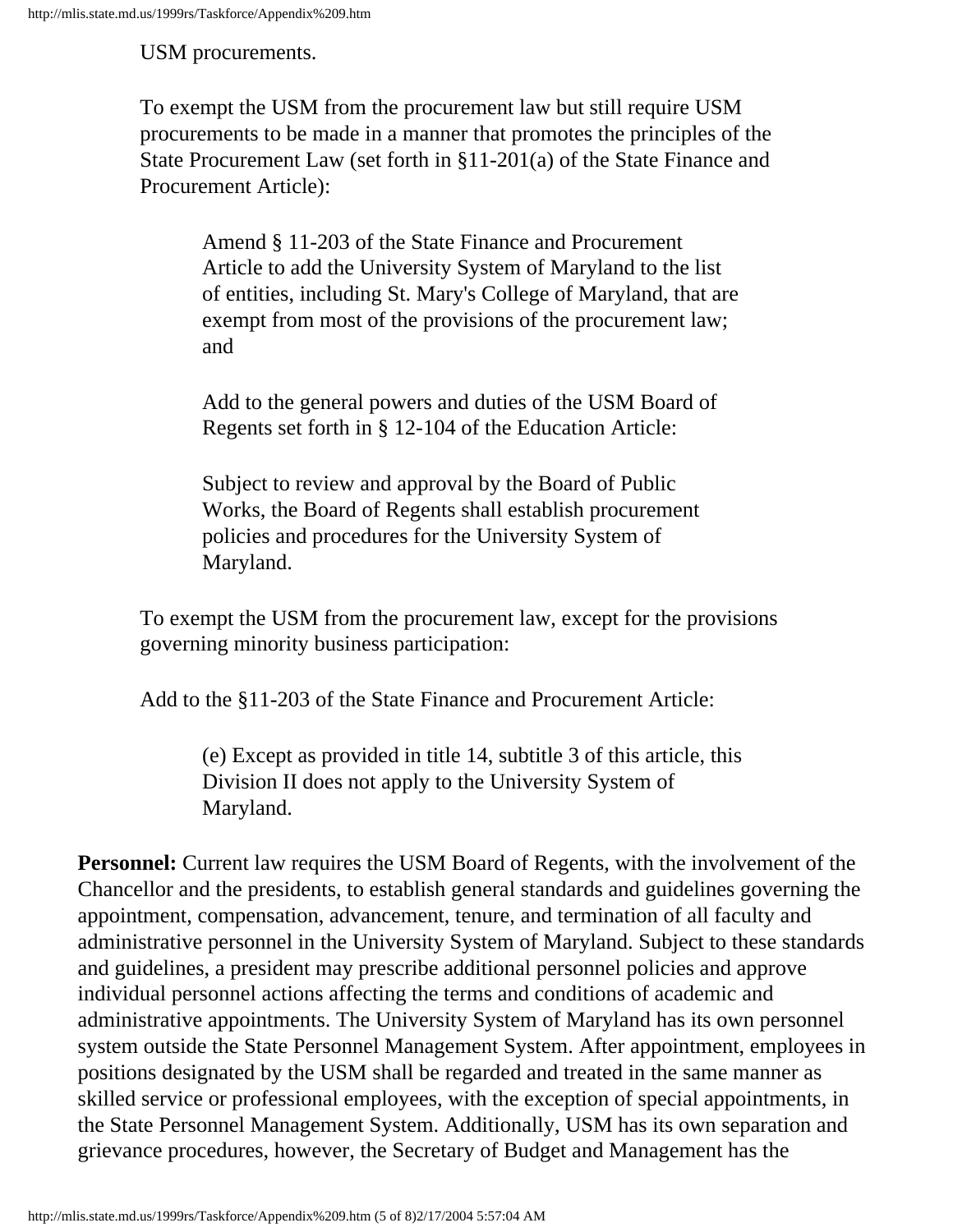authority to make the final decision in Step three of the grievance procedure.

To authorize presidents to develop the personnel system for their individual institutions, amend § 12-109 (e)(4) of the Education Article as follows:

(4) **[**Appoint**]** Develop and implement appropriate personnel systems and policies, and appoint, promote, fix salaries, grant tenure, assign duties, and terminate personnel.

To exempt the USM completely from the State Personnel Management System, amend § 12-111 of the Education Article as follows:

12-111.

(a) [Except as otherwise provided by law, appointments] Appointments of the University System of Maryland are not subject to or controlled by the provisions of the State Personnel and Pensions Article that govern the State Personnel Management System.

(b) After appointment, employees in positions designated by the University [shall be regarded and treated in the same manner] as comparable to skilled service or professional service employees [, with the exception of special appointments,] in the State Personnel Management System [and] shall:

(1) [Have all rights and privileges of skilled service or professional service employees, with the exception of special appointments, in the State Personnel Management System;

(2) Have the right of appeal as provided by law in any case of alleged injustice;

(3) Shall be] Be paid salaries not less than those paid in similar classifications in other State agencies; and

 $[(4)]$  (2) Shall retain their vacation privileges,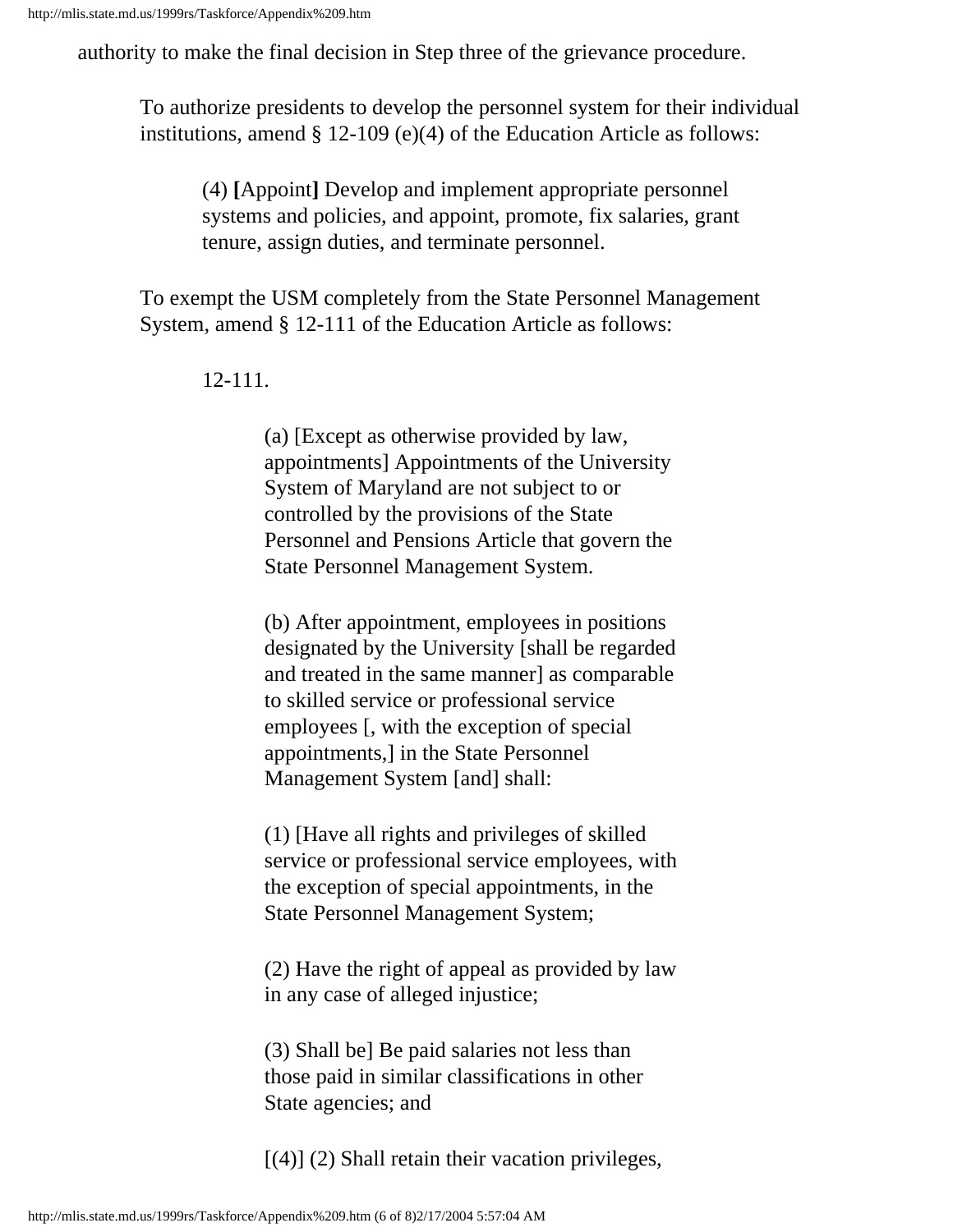retirement status, and benefits under the State retirement systems.

[(c) Subject to subsection (b) of this section, the Board of Regents shall establish general policies and guidelines governing the appointment, compensation, advancement, tenure, and termination of all classified personnel.}

Additionally, add exemption language in the Education Article and the State Personnel and Pensions Article:

The University is exempt from the provisions of Division I of the State Personnel and Pensions Article that govern the State Personnel Management System.

To give institutions more autonomy in the procedures governing grievances, change the procedures set forth in Title 13, Subtitle 2 of the Education Article. Instead of requiring the chancellor to investigate and hear grievances, shift that responsibility to the presidents. Additionally, to gain more autonomy, change the role of the Secretary of Budget and Management in rendering the final decision in Step three of grievance appeals by either eliminating Step three entirely or substituting the chancellor in that role.

**Information Technology/Financial Management Systems:** Under § 12-105 (g) of the Education Article, the USM is required to use the statewide Financial Management System administered by the Executive Branch as its accounting, budgeting, personnel, and payroll system. Additionally, under §§ 3-404 and 3-405 of the State Finance and Procurement Article, the USM is required, as are most units of the Executive Branch, to participate in the State Information Technology Plan.

To allow the institutions in the USM to develop and use a different management system, amend § 12-105 (g) of the Education Article as follows:

12-105 (g) (1) Notwithstanding any other provision of law, the University [shall] may not be required to use the statewide Financial Management Information System as administered by the Executive Branch as its accounting, budgeting, personnel, and payroll system.

(2) The Board of Regents shall approve an information system that meets the accounting, budgeting, personnel, and payroll needs of the institutions in the University System of Maryland.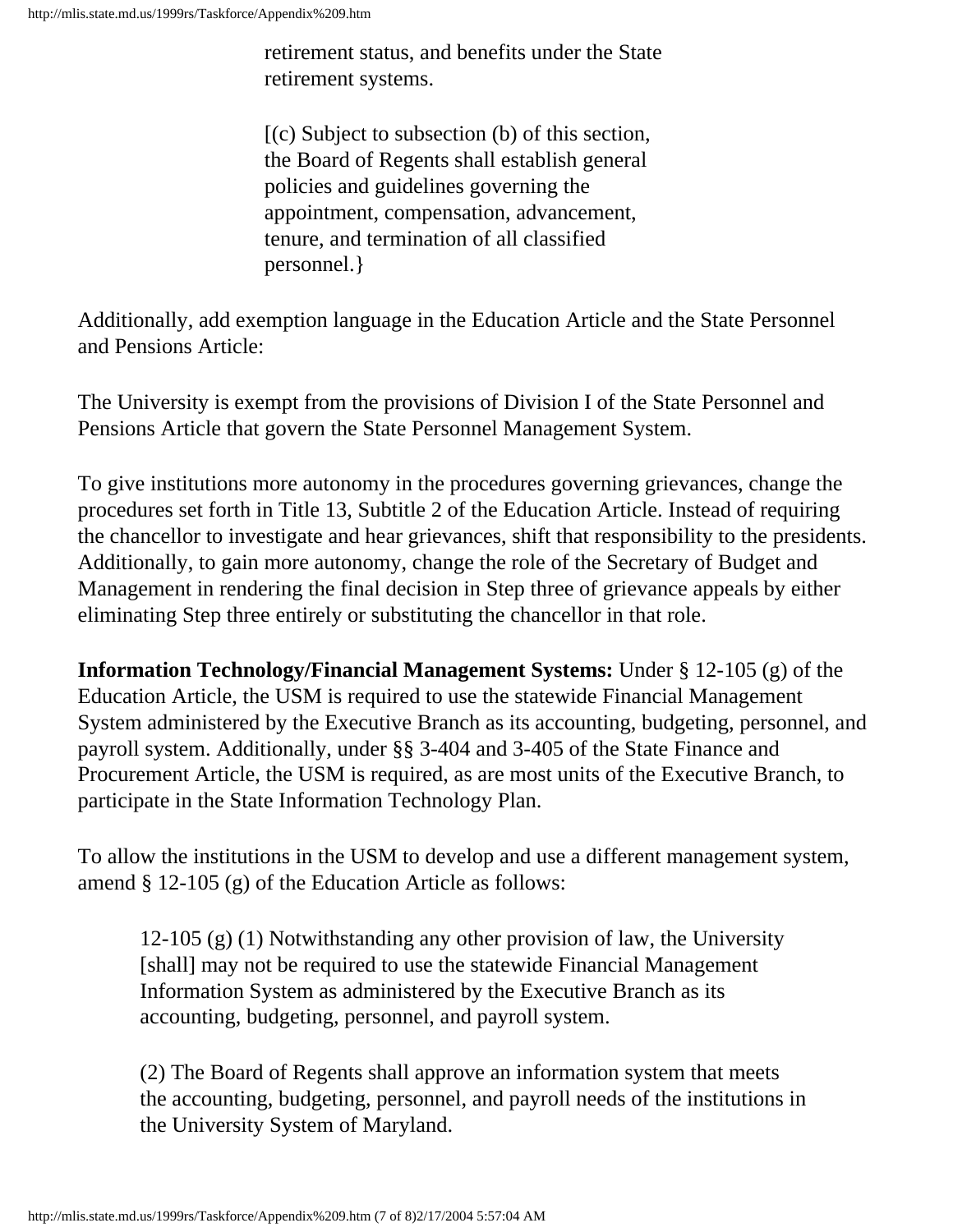To exempt the USM from the State Information Technology Plan, amend § 3-401 of the State Finance and Procurement Article, relating to the applicability of these requirements to units of the Executive Branch, as follows:

3-401 (a) This subtitle does not apply to changes relating to or the purchase, lease, or rental of information technology by:

(1) the University College of the University System of Maryland for use in University College overseas programs;

(2) public institutions of higher education solely for academic or research purposes; [or]

(3) the Maryland Port Administration; or

(4) The University System of Maryland.

(b) Notwithstanding any other provision of law, except as provided in subsection (a) of this section, this subtitle applies to all units of the Executive Branch of State government including [the University System of Maryland and all other] public institutions of higher education other than the University System of Maryland.

#### ● **Oversight/Public Accountability of the Public Corporation**

Depending on how much additional autonomy is provided statutorily to the USM as a public corporation, another policy decision is whether to revise current reporting requirements and auditing procedures.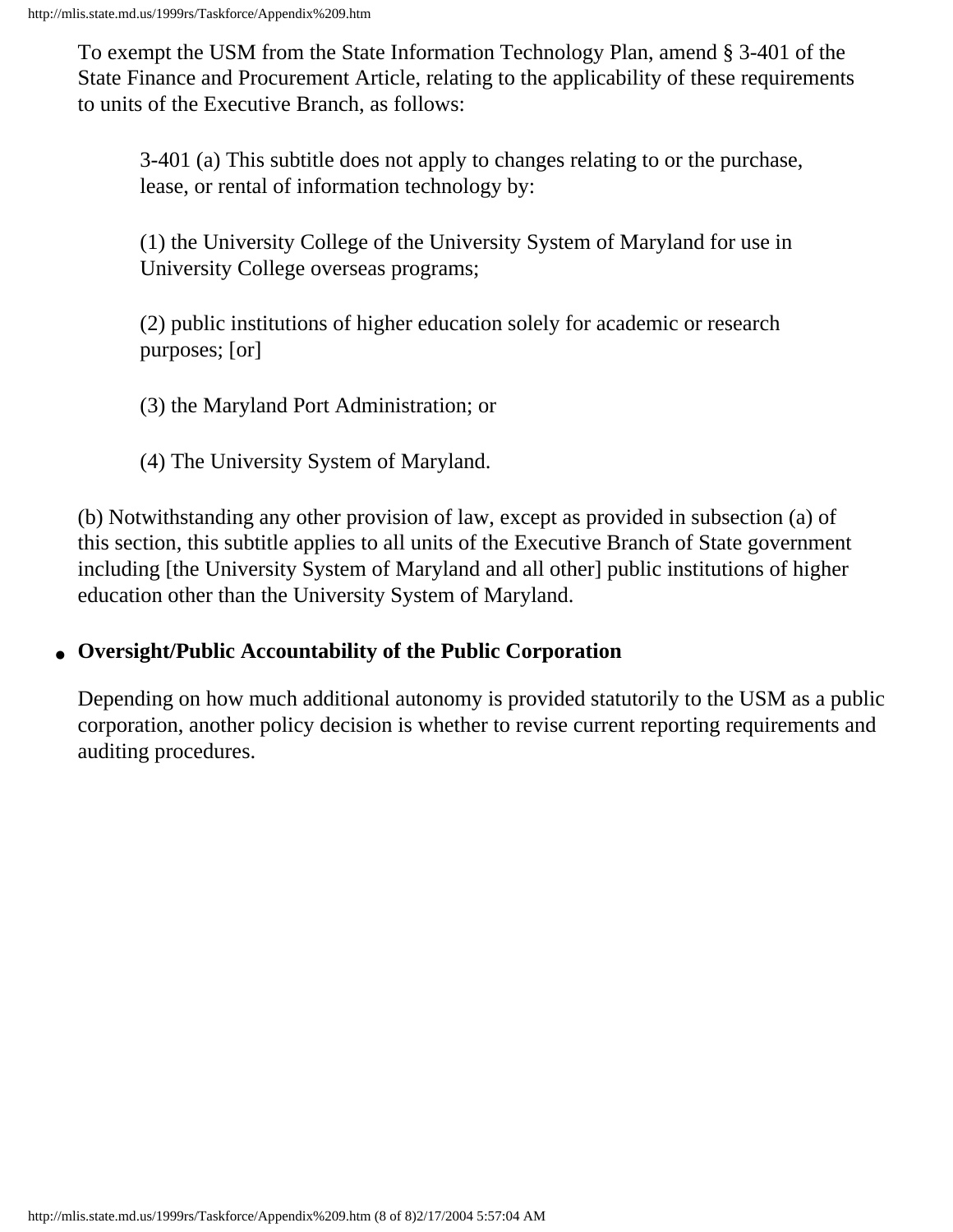### FEDERAL REPORTING REQUIREMENTS

| <b>REPORT</b>                              | PURPOSE/COMMENTS                                                                           | <b>APPLICABILITY</b>       |
|--------------------------------------------|--------------------------------------------------------------------------------------------|----------------------------|
| Completions (degrees)                      | <b>Federal Requirement</b>                                                                 | All higher education       |
| Addendum                                   |                                                                                            | institutions               |
| Institutional                              | Federal Requirement Students charges; calendar and                                         | A11                        |
| Characteristics                            | admissions requirements and services                                                       |                            |
| Finance                                    | <b>Federal Requirement</b>                                                                 | All                        |
|                                            | Revenues by source, expenditures by function,<br>endowment assets.                         |                            |
| Libraries (Bienniel)                       | <b>Federal Requirement</b>                                                                 |                            |
|                                            | Collections, transactions, staff, service per typical week,<br>and operating expenditures. |                            |
| Fall Enrollment<br>Addendum                | <b>Federal Requirement</b>                                                                 | Public 4-Year Institutions |
| <b>Fall Staff Addendum</b>                 | Federal Requirement - EEOC driven.                                                         | Public 4-Year Institutions |
| (Bienniel)                                 |                                                                                            |                            |
| Salaries - Tenure and                      | Federal Requirement                                                                        | A11                        |
| Fringe Benefits of Full-                   |                                                                                            |                            |
| time Instruction Faculty                   | Salaries and fringe benefits of full-time faculty by gender<br>and tenure status.          |                            |
| Fall Staff (Biennial)                      | <b>Federal Requirement</b>                                                                 | Independents               |
|                                            | (IPEDS/OCR/EEOC)                                                                           |                            |
| Graduation Rate Survey Federal Requirement |                                                                                            | A11                        |
|                                            | National Survey of graduation rates.                                                       |                            |
|                                            |                                                                                            |                            |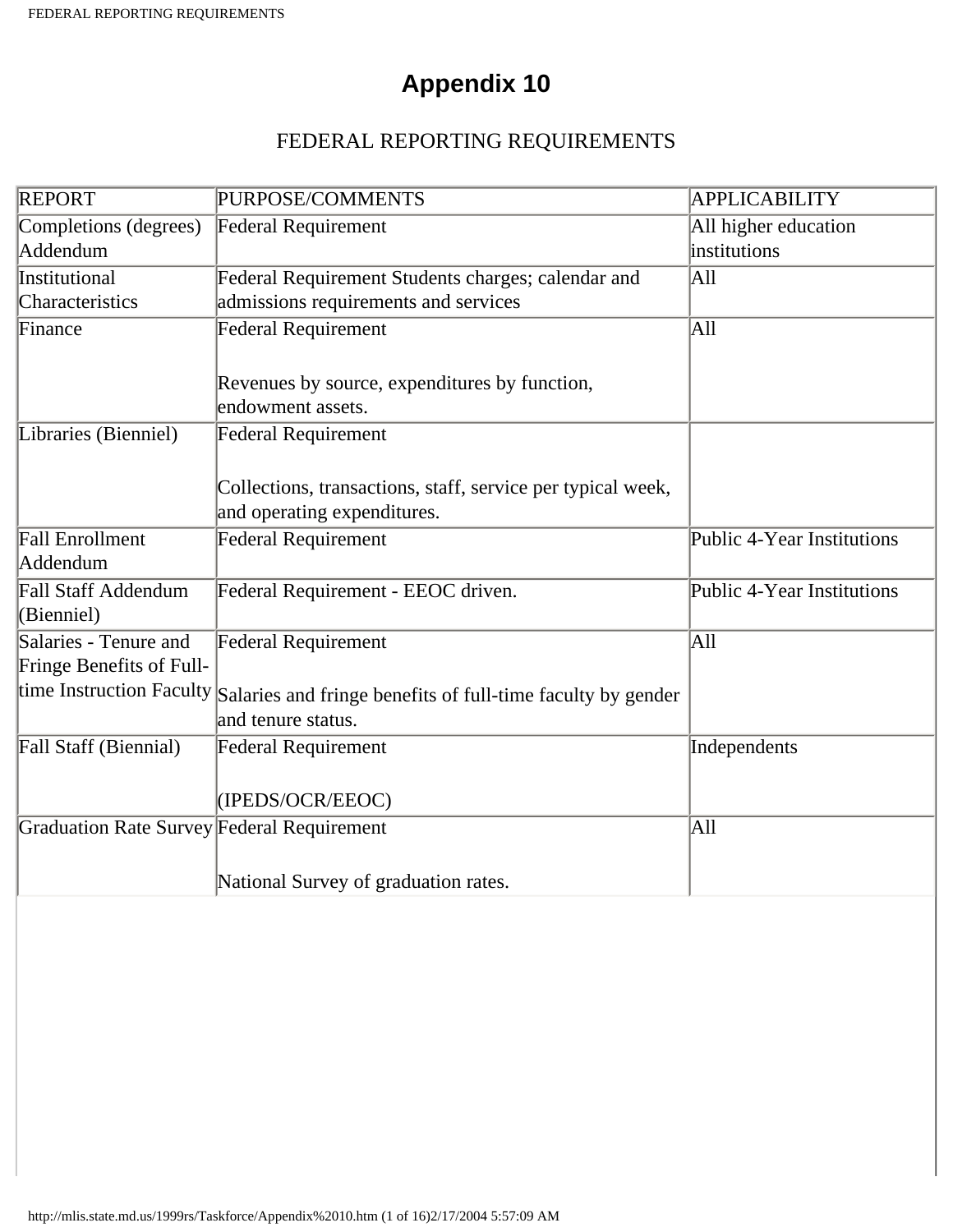| Survey of Community  | Planning Data/Federal Requirement                        | Community Colleges |
|----------------------|----------------------------------------------------------|--------------------|
| college Degree       |                                                          |                    |
| Recipients and       | Graduate survey includes information about transfer      |                    |
| Employers (Biennial) | status, employment and occupational situation, current   |                    |
|                      | residency, and perceptions of college experience.        |                    |
|                      | Employers survey taps the views of firms and             |                    |
|                      | organizations about the preparation of graduates for the |                    |
|                      | workforce. Employment survey needed to meet Perkins      |                    |
|                      | Act which drives career technical education funding. The |                    |
|                      | biennial graduate survey is the only source of outcomes  |                    |
|                      | information. Biennial employers survey gives good PR     |                    |
|                      | for campuses. Used in Accountability Report.             |                    |

### FEDERAL REPORTING REQUIREMENTS

| <b>REPORT</b>                 | PURPOSE/COMMENTS                                         | <b>APPLICABILITY</b>       |
|-------------------------------|----------------------------------------------------------|----------------------------|
| Qualitative program           | <b>Federal Requirement Review of Occupation</b>          | <b>Community Colleges</b>  |
| Evaluations (if appropriate)  | Programs receiving funds under the Perkins Act.          |                            |
| Capital Projects Quarterly    | Project quarterly expenses for bond bill sale. This      | <b>Community Colleges</b>  |
| <b>Progress Reports</b>       | report is needed to project expenses and to track        |                            |
|                               | progress of projects.                                    |                            |
| Degree Information System     | Planning Data and Requirement. Tracks the number         | All                        |
|                               | of degrees and certificates awarded by variety of        |                            |
|                               | attributes. It supplies information for Program          |                            |
|                               | Producitvity Report/retention and graduation studies.    |                            |
|                               |                                                          |                            |
|                               |                                                          |                            |
|                               |                                                          |                            |
|                               |                                                          |                            |
| <b>Enrollment Information</b> | Annual Planning/Policy Analysis/Federal                  | All                        |
| System                        | Requirement IPEDS/OCR/MSDE Number of                     |                            |
|                               | students enrolled each fall. This is the basis source of |                            |
|                               | data on number of students enrolled by attributes; it    |                            |
|                               | tracks transfers; it examines retention and graduation   |                            |
|                               | rates. It is integral to planning and policy analysis.   |                            |
| Employee Data System          | Planning/Policy Analysis/Federal Requirement             | Public 4-Year Institutions |
|                               | IPEDS/OCR/EEOC Data on the number of                     |                            |
|                               | employees at public campuses each fall. Tracks           |                            |
|                               | trends in faculty and professional staff on various      |                            |
|                               | attributes. It is integral to planning and policy        |                            |
|                               | analysis. MHEC has made changes to reduce data           |                            |
|                               | reporting burden regarding part-time employees.          |                            |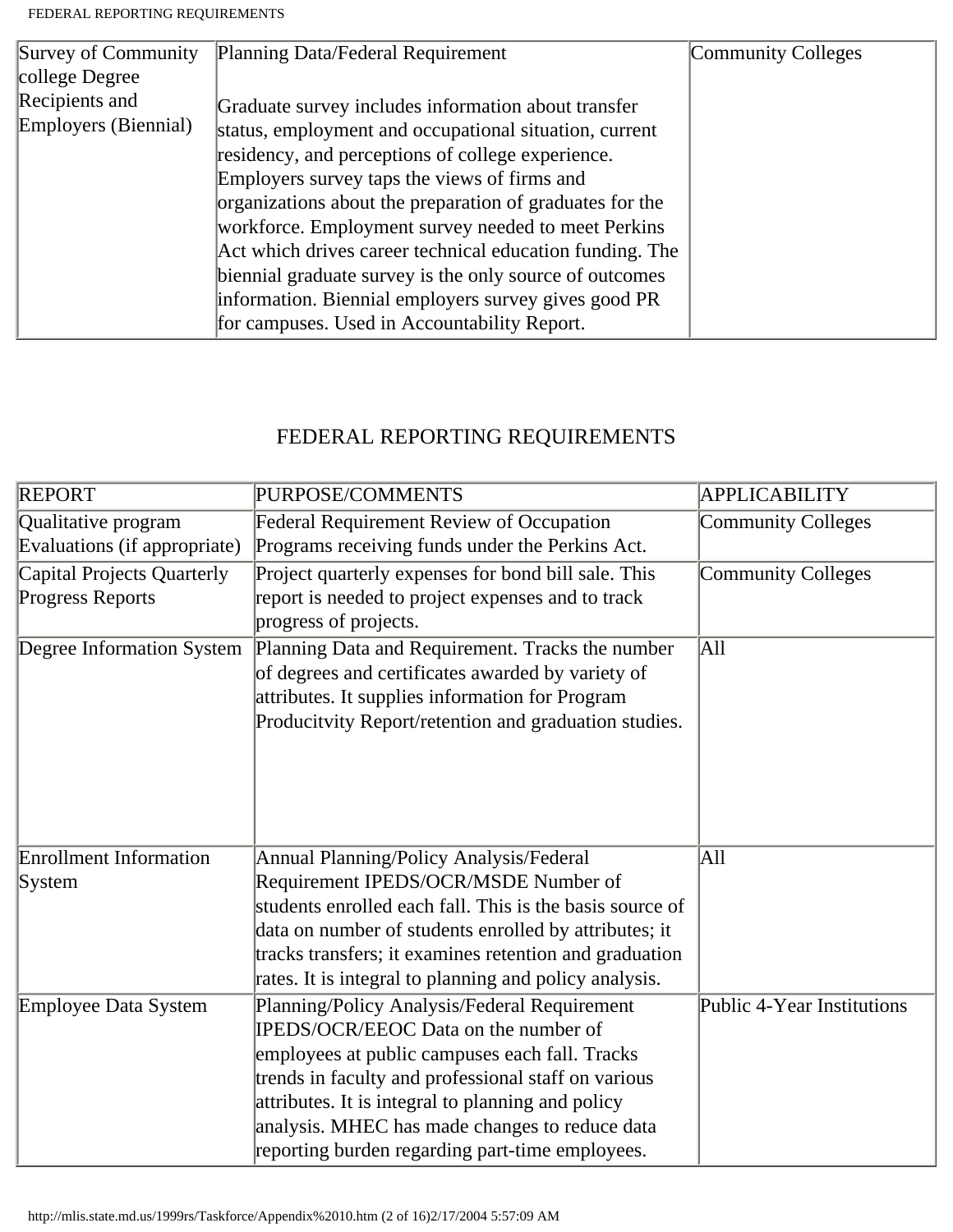#### REPORTS REQUIRED FROM USM INSTITUTIONS

### TO GOVERNOR, GENERAL ASSEMBLY

| $\overline{TO}$                                                                | FROM                       | <b>SUBJECT</b>                                                                                                                                                                   | FREQUENCY                  | <b>REASON</b>                                                                                                                                                                                                              | <b>CITATION</b>                                    |
|--------------------------------------------------------------------------------|----------------------------|----------------------------------------------------------------------------------------------------------------------------------------------------------------------------------|----------------------------|----------------------------------------------------------------------------------------------------------------------------------------------------------------------------------------------------------------------------|----------------------------------------------------|
| <b>Board of Public</b><br>Works and<br>Department of<br><b>Fiscal Services</b> | USM                        | Prior year's sources<br>and amounts of<br>payments used to<br>support auxiliary and<br>academic facilities<br>authorized by the<br><b>Academic Facilities</b><br>Bond authority. | Annually by<br>September 1 | Data is not<br>reported<br>separately in a<br>specialized report.<br>Information is<br>retained and<br>transmitted to<br>DFS/BPW<br>throughout the<br>year upon request.                                                   | Education Article,<br>19-102 (e) $(2)$ (i)         |
| Department of<br><b>Fiscal Services</b>                                        | <b>USM</b>                 | Anticipated sources<br>and amounts of<br>payments required for<br>next fiscal year for<br>auxiliary and<br>academic facilities<br>bonds.                                         | Annually by<br>December 1  | Data is not<br>reported<br>separately in a<br>specialized report.<br>Information is<br>retained and<br>transmitted to<br><b>DFS</b> throughout<br>the year upon<br>request. Capital<br>Budget<br>incorporates this<br>data | <b>Education Article,</b><br>$19-102$ (e) (2) (ii) |
| Legislative<br>Policy<br>Committee                                             | Each<br>Governing<br>Board | A list of sponsored<br>research approved by<br>each of the public<br>colleges and<br>universities.                                                                               |                            | Information will<br>continue to be<br>collected and<br>retained. There<br>are many internal of 1990<br>and external uses<br>for this data.                                                                                 | Chapter 312,<br>Section 2, Laws                    |
| Governor,<br>MHEC, USM,<br>General<br>Assembly                                 | Board of<br><b>Vistors</b> | Annual reports of<br>activities.                                                                                                                                                 | Annually by<br>October 1   |                                                                                                                                                                                                                            | Education Article,<br>$12-109$ (f)                 |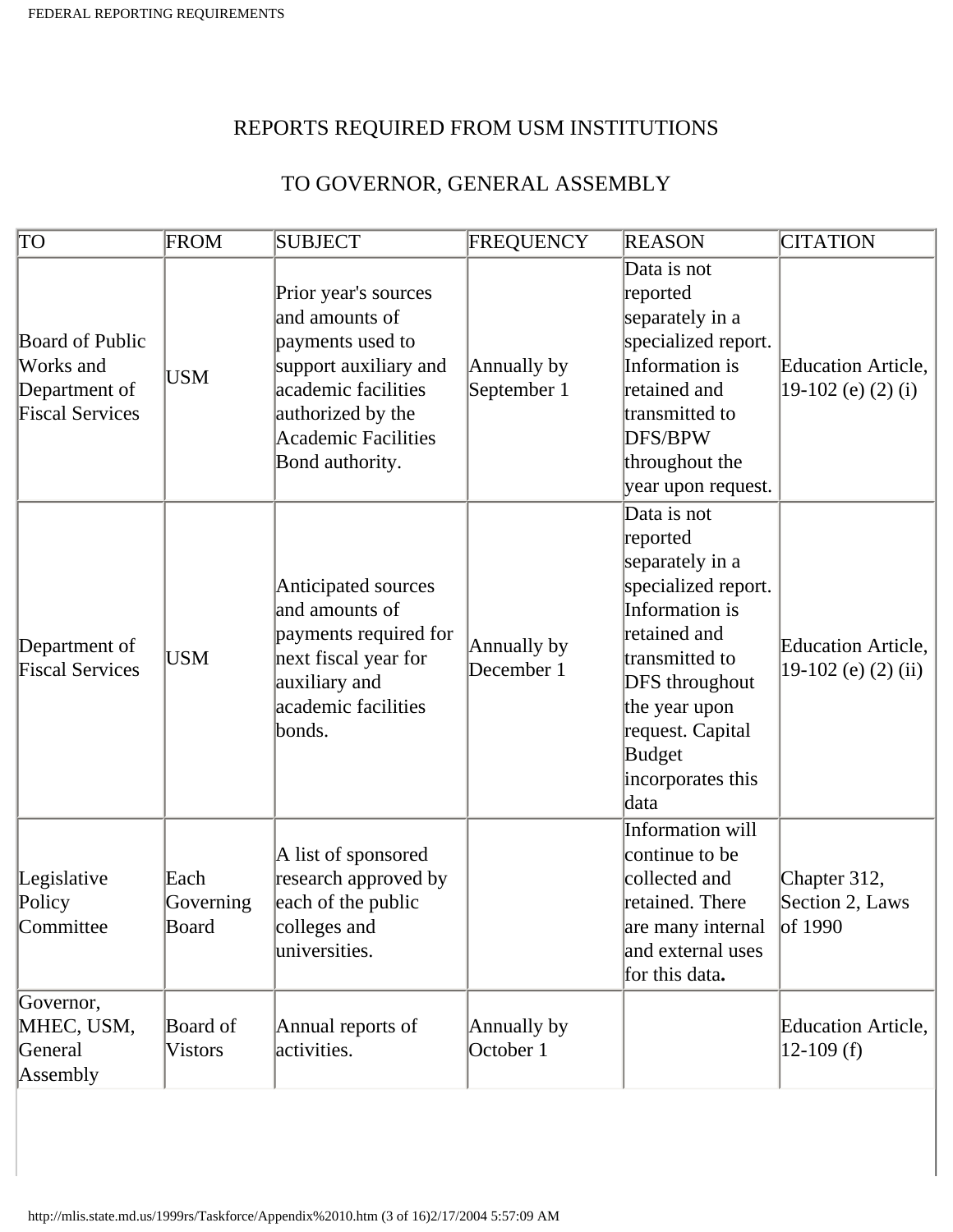| General<br>Assembly, USM              | University<br>College        | Audited financial<br>statements of<br><b>University College</b><br>(except for overseas<br>program).                                                                                                      | Annually                                                      | An opinion is<br>rendered on the<br>USM combined<br>audited financial<br>statements with<br>supplemental data<br>showing each<br>institution.<br>Materials are<br>provided to the<br>Legislative<br>Librarian.<br>Unnecessary<br>reporting<br>requirement. | <b>Repealed 1997</b>               |
|---------------------------------------|------------------------------|-----------------------------------------------------------------------------------------------------------------------------------------------------------------------------------------------------------|---------------------------------------------------------------|------------------------------------------------------------------------------------------------------------------------------------------------------------------------------------------------------------------------------------------------------------|------------------------------------|
| General<br>Assembly,<br>Governor, USM | <b>Board of</b><br>Directors | Medical System<br>corporation fiscal year<br>report on operations of<br>the Corporation:<br>uncompensated cases,<br>number of Medicaid<br>patients visits, number<br>of patient visits by<br>subdivision. | Annually (as soon<br>as possible after<br>end of fiscal year) |                                                                                                                                                                                                                                                            | Education Article,<br>$13-303$ (h) |

#### REPORTS REQUIRED FROM USM INSTITUTIONS

#### TO GOVERNOR, GENERAL ASSEMBLY

| TО                       | <b>FROM</b> | <b>SUBJECT</b>                                                                    | <b>FREQUENCY</b>                                  | <b>REASON</b> | <b>CITATION</b>                                     |
|--------------------------|-------------|-----------------------------------------------------------------------------------|---------------------------------------------------|---------------|-----------------------------------------------------|
| Board of Public<br>Works | USM         | Operation and<br>effectiveness of<br><b>Small Business</b><br>Preference Program. | Within 90 days<br>after end of the<br>fiscal year | For BPW use   | State Finance and<br>Procurement<br>Article, 14-208 |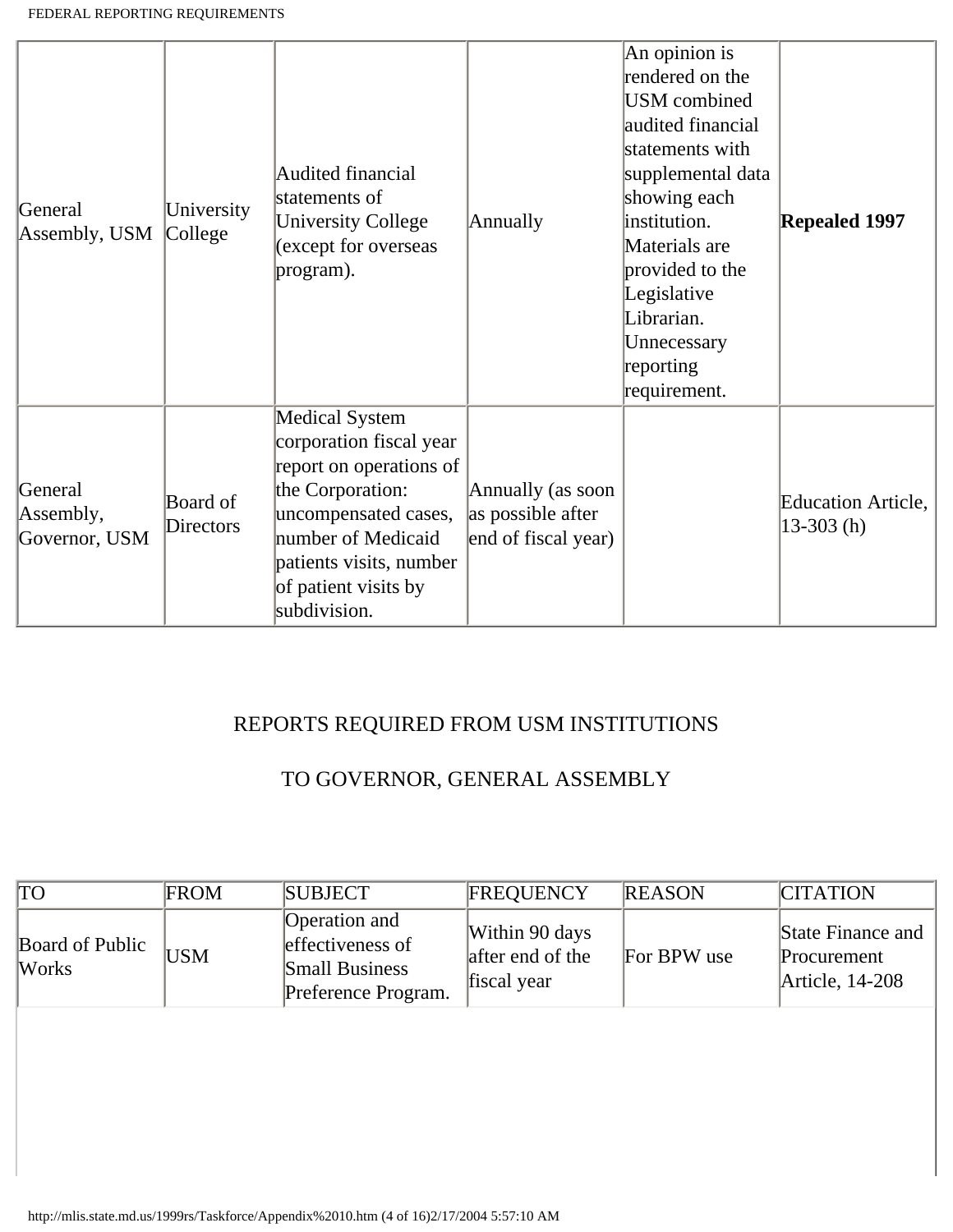| Joint Audit<br>Committee           | <b>USM</b>          | Use of nonbudgeted<br>or dedicated funds<br>for capital<br>construction projects.                                                                                                                                                                                                                                                                                                                                                                                    | Annually on or<br>before January 10 | This is not an<br>integral part of<br>the budgeting<br>process. These<br>projects are<br>managed by other<br>methods. | <b>Education Article,</b><br>12-105<br><b>Repealed 1997</b> |
|------------------------------------|---------------------|----------------------------------------------------------------------------------------------------------------------------------------------------------------------------------------------------------------------------------------------------------------------------------------------------------------------------------------------------------------------------------------------------------------------------------------------------------------------|-------------------------------------|-----------------------------------------------------------------------------------------------------------------------|-------------------------------------------------------------|
| Legislative<br>Policy<br>Committee | Board of<br>Regents | Feasibility and fiscal<br>implications of<br>managing<br>architectural and<br>engineering contracts<br>exceeding \$100,000<br>selecting contractors<br>and managing<br>construction<br>contracts and<br>procuring all services<br>concerning self-<br>funded public<br>improvement<br>projects. Report must<br>especially include<br>amount of staff<br>needed to undertake<br>this authority and any<br>anticipated benefits<br>of assuming this<br>responsibility. | One Report by<br>December 1, 1995   |                                                                                                                       | Chapter 312,<br>Section 2, Laws<br>of 1990                  |

#### REPORTS REQUIRED FROM

#### MARYLAND HIGHER EDUCATION COMMISSION

#### TO GOVERNOR, GENERAL ASSEMBLY

TO SUBJECT FREQUENCY REASON CITATION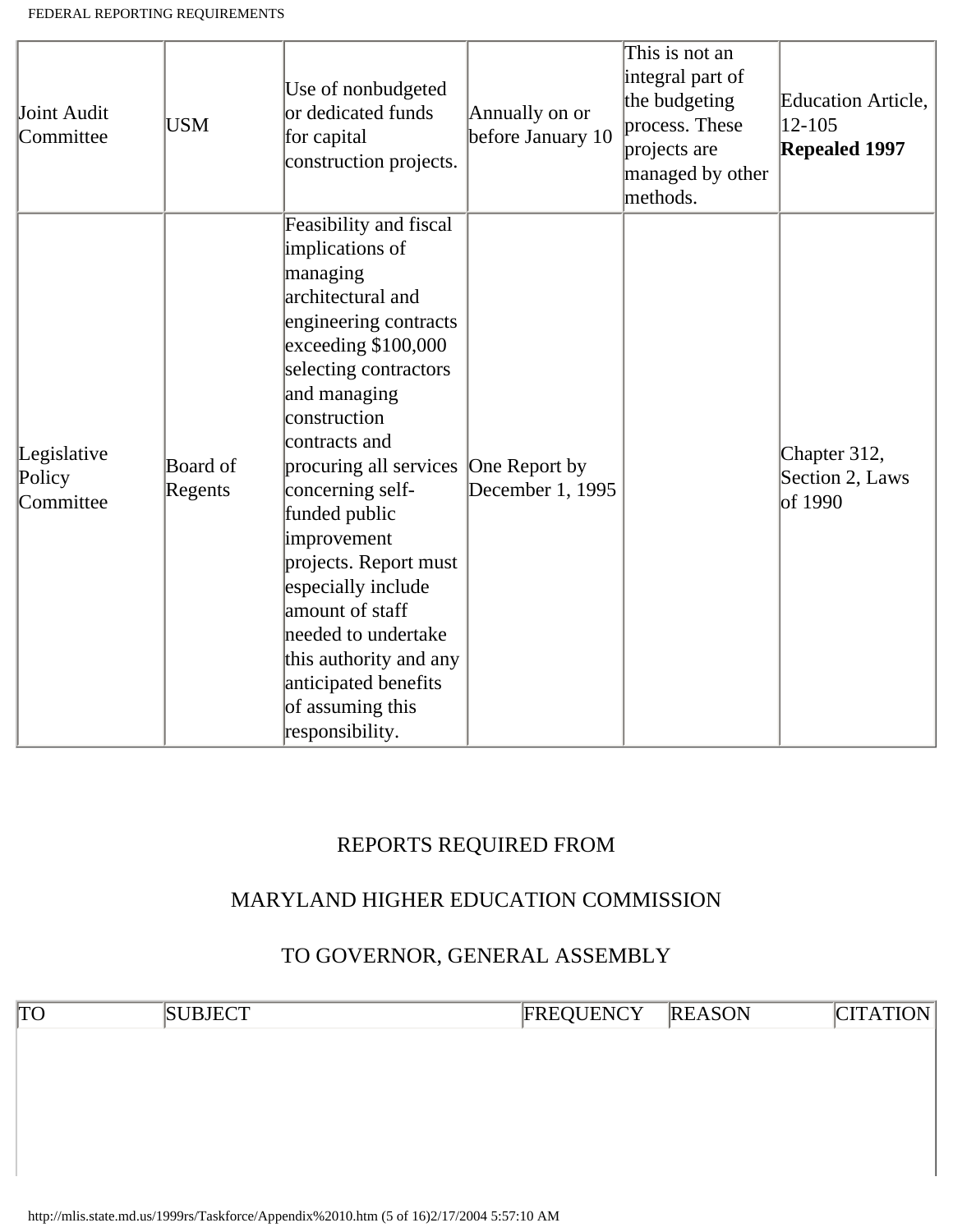| Legislative | Utilization of monies transferred from       | Annually by | Program address     | Chapter         |
|-------------|----------------------------------------------|-------------|---------------------|-----------------|
| Policy      | Physician Quality Assurance Program to       | December 31 | shortage areas and  | 628,            |
| Committee   | <b>Health Manpower Shortage Incentive</b>    |             | provide incentives  | Section 2,      |
|             | <b>Grant Program and to Loan Assistance</b>  |             | to students to work | Laws of         |
|             | Repayment Program. Full report on the        |             | in these fields in  | 1993            |
|             | effect of this Act regarding recruitment and |             | the State. Supports |                 |
|             | retention of individuals to work in          |             | institutions with   |                 |
|             | Maryland in certain health occupations       |             | eligible academic   |                 |
|             | under ? ?18-804.1 and 18-1602.               |             | programs.           |                 |
|             |                                              |             | Relatively simple   |                 |
|             |                                              |             | report to complete. |                 |
| General     | The number and the nature of extenuating     | Annually by | These appeal        | Education       |
| Assembly    | circumstances of appeals granted to waive    |             | decisions are       | Article, ?      |
|             | 3.0 GPA requirement of Distinguished         | January 1   | reviewed by the     | 18-1106         |
|             | Scholar Program.                             |             | Secretary. Students |                 |
|             |                                              |             | have the right to   | <b>Repealed</b> |
|             |                                              |             | appeal in other     | 1997            |
|             |                                              |             | programs and these  |                 |
|             |                                              |             | decisions are not   |                 |
|             |                                              |             | reported to the     |                 |
|             |                                              |             | General Assembly.   |                 |
|             |                                              |             | Originally, no      |                 |
|             |                                              |             | appeals were        |                 |
|             |                                              |             | allowed under this  |                 |
|             |                                              |             | program. At the     |                 |
|             |                                              |             | time the law was    |                 |
|             |                                              |             | changed to allow    |                 |
|             |                                              |             | appeals, a clause   |                 |
|             |                                              |             | was included that   |                 |
|             |                                              |             | required the report |                 |
|             |                                              |             | to the General      |                 |
|             |                                              |             | Assembly.           |                 |
| General     | <b>Implementation of Loan Assistance</b>     | Annually by | Small program.      | Education       |
| Assembly    | Repayment Program.                           |             | Recipients are      | Article, 18-    |
|             |                                              | January 1   | already employed    | 1605            |
|             |                                              |             | in the field, so    |                 |
|             |                                              |             | program does not    | Repealed        |
|             |                                              |             | increase            | 1997            |
|             |                                              |             | employment in       |                 |
|             |                                              |             | shortage areas.     |                 |
|             |                                              |             | Data is available   |                 |
|             |                                              |             | upon request from   |                 |
|             |                                              |             | MHEC.               |                 |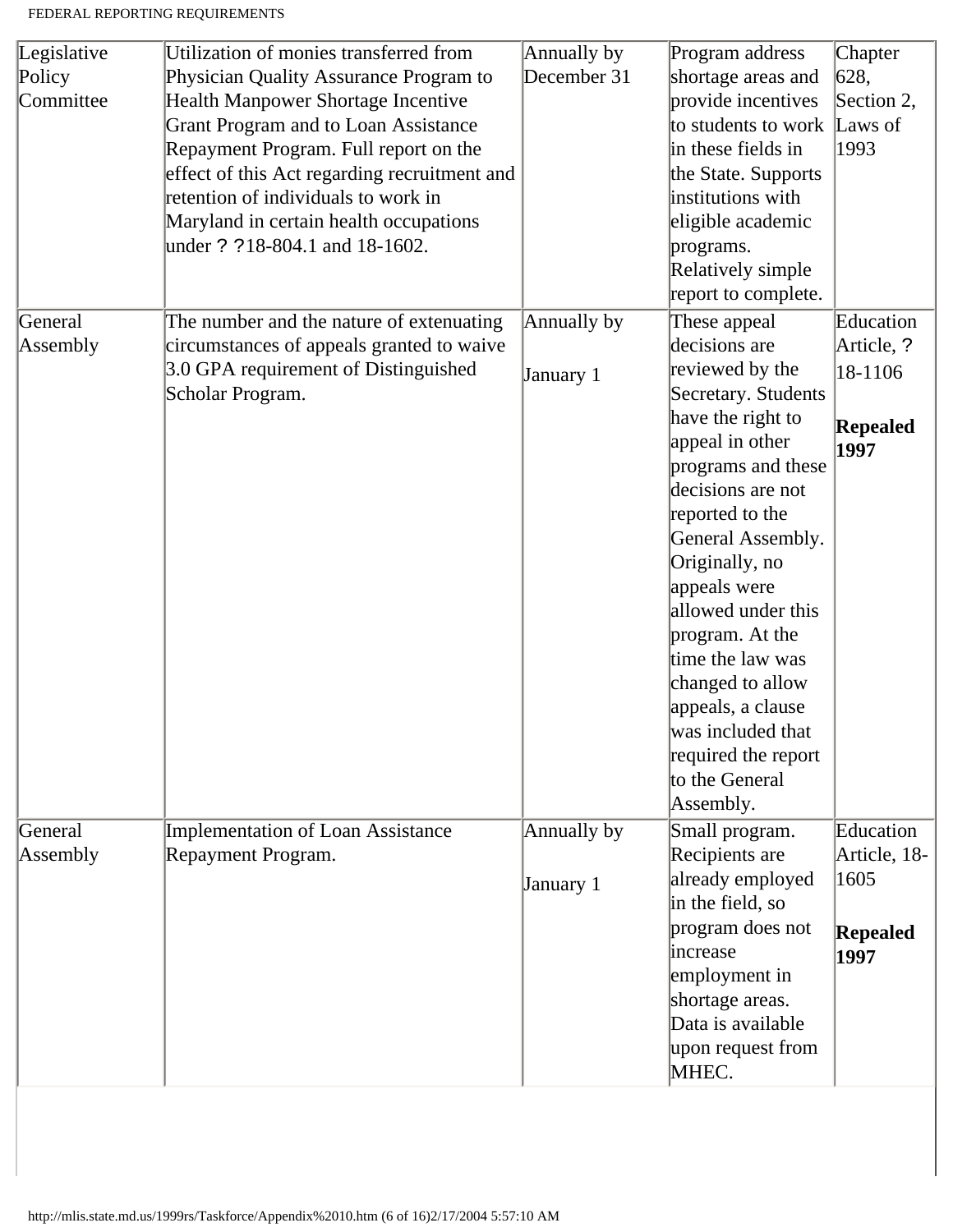| General   | Reciprocal State Scholarship Program.      | Annually                  | No longer entering | Education          |
|-----------|--------------------------------------------|---------------------------|--------------------|--------------------|
| Assembly, |                                            |                           | into reciprocal    | Article, 18-       |
| Governor  |                                            |                           | agreements with    | $ 307 \, (d)$      |
|           |                                            |                           | other states.      |                    |
|           |                                            |                           |                    | Repealed           |
|           |                                            |                           |                    | 1997               |
| General   | Review of the State Plan concerning status | Annually by July Mandated |                    | Education          |
| Assembly, | and needs of higher education.             |                           |                    | article, 11-       |
| Governor  |                                            |                           |                    | $ 105 \rangle$ (b) |

# REPORTS REQUIRED FROM

### MARYLAND HIGHER EDUCATION COMMISSION

#### TO GOVERNOR, GENERAL ASSEMBLY

| TO        | <b>SUBJECT</b>                                      | <b>FREQUENCY</b> | <b>REASON</b>           | <b>CITATION</b> |
|-----------|-----------------------------------------------------|------------------|-------------------------|-----------------|
| General   | Proposed operating and capital budgets for Annually |                  | Necessary for           | Education       |
| Assembly  | USM, MSU, SMC, and State Advisory                   |                  | <b>MHEC</b> to function | Article 11-     |
|           | Council for Title 1.                                |                  | as a coordinating       | 105             |
| Governor  |                                                     |                  | body.                   |                 |
|           |                                                     |                  |                         | (h)             |
|           |                                                     |                  |                         |                 |
| General   | Presidents? accountability reports and              | Annually         | Mandated                | Education       |
| Assembly, | Commission comments and                             |                  |                         | Article, 11-    |
|           | recommendations.                                    |                  |                         | 307             |
| Governor  |                                                     |                  |                         |                 |
| General   | <b>Activities of Maryland Fire-Rescue</b>           | Annually         | The Commission          | Education       |
| Assembly, | <b>Education and Training Commission.</b>           |                  | uses the report to      | Article,        |
| Governor, |                                                     |                  | communicate with        |                 |
|           |                                                     |                  | entire fire and         | $11-503$ (a)    |
|           |                                                     |                  | rescue service          | (12)            |
|           |                                                     |                  | community.              |                 |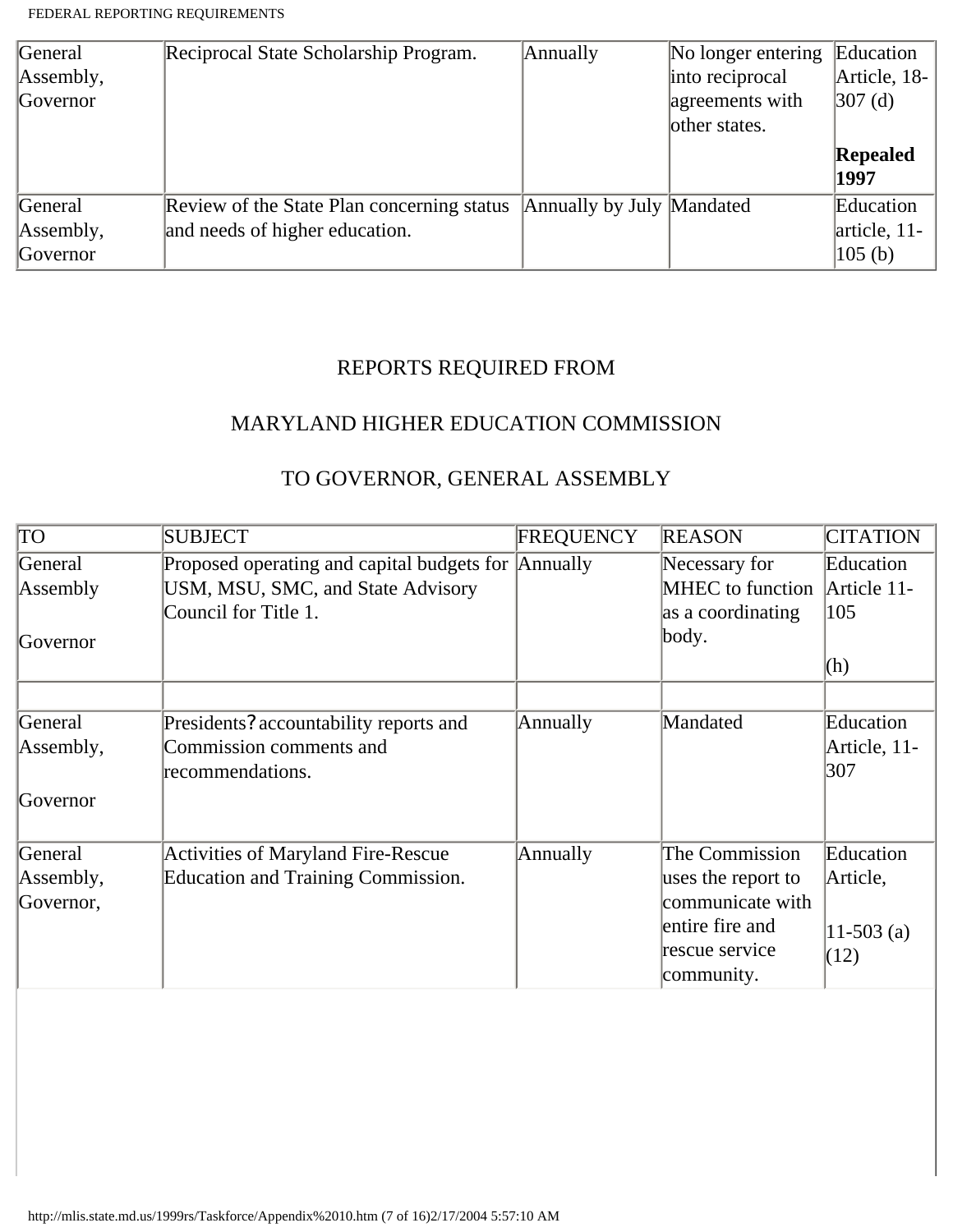| General   | Evaluation of federal aid for which, in  | Within 90 days  | A statewide                    | State        |
|-----------|------------------------------------------|-----------------|--------------------------------|--------------|
| Assembly, | next fiscal year, unit will request an   | after end of FY | requirement                    | Finance $\&$ |
| Governor  | increased appropriation from the General |                 | coordinated by one Procurement |              |
|           | Fund.                                    |                 | agency. Reports                | Article, 2-  |
|           |                                          |                 | submitted to                   | 204(c)       |
|           |                                          |                 | Department of                  |              |
|           |                                          |                 | <b>Budget and Fiscal</b>       |              |
|           |                                          |                 | Planning for                   |              |
|           |                                          |                 | inclusion in a                 |              |
|           |                                          |                 | consolidated                   |              |
|           |                                          |                 | statewide report.              |              |
|           |                                          |                 | Important for                  |              |
|           |                                          |                 | budget planning.               |              |

# REPORTS REQUIRED FROM

# MARYLAND HIGHER EDUCATION COMMISSION

### TO GOVERNOR, GENERAL ASSEMBLY

| $\overline{TO}$                                                                    | <b>SUBJECT</b>                                                                                                             | <b>FREQUENCY</b> | <b>REASON</b>                                                                                                                                 | <b>CITATION</b>                                     |
|------------------------------------------------------------------------------------|----------------------------------------------------------------------------------------------------------------------------|------------------|-----------------------------------------------------------------------------------------------------------------------------------------------|-----------------------------------------------------|
| Joint Chairmen                                                                     | Tuition waiver and remission for past fiscal<br>year. As of 1998, this Joint Chairmen-s<br>Report is still being requested | December 1       | The only Joint<br>Chairmen = Report<br>with an indefinite<br>life. Still being<br>requested as of<br>1998.                                    |                                                     |
| Legislative<br>Policy<br>Committee                                                 | <b>Tuition Reduction and State Aid Program</b><br>for out-of-State Nursing Students                                        | Annually         | Report includes<br>number of<br>participants and<br>status of graduates<br>(working in the<br>state or repaying<br>the tuition<br>reduction). | Education<br>Article 18-<br>109(c)                  |
| Economic $\&$<br>Environmental<br>Affairs and<br>Ways & Means<br><b>Committees</b> | Educational excellence award program.                                                                                      | Annually 9/1     | No longer<br>statutorily required. Sec. 7, Laws                                                                                               | Chapter 462,<br>of 1991.<br><b>Repealed</b><br>1997 |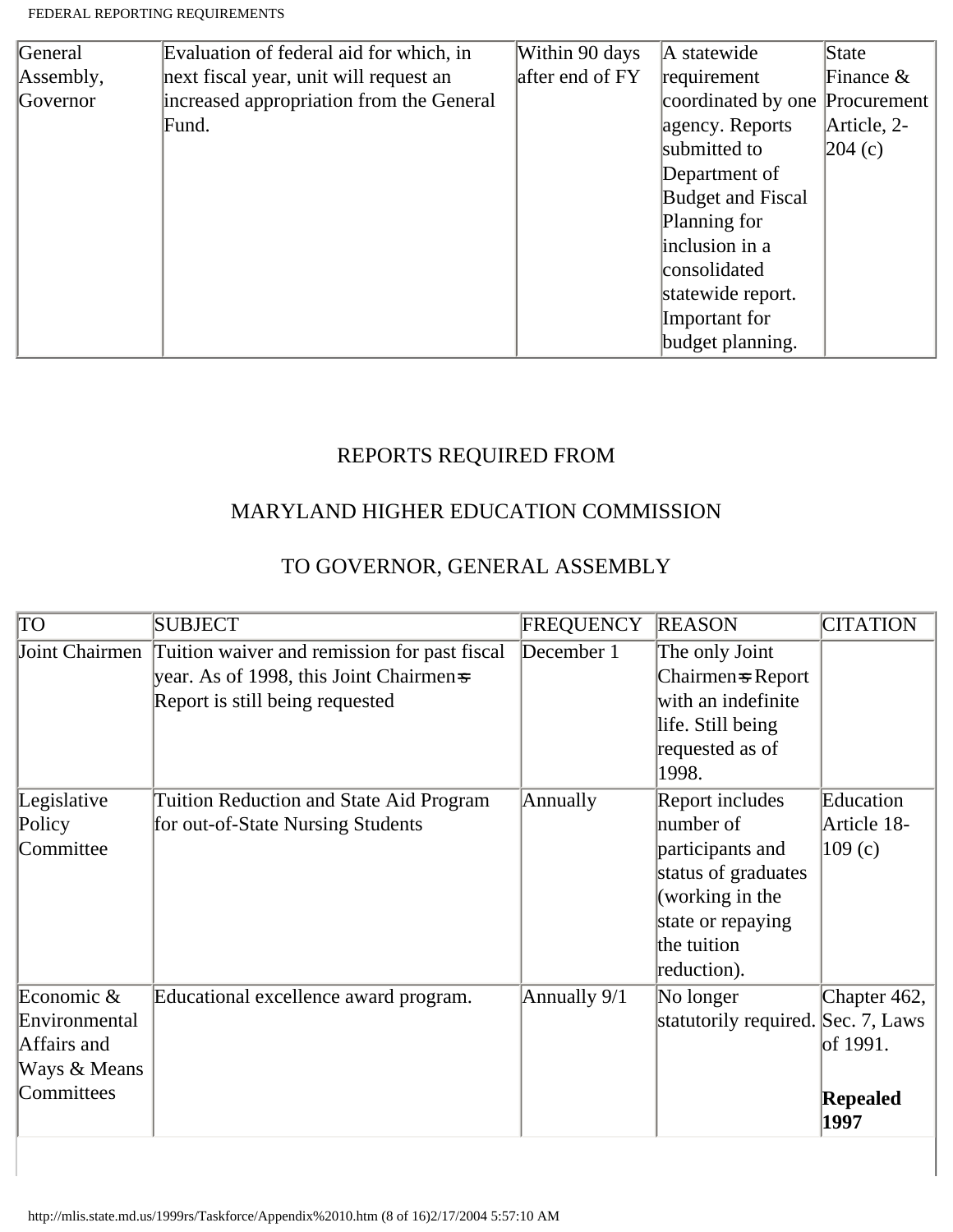| <b>AELR</b>  | Work plan for evaluation of agency             | Proposed:       | Forces the                | State       |
|--------------|------------------------------------------------|-----------------|---------------------------|-------------|
| Committee,   | regulations and report of evaluation.          | $1/1/97$ Plan   | agencies to               | Government  |
| Governor     |                                                | $7/1/97$ Report | periodically re-          | Article 10- |
|              |                                                |                 | examine their             | 134, 10-135 |
|              |                                                |                 | regulations.              |             |
| Senators and | A list of individuals in each legislative      | On or before    | Many legislators          | Education   |
| Delegates    | district to whom Educational Excellence        | May 1 of each   | use this                  | Article     |
|              | Awards are given.                              | year            | information when          |             |
|              |                                                |                 | they make awards          | 18-307      |
|              |                                                |                 | from their own            |             |
|              |                                                |                 | programs.                 |             |
| General      | If MHEC restructures the existing              | When certain    | In the event              | Education   |
| Assembly     | <b>Economic Development Student Assistance</b> | action takes    | <b>MHEC</b> decides to    | Article     |
|              | Grant Program to address existing critical     | place           | restructure the           |             |
|              | shortages, it must notify the General          |                 | program, it seems         | 18-701      |
|              | Assembly.                                      |                 | reasonable to             |             |
|              |                                                |                 | notify the General        |             |
|              |                                                |                 | Assembly.                 |             |
| General      | An accounting of all financial receipts and    | Annually        | This report should        | Education   |
| Assembly     | expenditures to and from the Educational       |                 | be made dependent Article |             |
|              | Excellence Fund.                               |                 | upon the donation         |             |
|              |                                                |                 | of money to the           | 18-310      |
|              |                                                |                 | Fund.                     |             |

# REPORTS REQUIRED FROM INSTITUTIONS OF

### POSTSECONDARY EDUCATION BY MHEC

| Report    | Purpose/Comments | Applicability          | Source            | <b>Reason For Report</b> |
|-----------|------------------|------------------------|-------------------|--------------------------|
|           |                  |                        | Citation          |                          |
|           |                  |                        | $ $ (Law and/or   |                          |
|           |                  |                        | Regulations       |                          |
|           |                  |                        |                   |                          |
| July      |                  |                        |                   |                          |
| Annual    | Statutory        | All Community Colleges | $ 16-607 \; (c) $ | Provides MHEC with the   |
| Operating |                  |                        |                   | information on the local |
| Budget    |                  |                        |                   | government funding.      |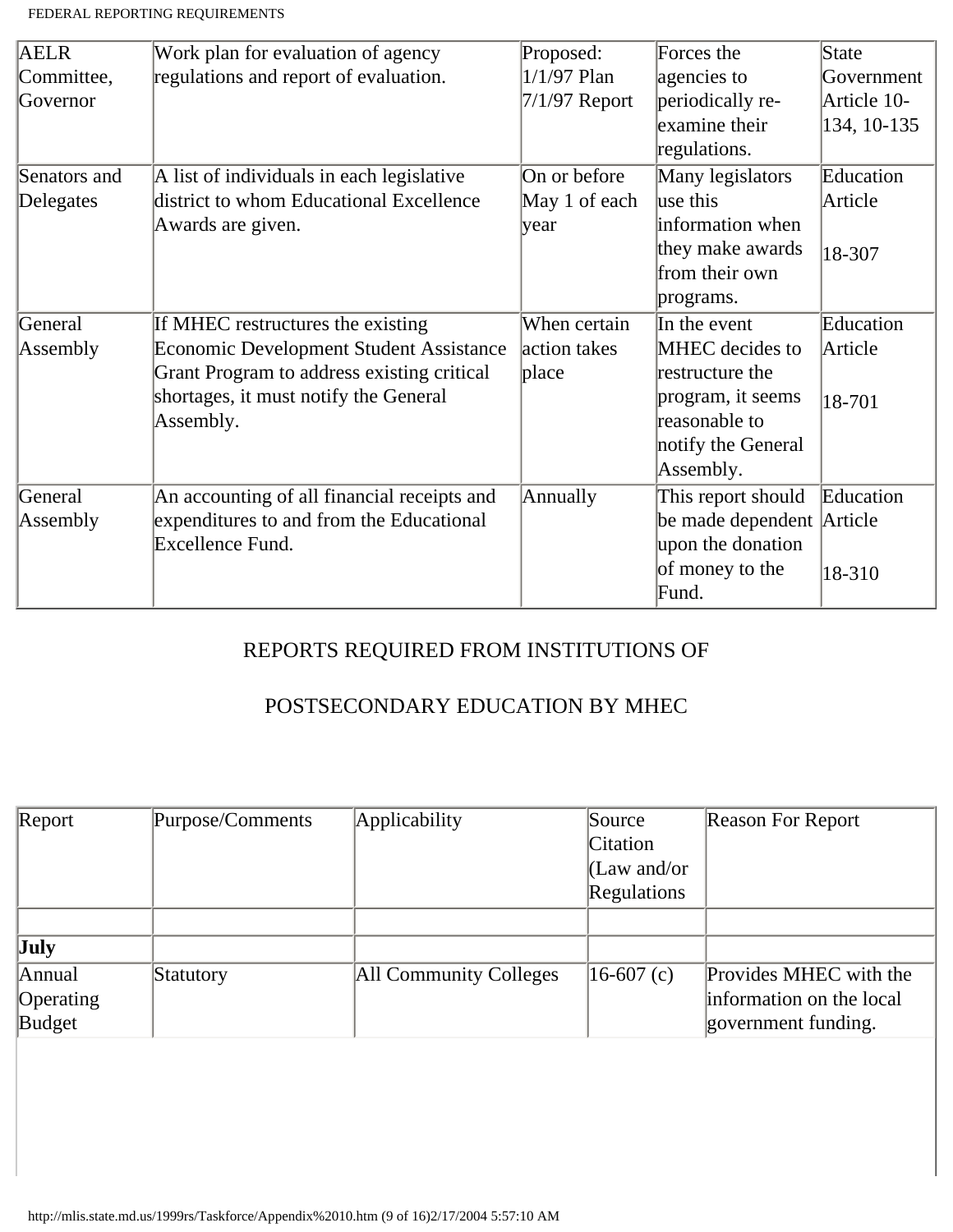| Comprehensive Statutory (for |                              | All Publics                     | 11-304           | Will be incorporated into   |
|------------------------------|------------------------------|---------------------------------|------------------|-----------------------------|
| Financial Plan               | Community Colleges)          |                                 | (Inferred)       | the Accountability Report.  |
|                              | Demonstration of how         |                                 |                  |                             |
|                              | productively and             |                                 |                  |                             |
|                              | effectively each             |                                 |                  |                             |
|                              | institution is using state-  |                                 |                  |                             |
|                              | provided resources           |                                 |                  |                             |
| Capital                      | Alerts State to August       | <b>State Aided Independents</b> | $11-105$ (h)     | Allows projects to be       |
| Projects Letters submission. |                              |                                 | $(3)$ (i) & (ii) | considered at earlier date  |
| of Intent                    |                              |                                 |                  | than submission.            |
| Capital                      | Project quarterly            | All Community Colleges          | State/Fed        | Needed to project           |
| Projects                     | expenses for bond bill       |                                 | requirement      | expenses and to track       |
| <b>Quarterly</b>             | sale.                        |                                 | for bond         | progress of projects.       |
| Reports                      |                              |                                 | reports          |                             |
| Capital Budget               | Statutory                    | All Public                      | $11-105$ (h)     | The basis for capital       |
| Requests                     |                              |                                 | (2) & (3)        | project analysis.           |
| <b>August</b>                |                              |                                 |                  |                             |
| Operating                    | Statutory                    | Public 4-year                   | 12-105           | Needed for the annual       |
| <b>Budget Request</b>        |                              |                                 |                  | budget recommendations.     |
| Enrollment                   | Statutory                    | <b>All Community Colleges</b>   | $11-105$ (j)     | Necessary to verify FTEs    |
| Report for                   |                              |                                 | $(1); 16-305$    | under state funding formula |
| <b>Credit Courses</b>        | Verification of aid          |                                 |                  |                             |
| for Fiscal Year              | distribution per FTE         |                                 |                  |                             |
| Ending June 30               |                              |                                 |                  |                             |
| Report                       | Purpose/Comments             | Applicability                   | Source           | <b>Reason For Report</b>    |
|                              |                              |                                 | Citation         |                             |
|                              |                              |                                 | (Law and/or      |                             |
|                              |                              |                                 | Regulations      |                             |
| <b>August</b>                |                              |                                 |                  |                             |
| Enrollment                   | Statutory                    | All Community Colleges          | $11 - 105$ (j)   | Necessary to verify FTEs    |
| Report for                   |                              |                                 | $(1)$ 16-305     | under state funding         |
| (Equated                     | Verification of and          |                                 |                  | formula.                    |
| Credit)                      | distribution to state        |                                 |                  |                             |
| Continuing                   | approved courses             |                                 |                  |                             |
| Education                    |                              |                                 |                  |                             |
| Courses for                  |                              |                                 |                  |                             |
| Fiscal Year                  |                              |                                 |                  |                             |
| Ending June 30               |                              |                                 |                  |                             |
| Capital Budget               | <b>Statutory for Private</b> | <b>State Aided Independents</b> | $11-105$ (h)     | Required for capital        |
| Requests from                | <b>Bond Bills</b>            |                                 |                  | review.                     |
| <b>MICUA</b>                 |                              |                                 | $(3)$ (i) & (ii) |                             |
| September                    |                              |                                 |                  |                             |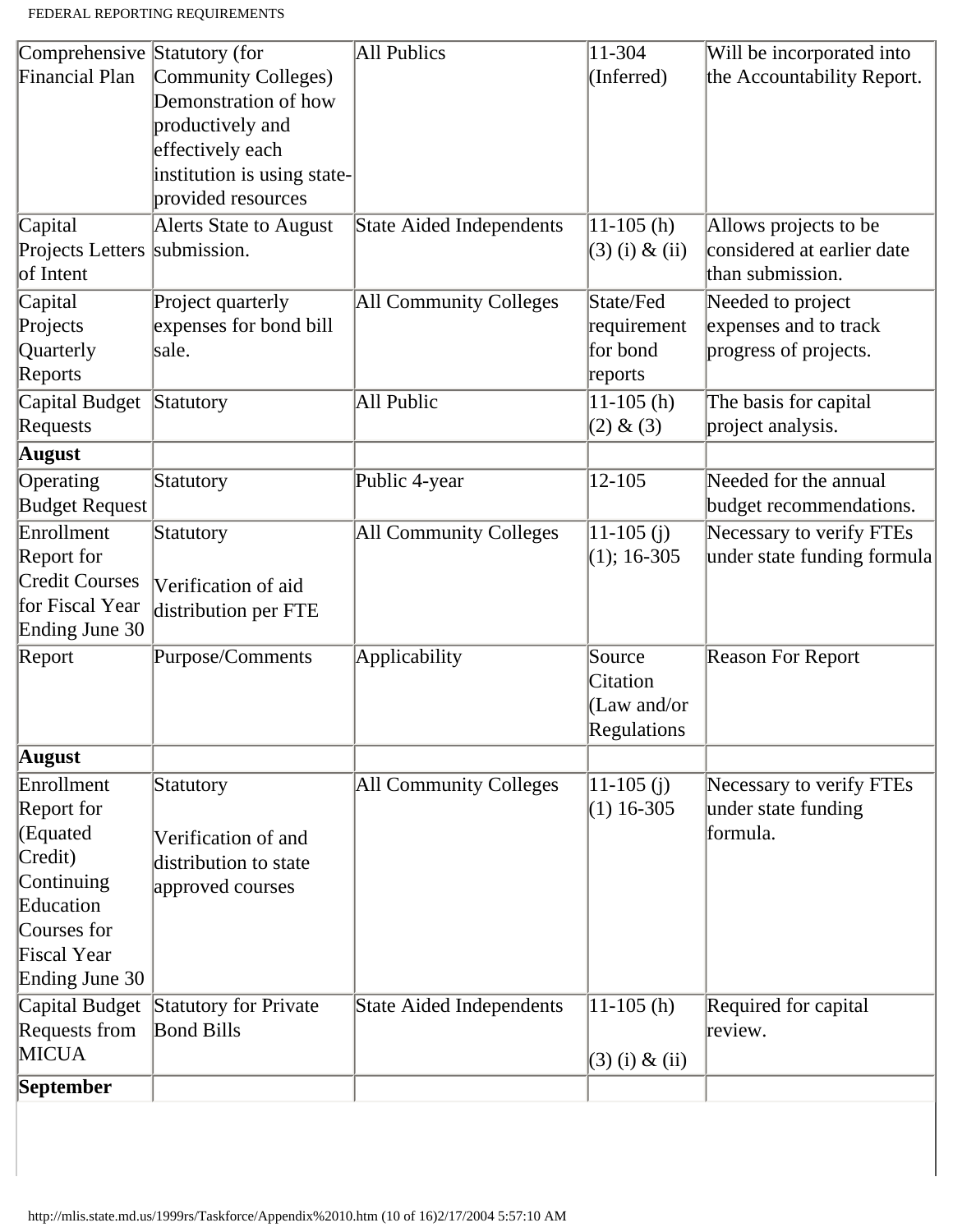| High School<br>Graduate<br>System<br>(SOAR)               | Planning/Policy<br>Analysis Performance<br>information about<br>students who enrolled<br>in a MD institution<br>during a particular<br>academic year and who<br>graduated from high<br>school the preceding<br>year. | All publics except UMAB,<br>UB, UMUC. 13 state-aided<br>independents currently<br>participating. | $11-105$ (g)                                     | A valuable joint activity<br>with MSDE. It is integral<br>to planning and policy<br>analysis.                                                                                                 |
|-----------------------------------------------------------|----------------------------------------------------------------------------------------------------------------------------------------------------------------------------------------------------------------------|--------------------------------------------------------------------------------------------------|--------------------------------------------------|-----------------------------------------------------------------------------------------------------------------------------------------------------------------------------------------------|
| Facility<br>Program<br>Statements<br>Project<br>Proposals | Required for all capital<br>projects at State<br>Institutions and<br><b>Community Colleges</b>                                                                                                                       | All Public 2-Year and 4-<br><b>Year Institutions</b>                                             | $11-105$ (h)<br>$(3)$ (i) & (ii)                 | The basic justification for<br>future capital project<br>requests.                                                                                                                            |
| Utilization of<br>Funds<br>Intended Use<br>Report         | Regulations                                                                                                                                                                                                          | State-aided Independents                                                                         | Title 17;<br><b>COMAR</b><br>13B.01.01.02        |                                                                                                                                                                                               |
| Report                                                    | Purpose/Comments                                                                                                                                                                                                     | Applicability                                                                                    | Source<br>Citation<br>(Law and/or<br>Regulations | Reason For Report                                                                                                                                                                             |
| October                                                   |                                                                                                                                                                                                                      |                                                                                                  |                                                  |                                                                                                                                                                                               |
| Financial Aid                                             | Planning/Policy<br>Analysis Institution<br>level summary of<br>student counts and total<br>awards by financial aid<br>categories.                                                                                    | All                                                                                              | $11-105$ (g)                                     | Data is necessary to<br>coordinate financial aid<br>and is the only source for<br>an overall picture of<br>financial aid. It is used<br>heavily in studies and is<br>now released by segment. |
| <b>Opening Fall</b><br>Enrollment                         | Planning/Policy<br>Analysis Preliminary<br>opening fall college<br>enrollment numbers.                                                                                                                               | All                                                                                              | $11-105$ (g)                                     | Provides an early look at<br>fall figures. It is heavily<br>requested by the media.                                                                                                           |
| Annual<br>Financial<br>Report                             | Statutory                                                                                                                                                                                                            | All Community Colleges                                                                           | <b>COMAR</b><br>13B.07.03                        | Information is needed for<br>audited FTEs for formula<br>funding and for<br>information required for                                                                                          |
|                                                           |                                                                                                                                                                                                                      |                                                                                                  | 16-305                                           | budget coordination. It<br>drives State aid calculation.                                                                                                                                      |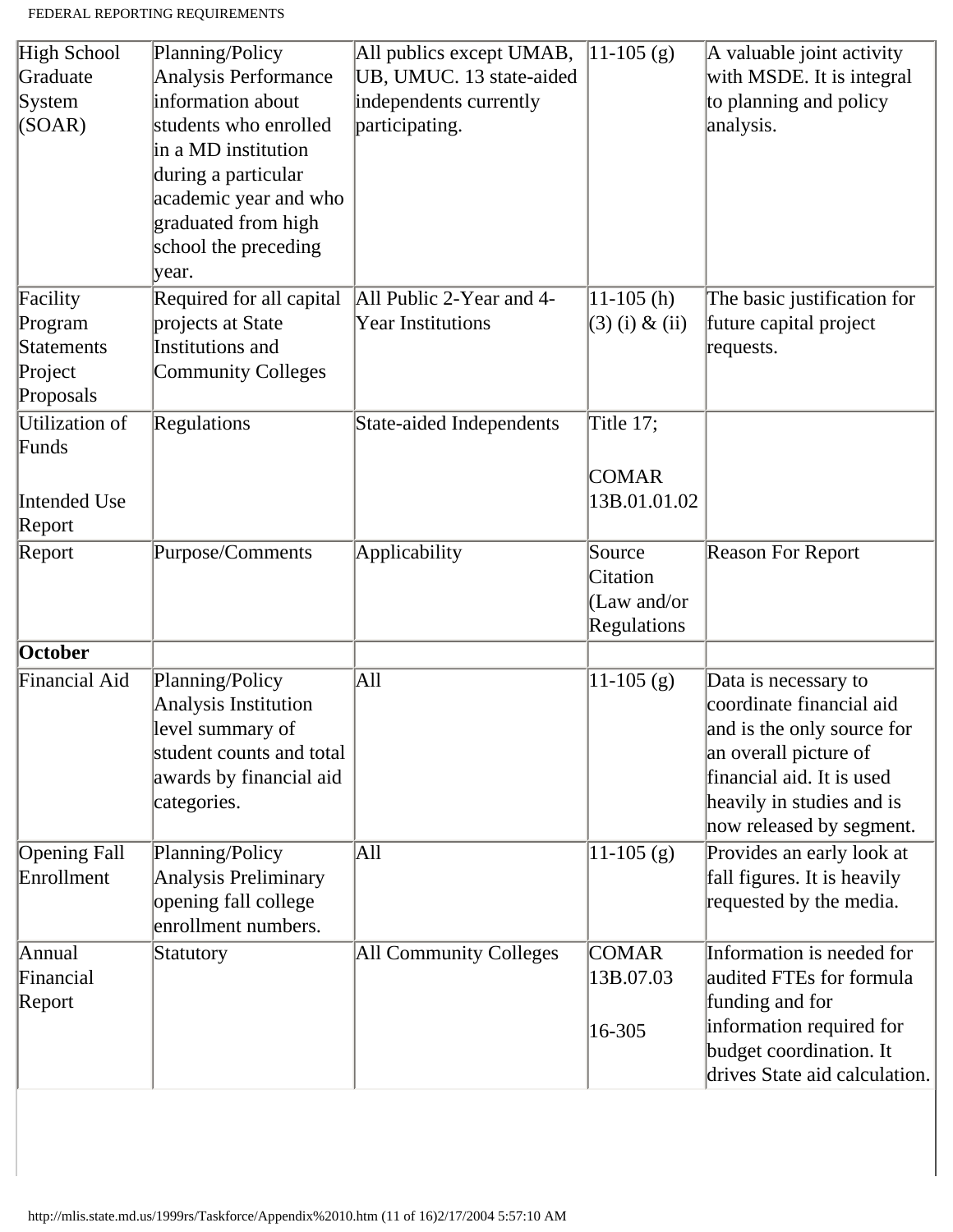|                   | Credit Hours of Planning/Policy | All                               | $17-104;$    | For the independent aid,       |
|-------------------|---------------------------------|-----------------------------------|--------------|--------------------------------|
| Enrollment        | Analysis/Independent            |                                   | Independent  | the formula requires           |
|                   | <b>Aid Payment Number</b>       |                                   | Aid          | audited FTE. For the 2/4       |
|                   | of credit and contact           |                                   |              | year institutions, the data    |
|                   | hours taken each fall.          |                                   |              | is needed to calculate         |
|                   |                                 |                                   |              | <b>FTDE</b> for space analysis |
|                   |                                 |                                   |              | and capital budget             |
|                   |                                 |                                   |              | recommendation.                |
| Consolidated      | Statutory Planning/             | <b>All Private Career Schools</b> | 13B.01.01    | Provides important             |
| Annual Report     | Policy Analysis                 |                                   |              | financial, administrative      |
| (Financial Aid,   |                                 |                                   |              | and programmatic               |
| Enrollment)       |                                 |                                   |              | information to MHEC.           |
| Report            | Purpose/Comments                | Applicability                     | Source       | <b>Reason For Report</b>       |
|                   |                                 |                                   | Citation     |                                |
|                   |                                 |                                   | (Law and/or  |                                |
|                   |                                 |                                   | Regulations  |                                |
| October           |                                 |                                   |              |                                |
| Transfer          | Planning Data Five-             | Only Public 4-Year                | $11-105$ (g) | Data allows tracking of        |
|                   | Student System year performance | Institutions                      |              | transfer community             |
| (SOAR)            | information about               |                                   |              | college students who earn      |
|                   | undergraduates at               |                                   |              | bachelor?s degree. It will     |
|                   | public four-year                |                                   |              | be used a spart of the         |
|                   | campuses who                    |                                   |              | Accountability Report. It is   |
|                   | transferred from a              |                                   |              | also integral to planning      |
|                   | community collebe.              |                                   |              | and policy analysis.           |
| Application to    | Statutory                       | Selected 2 and 4 year             | $18-804(1)$  | Provides the necessary         |
| participate -     |                                 |                                   |              | documentation for              |
| Health            |                                 |                                   |              | distributing State funds.      |
| Manpower          |                                 |                                   |              |                                |
| Student           |                                 |                                   |              |                                |
| Incentive Grant   |                                 |                                   |              |                                |
| (HMSIG)           |                                 |                                   |              |                                |
| <b>HMSIG</b> Year | Statutory                       |                                   | 14-207       | Provides the data needed       |
| End               |                                 |                                   |              | for statutory required         |
|                   |                                 |                                   |              | report.                        |
| Part-time         | Statutory                       |                                   | 18-1404      | Provides the necessary         |
| Student Grant     |                                 |                                   |              | documentation for              |
| year End          |                                 |                                   |              | distributing State funds.      |
| Report            |                                 |                                   |              |                                |
| November          |                                 |                                   |              |                                |
|                   |                                 |                                   |              |                                |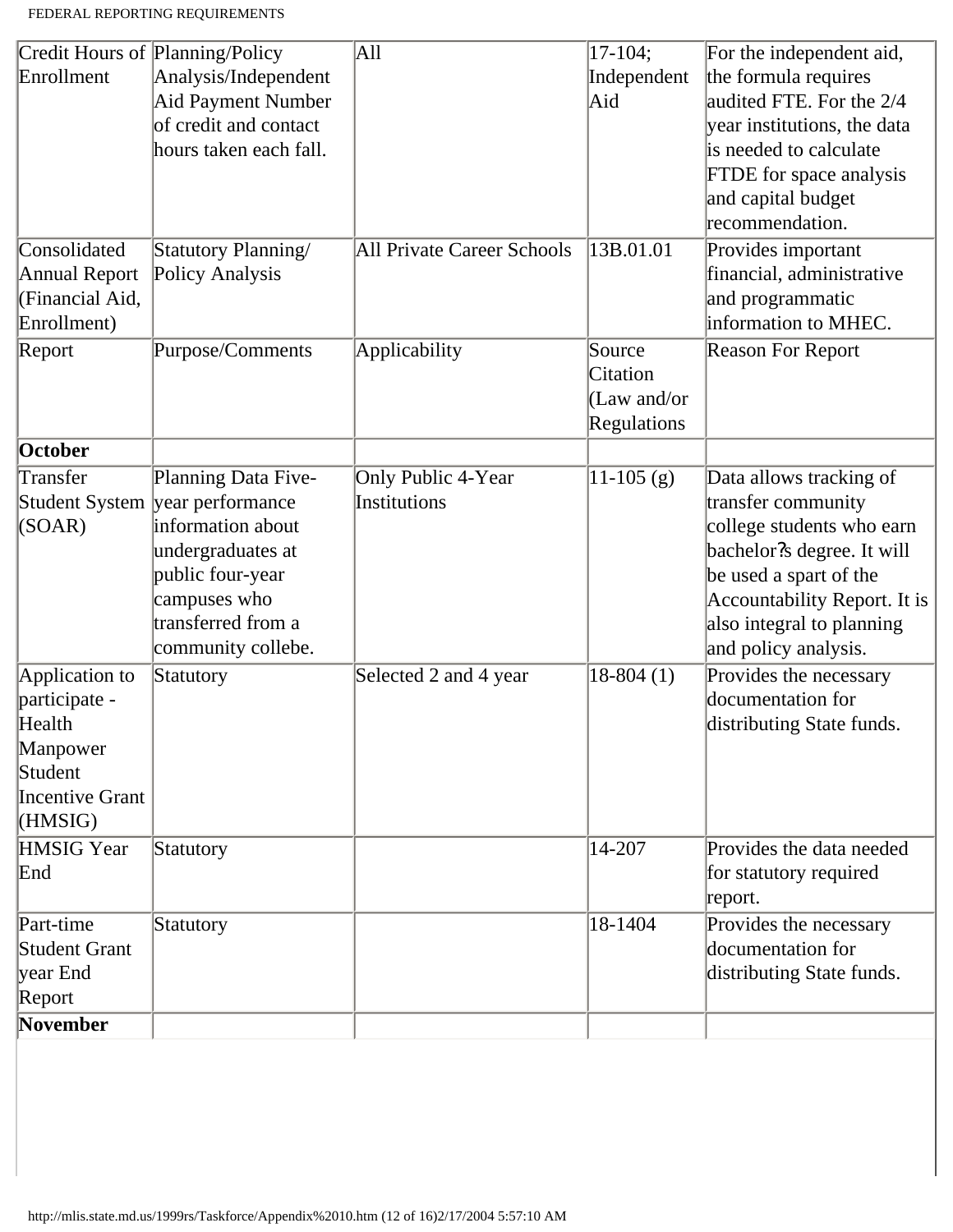| Application/                                                                 | Planning Data                                                                                                                                      | Only Public 4-Year                                                | $11 - 105$ (g)                                     | Provides information on                                                                                                                         |
|------------------------------------------------------------------------------|----------------------------------------------------------------------------------------------------------------------------------------------------|-------------------------------------------------------------------|----------------------------------------------------|-------------------------------------------------------------------------------------------------------------------------------------------------|
| Acceptance/                                                                  |                                                                                                                                                    | Institutions                                                      |                                                    | campus selectivity.                                                                                                                             |
| Admission                                                                    | Number of applicants<br>who were accepted and<br>the number who<br>enrolled.                                                                       |                                                                   |                                                    |                                                                                                                                                 |
| Report                                                                       | Purpose/Comments                                                                                                                                   | Applicability                                                     | Source<br>Citation<br>$(Law$ and/or<br>Regulations | <b>Reason For Report</b>                                                                                                                        |
| November                                                                     |                                                                                                                                                    |                                                                   |                                                    |                                                                                                                                                 |
| Institutional<br><b>SAT Profile</b>                                          | Planning Data<br>The average math and<br>verbal SAT score and<br>interquartile range for<br>each campus.                                           | Only 4-Year Public<br>Institutions. Except<br>UMAB, UB, and UMUC. | $11-105$ (g)                                       | Tracks the progress in<br>SAT scores. The<br>information is frequently<br>used.                                                                 |
| Administrative<br>Salary Survey                                              | Statutory                                                                                                                                          | All Community Colleges                                            | <b>Repealed</b><br>1997                            |                                                                                                                                                 |
| Admission<br>Exempted<br>Students                                            | Planning Data<br>A listing of the social<br>security number of<br>students admitted as<br>exceptions to a<br>campus? regular<br>admission process. | Only Public 4-Year<br>Institutions. Except<br>UMAB, UB and UMUC   | $11-105$ (g)                                       | Information is used to<br>examine how many<br>students are retained and<br>ultimately graduate. It is<br>useful for accountability<br>purposes. |
| Audit Report<br>and Financial<br>Statements                                  | Statutory                                                                                                                                          | All Community Colleges                                            | $ 11 - 315 $                                       | Necessary under Statutory<br>audit requirements.                                                                                                |
| Enrollment<br>Report for<br>Programs<br>Approved for<br>Statewide<br>Funding | Statutory                                                                                                                                          | <b>All Community Colleges</b>                                     | $ 11-105(j) $<br>$(1); 16-305$                     | Provides the necessary<br>documentation for<br>distributing State funds.                                                                        |
| Report<br>November                                                           | Purpose/Comments                                                                                                                                   | Applicability                                                     | Source<br>Citation<br>(Law and/or<br>Regulations   | <b>Reason For Report</b>                                                                                                                        |
|                                                                              |                                                                                                                                                    |                                                                   |                                                    |                                                                                                                                                 |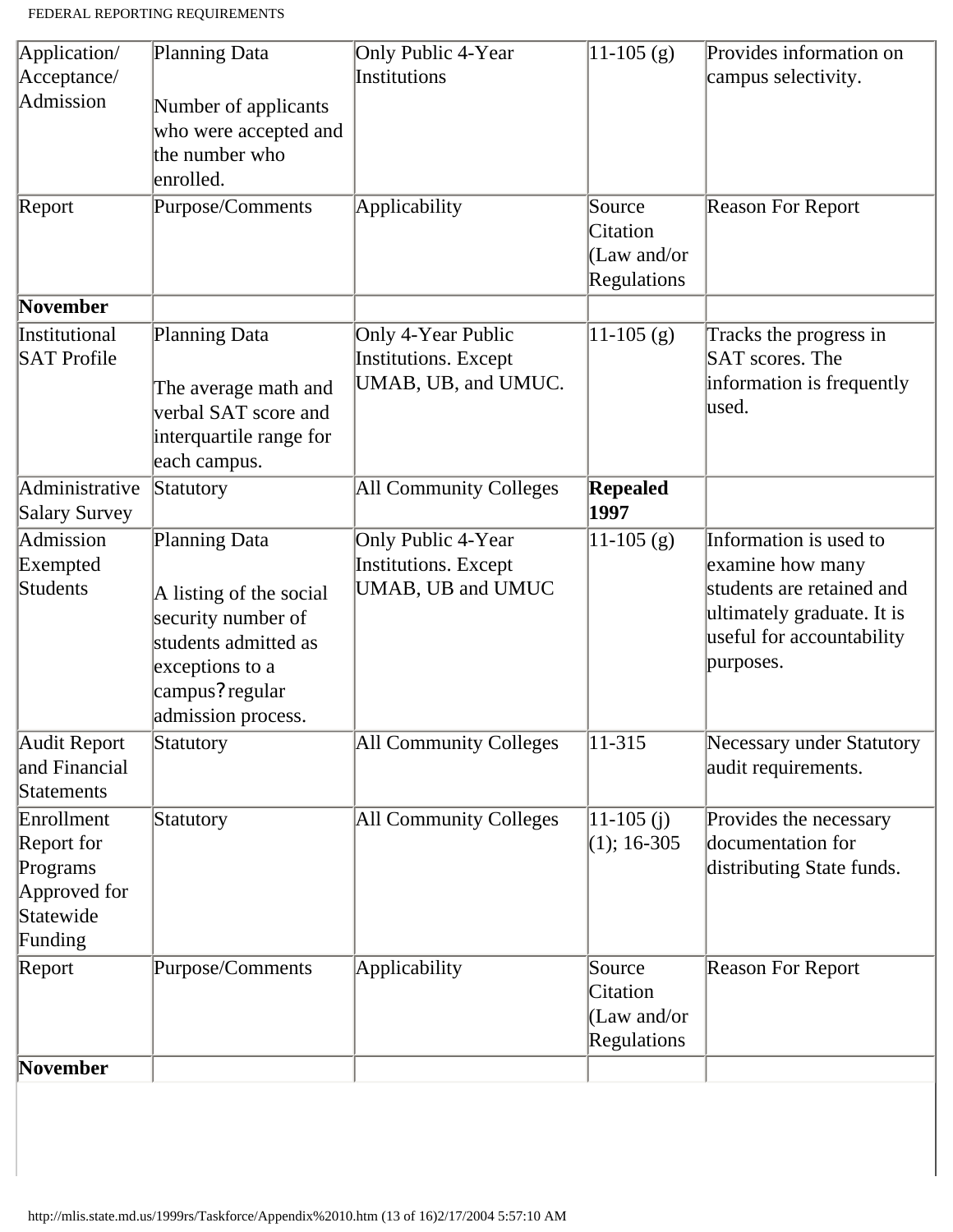| Enrollment      | Statutory                                          | Garrett Community College 16-305; 11- |               | Provides the necessary      |
|-----------------|----------------------------------------------------|---------------------------------------|---------------|-----------------------------|
| Report for      |                                                    |                                       | 105(j)(1)     | documentation for           |
| West Virginia   |                                                    |                                       | $16-310(a)$   | distributing State funds    |
| Residents       |                                                    |                                       |               | under Tuition Reciprocity   |
| enrolled at     |                                                    |                                       |               | Agreement and $16-310$ (a). |
| Garrett         |                                                    |                                       |               |                             |
| Community       |                                                    |                                       |               |                             |
| College         |                                                    |                                       |               |                             |
| Enrollment      | Statutory                                          | <b>Relevant Community</b>             | $16-305; 16-$ | Provides the necessary      |
| Report for      |                                                    | Colleges                              | 310(b)        | documentation for           |
| Somerset        |                                                    |                                       |               | distributing State funds    |
| County          |                                                    |                                       |               | under 16-305 and 16-310     |
| Residents       |                                                    |                                       |               | (b).                        |
| Attending       |                                                    |                                       |               |                             |
| Adjacent        |                                                    |                                       |               |                             |
| County          |                                                    |                                       |               |                             |
| Community       |                                                    |                                       |               |                             |
| College         |                                                    |                                       |               |                             |
| December        |                                                    |                                       |               |                             |
| Management      | Statutory. Only                                    | All Community Colleges                | 16-315        | Necessary under statutory   |
| Letters $\&$    | submitted if there is a                            |                                       |               | audit requirements.         |
| College         | material weakness.                                 |                                       |               |                             |
| Response        |                                                    |                                       |               |                             |
|                 | Annual Student Planning Data Statutory All Publics |                                       | $11-105$ (g)  | Necessary to track          |
| Learning        |                                                    |                                       |               | progress of institutions in |
| <b>Outcomes</b> |                                                    |                                       |               | this area.                  |
| Assessment      |                                                    |                                       |               |                             |
| Report (SOAR)   |                                                    |                                       |               |                             |
| March           |                                                    |                                       |               |                             |
| Facility        | <b>Basis for MHEC</b>                              | All Public 2-Year and 4-              | $11 - 105$    | This information is needed  |
| Program         | review of capital                                  | <b>Year Institutions</b>              |               | for evaluation of projects. |
| Statements      | projects                                           |                                       |               |                             |
| Projection      |                                                    |                                       |               |                             |
| Proposals       |                                                    |                                       |               |                             |
|                 |                                                    |                                       |               |                             |
| Report          | Purpose/Comments                                   | Applicability                         | Source        | <b>Reason For Report</b>    |
|                 |                                                    |                                       | Citation      |                             |
|                 |                                                    |                                       | (Law and/or   |                             |
|                 |                                                    |                                       | Regulations   |                             |
| <b>May</b>      |                                                    |                                       |               |                             |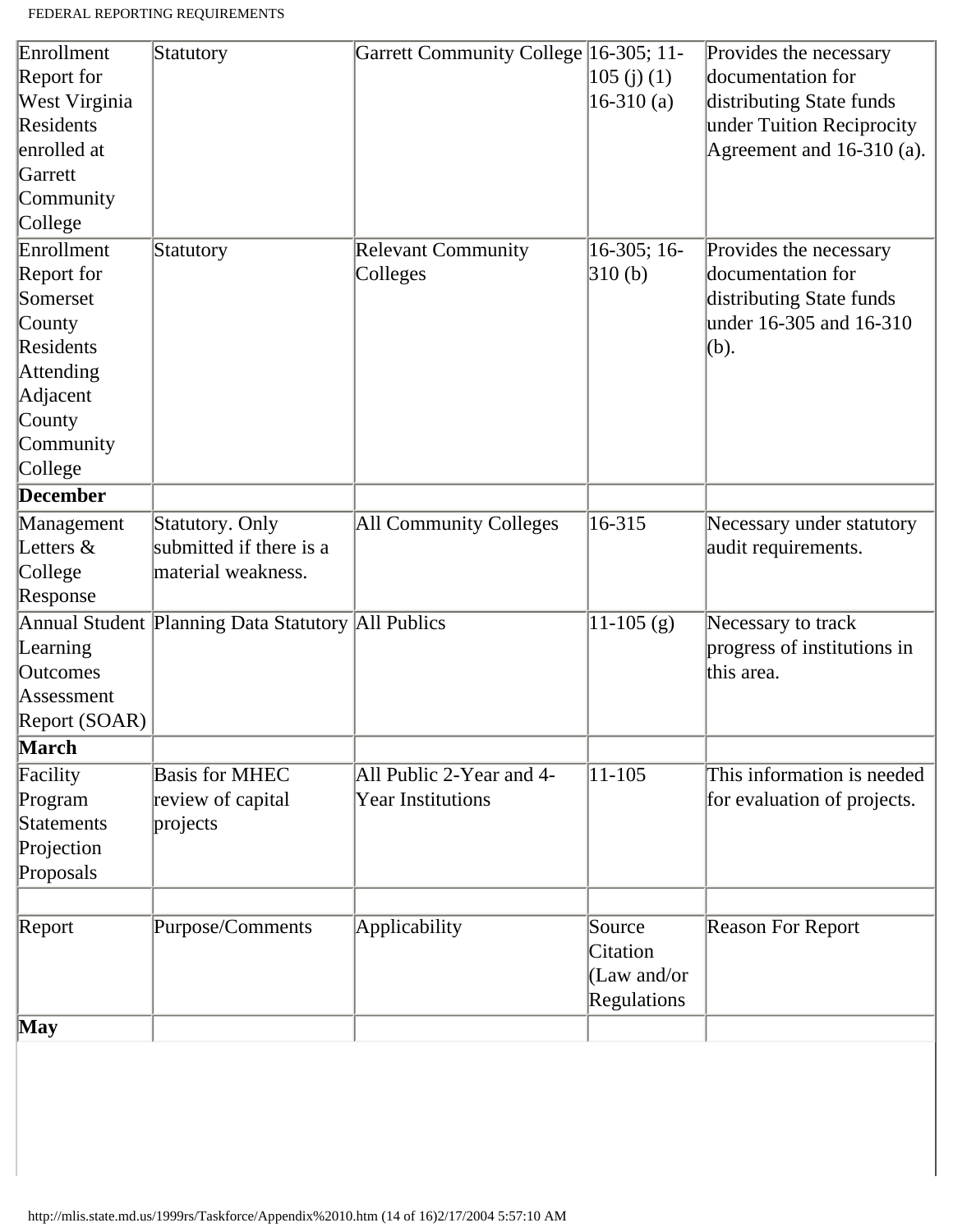| Space                | Planning Data                          | All                       |                  | Necessary for capital                                      |
|----------------------|----------------------------------------|---------------------------|------------------|------------------------------------------------------------|
| Inventories          |                                        |                           |                  | program                                                    |
| <b>Updates</b>       |                                        |                           |                  |                                                            |
|                      |                                        |                           |                  | review.                                                    |
|                      |                                        |                           |                  | This is a systemwide<br>building by building<br>inventory. |
| June                 |                                        |                           |                  |                                                            |
| Minority             | Statutory                              | All Publics Every 3 years | $ 10-204 \ (8);$ | Necessary to track                                         |
| Achievement          |                                        |                           | $11-105(r)$      | progress of institutions in                                |
| Report               | Information about each                 |                           |                  | this area.                                                 |
|                      | institution?s progress in              |                           |                  |                                                            |
|                      | the recruitment and                    |                           |                  |                                                            |
|                      | retention of minority                  |                           |                  |                                                            |
|                      | students, faculty and                  |                           |                  |                                                            |
|                      | staff.                                 |                           |                  |                                                            |
| Biennial             | Statutory                              | All Community Colleges    | $ 11-105(j);$    | Necessary to verify FTEs                                   |
| Review Non-          |                                        |                           | 16-305           | for State funding purpose.                                 |
| Credit courses       |                                        |                           |                  |                                                            |
|                      | Review of inactive non-                |                           |                  |                                                            |
|                      | credit courses                         |                           |                  |                                                            |
|                      | Part-time Grant Any institution that   | <b>Annually</b>           | Education        | Unless the institutions                                    |
|                      | Program Audit receives State funds for |                           | Article,         | provide this date, MHEC                                    |
| Report               | part-time grants must                  |                           |                  | will not know how many                                     |
|                      | provide MHEC with an                   |                           | 18-1404          | students have received                                     |
|                      | annual audit describing                |                           |                  | funding, whether or not all                                |
|                      | the disposition of the                 |                           |                  | of the funds have been                                     |
|                      | funds.                                 |                           |                  | spent or need to be                                        |
|                      |                                        |                           |                  | returned, or how many                                      |
|                      |                                        |                           |                  | eligible.                                                  |
|                      |                                        |                           |                  |                                                            |
| Application to       | Statutory                              | All                       | 18-1401          | This is necessary to                                       |
| Participate in       |                                        |                           |                  | administer grants.                                         |
| the Part-Time        |                                        |                           |                  |                                                            |
| Grant Program        |                                        |                           |                  |                                                            |
|                      |                                        |                           |                  |                                                            |
|                      |                                        |                           | Source           |                                                            |
| Report               | Purpose/Comments                       | Applicability             | Citation         | <b>Reason For Report</b>                                   |
|                      |                                        |                           | (Law and/or      |                                                            |
|                      |                                        |                           | Regulations      |                                                            |
|                      |                                        |                           |                  |                                                            |
| <b>Other Reports</b> |                                        |                           |                  |                                                            |